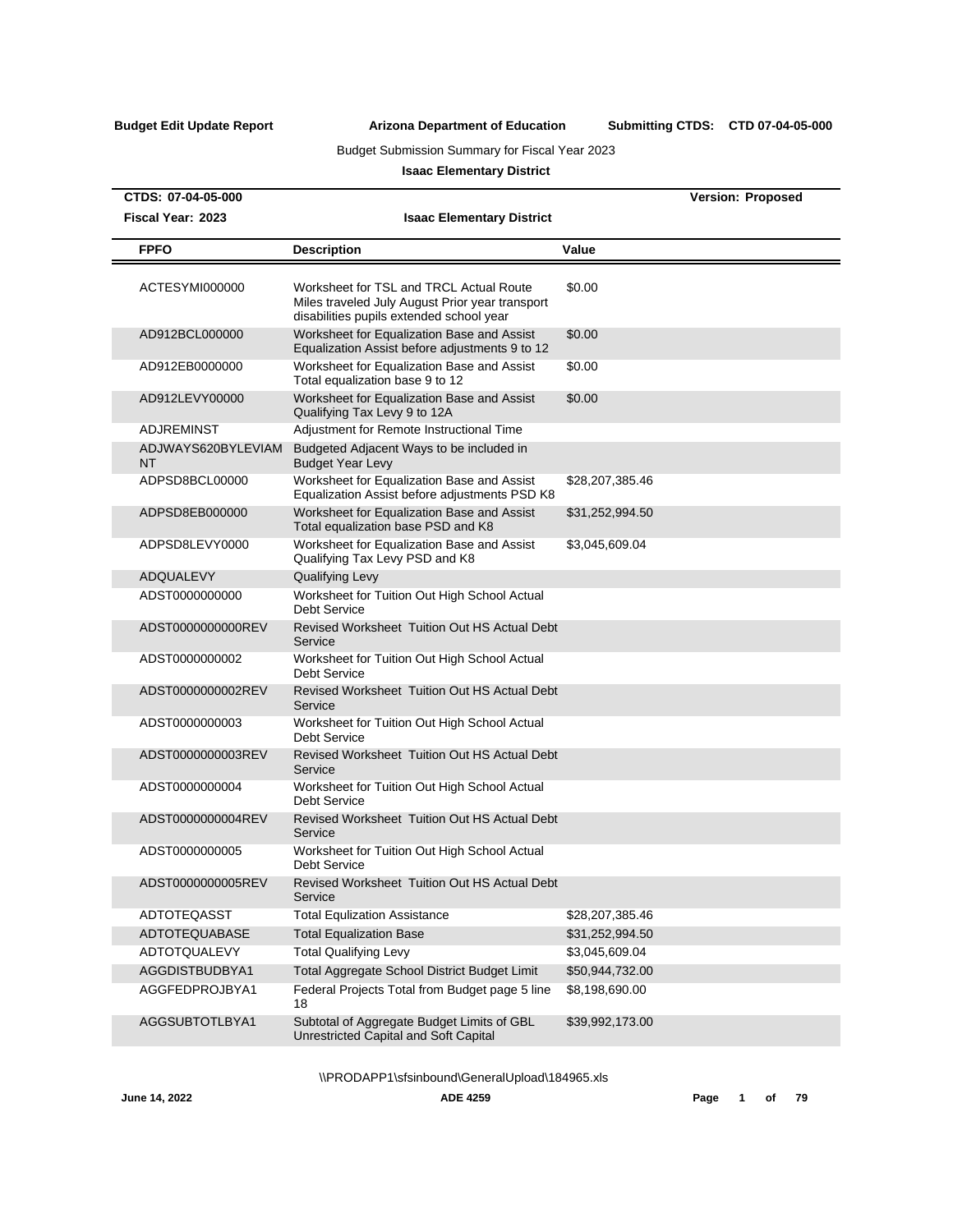Submitting CTDS: CTD 07-04-05-000

## Budget Submission Summary for Fiscal Year 2023

## **Isaac Elementary District**

| AGGUNRECAPBYA1            | Unrestricted Capital Budget Limit from Budget<br>page 7 line A17                                      | \$2,753,869.00  |
|---------------------------|-------------------------------------------------------------------------------------------------------|-----------------|
| AGGUNRECAPBYA1            | Unrestricted Capital Budget Limit from Budget<br>page 7 line A17                                      | \$2,753,869.00  |
| ALLOT0000                 | <b>Total RCL allocation</b>                                                                           | \$29,072,998.20 |
| AMTOVERUNDERL6            | TNT Amount over or under budget on line 6<br>above                                                    | \$0.00          |
| ASAEADJWAYS               | Additional State Aid in Ed ASAE Adjacent Ways                                                         | \$0.00          |
| <b>ASAEDROPOUTPRV</b>     | Additional State Aid in Ed ASAE Drop Out<br>Prevention                                                | \$0.00          |
| ASAEEXCESSLIABIL          | Additional State Aid in Ed ASAE Excess<br>Liabilities                                                 | \$0.00          |
| ASAEPHSDOWNSMSCH          | Additional State Aid in Ed ASAE Phase Down<br>Small School                                            | \$0.00          |
| <b>ASAETUITIONLOSS</b>    | Additional State Aid in Ed ASAE Tuition Loss                                                          | \$0.00          |
| <b>ASAETUITIONOUTDEBT</b> | Additional State Aid in Ed ASAE Tuition Out<br><b>Debt Service</b>                                    | \$0.00          |
| ASAEVOCEDMO               | Additional State Aid in Ed ASAE Vocational M<br>and O Expense                                         | \$0.00          |
| ASEA0000000000            | Worksheet for Equalization Assist for<br>Accommodation School Equalization assistance<br>current year | \$0.00          |
| ASEB0000000000            | Worksheet for Equalization Assist for<br>Accommodation School Equalization Base                       | \$0.00          |
| <b>ATTENDCTDS</b>         | Worksheet O attending CTDS                                                                            |                 |
| ATTENDCTDS2               | Worksheet O attending CTDS                                                                            |                 |
| ATTENDCTDS3               | Worksheet O attending CTDS                                                                            |                 |
| ATTENDCTDS4               | Worksheet O attending CTDS                                                                            |                 |
| ATTENDCTDS5               | Worksheet O attending CTDS                                                                            |                 |
| <b>ATTENDDISTRICT</b>     | <b>Attending District</b>                                                                             |                 |
| ATTENDDISTRICT2           | <b>Attending District</b>                                                                             |                 |
| ATTENDDISTRICT3           | <b>Attending District</b>                                                                             |                 |
| ATTENDDISTRICT4           | <b>Attending District</b>                                                                             |                 |
| ATTENDDISTRICT5           | <b>Attending District</b>                                                                             |                 |
| BALADED0000000            | Worksheet for Calculation MO and BBCF<br><b>Budget Balance after deductions</b>                       | \$936,886.00    |
| <b>BBCFMOCALC</b>         | MO BBCF on Calc Tab                                                                                   | \$936,886.00    |
| BBCTOSOF000000            | Worksheet for Calculation MO and BBCF<br>Amount of BBCF trans to School Opening Fund                  |                 |
| BE610CPOTHREXPE           | Budget Year Expenditures Total 610<br>Unrestricted Capital OTHER                                      | \$1,150,000.00  |
| BE610CPTOTLTOTL           | Budget Year Expenditures Total 610<br>Unrestricted Capital RENOV New Contruction<br>and Other         | \$1,650,000.00  |
| BE610NEWCONTOTL           | Budget Year Expenditures Total 610<br>Unrestricted Capital NEW CONSTRUCTION                           |                 |
| BE610RENOVATOTL           | Budget Year Expenditures Total 610<br><b>Unrestricted Capital RENOVATIONS</b>                         | \$500,000.00    |
| BE610SC6150TOTL           | Budget Year Expenditures Total 610<br>Unrestricted Capital 6150 Classified Salaries                   |                 |
| BE610SC6200TOTL           | Budget Year Expenditures Total 610<br>Unrestricted Capital 6200 Employee Benefits                     |                 |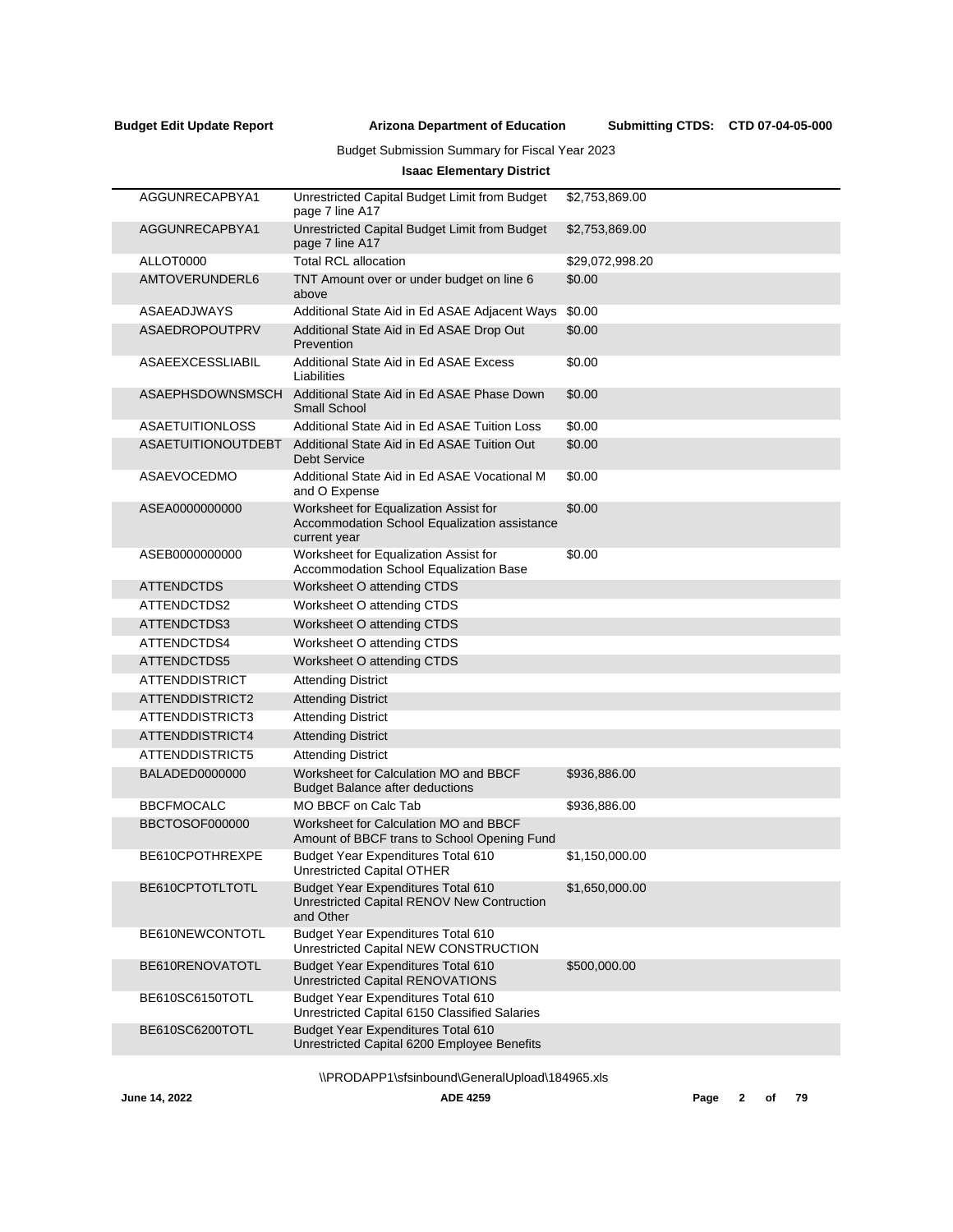$\overline{a}$ 

**Arizona Department of Education Budget Edit Update Report Submitting CTDS:**

## Budget Submission Summary for Fiscal Year 2023

## **Isaac Elementary District**

| BE610SC6450TOTL     | Budget Year Expenditures Total 610<br>Unrestricted Capital 6450 Contruction Services                             |                |
|---------------------|------------------------------------------------------------------------------------------------------------------|----------------|
| BE610SC6450TOTL     | Budget Year Expenditures Total 610<br>Unrestricted Capital 6450 Contruction Services                             |                |
| BE610SC6720TOTL     | <b>Budget Year Expenditures Total 610</b><br>Unrestricted Capital 6720 Building and<br>Improvements              |                |
| BE610SC6731TOTL     | <b>Budget Year Expenditures Total 610</b><br>Unrestricted Capital 6731 Furniture and<br>Equipment                | \$500,000.00   |
| BE610SC6734TOTL     | <b>Budget Year Expenditures Total 610</b><br>Unrestricted Capital 6734 Vehicles                                  | \$150,000.00   |
| BE610SC6737TOTL     | Budget Year Expenditures 610 Unrestricted<br>Capital 6737 Technology                                             | \$1,000,000.00 |
| BE610SC6830TOTL     | Budget Year Expenditure 610 Unrestricted<br>Capital 6830 6840 Total                                              |                |
| BE610SC6850TOTL     | Budget Year Expenditure 610 Unrestricted<br>Capital 6850 Total                                                   |                |
| BE610URCTOTL        | Capital Detail Budget Year UCR Total                                                                             | \$1,650,000.00 |
| BE630BONDTOTL       | Capital Detail Budget Year Bond Building Total                                                                   | \$0.00         |
| BE630CP6150TOTL     | Budget Year Expenditures Total 630 Bond<br>Building 6150 Classified Salaries                                     |                |
| BE630CP6200TOTL     | <b>Budget Year Expenditure Capital Building</b><br>Funds 630 Employee Benefits 6200 Total                        |                |
| BE630CP6450TOTL     | Budget Year Expenditures Total 630 Bond<br><b>Building 6450 Contruction Services</b>                             |                |
| BE630CP6710TOTL     | Budget Year Expenditures Total 630 Bond<br>Building 6710 Land and Improvements                                   |                |
| BE630CP6720TOTL     | Budget Year Expenditures Total 630 Bond<br>Building 6720 Building and Improvements                               |                |
| BE630CP6731TOTL     | Budget Year Expenditures Total 630 Bond<br>Building 6731 Furniture and Equipment                                 |                |
| BE630CP6734TOTL     | Budget Year Expenditures Total 630 Bond<br>Building 6734 Vehicles                                                |                |
| BE630CP6737TOTL     | Budget Year Expenditures Total 630 Bond<br>Building 6737 Technology                                              |                |
| BE630CP6830TOTL     | Budget Year Bond Building Fund 630<br>Redemption of Principal 6830                                               |                |
| BE630CP68406850TOTL | Budget Year Expenditures Total 630 Bond<br>Building 6840 6850 Interest                                           |                |
| BE630CPOTHREXPE     | Budget Year Capital Bond Building Fund 630<br><b>Other Expenditures</b>                                          |                |
| BE630CPTOTLTOTL     | Budget Year Capital Fund 630 bond Building<br>Fund total Expeditures For Bond Building Fund<br>lines 1 through 8 | \$0.00         |
| BE630NEWCONTOTL     | Budget Year Expenditures Bond Building Fund<br>630 New Construction                                              |                |
| BE630RENOVATOTL     | Budget Year Expenditures Bond Building Fund<br>630 Renovation Total                                              |                |
| BE695CP6150TOTL     | Budget Year Expenditures Total 695 New<br>School Fac 6150 Classified Salaries                                    |                |
| BE695CP6200TOTL     | <b>Budget Year Capital New School Facilities Fund</b><br>695 Employee Benefits 6200 Total                        |                |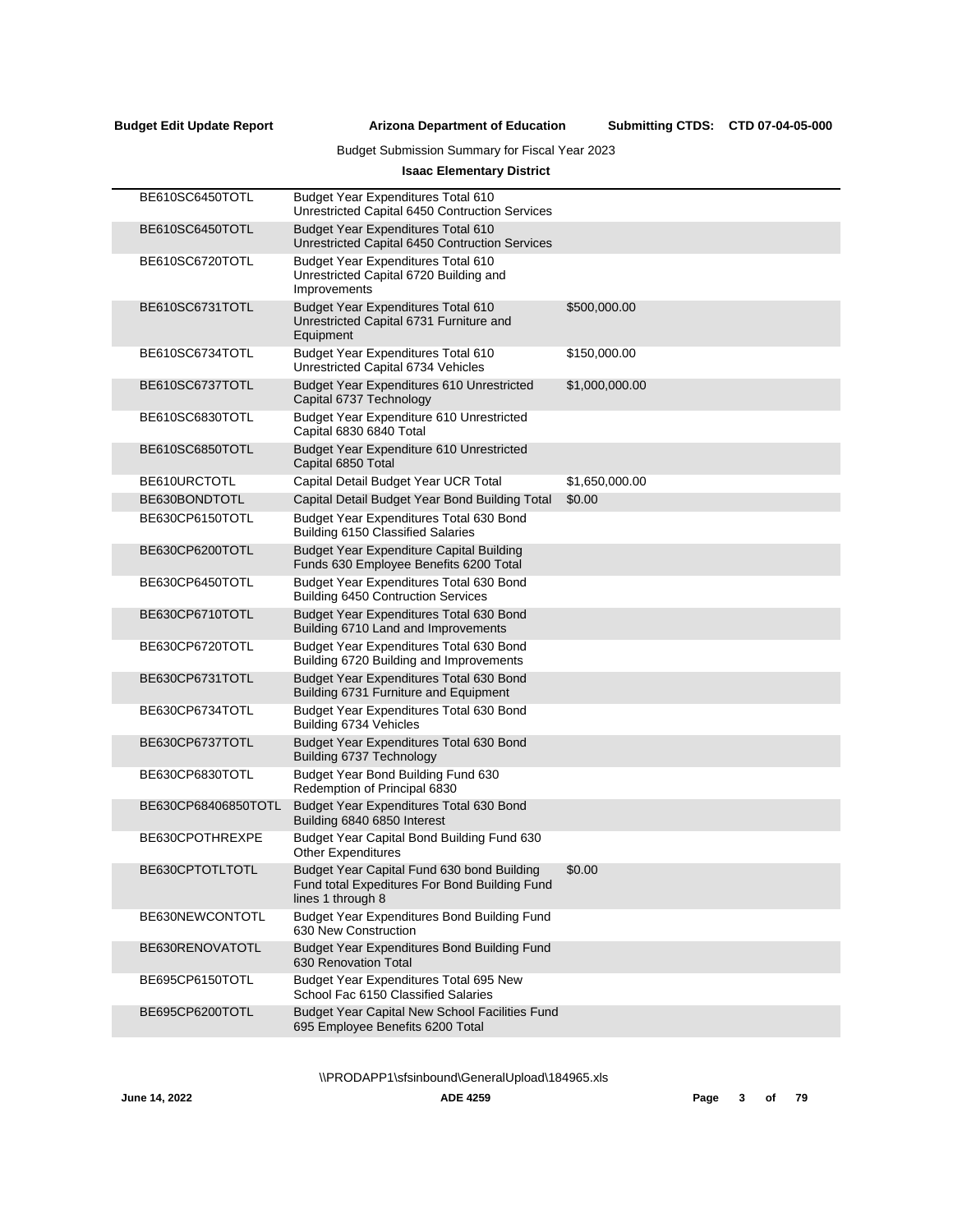Submitting CTDS: CTD 07-04-05-000

## Budget Submission Summary for Fiscal Year 2023

## **Isaac Elementary District**

| BE695CP6450TOTL       | Budget Year Expenditures Total 695 New<br>School Fac 6450 Contruction Services                           |                 |
|-----------------------|----------------------------------------------------------------------------------------------------------|-----------------|
| BE695CP6450TOTL       | Budget Year Expenditures Total 695 New<br>School Fac 6450 Contruction Services                           |                 |
| BE695CP6720TOTL       | Budget Year Expenditures Total 695 New<br>School Fac 6720 Building and Improvements                      |                 |
| BE695CP6731TOTL       | Budget Year Expenditures Total 695 New<br>School Fac 6731 Furniture and Equipment                        |                 |
| BE695CP6734TOTL       | Budget Year Expenditures Total 695 New<br>School Fac 6734 Vehicles                                       |                 |
| BE695CP6737TOTL       | Budget Year Expenditures Total 695 New<br>School Fac 6737 Technology                                     |                 |
| BE695CP6830TOTL       | Budget Year New School Facilities Fund 695<br>Redemption of Principal 6830                               |                 |
| BE695CP68406850TOTL   | Budget Year Expenditures Total 695 New<br>School Fac 6840 6850 Interest                                  |                 |
| BE695CPNEWCONST       | Budget Year Capital New School Facilities 695<br>New Construction Expenditures                           |                 |
| BE695CPOTHREXPE       | Budget Year Capital New School Facilities 695<br><b>Other Expenditures</b>                               |                 |
| BE695CPTOTLTOTL       | Budget Year Capital Fund 695 New School<br><b>Facilities Fund Total Expeditures</b>                      | \$0.00          |
| BE695NEWSCHTOTL       | Capital Detail Budget Year Total                                                                         | \$0.00          |
| BL000000000000        | Worksheet for BSL and BRCL Base Level<br>Amount CL and OPIP                                              | \$4,445.53      |
| BL1WSCIVC00000        | Worksheet unknown dummy cell for submission                                                              |                 |
| BL200000000000        | Worksheet for Small School Adjust and Phase<br>Down Base Level amount exceeding 100 but<br>less than 176 | \$0.00          |
| BLCOMP00000000        | Worksheet for BSL and BRCL Adjusted Base<br>Level Amount                                                 | \$0.00          |
| BRCLL000000000        | Worksheet for BSL and BRCL Calculated Total<br>for BSL and BRCL                                          | \$28,731,237.82 |
| <b>BSLADJTOTL</b>     | Total Base Support Level Adjustment                                                                      | \$35,000.00     |
| <b>BUDGETVERSION</b>  | The version of this budget                                                                               | Proposed        |
| <b>BUDGVISVERSION</b> | Version used to create file for Budget Vision or<br>other Windsor Mgt software                           |                 |
| <b>BUSINESMANAGER</b> | <b>Business Manager name</b>                                                                             |                 |
| BYPER0715151000       | BY Fund 071 Structured English Immersion<br>1000 Classroom Instruction                                   |                 |
| BYPER0715152100       | BY Fund 071Structured English Immersion<br>2100 Students                                                 |                 |
| BYPER0715152200       | BY Fund 071Structured English Immersion<br>2200 Instructional Staff                                      |                 |
| BYPER0715152300       | BY Fund 071 Structured English Immersion<br>2300 General Administration                                  |                 |
| BYPER0715152400       | BY Fund 071 Structured English Immersion<br>2400 School Administration                                   |                 |
| BYPER0715152500       | BY Fund 071Structured English Immersion<br>2500 Central Services                                         |                 |
| BYPER0715152600       | BY Fund 071 Structured English Immersion<br>2600 Operation Maintenance of Plant                          |                 |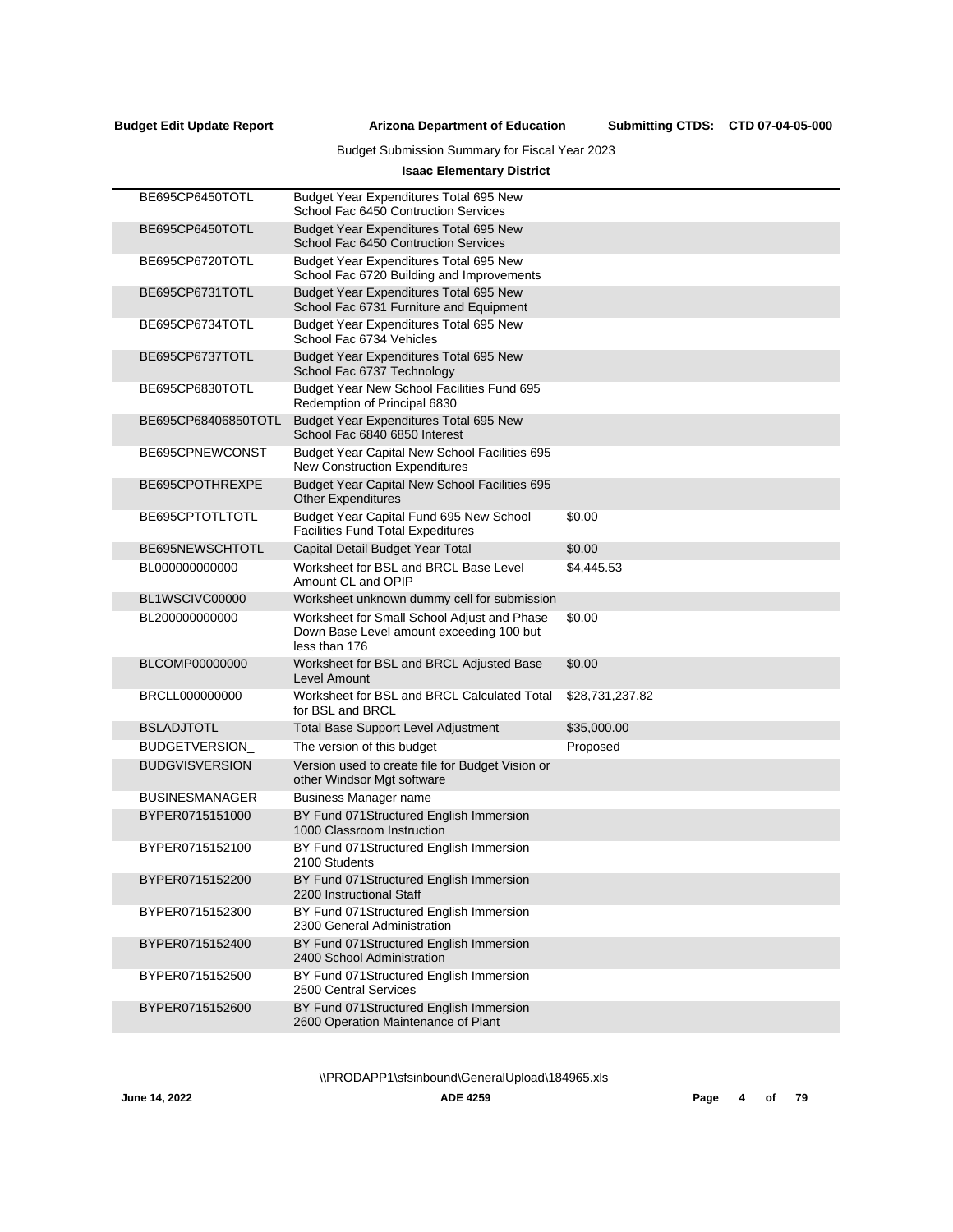Submitting CTDS: CTD 07-04-05-000

## Budget Submission Summary for Fiscal Year 2023

## **Isaac Elementary District**

| BYPER0715152700 | BY Fund 071 Structured English Immersion<br>2700 Student Transportation                                        |                |
|-----------------|----------------------------------------------------------------------------------------------------------------|----------------|
| BYPER0715152700 | BY Fund 071 Structured English Immersion<br>2700 Student Transportation                                        |                |
| BYPER071515TOTL | BY Fund 071 Structured English Immersion<br>TOTL                                                               | \$0.00         |
| BYPER0725151000 | ELL Compensatory Instruction No of Personnel<br>in Classroom Instruction                                       |                |
| BYPER0725152100 | ELL Compensatory Instruction No of Personnel<br>in Students                                                    |                |
| BYPER0725152200 | ELL Compensatory Instruction No of Personnel<br>in Instructional Staff                                         |                |
| BYPER0725152300 | ELL Compensatory Instruction No of Personnel<br>in General Administration                                      |                |
| BYPER0725152400 | ELL Compensatory Instruction No of Personnel<br>in School Administration                                       |                |
| BYPER0725152500 | ELL Compensatory Instruction No of Personnel<br>in Business and Central                                        |                |
| BYPER0725152600 | ELL Compensatory Instruction No of Personnel<br>in Operation and Maintenance of Plant Services                 |                |
| BYPER0725152700 | Budget Year Personnel in ELL Student<br>Transportation                                                         |                |
| BYPER0725152900 | ELL Compensatory Instruction No of Personnel<br>in Other                                                       |                |
| BYPER072515TOTL | ELL Compensatory Instruction No of Personnel<br>Total                                                          | \$0.00         |
| BYUBDED0000000  | Worksheet for Calculation MO and BBCF Total<br><b>Budget Balance deductions</b>                                | \$0.00         |
| C3A11O33006100  | Classroom site funds 011 Other Programs 3300<br><b>Community Services Operations Salaries 6100</b>             |                |
| C3A11O33006200  | Classroom site funds 011 Other Programs 3300<br><b>Community Services Operations Employee</b><br>Benefits 6200 |                |
| C3A11O3300PERC  | Classroom site funds 011 Other Programs 3300<br><b>Community Services Operations Percentage</b>                | \$0.00         |
| C3A11O3300TOTL  | Classroom site funds 011 Other Programs 3300<br><b>Community Services Operations Total</b><br>Expenditures     | \$0.00         |
| C3A11R10006100  | Classroom site funds 011 regular educ 100<br>classroom instruction 1000 salaries 6100                          | \$6,562,740.00 |
| C3A11R10006200  | Classroom site funds 011 regular educ 100<br>classroom instruction 1000 Employee Benefits<br>62009             | \$1,312,548.00 |
| C3A11R1000CURR  | <b>CURRENT YEAR</b>                                                                                            | \$7,022,288.00 |
| C3A11R1000PERC  | PERCENTAGE                                                                                                     | \$0.12         |
| C3A11R1000TOTL  | Classroom site funds 011 regular educ 100<br>classroom instruction 1000 total                                  | \$7,875,288.00 |
| C3A11R21006100  | Classroom site funds 011 regular educ 100<br>support services students 2100 salaries 6100                      | \$449,166.00   |
| C3A11R21006200  | Classroom site funds 011 regular educ 100<br>support services students 2100 Employee<br>Benefits 6200          | \$89,833.00    |
| C3A11R2100CURR  | <b>CURRENT YEAR</b>                                                                                            | \$345,764.00   |
| C3A11R2100PERC  | <b>PERCENTAGE</b>                                                                                              | \$0.56         |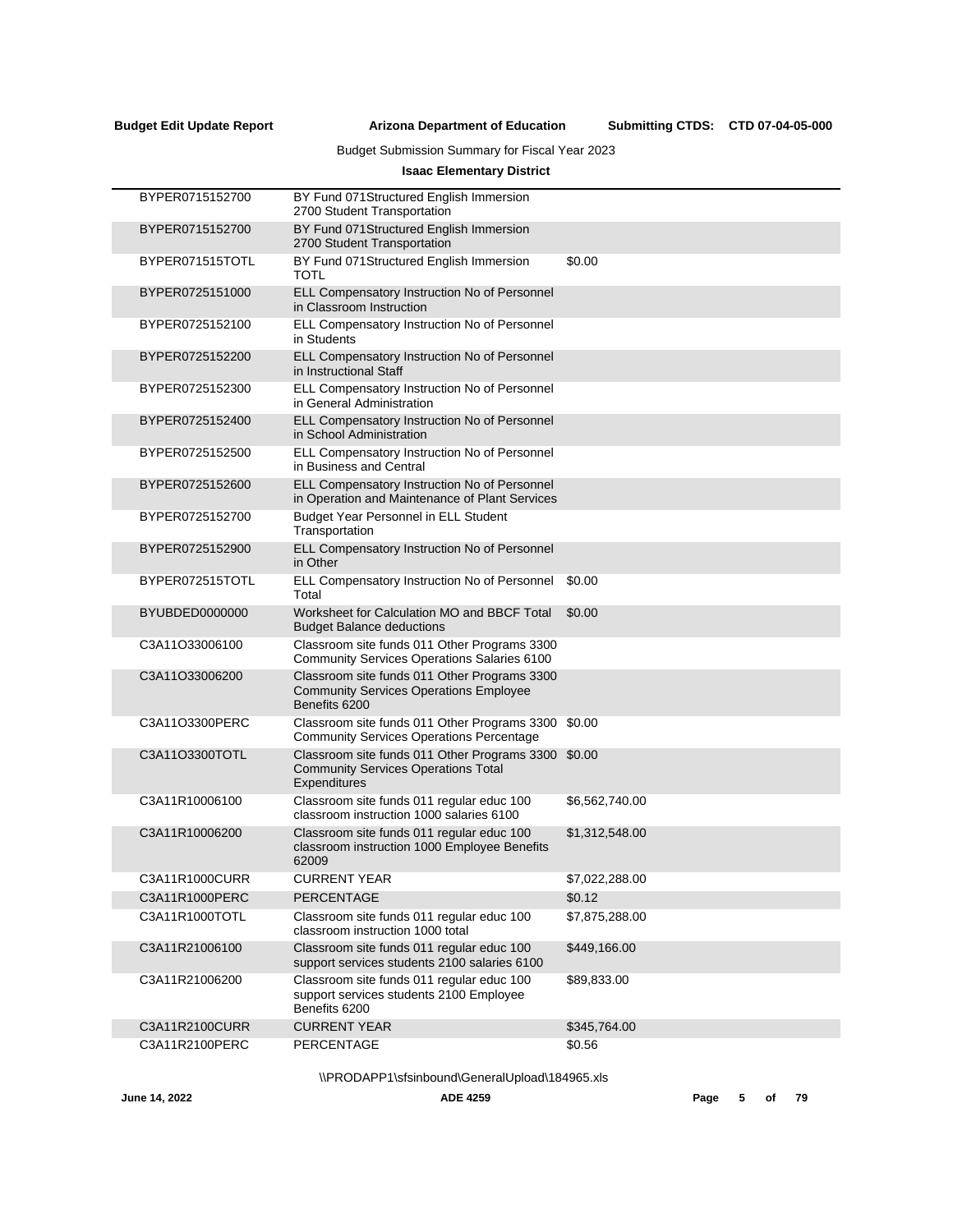## Budget Submission Summary for Fiscal Year 2023

## **Isaac Elementary District**

| C3A11R2100TOTL        | Classroom site funds 011 regular educ 100<br>support services students 2100 total                                | \$538,999.00             |
|-----------------------|------------------------------------------------------------------------------------------------------------------|--------------------------|
| C3A11R2100TOTL        | Classroom site funds 011 regular educ 100<br>support services students 2100 total                                | \$538,999.00             |
| C3A11R22006200        | Classroom site funds 011 regular educ 100<br>support services instructional staff 2200<br>employee benefits 6200 | \$37,500.00              |
| C3A11R2200CURR        | <b>CURRENT YEAR</b>                                                                                              | \$0.00                   |
| C3A11R2200PERC        | Percentage change                                                                                                | $\overline{\phantom{a}}$ |
| C3A11R2200TOTL        | Classroom site funds 011 regular educ 100<br>support services instructional staff total                          | \$225,000.00             |
| C9120000000000        | Worksheet for Equalization Base and Assist 9 to \$0.00<br>12 factors                                             |                          |
| CAINC000000000        | Worksheet for DSL and RCL Consolidation<br>Unification Increase                                                  |                          |
| <b>CAPEXPENDITPRY</b> | Capital Unrestricted Actual Expenditures for<br>Prior Year Budget page 7 line A6                                 | \$1,170,974.00           |
| <b>CAPSOFTRANSADJ</b> | Soft Capital Transportation Adjustment by State<br>Board Budget page 7 line B10                                  |                          |
| CAPSOFTRANSADJ912     | CAPITAL TRANSPORTATION Adjustment 15<br>963 B 9 12                                                               |                          |
| CAPSOFTRANSADJK8      | CAPITAL TRANSPORTATION Adjustment 15<br>963 B k8                                                                 |                          |
| CAPUNRESADJAVL        | Capital Unrestricted Adusted Available Prior<br>Year Budget page 7 line A3                                       | \$2,143,128.00           |
| <b>CAPUNRESADJUPY</b> | Capital Unrestricted Adjustments Prior Year<br>Budget page 7 line A2                                             |                          |
| <b>CAPUNRESAVALPY</b> | Capital Unrestricted Available Prior Year Budget \$2,143,128.00<br>page 7 line A1                                |                          |
| CAPUNRESBUD610        | Capital Unrestricted Budgeted in Fund 610 page \$2,143,128.00<br>3 Prior Year Budget page 7 line A4              |                          |
| CAPUNRESCAPBUD        | Capital Unrestricted Budget Limit Budget page 7 \$2,753,869.00<br>line A17                                       |                          |
| CAPUNRESDONATD        | Capital Unrestricted Donated land from School<br>Facilities Board to 610 Budget page 7 line 10                   |                          |
| <b>CAPUNRESINTERT</b> | Capital Unrestricted Interest Earned on Prior<br>Year Budget page 7 line 8                                       | \$1,719.00               |
| <b>CAPUNRESLESSOR</b> | Capital Unrestricted Lessor of Available or<br>Budgeted Prior Year Budget page 7 line A5                         | \$2,143,128.00           |
| CAPUNRESNEGATV        | Capital Unrestricted Unexpended Budget<br>Balance Negative Budget page 7 line 7                                  | --                       |
| <b>CAPUNRESTOUSED</b> | Capital Unrestricted Amount to be used for<br>Capital Expenditures from page 6 Budget page<br>7 line 12          | \$1,779,996.00           |
| <b>CAPUNRESUNEBAL</b> | <b>Capital Unrestricted Budget Balance</b><br>Unexpended in Fund 610 Budget page 7 line A7                       | \$972,154.00             |
| CAPUNRNEGWARN         | <b>Negative URC Balance Warning</b>                                                                              |                          |
| CHKBXACCOM912         | Checkbox Accommodation School 9 thru 12                                                                          |                          |
| CHKBXSMIOD912         | Checkbox EQUAL Small Isolated 9 12 Site                                                                          |                          |
| <b>CHKBXSMISOD</b>    | <b>Checkbox Small Isolated District</b>                                                                          |                          |
| CHKBXSMSCHADJ949      | Checkbox Small School Phase Down ARS 15<br>949                                                                   |                          |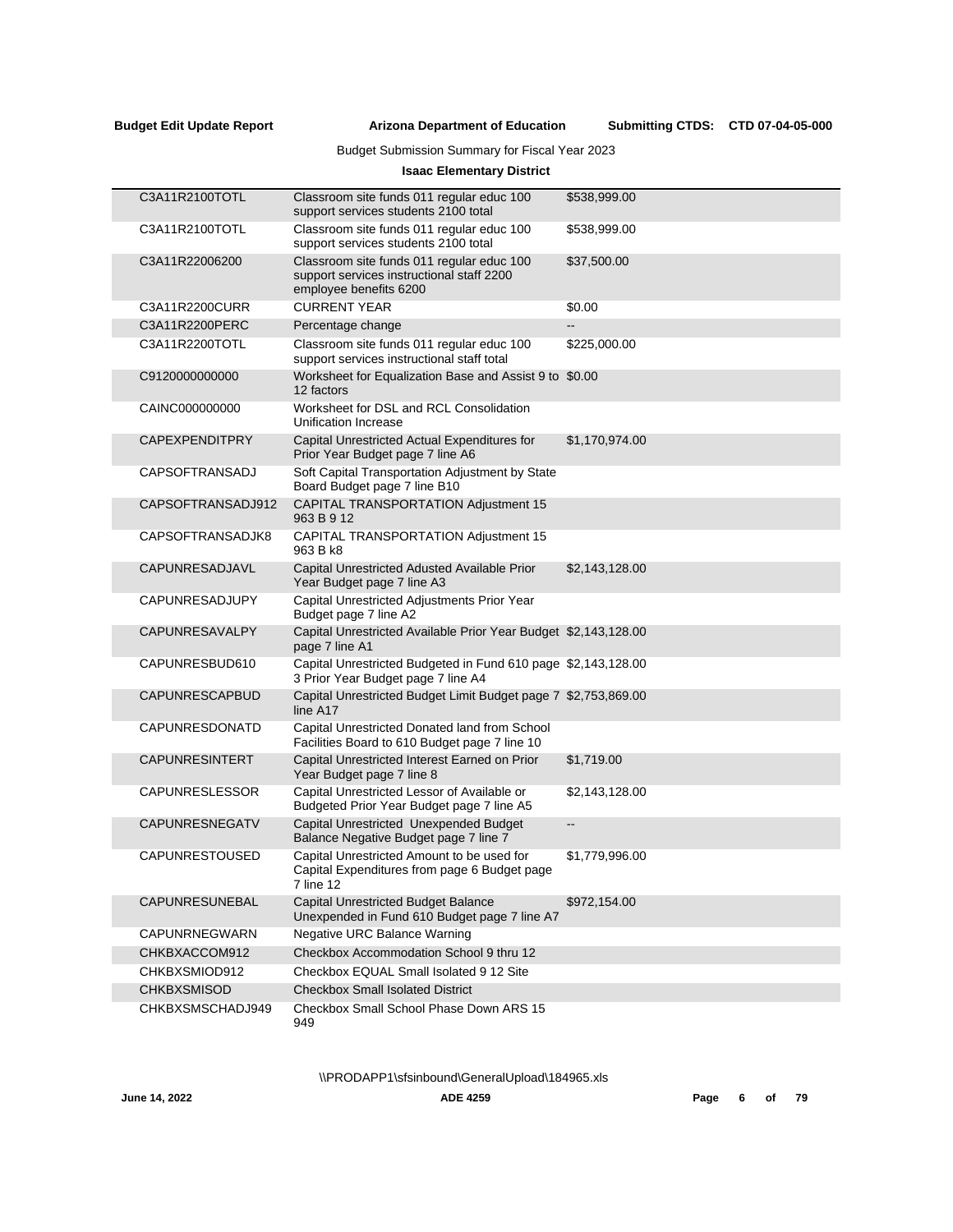## Budget Submission Summary for Fiscal Year 2023

## **Isaac Elementary District**

| CHKBXT03PRIOR         | Checkbox Prior Year Type 03 No Longer due to<br>unification                |                         |
|-----------------------|----------------------------------------------------------------------------|-------------------------|
| CHKBXT03PRIOR         | Checkbox Prior Year Type 03 No Longer due to<br>unification                |                         |
| COASLW912B0000        | Worksheet for DAA Adjusted Support Level<br>Weight 9 to 12                 | \$0.00                  |
| COASLW912C0000        | Worksheet for DAA Adjusted support level<br>weight 9 to 12                 | \$0.00                  |
| COASLWK8B00000        | Worksheet for DAA Adjusted Support Level<br>Weight K8                      | \$0.00                  |
| COASLWK8C00000        | Worksheet for DAA Adjusted support level<br>weight K8                      | \$0.00                  |
| COB91200000000        | Worksheet for DAA Capital Outlay Base<br>calculation 9 to 12               | \$0.00                  |
| COBK8000000000        | Worksheet for DAA Capital Outlay Base<br>calculation K8                    | \$2,162,635.28          |
| COBPSD00000000        | Worksheet for DAA Capital Outlay Base<br>calculation PSD                   | \$17,361.02             |
| CODIF912B00000        | Worksheet for DAA Student count difference 9<br>to $12$                    | \$0.00                  |
| CODIF912C00000        | Worksheet for DAA difference in student count 9 \$0.00<br>to $12$          |                         |
| CODIFK8B000000        | Worksheet for DAA Student count difference K8                              | \$0.00                  |
| CODIFK8C000000        | Worksheet for DAA difference in student count<br>K <sub>8</sub>            | \$0.00                  |
| COGCYASC000000        | Worksheet for DAA Capital Outlay Growth<br>Factor Student count Prior year | \$4,960.37              |
| COGFCVIIB91200        | Worksheet for CORL calculations for Capital<br>Outlay Growth 912 from VI C | \$1.00                  |
| COGFCVIIBK8000        | Worksheet for CORL calculations for Capital<br>Outlay Growth K8 from VI C  | \$1.00                  |
| COGFCVIIBPSD00        | Worksheet for CORL calculations for Capital<br>Outlay Growth PSD from VI C | \$1.00                  |
| COGFVIC0000000        | Worksheet for DAA Capital Outlay Growth<br>Factor current year             | \$0.98                  |
| CONTACCTNGSYSVEN      | Contacts Accounting System Vendor from List                                | <b>Infinite Visions</b> |
|                       | CONTACCTNGSYSVEN2 Contacts Accounting System Vendor Write In               |                         |
| CONTACRDEMAIL         | <b>Contact Details Assessments Coordinator Email</b>                       |                         |
| CONTACRDNAME1         | <b>Contact Details Assessments Coordinator First</b><br>Name               |                         |
| CONTACRDNAME2         | <b>Contact Details Assessments Coordinator Last</b><br>Name                |                         |
| <b>CONTACRDPFX</b>    | <b>Contact Details Assessments Coordinator Prefix</b>                      |                         |
| <b>CONTACRDPHON</b>   | <b>Contact Details Assessments Coordinator</b><br><b>Phone Number</b>      |                         |
| <b>CONTACRDPHONEX</b> | <b>Contact Details Assessments Coordinator</b><br><b>Phone Extension</b>   |                         |
| CONTAZEDSEMAIL        | Contact Details AzEDS/ADM Data Coordinator<br>Email                        |                         |
| CONTAZEDSNAME1        | Contact Details AzEDS/ADM Data Coordinator<br><b>First Name</b>            |                         |
| CONTAZEDSNAME2        | Contact Details AzEDS/ADM Data Coordinator<br>Last Name                    |                         |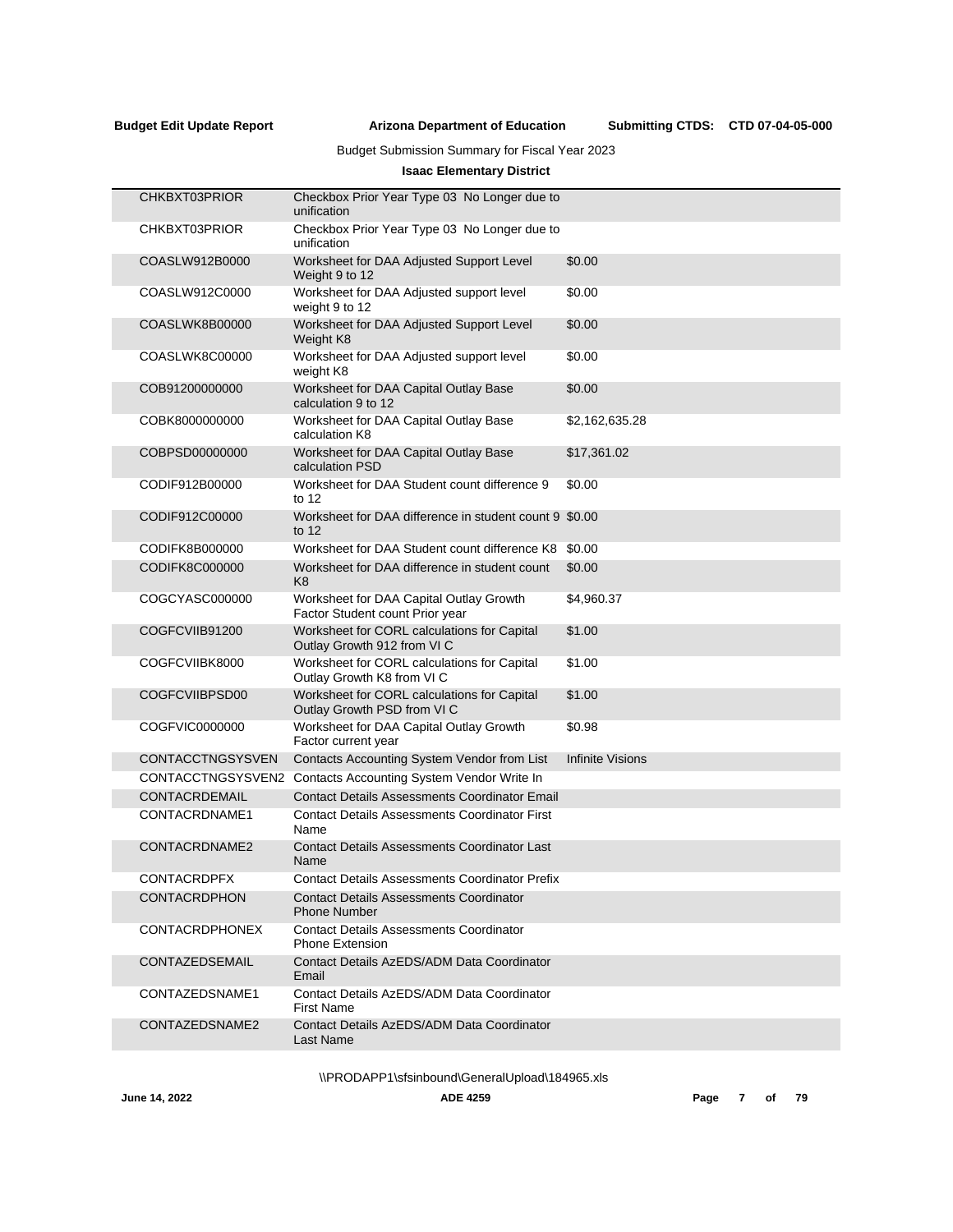Submitting CTDS: CTD 07-04-05-000

## Budget Submission Summary for Fiscal Year 2023

## **Isaac Elementary District**

| <b>CONTAZEDSPFX</b>    | Contact Details AzEDS/ADM Data Coordinator<br>Prefix          |                          |
|------------------------|---------------------------------------------------------------|--------------------------|
| <b>CONTAZEDSPFX</b>    | Contact Details AzEDS/ADM Data Coordinator<br>Prefix          |                          |
| <b>CONTAZEDSPHONEX</b> | <b>Contact Details AzEds Coordinator Phone</b><br>Extension   |                          |
| <b>CONTAZEDSSFX</b>    | Contact Details AzEDS/ADM Data Coordinator<br>Suffix          |                          |
| CONTBCONEMAIL          | <b>Contact Details Business Consultant Email</b>              |                          |
| CONTBCONNAME1          | <b>Contact Details Business Consultant First Name</b>         |                          |
| CONTBCONNAME2          | <b>Contact Details Business Consultant Last Name</b>          |                          |
| <b>CONTBCONPFX</b>     | <b>Contact Details Business Consultant Prefix</b>             |                          |
| <b>CONTBCONPHON</b>    | <b>Contact Details Business Consultant Phone</b><br>Number    |                          |
| <b>CONTBCONPHONEX</b>  | <b>Contact Details Business Consultant Phone</b><br>Extension |                          |
| CONTBMGR2EMAIL         | Contact Details Business Manager 2 Email                      |                          |
| CONTBMGR2NAME1         | Contact Details Business Manager 2 First Name                 |                          |
| CONTBMGR2NAME2         | Contact Details Business Manager 2 Last Name                  |                          |
| CONTBMGR2PFX           | Contact Details Business Manager 2 Prefix                     |                          |
| CONTBMGR2PHON          | Contact Details Business Manager 2 Telephone<br>Number        |                          |
| CONTBMGR2PHONEX        | Contact Details Business Manager 2 Phone<br>Extension         |                          |
| CONTBMGREMAIL          | <b>Contact Details Business Manager Email</b>                 | llang_isaacschools.org   |
| CONTBMGRNAME1          | Contact Details Business Manager First Name                   | Lynn                     |
| CONTBMGRNAME2          | Contact Details Business Manager Last Name                    | Lang                     |
| <b>CONTBMGRPFX</b>     | <b>Contact Details Business Manager Prefix</b>                | Mrs.                     |
| <b>CONTBMGRPHON</b>    | Contact Details Business Manager Telephone<br>Number          | \$6,024,556,700.00       |
| <b>CONTBMGRPHONEX</b>  | <b>Contact Details Business Manager Phone</b><br>Extension    |                          |
| <b>CONTBMGRSFX</b>     | <b>Contact Details Business Manager Suffix</b>                |                          |
| <b>CONTBSCRS</b>       | <b>Contact Details Bookstore Cash Receipting</b><br>System    |                          |
| CONTBSMGREMAIL         | Contact Details Bookstore Manager Email                       |                          |
| CONTBSMGRNAME1         | Contact Details Bookstore Manager First Name                  |                          |
| CONTBSMGRNAME2         | Contact Details Bookstore Manager Last Name                   |                          |
| <b>CONTBSMGRPFX</b>    | Contact Details Bookstore Manager Prefix                      |                          |
| <b>CONTBSMGRPHON</b>   | Contact Details Bookstore Manager Telephone<br>Number         |                          |
| <b>CONTBSMGRPHONEX</b> | <b>Contact Details Bookstore Manager Phone</b><br>Extension   |                          |
| CONTCCRDEMAIL          | <b>Contact Details Curriculum Coordinator Email</b>           | eavilah isaacschools.org |
| CONTCCRDNAME1          | <b>Contact Details Curriculum Coordinator First</b><br>Name   | Erica                    |
| CONTCCRDNAME2          | <b>Contact Details Curriculum Coordinator Last</b><br>Name    | Avila                    |
| <b>CONTCCRDPFX</b>     | <b>Contact Details Curriculum Coordinator Prefix</b>          | Dr.                      |
| <b>CONTCCRDPHON</b>    | <b>Contact Details Curriculum Coordinator Phone</b><br>Number | \$6,024,556,700.00       |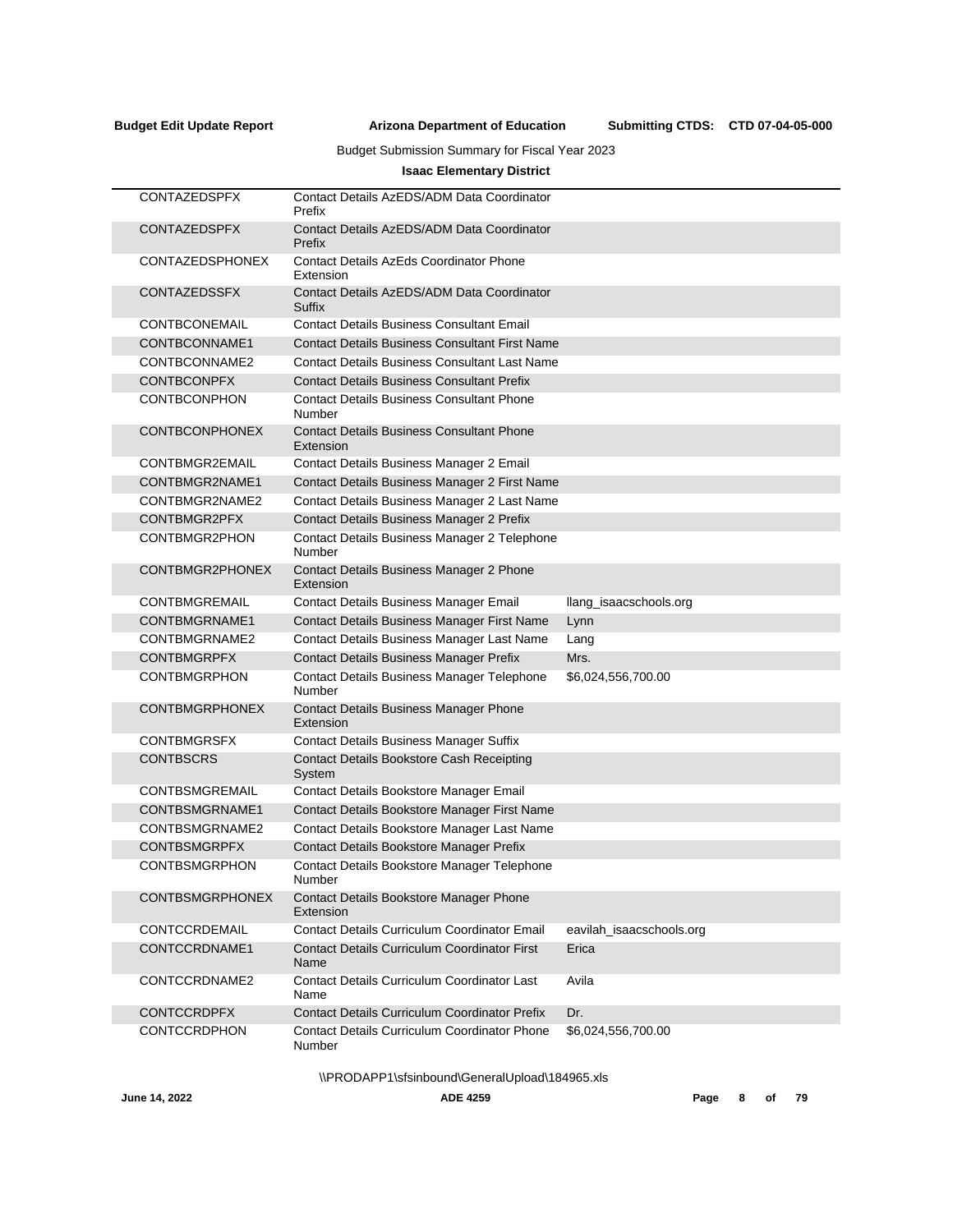## Budget Submission Summary for Fiscal Year 2023

## **Isaac Elementary District**

| <b>CONTCCRDPHONEX</b>   | <b>Contact Details Curriculum Coordinator Phone</b><br>Extension                  |                             |
|-------------------------|-----------------------------------------------------------------------------------|-----------------------------|
| <b>CONTCCRDPHONEX</b>   | <b>Contact Details Curriculum Coordinator Phone</b><br>Extension                  |                             |
| CONTCFONAME1            | <b>Contact Details Chief Financial Officer First</b><br>Name                      | Lynn                        |
| CONTCFONAME2            | <b>Contact Details Chief Financial Officer Last</b><br>Name                       | Lang                        |
| <b>CONTCFOPFX</b>       | <b>Contact Details Chief Financial Officer Prefix</b>                             | Mrs.                        |
| <b>CONTCFOPHON</b>      | <b>Contact Details Chief Financial Officer</b><br><b>Telephone Number</b>         | \$6,024,556,700.00          |
| <b>CONTCFOPHONEX</b>    | <b>Contact Details Chief Financial Officer</b><br><b>Telephone Extension</b>      |                             |
| <b>CONTCFOSFX</b>       | <b>Contact Details Chief Financial Officer Suffix</b>                             |                             |
| CONTCTEEMAIL            | <b>Contact Details CTE Coordinator Email</b>                                      |                             |
| CONTCTENAME1            | <b>Contact Details CTE Coordinator First Name</b>                                 |                             |
| CONTCTENAME2            | <b>Contact Details CTE Coordinator Last Name</b>                                  |                             |
| <b>CONTCTEPFX</b>       | <b>Contact Details CTE Coordinator Prefix</b>                                     |                             |
| <b>CONTCTEPHON</b>      | <b>Contact Details CTE Coordinator Phone</b><br>Number                            |                             |
| <b>CONTCTEPHONEX</b>    | <b>Contact Details CTE Coordinator Phone</b><br>Extension                         |                             |
| CONTEXASSTEMAIL         | <b>Contact Details Executive Assistant to</b><br>Superintendent Email             |                             |
| CONTEXASSTNAME1         | <b>Contact Details Executive Assistant to</b><br><b>Superintendent First Name</b> |                             |
| CONTEXASSTNAME2         | <b>Contact Details Executive Assistant to</b><br>Superintendent Last Name         |                             |
| <b>CONTEXASSTPFX</b>    | <b>Contact Details Executive Assistant to</b><br><b>Superintendent Prefix</b>     |                             |
| <b>CONTEXASSTPHON</b>   | <b>Contact Details Executive Assistant to</b><br>Superintendent Telephone Number  |                             |
| <b>CONTEXASSTPHONEX</b> | <b>Contact Details Executive Assistant Phone</b><br>Extension                     |                             |
| <b>CONTEXASSTSFX</b>    | <b>Contact Details Executive Assistant to</b><br><b>Superintendent Suffix</b>     |                             |
| CONTGOVBM1EMAIL         | Contact Details Governing Board Member 1<br>Email                                 | pjimenez_isaacschools.org   |
| CONTGOVBM1NAME1         | Contact Details Governing Board Member 1<br><b>First Name</b>                     | Patricia                    |
| CONTGOVBM1NAME2         | Contact Details Governing Board Member 1<br>Last Name                             | Jimenez                     |
| CONTGOVBM1PFX           | <b>Contact Details Governing Board Member 1</b><br>Prefix                         |                             |
| CONTGOVBM1PHON          | Contact Details Governing Board Member 1<br><b>Telephone Number</b>               | \$6,024,556,700.00          |
| CONTGOVBM1PHONEX        | <b>Contact Details Board Member 1 Phone</b><br>Extension                          |                             |
| CONTGOVBM1SFX           | Contact Details Governing Board Member 1<br>Suffix                                |                             |
| CONTGOVBM2EMAIL         | Contact Details Governing Board Member 2<br>Email                                 | rsantacruz_isaacschools.org |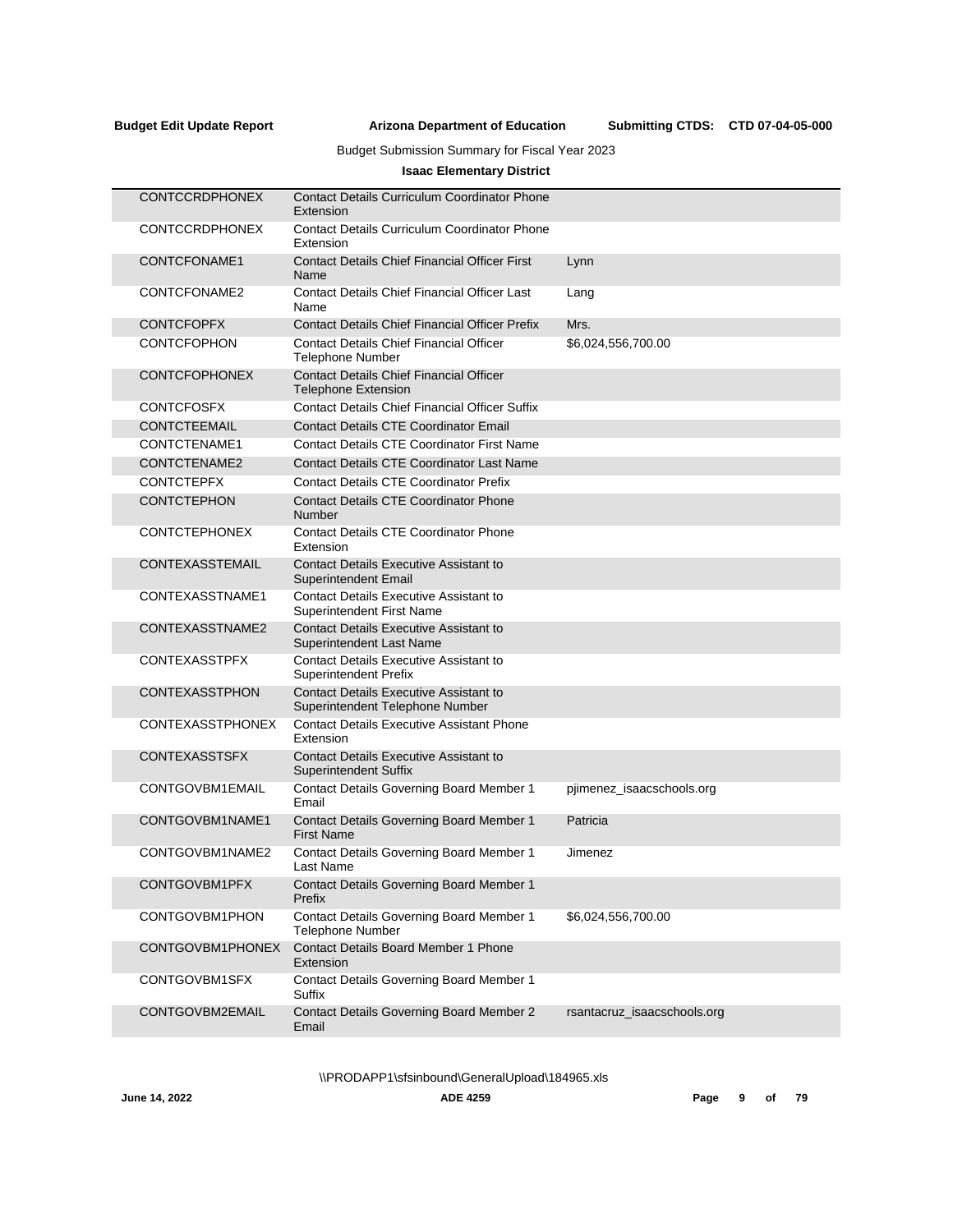Submitting CTDS: CTD 07-04-05-000

## Budget Submission Summary for Fiscal Year 2023

## **Isaac Elementary District**

| CONTGOVBM2NAME1  | <b>Contact Details Governing Board Member 2</b><br><b>First Name</b> | Rudy                        |  |
|------------------|----------------------------------------------------------------------|-----------------------------|--|
| CONTGOVBM2NAME1  | <b>Contact Details Governing Board Member 2</b><br><b>First Name</b> | Rudy                        |  |
| CONTGOVBM2PFX    | <b>Contact Details Governing Board Member 2</b><br>Prefix            |                             |  |
| CONTGOVBM2PHON   | Contact Details Governing Board Member 2<br><b>Telephone Number</b>  | \$6,024,556,700.00          |  |
| CONTGOVBM2PHONEX | Contact Details Board Member 2 Phone<br>Extension                    |                             |  |
| CONTGOVBM2SFX    | <b>Contact Details Governing Board Member 2</b><br><b>Suffix</b>     |                             |  |
| CONTGOVBM3EMAIL  | <b>Contact Details Governing Board Member 3</b><br>Email             | hgarewal_isaacschools.org   |  |
| CONTGOVBM3NAME1  | <b>Contact Details Governing Board Member 3</b><br><b>First Name</b> | Harry                       |  |
| CONTGOVBM3NAME2  | Contact Details Governing Board Member 3<br>Last Name                | Garewal                     |  |
| CONTGOVBM3PFX    | <b>Contact Details Governing Board Member 3</b><br>Prefix            |                             |  |
| CONTGOVBM3PHON   | Contact Details Governing Board Member 3<br><b>Telephone Number</b>  | \$6,024,556,700.00          |  |
| CONTGOVBM3PHONEX | <b>Contact Details Board Member 3 Phone</b><br>Extension             |                             |  |
| CONTGOVBM3SFX    | Contact Details Governing Board Member 3<br>Suffix                   |                             |  |
| CONTGOVBM4EMAIL  | Contact Details Governing Board Member 4<br>Email                    | mguzman_isaacschools.org    |  |
| CONTGOVBM4NAME1  | Contact Details Governing Board Member 4<br><b>First Name</b>        | Maria                       |  |
| CONTGOVBM4NAME2  | Contact Details Governing Board Member 4<br><b>Last Name</b>         | Guzman                      |  |
| CONTGOVBM4PFX    | Contact Details Governing Board Member 4<br>Prefix                   |                             |  |
| CONTGOVBM4PHON   | Contact Details Governing Board Member 4<br><b>Telephone Number</b>  | \$6,024,556,700.00          |  |
| CONTGOVBM4PHONEX | <b>Contact Details Board Member 4 Phone</b><br>Extension             |                             |  |
| CONTGOVBM4SFX    | Contact Details Governing Board Member 4<br><b>Suffix</b>            |                             |  |
| CONTGOVBM5EMAIL  | Contact Details Governing Board Member 5<br>Email                    | mhernandez_isaacschools.org |  |
| CONTGOVBM5NAME1  | Contact Details Governing Board Member 5<br><b>First Name</b>        | Maria                       |  |
| CONTGOVBM5NAME2  | Contact Details Governing Board Member 5<br>Last Name                | Hernandez                   |  |
| CONTGOVBM5PFX    | <b>Contact Details Governing Board Member 5</b><br>Prefix            |                             |  |
| CONTGOVBM5PHON   | Contact Details Governing Board Member 5<br><b>Telephone Number</b>  | \$6,024,556,700.00          |  |
| CONTGOVBM5PHONEX | <b>Contact Details Board Member 5 Phone</b><br>Extension             |                             |  |
| CONTGOVBM5SFX    | <b>Contact Details Governing Board Member 5</b><br>Suffix            |                             |  |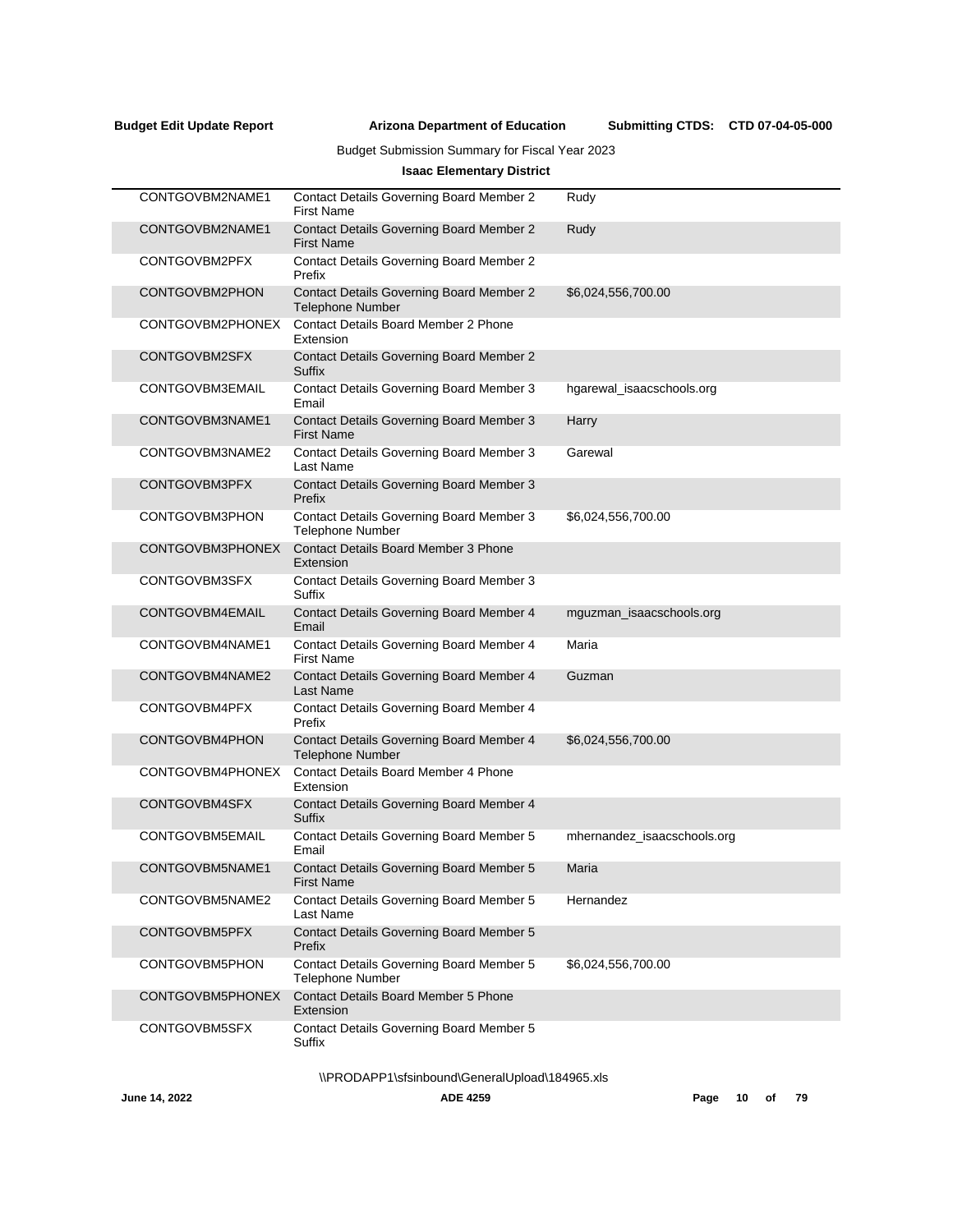## Budget Submission Summary for Fiscal Year 2023

## **Isaac Elementary District**

| <b>CONTGOVBM6EMAIL</b> | Contact Details Governing Board Member 6<br>Email                   |                        |
|------------------------|---------------------------------------------------------------------|------------------------|
| CONTGOVBM6EMAIL        | Contact Details Governing Board Member 6<br>Email                   |                        |
| CONTGOVBM6NAME2        | Contact Details Governing Board Member 6<br><b>Last Name</b>        |                        |
| CONTGOVBM6PFX          | Contact Details Governing Board Member 6<br>Prefix                  |                        |
| CONTGOVBM6PHON         | Contact Details Governing Board Member 6<br><b>Telephone Number</b> |                        |
| CONTGOVBM6PHONEX       | <b>Contact Details Board Member 6 Phone</b><br>Extension            |                        |
| CONTGOVBM6SFX          | Contact Details Governing Board Member 6<br>Suffix                  |                        |
| CONTGOVBM7EMAIL        | Contact Details Governing Board Member 7<br>Email                   |                        |
| CONTGOVBM7NAME1        | Contact Details Governing Board Member 7<br><b>First Name</b>       |                        |
| CONTGOVBM7NAME2        | Contact Details Governing Board Member 7<br>Last Name               |                        |
| CONTGOVBM7PFX          | Contact Details Governing Board Member 7<br>Prefix                  |                        |
| <b>CONTGOVBM7PHON</b>  | Contact Details Governing Board Member 7<br><b>Telephone Number</b> |                        |
| CONTGOVBM7PHONEX       | <b>Contact Details Board Member 7 Phone</b><br>Extension            |                        |
| CONTGOVBM7SFX          | Contact Details Governing Board Member 7<br>Suffix                  |                        |
| CONTGOVBM8EMAIL        | Contact Details Governing Board Member 8<br>Email                   |                        |
| CONTGOVBM8NAME1        | Contact Details Governing Board Member 8<br><b>First Name</b>       |                        |
| CONTGOVBM8NAME2        | Contact Details Governing Board Member 8<br><b>Last Name</b>        |                        |
| CONTGOVBM8PFX          | Contact Details Governing Board Member 8<br>Prefix                  |                        |
| CONTGOVBM8PHON         | Contact Details Governing Board Member 8<br><b>Telephone Number</b> |                        |
| CONTGOVBM8PHONEX       | <b>Contact Details Board Member 8 Phone</b><br>Extension            |                        |
| <b>CONTGOVBM9EMAIL</b> | Contact Details Governing Board Member 9<br>Email                   |                        |
| CONTGOVBM9NAME1        | Contact Details Governing Board Member 9<br><b>First Name</b>       |                        |
| CONTGOVBM9NAME2        | Contact Details Governing Board Member 9<br><b>Last Name</b>        |                        |
| CONTGOVBM9PFX          | Contact Details Governing Board Member 9<br>Prefix                  |                        |
| <b>CONTGOVBM9PHON</b>  | Contact Details Governing Board Member 9<br><b>Phone Number</b>     |                        |
| CONTGOVBM9PHONEX       | Contact Details Governing Board Member 9<br>Phone Extension         |                        |
| <b>CONTITDEMAIL</b>    | <b>Contact Details IT Director Email</b>                            | wperez_isaacschool.org |
| CONTITDNAME1           | <b>Contact Details IT Director First Name</b>                       | Wadalberto "Berto"     |
|                        | \\PRODAPP1\sfsinbound\GeneralUpload\184965.xls                      |                        |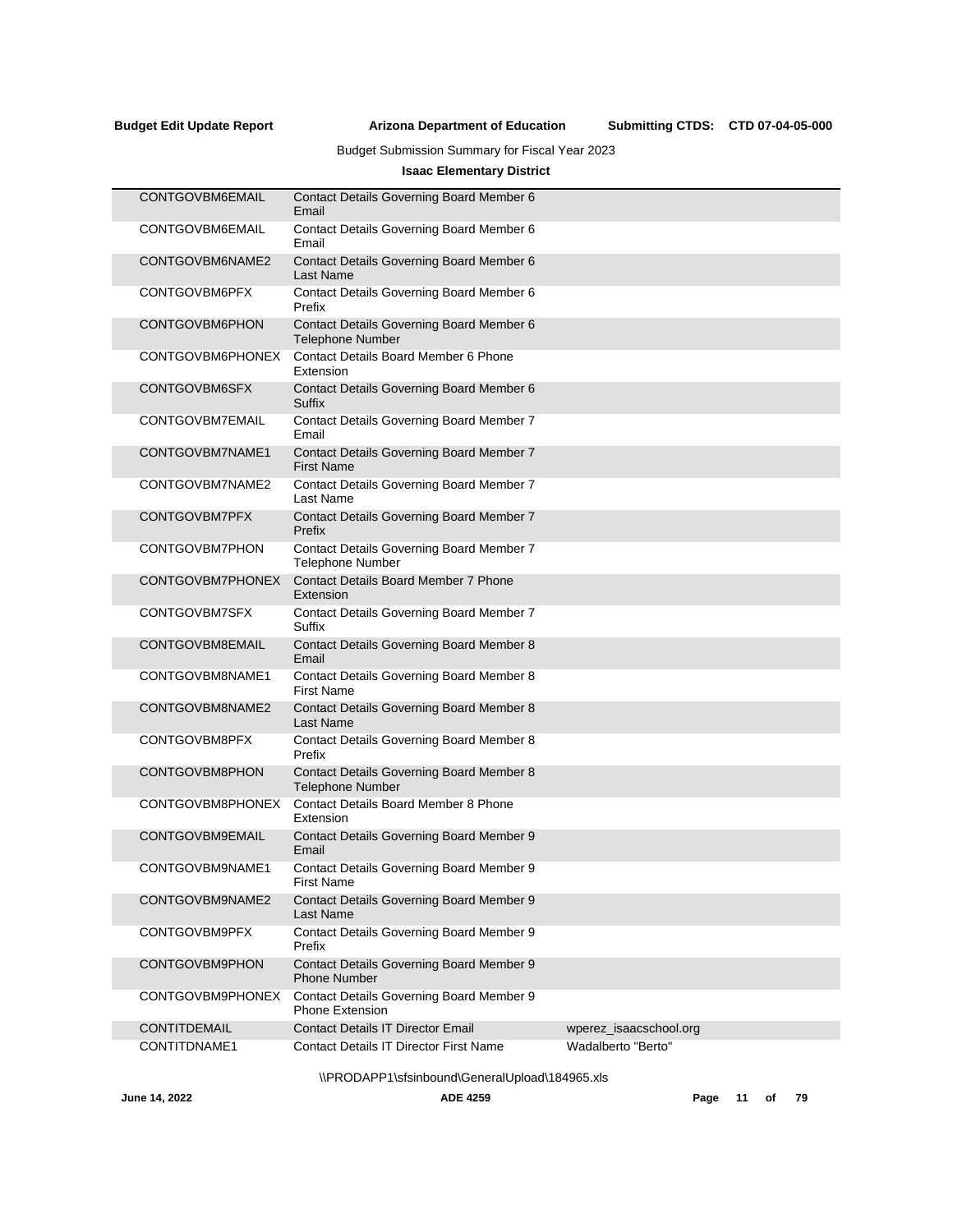## Budget Submission Summary for Fiscal Year 2023

## **Isaac Elementary District**

| CONTITDNAME2           | Contact Details IT Director Last Name                                                               | Perez                      |
|------------------------|-----------------------------------------------------------------------------------------------------|----------------------------|
| CONTITDNAME2           | Contact Details IT Director Last Name                                                               | Perez                      |
| <b>CONTITDPHON</b>     | <b>Contact Details IT Director Phone Number</b>                                                     | \$6,024,556,700.00         |
| <b>CONTITDPHONEX</b>   | <b>Contact Details IT Director Phone Extension</b>                                                  |                            |
| CONTPCRDEMAIL          | <b>Contact Details Poverty Coordinator Email</b>                                                    |                            |
| CONTPCRDNAME1          | <b>Contact Details Poverty Coordinator First Name</b>                                               |                            |
| CONTPCRDNAME2          | <b>Contact Details Poverty Coordinator Last Name</b>                                                |                            |
| <b>CONTPCRDPFX</b>     | <b>Contact Details Poverty Coordinator Prefix</b>                                                   |                            |
| <b>CONTPCRDPHON</b>    | <b>Contact Details Poverty Coordinator Phone</b><br>Number                                          |                            |
| <b>CONTPCRDPHONEX</b>  | <b>Contact Details Poverty Coordinator Phone</b><br>Extension                                       |                            |
| <b>CONTSDEREMAIL</b>   | Contact Details School District Employee<br>Report (SDER) Coordinator Email                         | jarenas_isaacschools.org   |
| CONTSDERNAME1          | <b>Contact Details School District Employee</b><br>Report (SDER) Coordinator First Name             | Jose                       |
| CONTSDERNAME2          | <b>Contact Details School District Employee</b><br>Report (SDER) Coordinator Last Name              | Arenas                     |
| <b>CONTSDERPFX</b>     | <b>Contact Details School District Employee</b><br>Report (SDER) Coordinator Prefix                 |                            |
| <b>CONTSDERPHON</b>    | <b>Contact Details School District Employee</b><br>Report (SDER) Coordinator Telephone Number       | \$6,024,556,700.00         |
| <b>CONTSDERPHONEX</b>  | <b>Contact Details School District Employee</b><br>Report (SDER) Coordinator Telephone<br>Extension |                            |
| <b>CONTSDERSFX</b>     | <b>Contact Details School District Employee</b><br>Report (SDER) Coordinator Suffix                 |                            |
| <b>CONTSISVENDOR</b>   | Contact Details Student Information System SIS Edupoint (Synergy)<br>Vendor                         |                            |
| <b>CONTSPEDEMAIL</b>   | Contact Details SPED Data Reporting<br><b>Coordinator Email</b>                                     | nmartinez_isaacschools.org |
| CONTSPEDNAME1          | Contact Details SPED Data Reporting<br>Coordinator First Name                                       | Natasha                    |
| CONTSPEDNAME2          | <b>Contact Details SPED Data Reporting</b><br>Coordinator Last Name                                 | Martinez                   |
| <b>CONTSPEDPFX</b>     | Contact Details SPED Data Reporting<br>Coordinator Prefix                                           |                            |
| <b>CONTSPEDPHON</b>    | <b>Contact Details SPED Data Reporting</b><br>Coordinator Telephone Number                          | \$6,024,556,700.00         |
| <b>CONTSPEDPHONEX</b>  | <b>Contact Details SPED Coordinator Phone</b><br>Extension                                          |                            |
| <b>CONTSPEDSFX</b>     | <b>Contact Details SPED Data Reporting</b><br>Coordinator Suffix                                    |                            |
| CONTSUPEREMAIL         | <b>Contact Details Superintendent Email</b>                                                         | mventura_isaacschools.org  |
| CONTSUPERNAME1         | Contact Details Superintendent First Name                                                           | Mario                      |
| CONTSUPERNAME2         | <b>Contact Details Superintendent Last Name</b>                                                     | Ventura                    |
| <b>CONTSUPERPFX</b>    | <b>Contact Details Superintendent Prefix</b>                                                        | Dr.                        |
| <b>CONTSUPERPHON</b>   | <b>Contact Details Superintendent Telephone</b><br>Number                                           | \$6,024,556,700.00         |
| <b>CONTSUPERPHONEX</b> | <b>Contact Details Superintendent Telephone</b><br>Extension                                        |                            |
| <b>CONTSUPERSFX</b>    | <b>Contact Details Superintendent Suffix</b>                                                        |                            |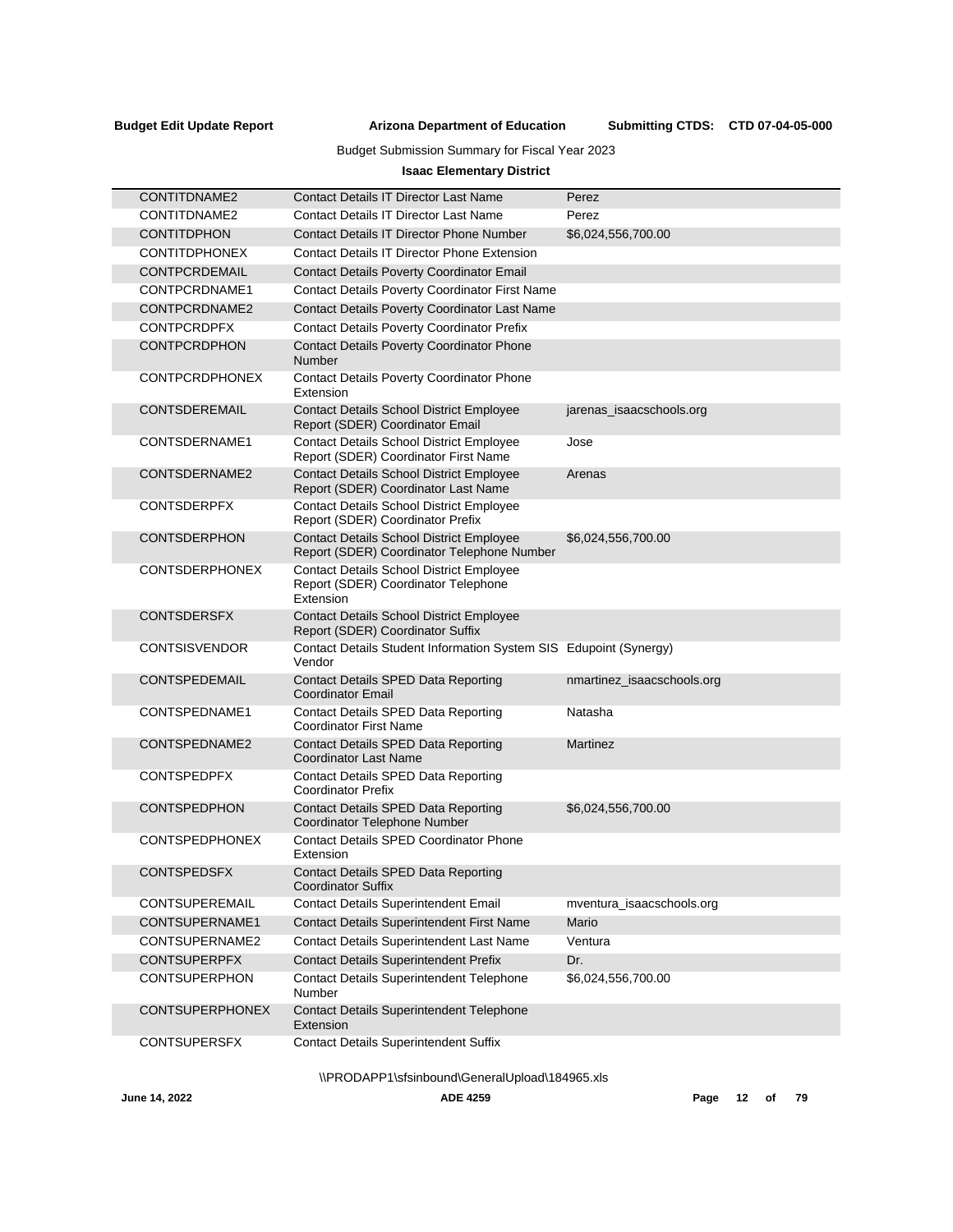Submitting CTDS: CTD 07-04-05-000

## Budget Submission Summary for Fiscal Year 2023

## **Isaac Elementary District**

| <b>CONTTRANSEMAIL</b> | <b>Contact Details Transportation Data Reporting</b><br><b>Coordinator Email</b>             | dmorales isaacschools.org |
|-----------------------|----------------------------------------------------------------------------------------------|---------------------------|
| CONTTRANSEMAIL        | <b>Contact Details Transportation Data Reporting</b><br><b>Coordinator Email</b>             | dmorales_isaacschools.org |
| CONTTRANSNAME2        | <b>Contact Details Transportation Data Reporting</b><br>Coordinator Last Name                | <b>Morales</b>            |
| <b>CONTTRANSPFX</b>   | <b>Contact Details Transportation Data Reporting</b><br><b>Coordinator Prefix</b>            |                           |
| <b>CONTTRANSPHON</b>  | <b>Contact Details Transportation Data Reporting</b><br>Coordinator Telephone Number         | \$6,024,556,700.00        |
| CONTTRANSPHONEX       | <b>Contact Details Transportation Data Reporting</b><br>Coordinator Telephone Extension      |                           |
| <b>CONTTRANSSFX</b>   | <b>Contact Details Transportation Data Reporting</b><br><b>Coordinator Suffix</b>            |                           |
| <b>CONTWEBSITE</b>    | <b>LEA Website Address</b>                                                                   | www.isaacschools.org      |
| COPSC912000000        | Worksheet for DAA Capital Outlay Base Student \$0.00<br>Count CORL per student count 9 to 12 |                           |
| COPSCK80000000        | Worksheet for DAA Capital Outlay Base Student \$450.76<br>Count CORL per student count K8    |                           |
| COPSCPSD000000        | Worksheet for CORL Calculations for CORL per \$450.76<br>student count PSD                   |                           |
| CORL912B000000        | Worksheet for DAA CORL per student count 9<br>to 12 support level                            | \$0.00                    |
| CORL912C000000        | Worksheet for DAA support level amount CORL \$0.00<br>per student count 9 to 12              |                           |
| CORL912VIIA000        | Worksheet for CORL calculations for CORL 912 \$0.00<br>District Capital Outlay Base from VC  |                           |
| CORLK8B0000000        | Worksheet for DAA CORL per student count K8 \$0.00<br>support level                          |                           |
| CORLK8C0000000        | Worksheet for DAA support level amount CORL \$0.00<br>per student count K8                   |                           |
| CORLK8VIIC0000        | Worksheet for CORL calculations current CORL \$2,162,635.28<br>K <sub>8</sub>                |                           |
| CORLPSDVIIC000        | Worksheet for CORL calculations current CORL \$17,361.02<br><b>PSD</b>                       |                           |
| CORLREDUCE912TOT      | CORL State Budget Reduction 9 to 12<br><b>Worksheets TOTAL</b>                               | \$0.00                    |
| CORLREDUCEADJ         | CORL Budget Reduction Pg 7                                                                   | \$0.00                    |
| CORLREDUCEADJ912      | CORL State Budget Reduction 9 to 12<br>Worksheets                                            | \$0.00                    |
| CORLREDUCEADJK8       | CORL Worksheets State Budget Reduction K to \$0.00<br>8                                      |                           |
| CORLREDUCEK8TOT       | CORL Worksheets State Budget Reduction K to \$2,179,996.30<br>8 TOTAL                        |                           |
| CORLREDUCETOT         | Total DAA allocation                                                                         | \$2,179,996.30            |
| CORLVILINEC000        | Worksheet for DAA Capital Outlay Growth<br>Factor Student count current year                 | \$4,836.27                |
| COSC912B000000        | Worksheet for DAA Actual Student Count 9 to<br>12                                            | \$0.00                    |
| COSC912C000000        | Worksheet for DAA actual student count over<br>500 9 to 12                                   | \$0.00                    |
| COSCK8B0000000        | Worksheet for DAA Actual Student Count K8                                                    | \$0.00                    |
| COSCK8C0000000        | Worksheet for DAA actual student count over<br>500 K8                                        | \$0.00                    |
|                       |                                                                                              |                           |

\\PRODAPP1\sfsinbound\GeneralUpload\184965.xls

**June 14, 2022 ADE 4259 Page 13 of 79**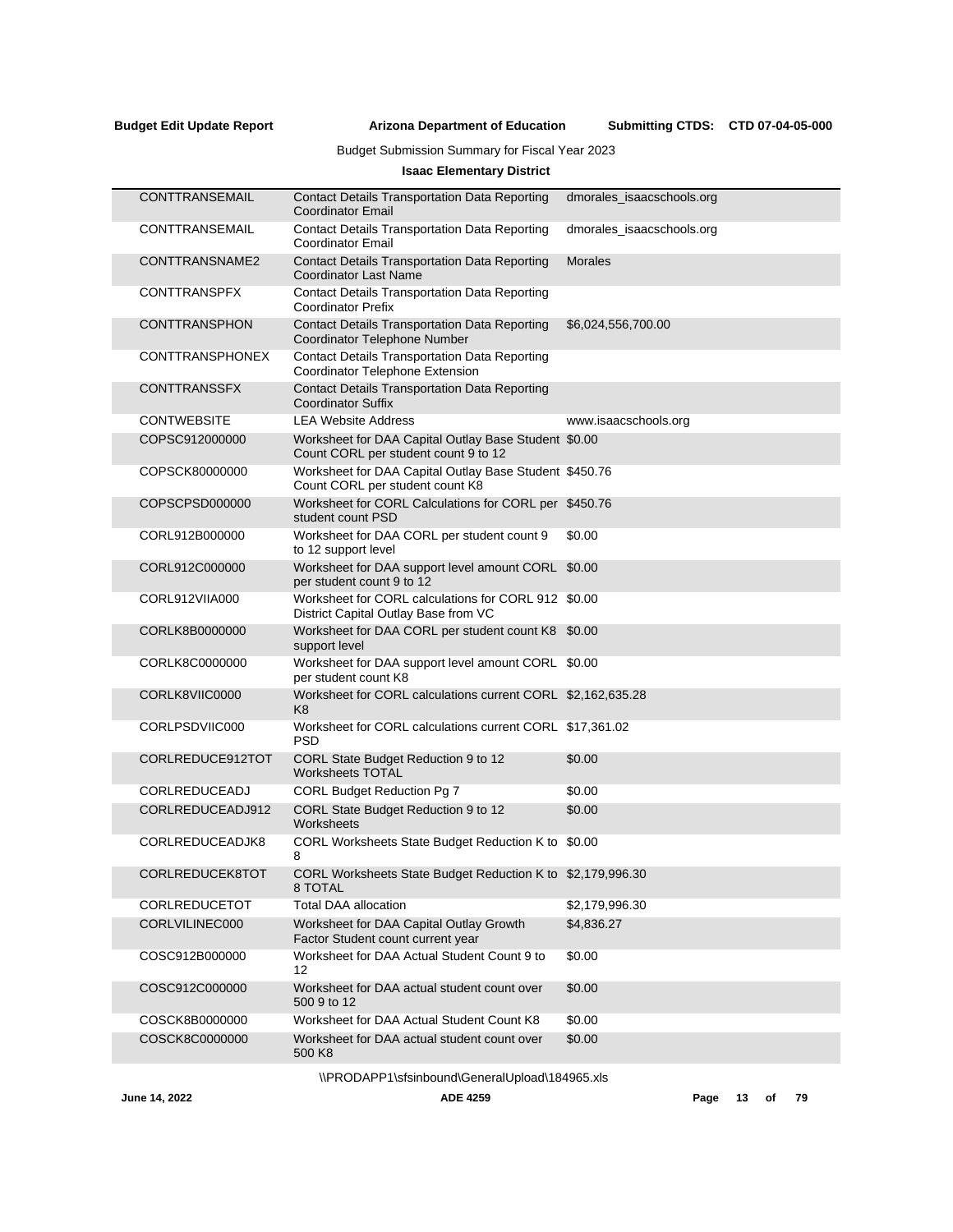Submitting CTDS: CTD 07-04-05-000

## Budget Submission Summary for Fiscal Year 2023

## **Isaac Elementary District**

| COSLAT00000000           | Worksheet for DAA Support Level Amount for<br>Textbooks                    | \$69.68         |
|--------------------------|----------------------------------------------------------------------------|-----------------|
| COTXBKS0000000           | Worksheet for DAA DAA for Textbooks                                        | \$0.00          |
| <b>COUNTY</b>            | County District is located in                                              | <b>MARICOPA</b> |
| COWI912B000000           | Worksheet for DAA Support Level Weight<br>Increase 9 to 12                 | \$0.00          |
| COWI912C000000           | Worksheet for DAA support level weight<br>increase 9 to 12                 | \$0.00          |
| COWIK8B0000000           | Worksheet for DAA Support Level Weight<br>Increase K8                      | \$0.00          |
| COWIK8C0000000           | Worksheet for DAA support level weight<br>increase K8                      | \$0.00          |
| CSF010CYADJ              | csf BUDGET LIMIT ADJUSTMENT FOR<br><b>CURRENT YEAR</b>                     |                 |
| CSF10006700              | CSF 1000 Instruction 6700 Property Budgeted                                |                 |
| CSF10006800              | CSF 1000 Instruction 6800 Debt Service<br><b>Budgeted</b>                  |                 |
| CSF21006700              | CSF 2100 Support Services Students 6700<br><b>Property Budgeted</b>        |                 |
| CSF21006800              | CSF 2100 Support Services Students 6800<br><b>Debt Service Budgeted</b>    |                 |
| CSF22006800              | CSF 2200 Support Services Instuctional Staff<br>6800 Debt Service Budgeted |                 |
| CSF2300CURR              | CSF 2300 General Admin Prior Year<br>Expenditures                          | \$0.00          |
| CSF25006800              | CSF 2500 Central Services 6800 Debt Service<br>Budgeted                    |                 |
| CSF2500CURR              | CSF 2500 Central Services Prior Year                                       | \$0.00          |
| CSF2500PERC              | CSF 2500 Central Services Percent Change                                   | \$0.00          |
| CSF2500TOTL              | CSF 2500 Central Services Total Budgeted                                   | \$0.00          |
| CSF3300CURR              | CSF 3300 Comm Svcs Prior Year Expenditures                                 | \$0.00          |
| CSF40006700              | CSF 4000 Facilities Acq and Const 6700<br><b>Property Budgeted</b>         |                 |
| CSF4000CURR              | CSF 4000 Facilities Prior Year Expenditures                                | \$0.00          |
| CSF4000TOTL              | CSF 4000 Facilities Acq and Const Total<br><b>Budgeted</b>                 | \$0.00          |
| CSF50006800              | CSF 5000 Debt Service 6800 Debt Service<br>Budgeted                        |                 |
| CSF5000CURR              | CSF 5000 Debt Service Prior Year Expenditures \$0.00                       |                 |
| CSF5000TOTL              | CSF 5000 Debt Service Total Budgeted                                       | \$0.00          |
| <b>CSFTOTACTUALEXPPY</b> | PRIOR YEAR ACTUAL EXP CSF TOTAL                                            | \$2,701,810.00  |
| CSFTOTAL6100             | Total CSF in 6100                                                          | \$7,199,406.00  |
| CSFTOTAL6200             | Total CSF in 6200                                                          | \$1,439,881.00  |
| CSFTOTAL6300             | Total CSF in 6300                                                          | \$0.00          |
| CSFTOTAL6600             | Total CSF in 6600                                                          | \$0.00          |
| CSFTOTAL6700             | CSF Total 6700 Property Budgeted                                           | \$0.00          |
| CSFTOTAL6800             | CSF Total 6800 Debt Service Budgeted                                       | \$0.00          |
| <b>CSFTOTALLOCCY</b>     | <b>CURRENT YEAR ALLOCATION CSF TOTAL</b>                                   | \$3,973,045.00  |
| <b>CSFTOTBUDLIMCY</b>    | CURRENT YEAR BUDGET LIMIT CSF TOTAL                                        | \$8,639,287.00  |
| <b>CSFTOTBUDLIMPY</b>    | TOTAL Prior year budget limit for Classroom<br>Site Fund                   | \$7,368,052.00  |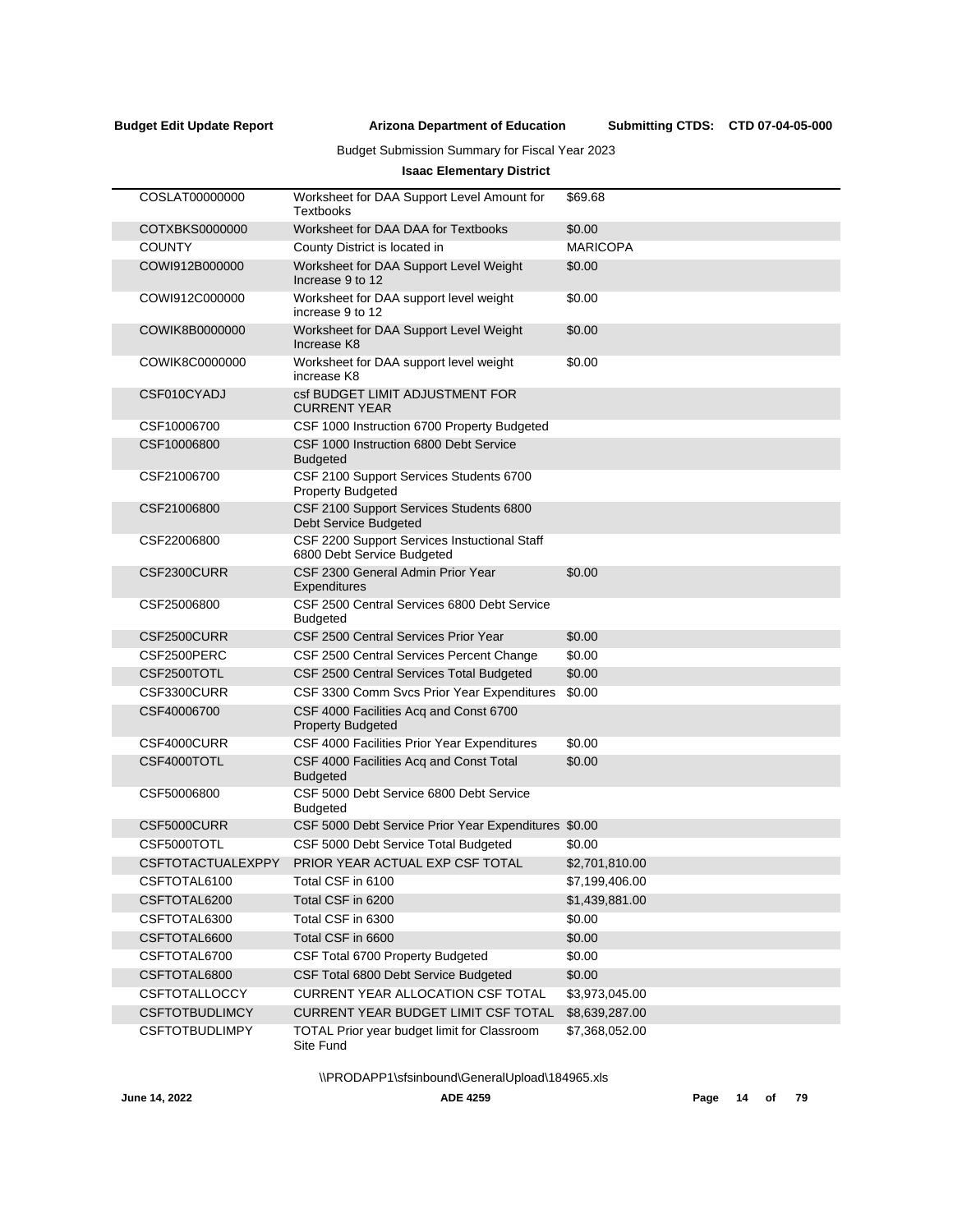## Budget Submission Summary for Fiscal Year 2023

## **Isaac Elementary District**

| <b>CSFTOTINTEARNEDPY</b> | PRIOR YEAR INTEREST EARNED IN CSF<br>TOTAL                              | \$0.00          |
|--------------------------|-------------------------------------------------------------------------|-----------------|
| <b>CSFTOTINTEARNEDPY</b> | PRIOR YEAR INTEREST EARNED IN CSF<br>TOTAL                              | \$0.00          |
| <b>CTDS</b>              | <b>CTDS County Type District School</b>                                 | \$70,405,000.00 |
| <b>CURFEDERATE</b>       | ERATE fund current year Total All Functions                             | \$375,000.00    |
| <b>CURFEDERIMPACT</b>    | Current Federal All Functions Impact Aid                                | \$0.00          |
| CURFEDERLPJ100           | Fed projects curr year function 100                                     | \$10,728,483.00 |
| CURFEDERLPJ140           | Fed projects curr year function 140                                     | \$1,260,722.00  |
| CURFEDERLPJ160           | Fed projects curr year function 160                                     | \$1,482,735.00  |
| CURFEDERLPJ170           | Fed projects curr year function 170                                     | \$0.00          |
| CURFEDERLPJ190           | Fed projects curr year function 190                                     | \$460,545.00    |
| CURFEDERLPJ200           | Fed projects curr year function 200                                     | \$0.00          |
| CURFEDERLPJ210           | Fed projects curr year function 210                                     | \$0.00          |
| CURFEDERLPJ220           | Fed projects curr year function 220                                     | \$2,837,782.00  |
| CURFEDERLPJ230           | Fed projects curr year function 230                                     | \$0.00          |
| CURFEDERLPJ240           | Fed projects curr year function 240                                     | \$0.00          |
| CURFEDERLPJ250           | Fed projects curr year function 250                                     | \$0.00          |
| CURFEDERLPJ260           | Fed projects curr year function 260 280                                 | \$0.00          |
| CURFEDERLPJ280           | <b>Current Year Total Functions Federal Projects</b><br><b>Fund 280</b> | \$0.00          |
| CURFEDERLPJ290           | Fed projects curr year function 290                                     | \$731,434.00    |
| CURFEDERLPJ300           | Fed projects curr year function 300 399 Other                           | \$15,263,681.00 |
| <b>CURFEDERLPJTOT</b>    | Fed projects curr year function total                                   | \$33,140,382.00 |
| <b>CURFEDSTAPJTOT</b>    | Federal and State projects curr year function<br>total                  | \$33,824,969.00 |
| <b>CURINTERFUNDS1</b>    | Other Funds curr year Internal Service Funds<br>01                      | \$0.00          |
| <b>CURINTERFUNDS3</b>    | Other Funds curr year Internal Service Funds<br>03                      | \$0.00          |
| <b>CURINTEROPEB</b>      | <b>Current Year Internal Service Fund</b>                               | \$0.00          |
| <b>CURINTRGOVAGR</b>     | Intergovernment Agreement Fund 955 Current<br>Year                      | \$0.00          |
| CUROTHERFUND050          | Current Year Full Day Kindergarten                                      | \$13,640.00     |
| CUROTHR720IMPDS          | <b>IMPACT AID Debt Service Fund 720 CY</b>                              | \$0.00          |
| CUROTHRFUND071           | STRUCTURED ENGLISH IMMERSION                                            | \$0.00          |
| CUROTHRFUND072           | <b>COMPENSATORY INSTUCTION</b>                                          | \$0.00          |
| CUROTHRFUND500           | Other Funds curr year 500                                               | \$150,000.00    |
| CUROTHRFUND510           | Other Funds curr year 510                                               | \$5,000,000.00  |
| CUROTHRFUND515           | Other Funds curr year 515                                               | \$500,000.00    |
| CUROTHRFUND520           | Other Funds curr year 520                                               | \$30,000.00     |
| CUROTHRFUND525           | Other Funds curr year 525                                               | \$0.00          |
| CUROTHRFUND526           | Other Funds curr year 526                                               | \$115,000.00    |
| CUROTHRFUND530           | Other Funds curr year 530                                               | \$170,000.00    |
| CUROTHRFUND535           | Other Funds curr year 535                                               | \$0.00          |
| CUROTHRFUND540           | Other Funds curr year 540                                               | \$1,500.00      |
| CUROTHRFUND545           | Other Funds curr year 545                                               | \$0.00          |
| CUROTHRFUND550           | Other Funds curr year 550                                               | \$100,000.00    |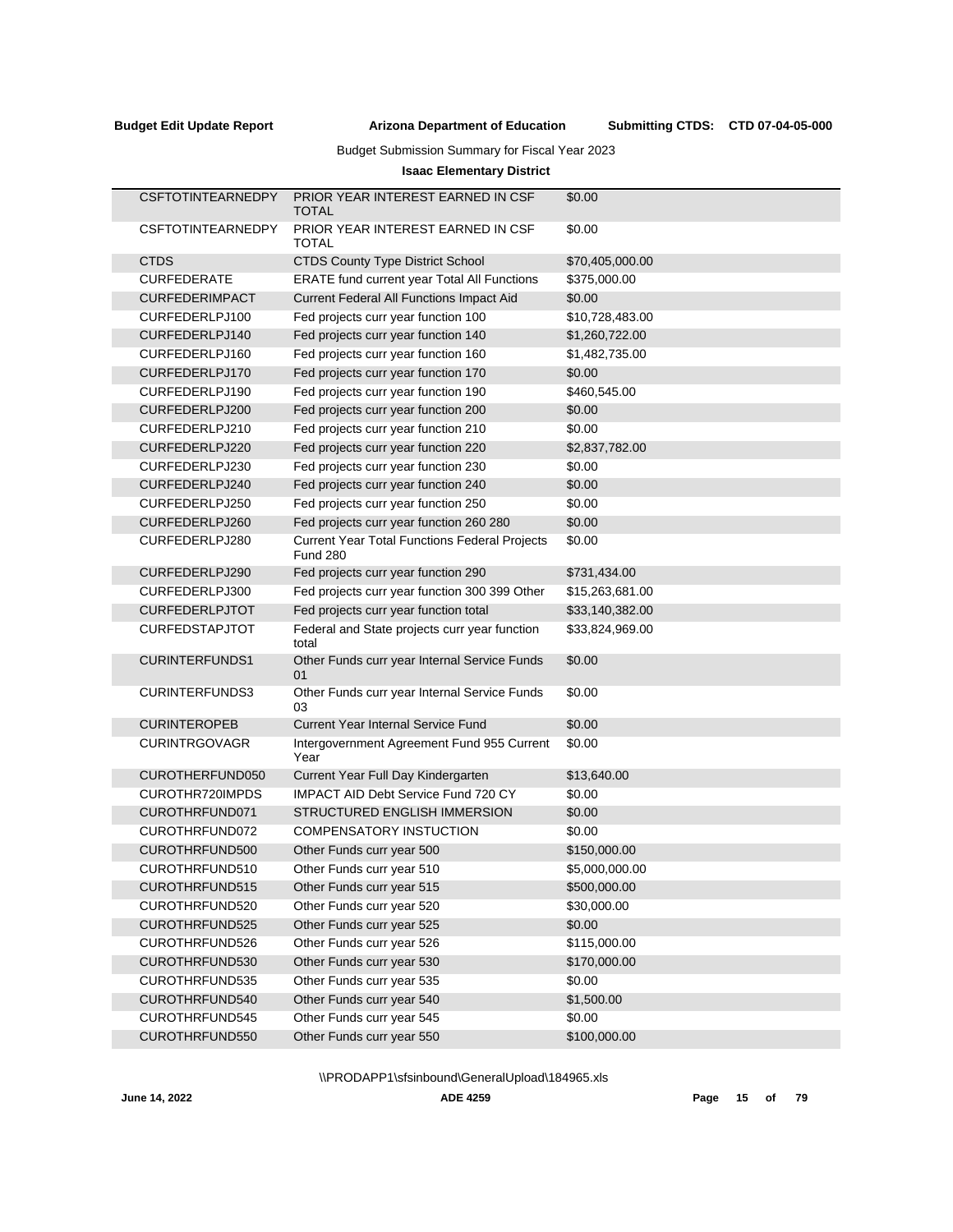## Budget Submission Summary for Fiscal Year 2023

## **Isaac Elementary District**

| CUROTHRFUND555         | Other Funds curr year 555                                                                    | \$180.00        |
|------------------------|----------------------------------------------------------------------------------------------|-----------------|
| <b>CUROTHRFUND555</b>  | Other Funds curr year 555                                                                    | \$180.00        |
| CUROTHRFUND570         | Other Funds curr year 570                                                                    | \$600,000.00    |
| <b>CUROTHRFUND575</b>  | Other Funds curr year 575                                                                    | \$468,124.00    |
| CUROTHRFUND580         | Other Funds curr year 580                                                                    | \$0.00          |
| CUROTHRFUND585         | Other Funds curr year 585                                                                    | \$0.00          |
| CUROTHRFUND590         | Other Funds curr year 590                                                                    | \$0.00          |
| <b>CUROTHRFUND595</b>  | Other Funds curr year 595                                                                    | \$0.00          |
| CUROTHRFUND596         | JTED IGA fund                                                                                | \$0.00          |
| CUROTHRFUND597         | Prior Year 597 AZ Industry Credentials                                                       | \$0.00          |
| CUROTHRFUND639         | Other Funds curr year 639                                                                    | \$0.00          |
| CUROTHRFUND650         | Other Funds curr year 650                                                                    | \$0.00          |
| CUROTHRFUND660         | Other Funds curr year 660                                                                    | \$0.00          |
| CUROTHRFUND665         | Current Year Energy and Water Savings Fund<br>665                                            | \$700,000.00    |
| CUROTHRFUND686         | Emergency deficiency Corrections other funds                                                 | \$0.00          |
| CUROTHRFUND691         | Other Funds Current Year Fund 691                                                            | \$4,500,000.00  |
| CUROTHRFUND700         | Other Funds curr year 700                                                                    | \$0.00          |
| CUROTHRFUND850         | <b>Prior Year 850 Student Activities</b>                                                     | \$30,000.00     |
| <b>CUROTHRFUNDOHTR</b> | Other Fund OTHER Current Year                                                                | \$0.00          |
| <b>CURR2300PER000</b>  | Current Year Personnel Spec Educ 3000<br><b>Operation of Noninstructional Services</b>       | \$0.00          |
| <b>CURRENT1001000</b>  | Current Year Reg Educ Classroom Instruction<br>1000                                          | \$12,237,727.00 |
| CURRENT1002100         | <b>Current Year Reg Educ Support Services</b><br>Student 2100                                | \$1,688,158.00  |
| <b>CURRENT1002200</b>  | Current Year Reg Educ Instructional Staff 2200                                               | \$443,221.00    |
| <b>CURRENT1002300</b>  | Current Year Reg Educ General Administration<br>2300                                         | \$1,585,432.00  |
| <b>CURRENT1002400</b>  | Current Year Reg Educ School Administration<br>2400                                          | \$2,477,459.00  |
| <b>CURRENT1002500</b>  | Current Year Reg Educ Business and Central<br>2500 2800                                      | \$1,741,941.00  |
| CURRENT1002600         | Current Year Reg Educ Operation and<br>Maintenance of Plant 2600                             | \$6,001,310.00  |
| <b>CURRENT1002900</b>  | Current Year Reg Educ Other Support Services<br>2900                                         | \$0.00          |
| CURRENT1003000         | Current Year Reg Educ Operation of<br>Noninstructional Services 3000                         | \$85,000.00     |
| CURRENT100610R         | Current Year Reg Educ School Sponsored<br>Cocurricular Actiivites 610                        | \$0.00          |
| CURRENT100620R         | Current Year Reg Educ School Sponsored<br>Athletic Activities 620                            | \$78,162.00     |
| CURRENT100630R         | Current Year Reg Educ Other Programs 630<br>700 800 900                                      | \$0.00          |
| CURRENT100700800900    | Programs 700 800 900 prior to FY2016 included<br>with 630 Regular Education Total Prior Year | \$0.00          |
| CURRENT100TOTL         | Current Year Reg Educ Total 100                                                              | \$26,338,410.00 |
| <b>CURRENT2001000</b>  | Current Year Special Educ Classroom<br>Instruction 1000                                      | \$3,783,114.00  |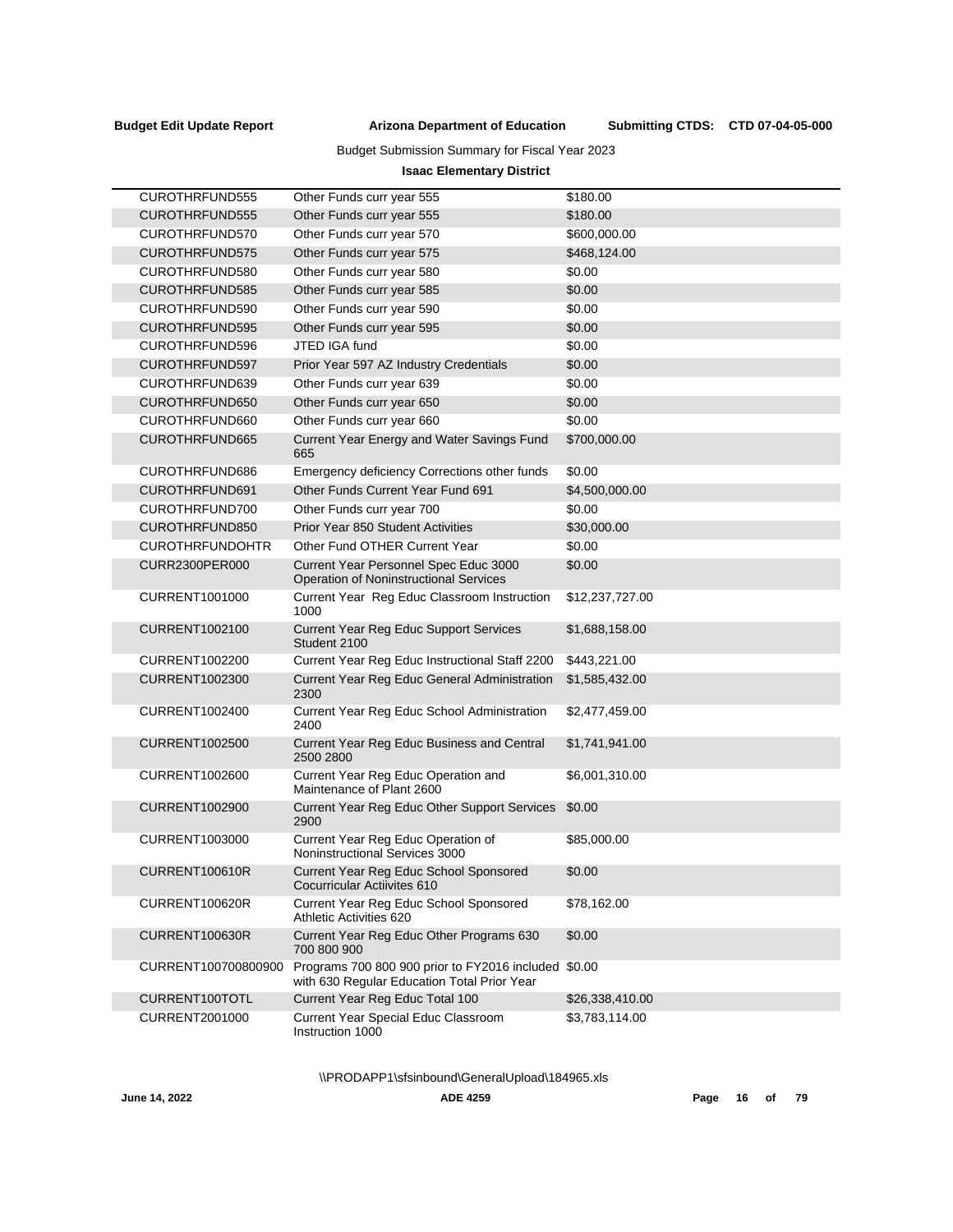Submitting CTDS: CTD 07-04-05-000

## Budget Submission Summary for Fiscal Year 2023

## **Isaac Elementary District**

| <b>CURRENT2002100</b> | <b>Currnet Year Special Educ Support Services</b><br>Students 2100       | \$3,782,457.00  |
|-----------------------|--------------------------------------------------------------------------|-----------------|
| <b>CURRENT2002100</b> | <b>Currnet Year Special Educ Support Services</b><br>Students 2100       | \$3,782,457.00  |
| <b>CURRENT2002300</b> | <b>Current Year Special Educ General</b><br>Administration 2300          | \$0.00          |
| <b>CURRENT2002400</b> | <b>Current Year Special Educ School</b><br>Administration 2400           | \$21,952.00     |
| <b>CURRENT2002500</b> | Current Year Special Educ Business and<br>Central 2500 2800              | \$7,940.00      |
| <b>CURRENT2002600</b> | Current Year Special Educ Operation and<br>Maintenance of Plant 2600     | \$225.00        |
| <b>CURRENT2002900</b> | Current Year Special Educ Other Support<br>Services 2900                 | \$0.00          |
| <b>CURRENT2003000</b> | Current Year Special Educ Operation of<br>Noninstructional Services 3000 | \$0.00          |
| CURRENT200TOTL        | Current Year Special Educ Total 200                                      | \$7,596,457.00  |
| <b>CURRENT4002700</b> | Current Year Pupil Transporation 400                                     | \$746,575.00    |
| CURRENT510DESG        | Current Year Desegregation 510                                           | \$4,951,154.00  |
| CURRENT530DROP        | Current Year Dropout Prevention 530                                      | \$0.00          |
| CURRENT540JVTC        | <b>Current Year Joint Vocational Technical Center</b><br>540             | \$0.00          |
| CURRENT550K3R         | K3 Reading Program 550 CURRENT YR<br><b>BUDGET</b>                       | \$341,830.00    |
| <b>CURRENTEXPTOTL</b> | <b>Current Year Total Expenditures</b>                                   | \$39,974,426.00 |
| <b>CURRYFEDSTATOT</b> | Federal and State current year total projects                            | \$0.00          |
| <b>CURRYPERERATE</b>  | ERATE fund personel current year                                         | \$0.00          |
| CURRYPERFED100        | Federal Projects Current Year Personnel 100                              | \$0.00          |
| CURRYPERFED140        | Federal Projects Current Year Personnel 140                              | \$0.00          |
| CURRYPERFED160        | Federal Projects Current Year Personnel 160                              | \$0.00          |
| CURRYPERFED170        | Federal Projects Current Year Personnel 170                              | \$0.00          |
| CURRYPERFED190        | Federal Projects Current Year Personnel 190                              | \$0.00          |
| CURRYPERFED200        | Federal Projects Current Year Personnel 200                              | \$0.00          |
| CURRYPERFED210        | Federal Projects Current Year Personnel 210                              | \$0.00          |
| CURRYPERFED220        | Federal Projects Current Year Personnel 220                              | \$0.00          |
| CURRYPERFED230        | Federal Projects Current Year Personnel 230                              | \$0.00          |
| CURRYPERFED240        | Federal Projects Current Year Personnel 240                              | \$0.00          |
| CURRYPERFED250        | Federal Projects Current Year Personnel 250                              | \$0.00          |
| CURRYPERFED260        | Federal Projects Current Year Personnel 260<br>280                       | \$0.00          |
| CURRYPERFED280        | Current Year Number of personnel Federal<br>Projects Fund 280            | \$0.00          |
| CURRYPERFED290        | Federal Projects Current Year Personnel 290                              | \$0.00          |
| CURRYPERFED300        | Federal Projects Current Year Personnel 300<br>399                       | \$0.00          |
| <b>CURRYPERFEDTOT</b> | Federal Projects Current Year Personnel Total                            | \$0.00          |
| <b>CURRYPERIMPACT</b> | Current Year Personnel Impact Aid                                        | \$0.00          |
| CURRYPERSTA400        | State Projects Current Year Personnel 400                                | \$0.00          |
| CURRYPERSTA410        | State Projects Current Year Personnel 410                                | \$0.00          |
| CURRYPERSTA420        | State Projects Current Year Personnel 420                                | \$0.00          |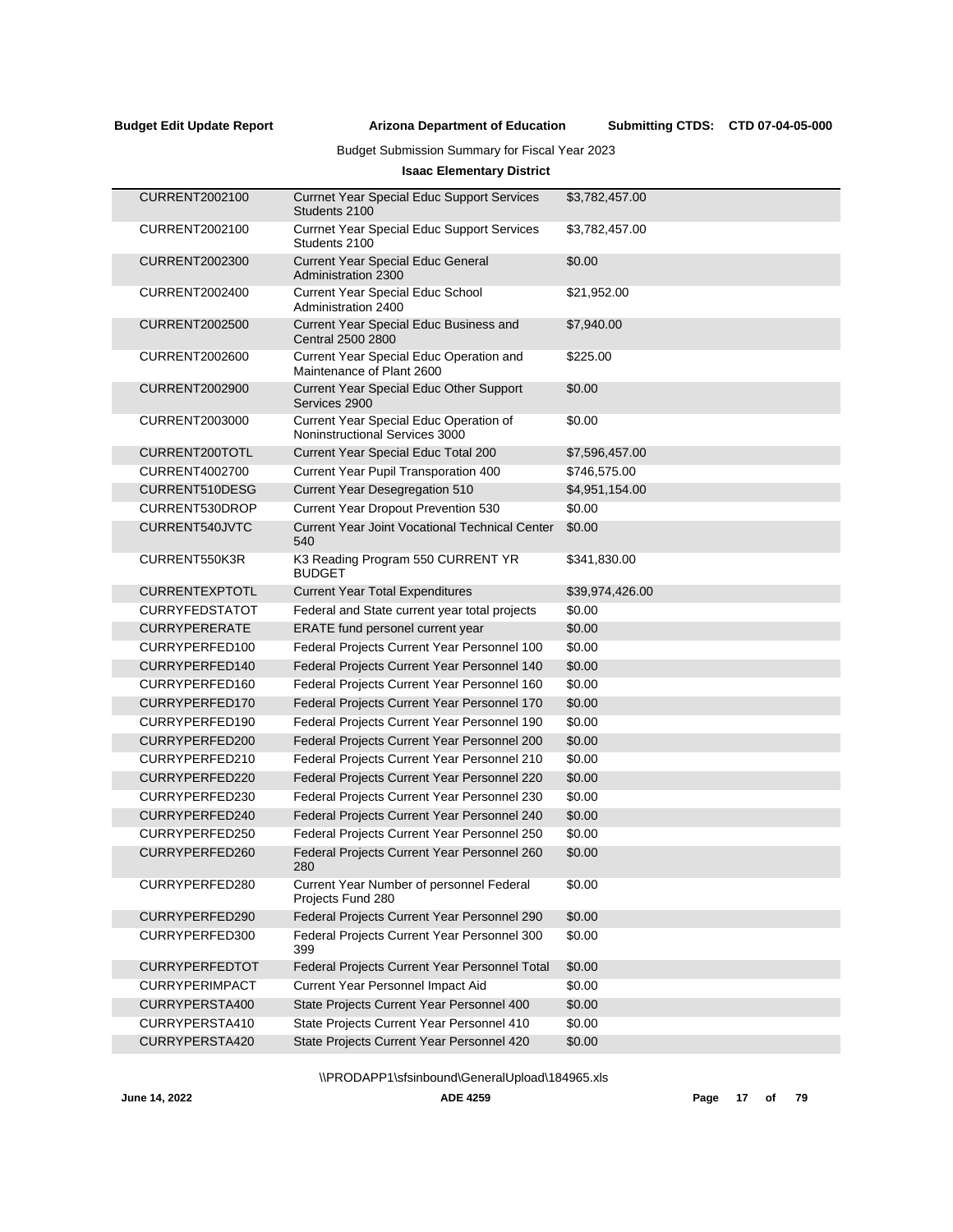J

### **Arizona Department of Education Budget Edit Update Report Submitting CTDS:**

Budget Submission Summary for Fiscal Year 2023

## **Isaac Elementary District**

| CURRYPERSTA425          | State Projects Current Year Personnel 425                                                      | \$0.00                                          |
|-------------------------|------------------------------------------------------------------------------------------------|-------------------------------------------------|
| CURRYPERSTA425          | State Projects Current Year Personnel 425                                                      | \$0.00                                          |
| CURRYPERSTA435          | State Projects Current Year Personnel 435                                                      | \$0.00                                          |
| CURRYPERSTA450          | State Projects Current Year Personnel 450                                                      | \$0.00                                          |
| CURRYPERSTA456          | PY Personnel State Project 456                                                                 | \$0.00                                          |
| CURRYPERSTA457          | PY Personnel State Project 457                                                                 | \$0.00                                          |
| CURRYPERSTA460          | State Projects Current Year Personnel 460                                                      | \$0.00                                          |
| CURRYPERSTA465          | State Projects Current Year Personnel 465 499                                                  | \$0.00                                          |
| <b>CURRYPERSTATOT</b>   | State Projects Current Year Personnel Total                                                    | \$0.00                                          |
| CURRYUNCAP1000          | <b>Current Year Unrestricted Capital 1000</b><br>Instruction                                   | \$1,053,958.00                                  |
| CURRYUNCAP2100          | Current Year Unrestricted Capital 2100 2200<br><b>Support Services Students Teachers</b>       | \$77,435.00                                     |
| CURRYUNCAP2300          | Current Year Unrestricted Capital 2300 2400<br>2500 2800 Administration                        | \$88,742.00                                     |
| CURRYUNCAP2600          | Current Year Unrestricted Capital 2600 2900<br>Property and Other                              | \$46,900.00                                     |
| CURRYUNCAP2700          | Current Year Unrestricted Capital 2700 Student<br>Transportation                               | \$5,000.00                                      |
| CURRYUNCAP3000          | Current Year Unrestricted Capital 3000<br><b>Operation Noninstructional Services</b>           | \$26,200.00                                     |
| CURRYUNCAP4000          | <b>Current Year Unrestricted Capital 4000</b><br><b>Facilities Acquistion and Construction</b> | \$662,104.00                                    |
| CURRYUNCAP5000          | Current Year Unrestricted Capital 5000 Debt<br>Service                                         | \$182,789.00                                    |
| <b>CURRYUNCAPOVER</b>   | <b>Current Year Unrestricted Capital Override</b>                                              | \$0.00                                          |
| <b>CURRYUNCAPTOTL</b>   | Current Year Unrestricted Capital Fund 610<br>Total                                            | \$2,143,128.00                                  |
| CURSTATEPRJ1456         | PY State Project 1456College Credit Exam<br>Credit                                             | \$0.00                                          |
| CURSTATEPRJ1457         | PY State Project 1457 Results Based Funding                                                    | \$0.00                                          |
| CURSTATEPRJ400          | State projects curr year function 400                                                          | \$0.00                                          |
| CURSTATEPRJ410          | State projects curr year function 410                                                          | \$250,000.00                                    |
| CURSTATEPRJ420          | State projects curr year function 420                                                          | \$0.00                                          |
| CURSTATEPRJ425          | State projects curr year function 425                                                          | \$0.00                                          |
| CURSTATEPRJ430          | State projects curr year function 430                                                          | \$0.00                                          |
| CURSTATEPRJ435          | State projects curr year function 435                                                          | \$0.00                                          |
| CURSTATEPRJ450          | State projects curr year function 450                                                          | \$8,775.00                                      |
| CURSTATEPRJ460          | State projects curr year function 460                                                          | \$0.00                                          |
| CURSTATEPRJ465          | Federal Projects current year 465 Charter<br>School Implementation Stimulus                    | \$425,812.00                                    |
| <b>CURSTATEPRJTOT</b>   | State projects curr year function Total                                                        | \$684,587.00                                    |
| <b>CURYBONDBLTOTL</b>   | Capital Bond Building Fund 630 Total                                                           | \$0.00                                          |
| <b>CURYNEWSCHTOTL</b>   | Capital New School Facilities Fund 695 total                                                   | \$0.00                                          |
| <b>CVRWARNADOPTDATE</b> | District Budget Cover Adopted Date                                                             |                                                 |
| <b>CVRWARNCONTACTS</b>  | District Budget Cover Contacts Warning                                                         |                                                 |
| <b>CVRWARNPROPDATE</b>  | District Budget Cover Proposed Date                                                            |                                                 |
| CVRWARNREVISEDATE       | District Budget Cover Revised Date                                                             |                                                 |
| <b>CVRWARNSIS</b>       | Cover Warning Student Information System<br>Missing                                            | Please ensure District Contacts Tab is complete |

\\PRODAPP1\sfsinbound\GeneralUpload\184965.xls

**June 14, 2022 ADE 4259 Page 18 of 79**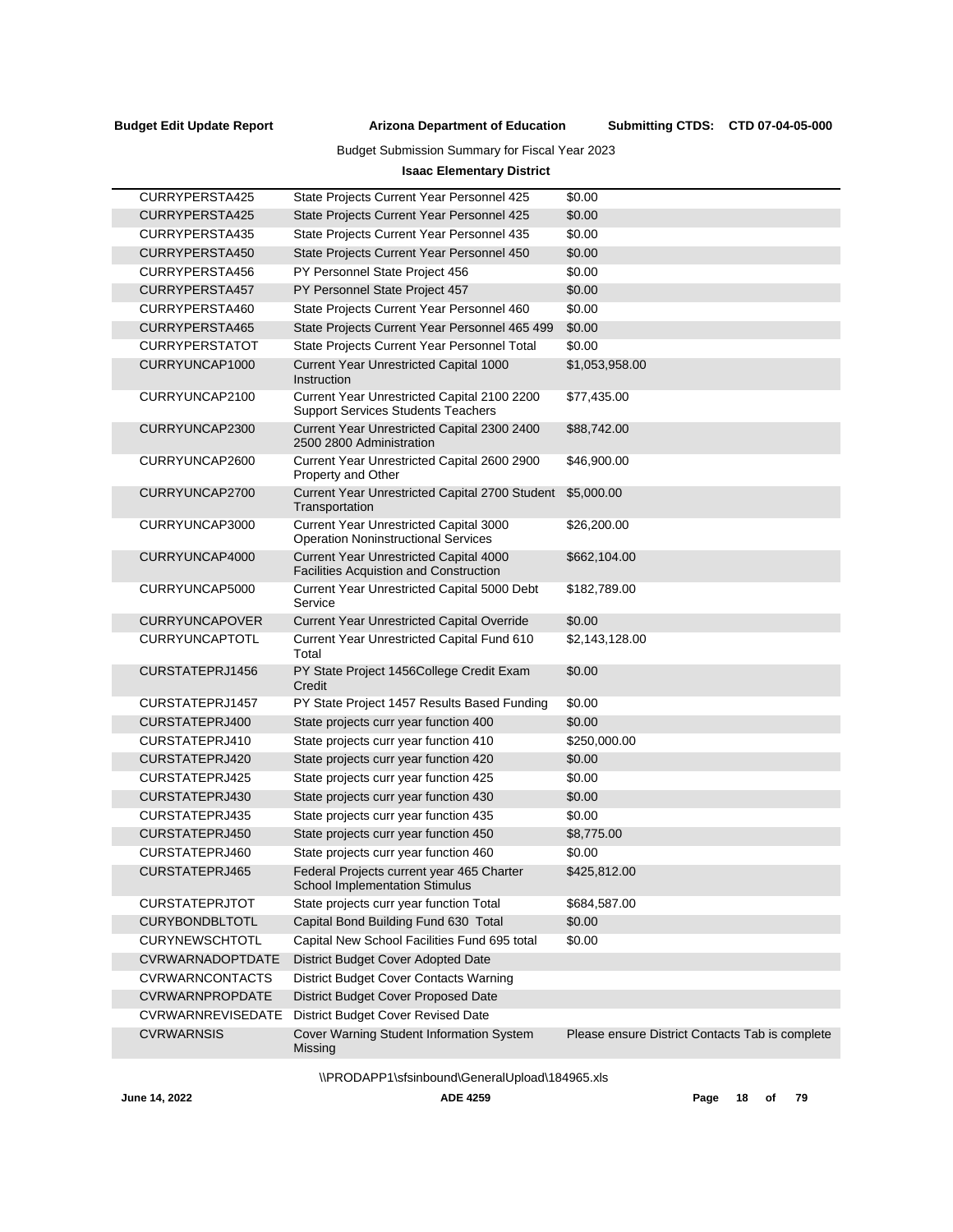L,

#### **Arizona Department of Education Budget Edit Update Report Submitting CTDS:**

## Budget Submission Summary for Fiscal Year 2023

## **Isaac Elementary District**

| <b>CVRWARNTSALARY</b> | District Budget Cover Teacher Salary Warning                                                               |              |
|-----------------------|------------------------------------------------------------------------------------------------------------|--------------|
| <b>CVRWARNTSALARY</b> | District Budget Cover Teacher Salary Warning                                                               |              |
| CY0711000TOTL         | CY Fund 071 Structured English Immersion<br>1000 TOTAL Classroom Instruction                               | \$0.00       |
| CY0712100TOTL         | CY Fund 071 Structured English Immersion<br><b>TOTAL 2100 Support Services Students</b>                    | \$0.00       |
| CY0712200TOTL         | CY Fund 071 Structured English Immersion<br><b>TOTAL 2200 Support Services Intructional</b>                | \$0.00       |
| CY0712300TOTL         | CY Fund 071 Structured English Immersion<br>TOTAL 2300 Support Services General Admin                      | \$0.00       |
| CY0712400TOTL         | CY Fund 071 Structured English Immersion<br>TOTAL 2400 Support Services School Admin                       | \$0.00       |
| CY0712500TOTL         | CY Fund 071 Structured English Immersion<br><b>TOTAL 2500 Support Services Centeral</b><br><b>Services</b> | \$0.00       |
| CY0712600TOTL         | CY Fund 071 Structured English Immersion<br>TOTAL 2600 Support Services Ops Maint                          | \$0.00       |
| CY0712700TOTL         | CY Fund 071 Structured English Immersion<br>TOTAL 2700 Support Services General Admin                      | \$0.00       |
| CY0712900TOTL         | CY Fund 071 Structured English Immersion<br>TOTAL 2900 Support Services Other                              | \$0.00       |
| CY0715151000TOTL      | CY Fund 071 Structured English Immersion<br>1000 Classroom Instruction TOTL                                | \$0.00       |
| CY0715152100TOTL      | CY Fund 071 Structured English Immersion<br>2100 Students TOTL                                             | \$0.00       |
| CY0715152200TOTL      | CY Fund 071 Structured English Immersion<br>2200 Instructional Staff TOTL                                  | \$0.00       |
| CY0715152300TOTL      | CY Fund 071 Structured English Immersion<br>2300 General Administration TOTL                               | \$0.00       |
| CY0715152400TOTL      | CY Fund 071 Structured English Immersion<br>2400 School Administration TOTL                                | \$0.00       |
| CY0715152500TOTL      | CY Fund 071 Structured English Immersion<br>2500 Central Services TOTL                                     | \$0.00       |
| CY0715152600TOTL      | CY Fund 071 Structured English Immersion<br>2600 Operation Maintenance of Plant TOTL                       | \$0.00       |
| CY0715152700TOTL      | CY Fund 071 Structured English Immersion<br>2700 Student Transportation TOTL                               | \$0.00       |
| CY0715152900TOTL      | CY Fund 071 Structured English Immersion<br>2900 Other TOTL                                                | \$0.00       |
| CY071515TOTLTOTL      | CY Fund 071 Structured English Immersion<br><b>TOTLTOTL</b>                                                | \$0.00       |
| CY071TOTLTOTL         | Supplement Page 3 Current Year Fund 071<br><b>Total TOTAL</b>                                              | \$0.00       |
| CY120PERCTRCLSL       | Worksheet D line VIIIB 120 percent of budget<br>year TRCL                                                  | \$410,112.46 |
| CYA1AUTI000000        | Current Year Spec Educ by type Autism                                                                      |              |
| CYA1CARE000000        | Current Year Spec Educ by type Career<br>Education                                                         |              |
| <b>CYA1ELLCOMPINS</b> | Current Year ELL Compensatory Instruction                                                                  |              |
| CYA1ELLINCCOST        | Current Year ELL Incremental Cost                                                                          |              |
| CYA1EMOT000000        | Current Year Spec Educ by type Emotional<br>Disabil                                                        |              |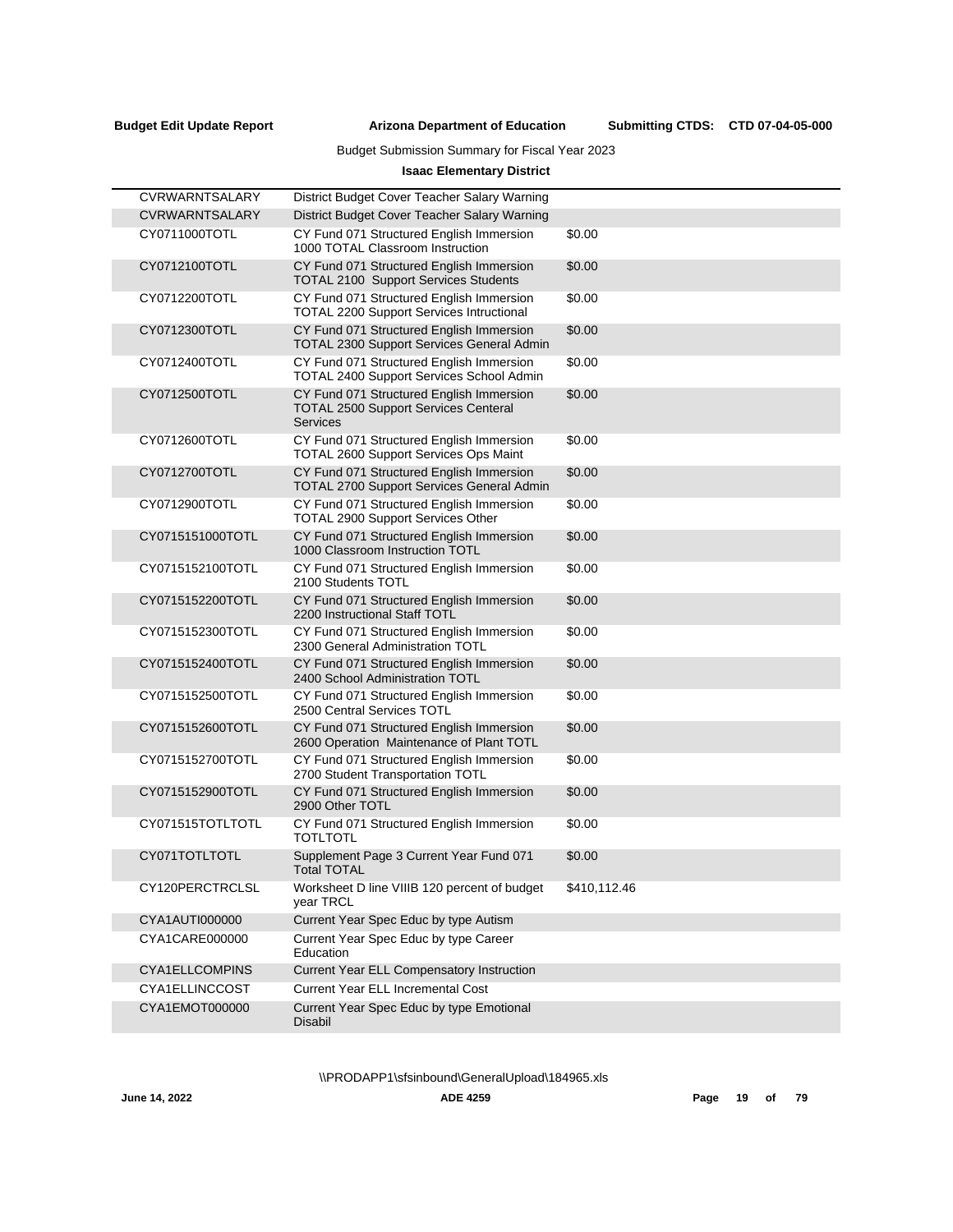Submitting CTDS: CTD 07-04-05-000

## Budget Submission Summary for Fiscal Year 2023

## **Isaac Elementary District**

| CYA1EMPFTE0000 | <b>Current Year Estimated FTE Certified</b><br>Employees                                     | \$318.00       |
|----------------|----------------------------------------------------------------------------------------------|----------------|
| CYA1EMPFTE0000 | <b>Current Year Estimated FTE Certified</b><br>Employees                                     | \$318.00       |
| CYA1HEAR000000 | Current Year Spec Educ by type Hearing Impair                                                |                |
| CYA1MILD000000 | Current Year Spec Educ by type Mild Moderate<br>Severe Mental Retardation                    |                |
| CYA1MSSI000000 | Current Year Spec Educ by type Multiple<br>Disabilities with SSI                             |                |
| CYA1MULT000000 | Current Year Spec Educ by type Multiple<br><b>Disabilities</b>                               |                |
| CYA1ORTH000000 | Current Year Spec Educ by type Orthopedic<br>Impair                                          |                |
| CYA1OTHE000000 | Current Year Spec Educ by type Other Health<br>Impair                                        |                |
| CYA1PSSD000000 | Current Year Spec Educ by type Preschool<br>Severe Delay                                     |                |
| CYA1REME000000 | Current Year Spec Educ by type Remedial Educ                                                 |                |
| CYA1SPEC000000 | Current Year Spec Educ by type Specific<br>Learning Disabil                                  |                |
| CYA1SPEDTYDD   | Prior Budget Year Total MO SPED<br>Developement Delayed                                      |                |
| CYA1SPEE000000 | Current Year Spec Educ by type Speech<br>Language Impair                                     |                |
| CYA1SUBTOTL__  | Current Year Spec Educ by type Subtotal                                                      |                |
| CYA1TOTAL00000 | Current Year Spec Educ by type Total                                                         |                |
| CYA1TRAU000000 | Current Year Spec Educ by type Traumatic<br><b>Brain Injury</b>                              |                |
| CYA1VISU000000 | Current Year Spec Educ by type Visual Impair                                                 |                |
| CYA1VOCA000000 | Current Year Spec Educ by type Vocational<br><b>Technical Education</b>                      |                |
| CYADESIN000000 | Worksheet for Calculation MO and BBCF<br>Desegregation Actual                                | \$4,951,154.00 |
| CYADPPIN000000 | Worksheet for Calculation MO and BBCF<br><b>Dropout Prevention Actual</b>                    |                |
| CYAJVTOIN00000 | Worksheet for Calculation MO and BBCF Joint<br><b>Vocational Technical Operations Actual</b> |                |
| CYAPPAYIN00000 | Worksheet for Calculation MO and BBCF<br>Performance Pay Actual                              |                |
| CYASK3OIN00000 | Worksheet for Calculation MO and BBCF K3<br>Override Actual                                  |                |
| CYATODSIN00000 | Worksheet for Calculation MO and BBCF<br>Tuition Out Debt Service Actual                     |                |
| CYBDESIN000000 | Worksheet for Calculation MO and BBCF<br><b>Desegregation Budget</b>                         | \$4,951,154.00 |
| CYBDPPIN000000 | Worksheet for Calculation MO and BBCF<br><b>Dropout Prevention Budget</b>                    | \$0.00         |
| CYBJVTOIN00000 | Worksheet for Calculation MO and BBCF Joint<br>Vocational Technical Operations Budget        | \$0.00         |
| CYBPPAYIN00000 | Worksheet for Calculation MO and BBCF<br>Performance Pay Budget                              | \$0.00         |
| CYBSK3OIN00000 | Worksheet for Calculation MO and BBCF K3<br>Override Budget                                  | \$0.00         |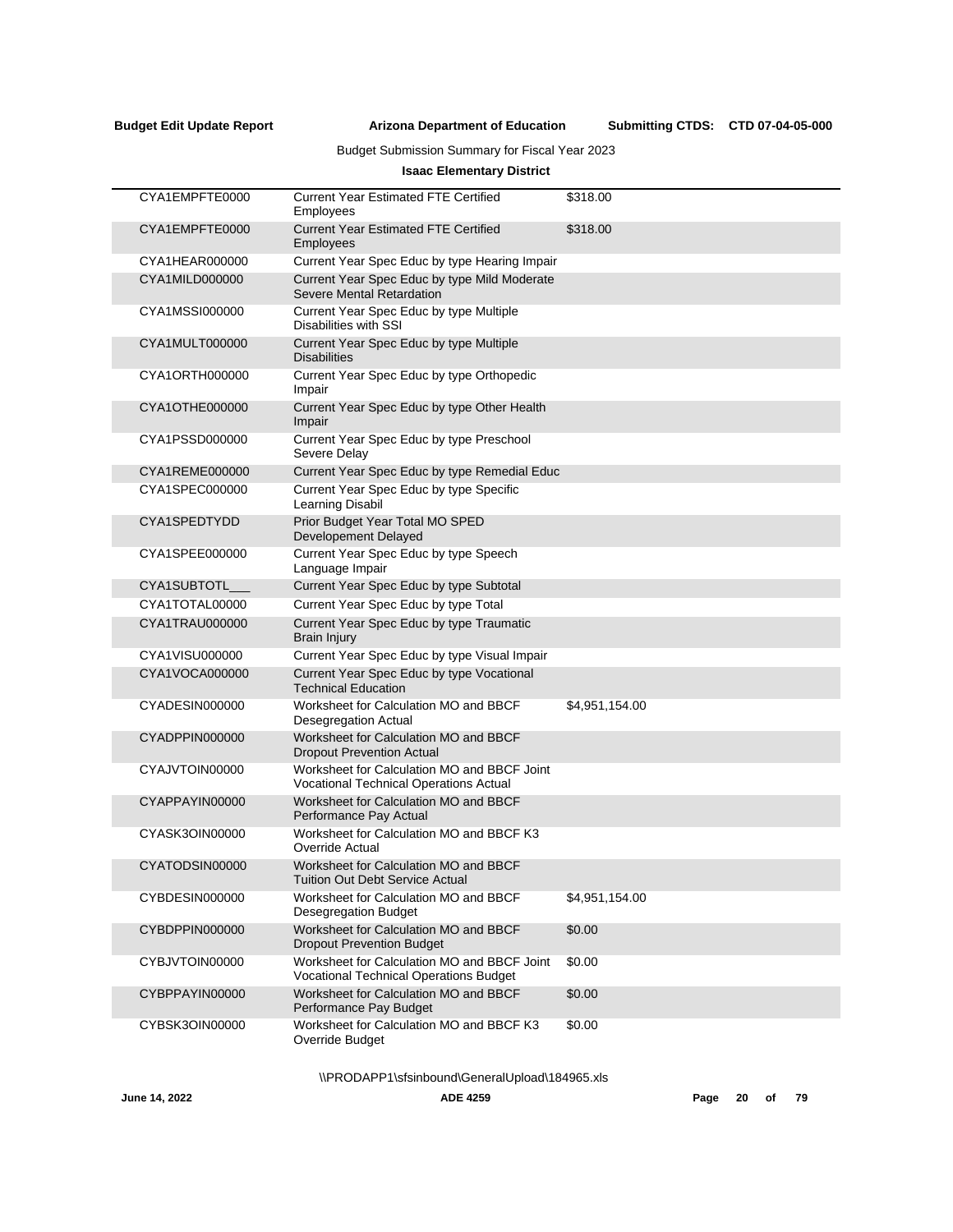## Budget Submission Summary for Fiscal Year 2023

## **Isaac Elementary District**

| CYBTODSIN00000   | Worksheet for Calculation MO and BBCF<br><b>Tuition Out Debt Service Budget</b>          | \$0.00          |
|------------------|------------------------------------------------------------------------------------------|-----------------|
| CYBTODSIN00000   | Worksheet for Calculation MO and BBCF<br><b>Tuition Out Debt Service Budget</b>          | \$0.00          |
| CYMOBBAL000000   | Worksheet for Calculation MO and BBCF<br><b>Budget Balance</b>                           | \$936,886.00    |
| CYMOBUD0000000   | Worksheet for Calculation MO and BBCF<br>Budgeted MO expenditures prior year             | \$39,974,426.00 |
| CYMOGBL0000000   | Worksheet for Calculation MO and BBCF Total<br>amount GBL for MO expenditures prior year | \$39,974,426.00 |
| CYP11000000000   | Current Year Personnel 1000 Classroom<br>Instruciton                                     | \$149.00        |
| CYP12100000000   | Current Year Personnel 2100 Support Services<br><b>Students</b>                          | \$31.00         |
| CYP12200000000   | Current Year Personnel 2200 Instrucitonal Staff                                          | \$7.00          |
| CYP12300000000   | Current Year Personnel 2300 General Admin                                                | \$11.00         |
| CYP12400000000   | Current Year Personnel 2400 School Admin                                                 | \$28.00         |
| CYP12500000000   | <b>Current Year Personnel Business and Central</b><br>2500 2800                          | \$13.00         |
| CYP12600000000   | Current Year Personnel 2600 Operation and<br><b>Maintenance Plant</b>                    | \$45.00         |
| CYP12900000000   | Current Year Personnel 2900 Other Support<br><b>Services</b>                             | \$0.00          |
| CYP13000000000   | Current Year Personnel 3000 Operation of<br><b>Noninstructional Services</b>             | \$0.00          |
| CYP16100000000   | Current Year Personnel 610 School Sponsored<br><b>Cocurricular Activities</b>            | \$0.00          |
| CYP16200000000   | Current Year Personnel 620 School Sponsored<br><b>Athletic Activities</b>                | \$0.00          |
| CYP16300000000   | Current Year Personnel 630 700 800 900 Other<br>Programs                                 | \$0.00          |
| CYP1700800900    | Current Year Personnel Programs 700 800 900<br>prior to FY2016 included with 630         | \$0.00          |
| CYP1TOTL000000   | Current Year Personnel Total for 100 Reg Educ                                            | \$284.00        |
| CYP200SPEDCARED  | Prior Budget Year SPED Program MO Career<br>Education                                    | \$0.00          |
| CYP200SPEDELLCI  | Prior Budget Year SPED Program MO ELL<br>Comp Instruction                                | \$971,905.00    |
| CYP200SPEDELLIC  | Prior Budget Year SPED Program MO ELL<br><b>Incremental Cost</b>                         | \$0.00          |
| CYP200SPEDGIFT   | Prior Budget Year SPED Program MO Gifted<br>Education                                    | \$0.00          |
| CYP200SPEDRED    | Prior Budget Year SPED Program MO<br><b>Remedial Education</b>                           | \$0.00          |
| CYP200SPEDSUBTOT | Prior Budget Year SPED Program MO Sub<br>Total                                           | \$6,624,552.00  |
| CYP200SPEDTOTAL  | Prior Budget Year SPED Program MO SUB<br><b>TOTAL</b>                                    | \$7,596,457.00  |
| CYP200SPEDTRANS  | Prior Year SPED Transportation                                                           | \$0.00          |
| CYP200SPEDVTE    | Prior Budget Year SPED Program MO<br><b>Vocational Tech Ed</b>                           | \$0.00          |
| CYP21000000000   | Current Year Personnel Spec Educ 1000<br><b>Classroom Instruction</b>                    | \$61.00         |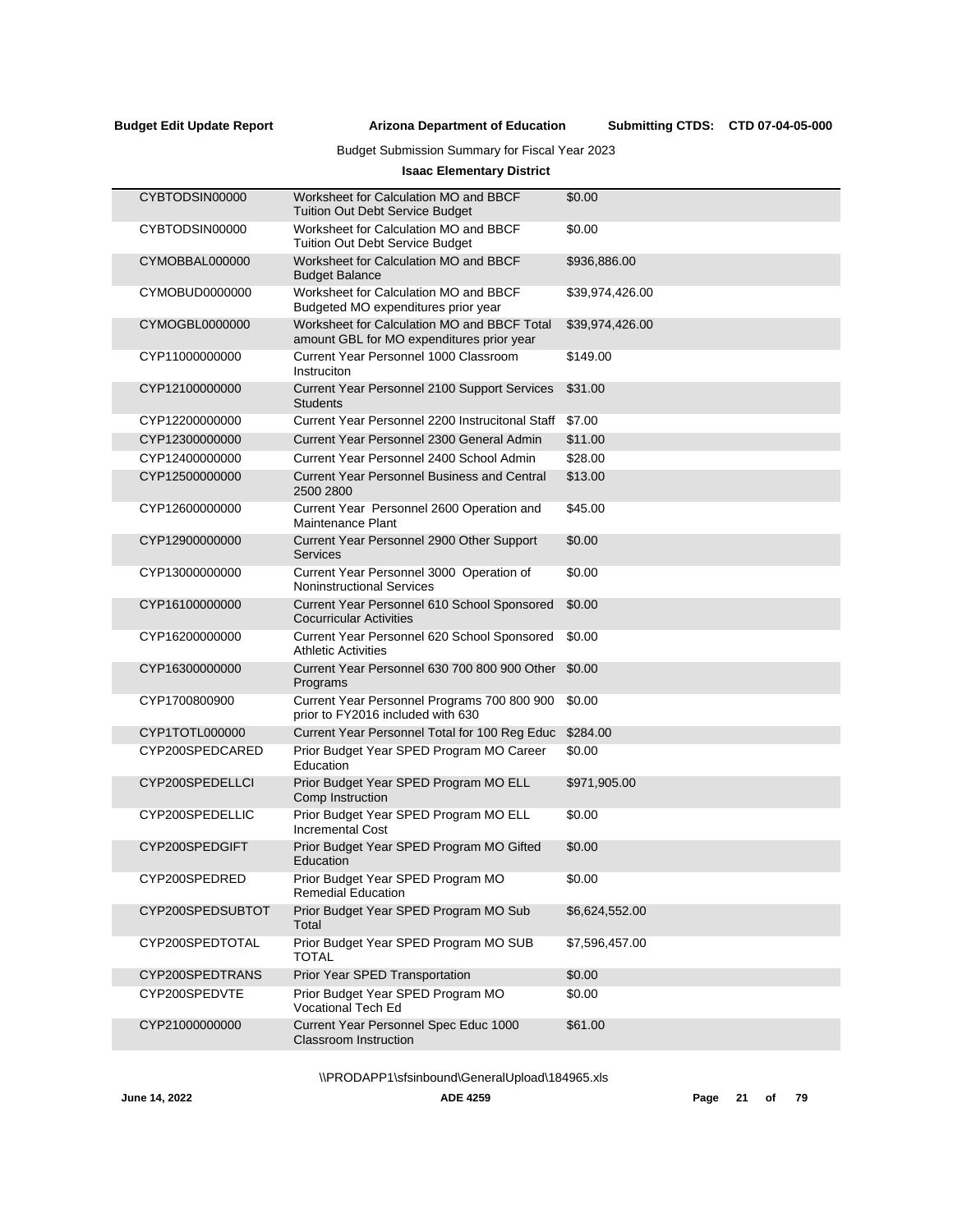$\overline{a}$ 

**Arizona Department of Education Budget Edit Update Report Submitting CTDS:**

Submitting CTDS: CTD 07-04-05-000

## Budget Submission Summary for Fiscal Year 2023

## **Isaac Elementary District**

| CYP22100000000  | Current Year Personnel Spec Educ 2100<br><b>Support Services Students</b>                        | \$30.00 |
|-----------------|--------------------------------------------------------------------------------------------------|---------|
| CYP22100000000  | Current Year Personnel Spec Educ 2100<br><b>Support Services Students</b>                        | \$30.00 |
| CYP22300000000  | Current Year Personnel Spec Educ 2300<br>General Admin                                           | \$0.00  |
| CYP22400000000  | Current Year Personnel Spec Educ 2400<br>School Admin                                            | \$0.00  |
| CYP22500000000  | Current Year Personnel Spec Educ 2500 2800<br><b>Business and Centeral</b>                       | \$0.00  |
| CYP22600000000  | Current Year Personnel Spec Educ 2600<br>Operation and Maintenance of Plant                      | \$0.00  |
| CYP22900000000  | Current Year Personnel Spec Educ 2900 Other<br><b>Suport Services</b>                            | \$0.00  |
| CYP24000000000  | Current Year Personnel 400 Pupil Transporation \$12.50                                           |         |
| CYP25100000000  | Current Year Personnel 510 Desegregation                                                         | \$79.50 |
| CYP25300000000  | Current Year Personnel 530 Dropout Prevention \$0.00                                             |         |
| CYP25400000000  | Current Year Personnel 540 Joint Vocational<br><b>Technical Center</b>                           | \$0.00  |
| CYP2TOTL000000  | Current Year Personnel Spec Educ Total 200                                                       | \$91.00 |
| CYP300JTED      | Program 300 Added in FY2018 JTED Prior Year \$0.00                                               |         |
| CYP5500000000   | Maintenance and Operations Fund Current Year \$9.00<br>Personnel                                 |         |
| CYPER071000     | Supplement Page 3 Current Year Personnel<br>10000                                                | \$0.00  |
| CYPER0712100    | CY Fund 071 Structured English Immersion<br>Fund 2100 Support Services Students                  | \$0.00  |
| CYPER0712200    | CY Fund 071 Structured English Immersion<br>Fund 2100 Support Services Instructional             | \$0.00  |
| CYPER0712300    | CY Fund 071 Structured English Immersion<br>Fund 2100 Support Services General Admi              | \$0.00  |
| CYPER0712400    | CY Fund 071 Structured English Immersion<br>Fund 2100 Support Services School Admin              | \$0.00  |
| CYPER0712500    | CY Fund 071 Structured English Immersion<br>Fund 2100 Support Services Central Services          | \$0.00  |
| CYPER0712600    | CY Fund 071 Structured English Immersion<br>Fund 2100 Support Services Ops Maint                 | \$0.00  |
| CYPER0712700    | CY Fund 071 Structured English Immersion<br>Fund 2100 Support Services Student<br>Transportation | \$0.00  |
| CYPER0712900    | CY Fund 071 Structured English Immersion<br>Fund 2100 Support Services Other                     | \$0.00  |
| CYPER071TOTL    | CY Fund 071 Structured English Immersion<br>Fund TOTAL                                           | \$0.00  |
| CYPER0725151000 | CY Fund 072 Compensatory Instruction 1000<br>Classroom Instruction                               | \$0.00  |
| CYPER0725152100 | CY Fund 072 Compensatory Instruction 2100<br>Students                                            | \$0.00  |
| CYPER0725152200 | CY Fund 072 Compensatory Instruction 2200<br><b>Instructional Staff</b>                          | \$0.00  |
| CYPER0725152300 | CY Fund 072 Compensatory Instruction 2300<br><b>General Administration</b>                       | \$0.00  |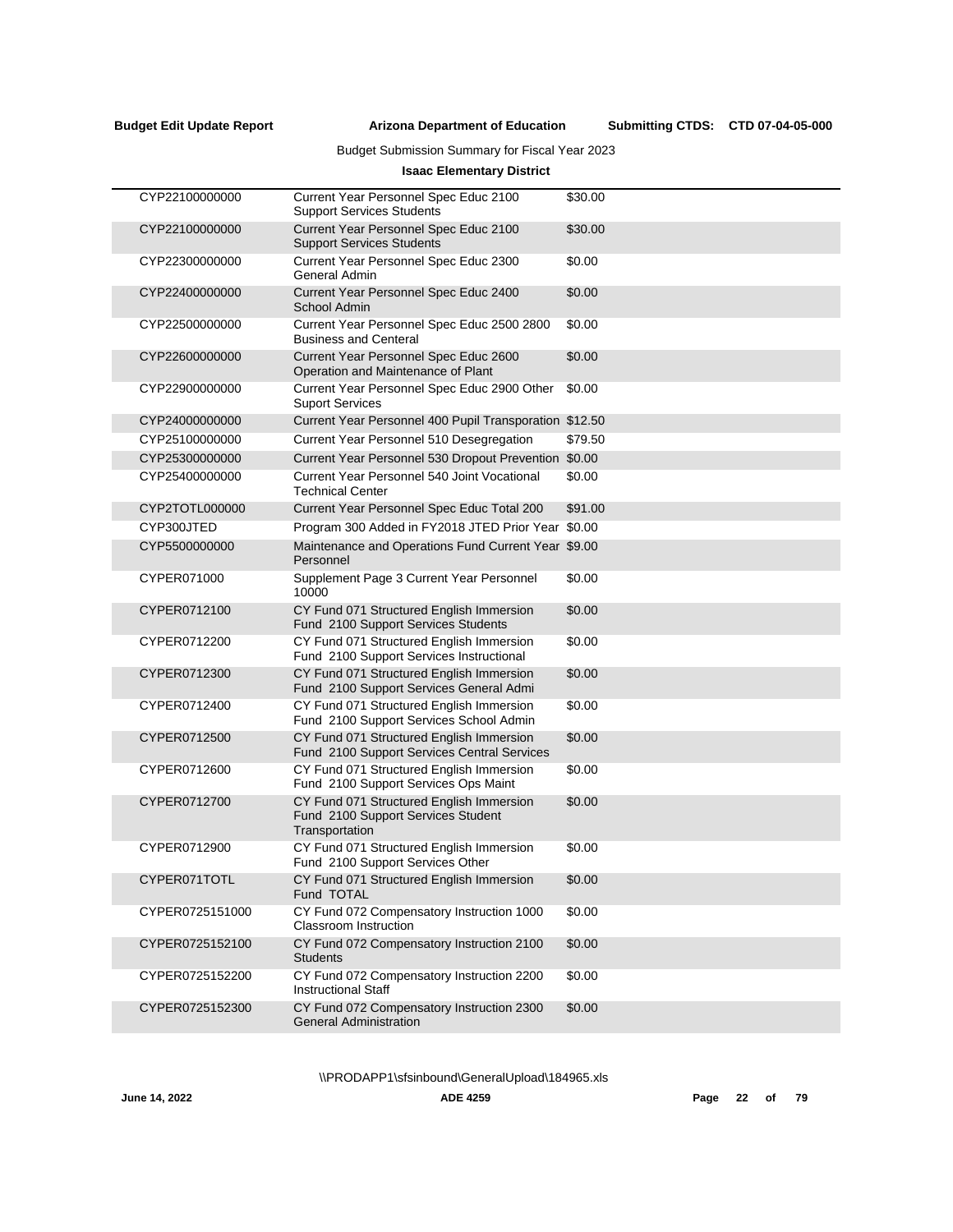Submitting CTDS: CTD 07-04-05-000

## Budget Submission Summary for Fiscal Year 2023

## **Isaac Elementary District**

| CYPER0725152400       | CY Fund 072 Compensatory Instruction 2400<br><b>School Administration</b>                                         | \$0.00                          |
|-----------------------|-------------------------------------------------------------------------------------------------------------------|---------------------------------|
| CYPER0725152400       | CY Fund 072 Compensatory Instruction 2400<br><b>School Administration</b>                                         | \$0.00                          |
| CYPER0725152600       | CY Fund 072 Compensatory Instruction 2600<br>Operation Maintenance of Plant                                       | \$0.00                          |
| CYPER0725152700       | CY 515 Desegregation 2700 Student<br>Transportation                                                               | \$0.00                          |
| CYPER0725152900       | CY Fund 072 Compensatory Instruction 2900<br>Other                                                                | \$0.00                          |
| CYPER072515TOTL       | CY Fund 072 Compensatory Instruction TOTL                                                                         | \$0.00                          |
| CYPEXPTOTL0000        | <b>Current Year Personnel Total</b>                                                                               | \$476.00                        |
| CYPRELIMTRCL00        | Worksheet D Line VIIIA Preliminary budget year<br>TRCL                                                            | \$904,975.51                    |
| CYUBDES0000000        | Worksheet for Calculation MO and BBCF<br>Desegregation Unexpended Budget                                          | \$0.00                          |
| CYUBDPP0000000        | Worksheet for Calculation MO and BBCF<br><b>Dropout Prevention Unexpended Budget</b>                              | \$0.00                          |
| CYUBJVTO000000        | Worksheet for Calculation MO and BBCF Joint<br><b>Vocational Technical Operations Unexpended</b><br><b>Budget</b> | \$0.00                          |
| <b>CYUBPERPAY</b>     | Unexpended Balance Performamce Pay Calc<br>Tab                                                                    | \$0.00                          |
| CYUBSK3O000000        | Worksheet for Calculation MO and BBCF K3<br>Override unexpended Budget                                            | \$0.00                          |
| CYUBTODS000000        | Worksheet for Calculation MO and BBCF<br><b>Tuition Out Debt Service Unexpended Budget</b>                        | \$0.00                          |
| <b>DAAEXCEED</b>      | DAA allocated to M and O exceeds calculated<br><b>DAA</b>                                                         |                                 |
| <b>DAAPLUSGROWTH</b>  | DAA Adjusted forGrowth TOTAL                                                                                      | \$2,179,996.30                  |
| <b>DAAPRELIMINTOT</b> | DAA Premliminary Total APOR Page                                                                                  | \$2,179,996.30                  |
| <b>DAAREDUCETOT</b>   | DAA Total Reduction APOR Tab Equals Pg 7                                                                          | \$0.00                          |
| <b>DAATOTADJED</b>    | DAA Total Adjusted APOR Tab Equals Pg 7                                                                           | \$2,179,996.30                  |
| DAATOTALPG7           | DAA Unadjusted Total APOR Tab Equal Pg 7                                                                          | \$2,179,996.30                  |
| DATEADOPTEDBUD        | Date Budget Adopted                                                                                               |                                 |
| DATEPROPOSEDBU        | Date Budget Proposed                                                                                              | 6/9/2022                        |
| <b>DATEREVISEDBUD</b> | Date Budget Revised                                                                                               |                                 |
| <b>DATESUBMITTED</b>  | <b>Report Submitted Date</b>                                                                                      | 6/13/2022                       |
| DAYS200CHKBX          | Worksheet C 200 Day Checkbox                                                                                      |                                 |
| DF912I00000000        | Worksheet for Small School Adjust and Phase<br>Down difference in count 9 to 12 small isolated                    | \$0.00                          |
| DF912N00000000        | Worksheet for Small School Adjust and Phase<br>Down difference in count 9 to 12 small                             | \$0.00                          |
| DFK8I000000000        | Worksheet for Small School Adjust and Phase<br>Down difference in count small isolated                            | \$0.00                          |
| DFK8N000000000        | Worksheet for Small School Adjust and Phase<br>Down difference in count small                                     | \$0.00                          |
| <b>DISTRICTCONTAC</b> | <b>District Employee Contact</b>                                                                                  | Lynn Lang                       |
| DISTRICTNAME00        | <b>District Charter Name</b>                                                                                      | <b>ISAAC SCHOOL DISTRICT #5</b> |
| DSL00000000000        | Worksheet for DSL and RCL District Support<br><b>Level Current Year</b>                                           | \$29,072,998.20                 |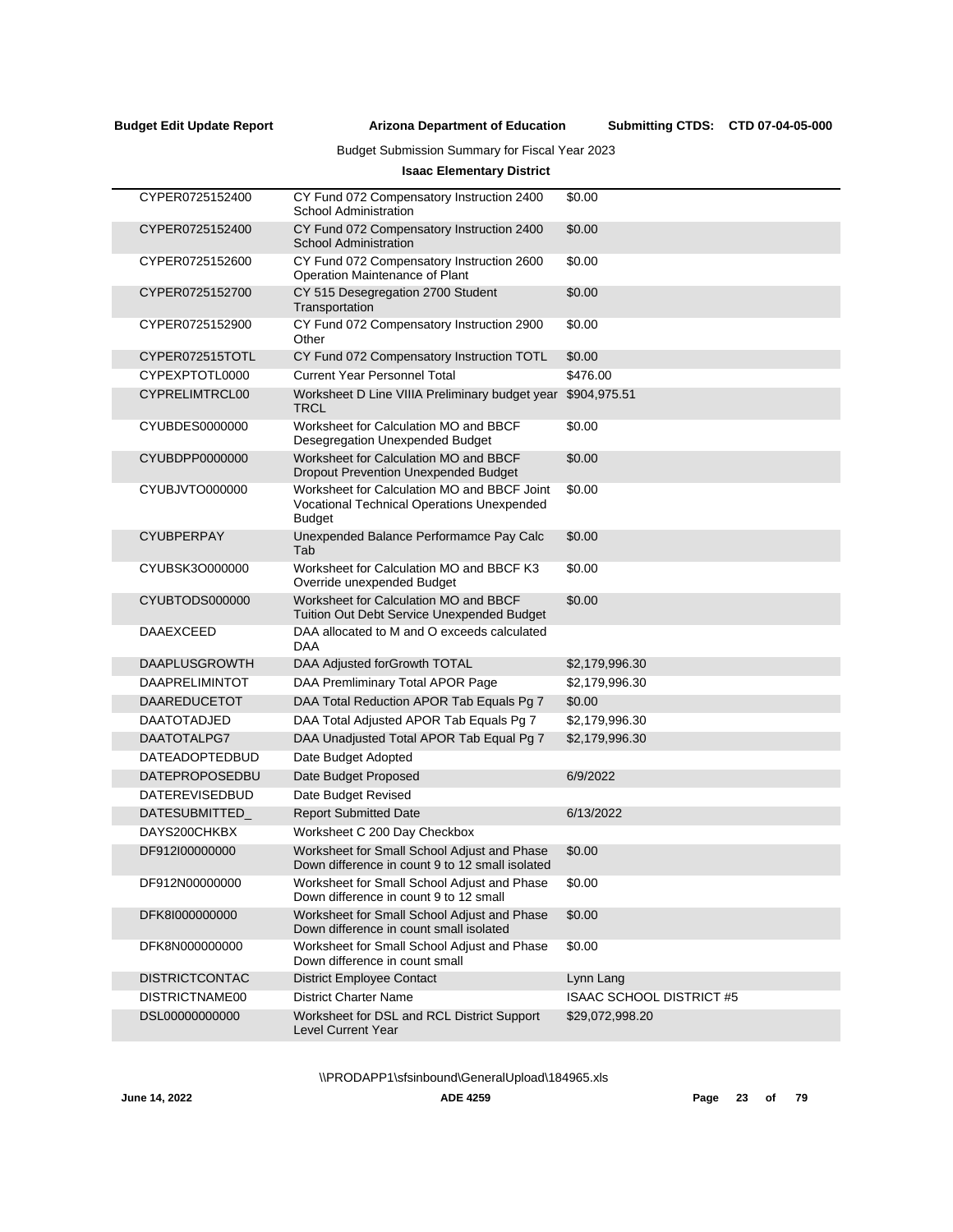Submitting CTDS: CTD 07-04-05-000

## Budget Submission Summary for Fiscal Year 2023

## **Isaac Elementary District**

| <b>DSLRCLT0000000</b> | Worksheet for Tuition Out High School Increase<br>to District Support Levele and RCL          | \$0.00         |
|-----------------------|-----------------------------------------------------------------------------------------------|----------------|
| <b>DSLRCLT0000000</b> | Worksheet for Tuition Out High School Increase<br>to District Support Levele and RCL          | \$0.00         |
| <b>DSLRCLT1</b>       | Worksheet for Tuition Out High School Increase<br>to District Support Levele and RCL          | \$0.00         |
| <b>DSLRCLT1REV</b>    | Revised Worksheet Tuition Out HS Incr to<br>District Support Levele and RCL                   | \$0.00         |
| <b>DSLRCLT2</b>       | Worksheet for Tuition Out High School Increase<br>to District Support Levele and RCL          | \$0.00         |
| DSLRCLT2REV           | Revised Worksheet Tuition Out HS Incr to<br>District Support Levele and RCL                   | \$0.00         |
| DSLRCLT3              | Worksheet for Tuition Out High School Increase<br>to District Support Levele and RCL          | \$0.00         |
| <b>DSLRCLT3REV</b>    | Revised Worksheet Tuition Out HS Incr to<br>District Support Levele and RCL                   | \$0.00         |
| DSLRCLT4              | Worksheet for Tuition Out High School Increase<br>to District Support Levele and RCL          | \$0.00         |
| <b>DSLRCLT4REV</b>    | Revised Worksheet Tuition Out HS Incr to<br>District Support Levele and RCL                   | \$0.00         |
| <b>DSLRCLT5</b>       | Worksheet for Tuition Out High School Increase<br>to District Support Levele and RCL          | \$0.00         |
| <b>DSLRCLT5REV</b>    | Revised Worksheet Tuition Out HS Incr to<br>District Support Levele and RCL                   | \$0.00         |
| DSTLIMIT000000        | Worksheet for Tuition Out High School Debt<br><b>Service Tuition Limit</b>                    | \$0.00         |
| DSTLIMIT000000REV     | <b>Revised Worksheet Tuition Out HS Debt</b><br><b>Service Tuition Limit</b>                  | \$0.00         |
| DSTLIMIT000002        | Worksheet for Tuition Out High School Debt<br><b>Service Tuition Limit</b>                    | \$0.00         |
| DSTLIMIT000002REV     | <b>Revised Worksheet Tuition Out HS Debt</b><br><b>Service Tuition Limit</b>                  | \$0.00         |
| DSTLIMIT000003        | Worksheet for Tuition Out High School Debt<br><b>Service Tuition Limit</b>                    | \$0.00         |
| DSTLIMIT000003REV     | <b>Revised Worksheet Tuition Out HS Debt</b><br><b>Service Tuition Limit</b>                  | \$0.00         |
| DSTLIMIT000004        | Worksheet for Tuition Out High School Debt<br><b>Service Tuition Limit</b>                    | \$0.00         |
| DSTLIMIT000004REV     | <b>Revised Worksheet Tuition Out HS Debt</b><br><b>Service Tuition Limit</b>                  | \$0.00         |
| DSTLIMIT000005        | Worksheet for Tuition Out High School Debt<br><b>Service Tuition Limit</b>                    | \$0.00         |
| DSTLIMIT000005REV     | Revised Worksheet Tuition Out HS Debt<br>Service I uition Limit                               | \$0.00         |
| E0110010006100        | Expenditure 6100 Regular Educ 1000<br>Classroom Instruc Salaries                              | \$7,706,695.00 |
| E0110010006200        | Expenditure 6200 Regular Education 1000<br>Classroom Instruction Employee Benefits            | \$3,505,254.00 |
| E0110010006300        | Expenditure 6300 6400 6500 Regular Education<br>1000 Classroom Instruction Purchased Services | \$520,136.00   |
| E0110010006600        | Expenditure 6600 Regular Education 1000<br><b>Classroom Instruction Supplies</b>              | \$226,730.00   |
| E0110010006800        | Expenditure 6800 Regular Education 1000<br>Classroom instruction Other                        | \$6,811.00     |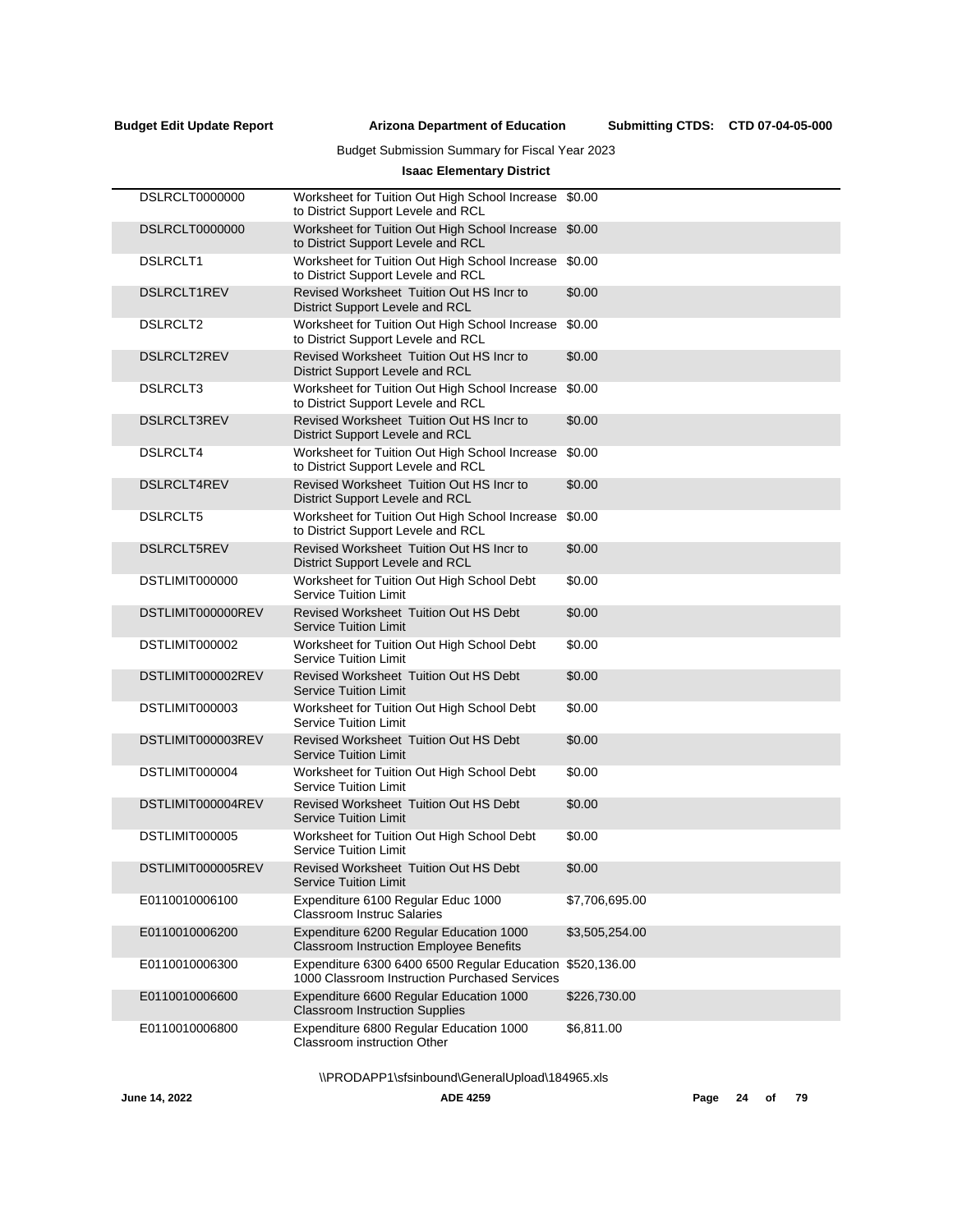## Budget Submission Summary for Fiscal Year 2023

## **Isaac Elementary District**

| E011001000TOTL | Expenditure 1000 Regular Education all<br>Classroom Instruction 6100 6200 6300 6600<br>6800                                  | \$11,965,626.00 |
|----------------|------------------------------------------------------------------------------------------------------------------------------|-----------------|
| E011001000TOTL | Expenditure 1000 Regular Education all<br>Classroom Instruction 6100 6200 6300 6600<br>6800                                  | \$11,965,626.00 |
| E0110021006200 | Expenditure 6200 Regular Education 2100<br><b>Support Services Students Employee Benefits</b>                                | \$442,071.00    |
| E0110021006300 | Expenditure 6300 Regular Education 2100<br><b>Support Services Students Purchased Services</b>                               | \$23,968.00     |
| E0110021006600 | Expenditure 6600 Regular Education 2100<br><b>Support Services Students Supplies</b>                                         | \$5,000.00      |
| E0110021006800 | Expenditure 6800 Regular Education 2100<br><b>Support Services Students Other</b>                                            | \$2,000.00      |
| E011002100TOTL | Expenditure 2100 Regular Education all Support \$1,693,904.00<br>Services Students 6100 6200 6300 6600 6800                  |                 |
| E0110022006100 | Expenditure 6100 Regular Educ 2200 Instruc<br><b>Staff Salaries</b>                                                          | \$320,266.00    |
| E0110022006200 | Expenditure 6200 Regular Education 2200<br>Support Services Instructional Staff Employee<br><b>Benefits</b>                  | \$98,598.00     |
| E0110022006300 | Expenditure 6300 Regular Education 2200<br>Support Services Instructional Staff Purchased<br><b>Services</b>                 | \$3,000.00      |
| E0110022006600 | Expenditure 6600 Regular Education 2200<br><b>Support Services Instructional Staff Supplies</b>                              | \$14,125.00     |
| E0110022006800 | Expenditure 6800 Regular Education 2200<br>Support Services Instructional Staff Other                                        | \$8,000.00      |
| E011002200TOTL | Expenditure 2200 Regular Education all Support \$443,989.00<br>Services Instructional Staff 6100 6200 6300<br>6600 6800      |                 |
| E0110023006100 | Expenditure 6100 Regular Educ 2300 General<br><b>Admin Salaries</b>                                                          | \$1,121,904.00  |
| E0110023006200 | Expenditure 6200 Regular Education 2300<br>Support Services General Administration<br><b>Employee Benefits</b>               | \$323,502.00    |
| E0110023006300 | Expenditure 6300 Regular Education 2300<br><b>Support Services General Administration</b><br><b>Purchased Services</b>       | \$185,468.00    |
| E0110023006600 | Expenditure 6600 Regular Education 2300<br>Support Services General Administration<br><b>Supplies</b>                        | \$14,000.00     |
| E0110023006800 | Expenditure 6800 Regular Education 2300<br>Support Services General Administration Other                                     | \$24,061.00     |
| E011002300TOTL | Expenditure 2300 Regular Education all Support \$1,668,935.00<br>Services General Administration 6100 6200<br>6300 6600 6800 |                 |
| E0110024006100 | Expenditure 6100 Regular Educ 2400 School<br><b>Admin Salaries</b>                                                           | \$1,923,939.00  |
| E0110024006200 | Expenditure 6200 Regular Education 2400<br>Support Services School Administration<br><b>Employee Benefits</b>                | \$550,666.00    |
| E0110024006300 | Expenditure 6300 Regular Education 2400<br>Support Services School Administration<br><b>Purchased Services</b>               | \$2,000.00      |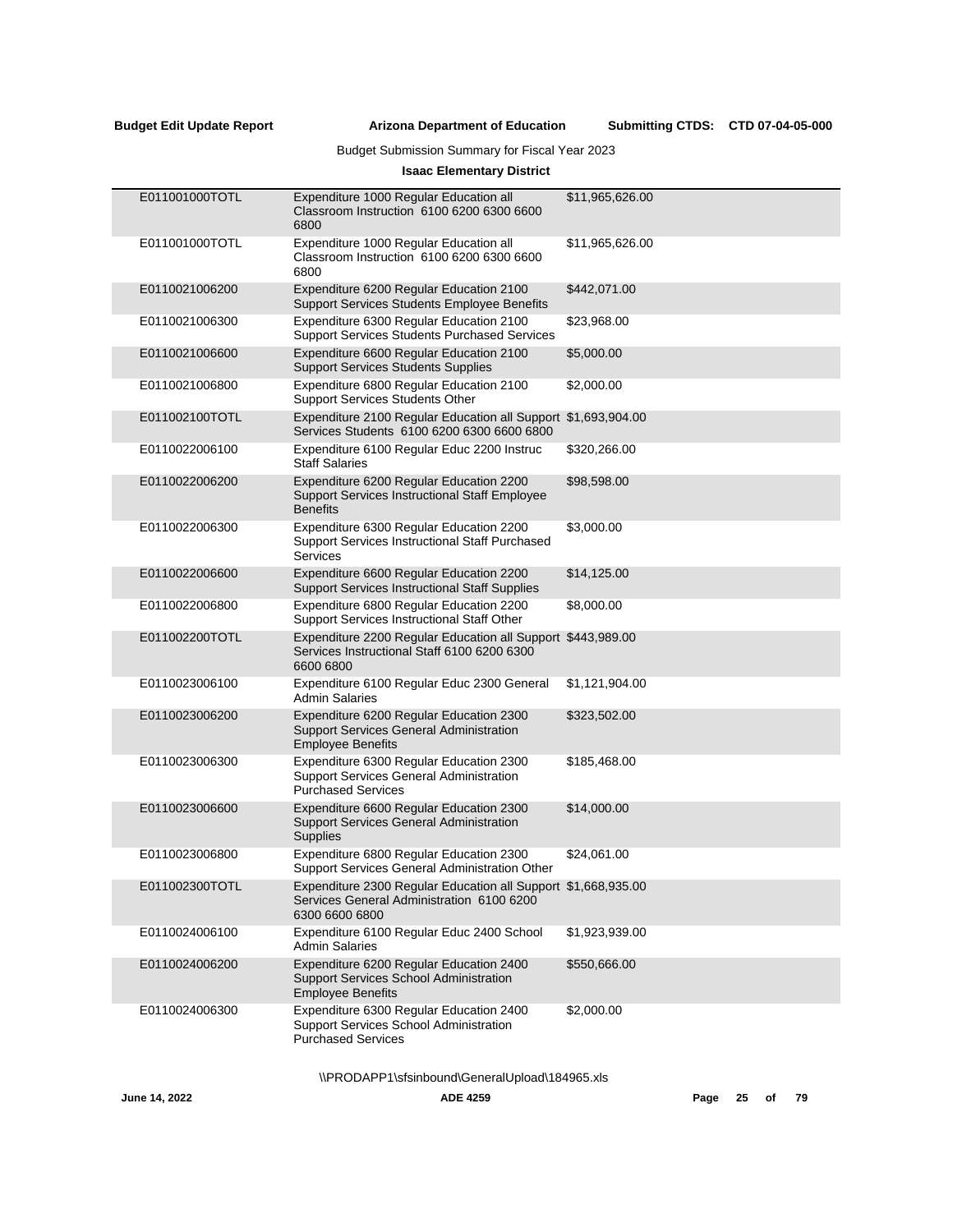Submitting CTDS: CTD 07-04-05-000

## Budget Submission Summary for Fiscal Year 2023

## **Isaac Elementary District**

| E0110024006600 | Expenditure 6600 Regular Education 2400<br><b>Support Services School Administration</b><br>Supplies                                           | \$8,000.00     |
|----------------|------------------------------------------------------------------------------------------------------------------------------------------------|----------------|
| E0110024006600 | Expenditure 6600 Regular Education 2400<br>Support Services School Administration<br>Supplies                                                  | \$8,000.00     |
| E011002400TOTL | Expenditure 2400 Regular Education all Support \$2,488,105.00<br>Services School Administration 6100 6200<br>6300 6600 6800                    |                |
| E0110025006100 | Expenditure 6100 Regular Educa 2500 2800<br><b>Business and Central Salaries</b>                                                               | \$788,663.00   |
| E0110025006200 | Expenditure 6200 Regular Education 2500 2800 \$234,019.00<br>Support Services Business and Centeral<br><b>Employee Benefits</b>                |                |
| E0110025006300 | Expenditure 6300 Regular Education 2500 2800 \$614,705.00<br>Support Services Business and Central<br><b>Purchased Services</b>                |                |
| E0110025006600 | Expenditure 6600 Regular Education 2500 2800 \$92,000.00<br><b>Support Services Business and Centeral</b><br>supplies                          |                |
| E0110025006800 | Expenditure 6800 Regular Education 2500 2800 \$62,871.00<br>Support Services Business and Central Other                                        |                |
| E011002500TOTL | Expenditure 2500 2800 Regular Education all<br>Support Services Business and Central 6100<br>6200 6300 6600 6800                               | \$1,792,258.00 |
| E0110026006100 | Expenditure 6100 Regular Educa 2600<br>Operation and Maintenance Plant Services<br><b>Salaries</b>                                             | \$1,529,361.00 |
| E0110026006200 | Expenditure 6200 Regular Education 2600<br><b>Support Services Operation and Maintenance</b><br>Plant Services Employee Benefits               | \$550,616.00   |
| E0110026006300 | Expenditure 6300 Regular Education 2600<br>Support Services Operation and Maintenance of<br><b>Plant Services Purchased Services</b>           | \$2,179,775.00 |
| E0110026006600 | Expenditure 6600 Regular Education 2600<br><b>Support Services Operation and Maintenance</b><br><b>Plant Services Supplies</b>                 | \$1,825,000.00 |
| E0110026006800 | Expenditure 6800 Regular Education 2600<br>Support Services Operation and Maintenance<br><b>Plant Services Other</b>                           | \$20,000.00    |
| E011002600TOTL | Expenditure 2600 Regular Education all Support \$6,104,752.00<br>Services Operation and Maintenance Plant<br>Services 6100 6200 6300 6600 6800 |                |
| E0110029006100 | Expenditure 6100 Regular Educa 2900 Other<br><b>Support Services Salaries</b>                                                                  |                |
| E0110029006200 | Expenditure 6200 Regular Education 2900<br>Other Support Services Employee Benefits                                                            |                |
| E0110029006300 | Expenditure 6300 Regular Education 2900<br>Other Support Services Purchased Services                                                           |                |
| E0110029006600 | Expenditure 6600 Regular Education 2900<br><b>Other Support Services Supplies</b>                                                              |                |
| E0110029006800 | Expenditure 6800 Regular Education 2900<br>Other Support Services Other                                                                        |                |
| E011002900TOTL | Expenditure 2900 Regular Education all Other<br>Support Services 6100 6200 6300 6600 6800                                                      | \$0.00         |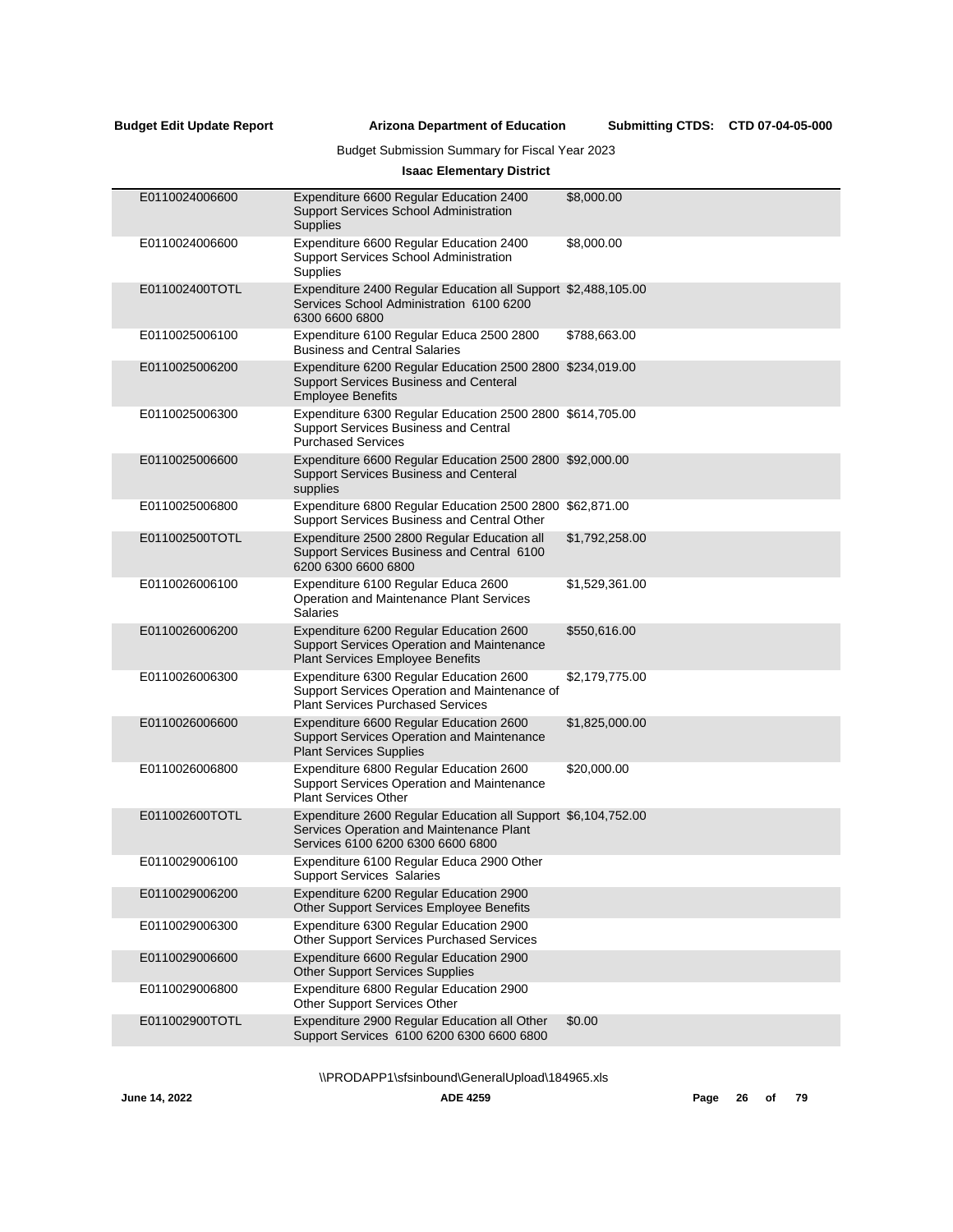## Budget Submission Summary for Fiscal Year 2023

## **Isaac Elementary District**

| E0110030006100 | Expenditure 6100 Regular Educa 3000<br><b>Operation of Noninstructional Services Salaries</b>                     |                |
|----------------|-------------------------------------------------------------------------------------------------------------------|----------------|
| E0110030006100 | Expenditure 6100 Regular Educa 3000<br><b>Operation of Noninstructional Services Salaries</b>                     |                |
| E0110030006300 | Expenditure 6300 Regular Education 3000<br>Operation of Noninstructional Services<br><b>Purchased Services</b>    |                |
| E0110030006600 | Expenditure 6600 Regular Education Operation \$85,000.00<br>of Noninstructional Services 3000 Supplies            |                |
| E0110030006800 | Expenditure 6800 Regular Education 3000<br>Operation of Noninstructional Services Other                           |                |
| E011003000TOTL | Expenditure 3000 Regular Education all<br>Operation of Noninstructional Services 6100<br>6200 6300 6600 6800      | \$85,000.00    |
| E0120010006100 | Expenditure 6100 Special Education 1000<br><b>Classroom Instruction Salaries</b>                                  | \$2,166,394.00 |
| E0120010006200 | Expenditure 6200 Special Education 1000<br><b>Classroom Instruction Employee Benefits</b>                         | \$811,369.00   |
| E0120010006300 | Expenditure 6300 Special Education 1000<br><b>Classroom Instruction Purchased Services</b>                        | \$1,007,650.00 |
| E0120010006600 | Expenditure 6600 Special Education 1000<br><b>Classroom Instruction Supplies</b>                                  | \$3,993.00     |
| E0120010006800 | Expenditure 6800 Special Education 1000<br><b>Classroom Instruction Other</b>                                     |                |
| E012001000TOTL | Expenditure 1000 Special Education all<br>Classroom Instruction 6100 6200 6300 6600<br>6800                       | \$3,989,406.00 |
| E0120021006100 | Expenditure 6100 Special Education 2100<br><b>Support Services Students Salaries</b>                              | \$1,658,002.00 |
| E0120021006200 | Expenditure 6200 Special Education 2100<br>Support Services Students Employee Benefits                            | \$486,854.00   |
| E0120021006300 | Expenditure 6300 Special Education 2100<br><b>Support Services Students Purchased Services</b>                    | \$1,560,000.00 |
| E0120021006600 | Expenditure 6600 Special Education 2100<br><b>Support Services Students Supplies</b>                              | \$200.00       |
| E0120021006800 | Expenditure 6800 Special Education 2100<br><b>Support Services Students Other</b>                                 | \$0.00         |
| E012002100TOTL | Expenditure 2100 Special Education all Support<br>Services Students 6100 6200 6300 6600 6800                      | \$3,705,056.00 |
| E0120022006100 | Expenditure 6100 Special Education 2200<br><b>Support Services Instructional Staff Salaries</b>                   |                |
| E0120022006200 | Expenditure 6200 Special Education 2200<br><b>Support Services Instruction Staff Employee</b><br><b>Benefits</b>  |                |
| E0120022006300 | Expenditure 6300 Special Education 2200<br>Support Services Instructional Staff Purchased<br><b>Services</b>      |                |
| E0120022006600 | Expenditure 6600 Special Education 2200<br><b>Support Services Instructional Staff Supplies</b>                   |                |
| E0120022006800 | Expenditure 6800 Special Education 2200<br>Support Services Instructional Staff Other                             |                |
| E012002200TOTL | Expenditure 2200 Special Education all Support \$0.00<br>Services Instructional Staff 6100 6200 6300<br>6600 6800 |                |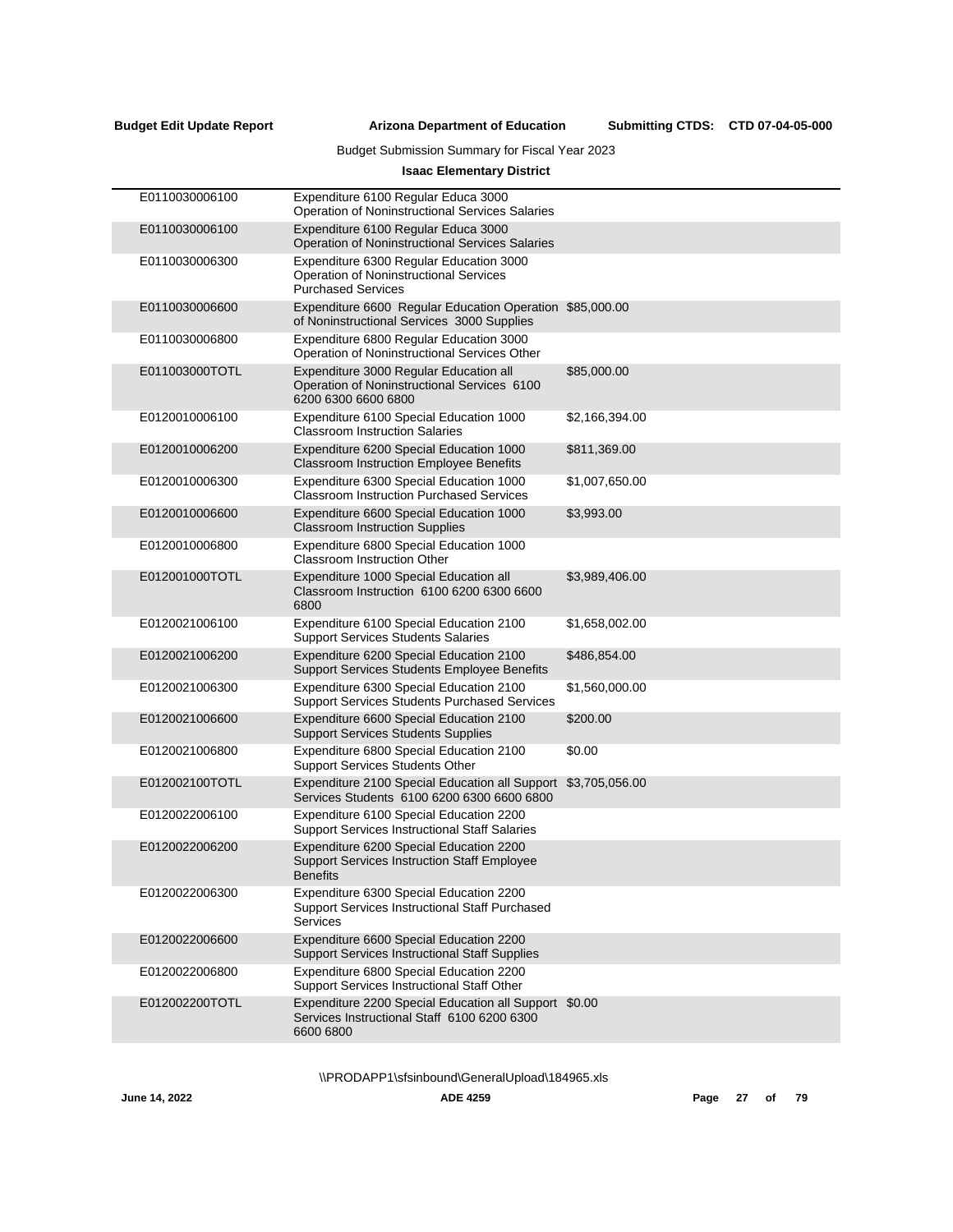Submitting CTDS: CTD 07-04-05-000

# Budget Submission Summary for Fiscal Year 2023

## **Isaac Elementary District**

| E0120023006100 | Expenditure 6100 Special Education 2300<br><b>Support Services General Administration</b><br><b>Salaries</b>                |        |
|----------------|-----------------------------------------------------------------------------------------------------------------------------|--------|
| E0120023006100 | Expenditure 6100 Special Education 2300<br><b>Support Services General Administration</b><br><b>Salaries</b>                |        |
| E0120023006300 | Expenditure 6300 Special Education 2300<br><b>Support Services General Administration</b><br><b>Purchased Services</b>      |        |
| E0120023006600 | Expenditure 6600 Special Education 2300<br><b>Support Services General Administration</b><br>Supplies                       |        |
| E0120023006800 | Expenditure 6800 Special Education 2300<br>Support Services General Administration Other                                    |        |
| E012002300TOTL | Expenditure 2300 Special Education all Support \$0.00<br>Services General Administration 6100 6200<br>6300 6600 6800        |        |
| E0120024006100 | Expenditure 6100 Special Education 2400<br>Support Services School Administration<br><b>Salaries</b>                        |        |
| E0120024006200 | Expenditure 6200 Special Education 2400<br><b>Support Services School Administration</b><br><b>Employee Benefits</b>        |        |
| E0120024006300 | Expenditure 6300 Special Education 2400<br>Support Services School Administration<br><b>Purchased Services</b>              |        |
| E0120024006600 | Expenditure 6600 Special Education 2400<br><b>Support Services School Administration</b><br>Supplies                        |        |
| E0120024006800 | Expenditure 6800 Special Education 2400<br>Support Services School Administration Other                                     |        |
| E012002400TOTL | Expenditure 2400 Special Education all Support \$0.00<br>Services School Administration 6100 6200<br>6300 6600 6800         |        |
| E0120025006100 | Expenditure 6100 Special Education 2500 2800<br>Support Services Business and Central Salaries                              |        |
| E0120025006200 | Expenditure 6200 Special Education 2500 2800<br>Support Services Business and Centeral<br><b>Employee Benefits</b>          |        |
| E0120025006300 | Expenditure 6300 Special Education 2500 2800<br>Support Services Business and Central<br><b>Purchased Services</b>          |        |
| E0120025006600 | Expenditure 6600 Special Education 2500 2800<br>Support Services Business and Central<br><b>Supplies</b>                    |        |
| E0120025006800 | Expenditure 6800 Special Education 2500 2800<br>Support Services Business and Central Other                                 |        |
| E012002500TOTL | Expenditure 2500 2800 Special Education all<br>Support Services Business and Central 6100<br>6200 6300 6600 6800            | \$0.00 |
| E0120026006100 | Expenditure 6100 Special Education 2600<br>Support Services Opeation and Maintenance of<br><b>Plant Services Salaries</b>   |        |
| E0120026006200 | Expenditure 6200 Special Education 2600<br>Support Services Opeation and Maintenance of<br>Plant Services Employee Benefits |        |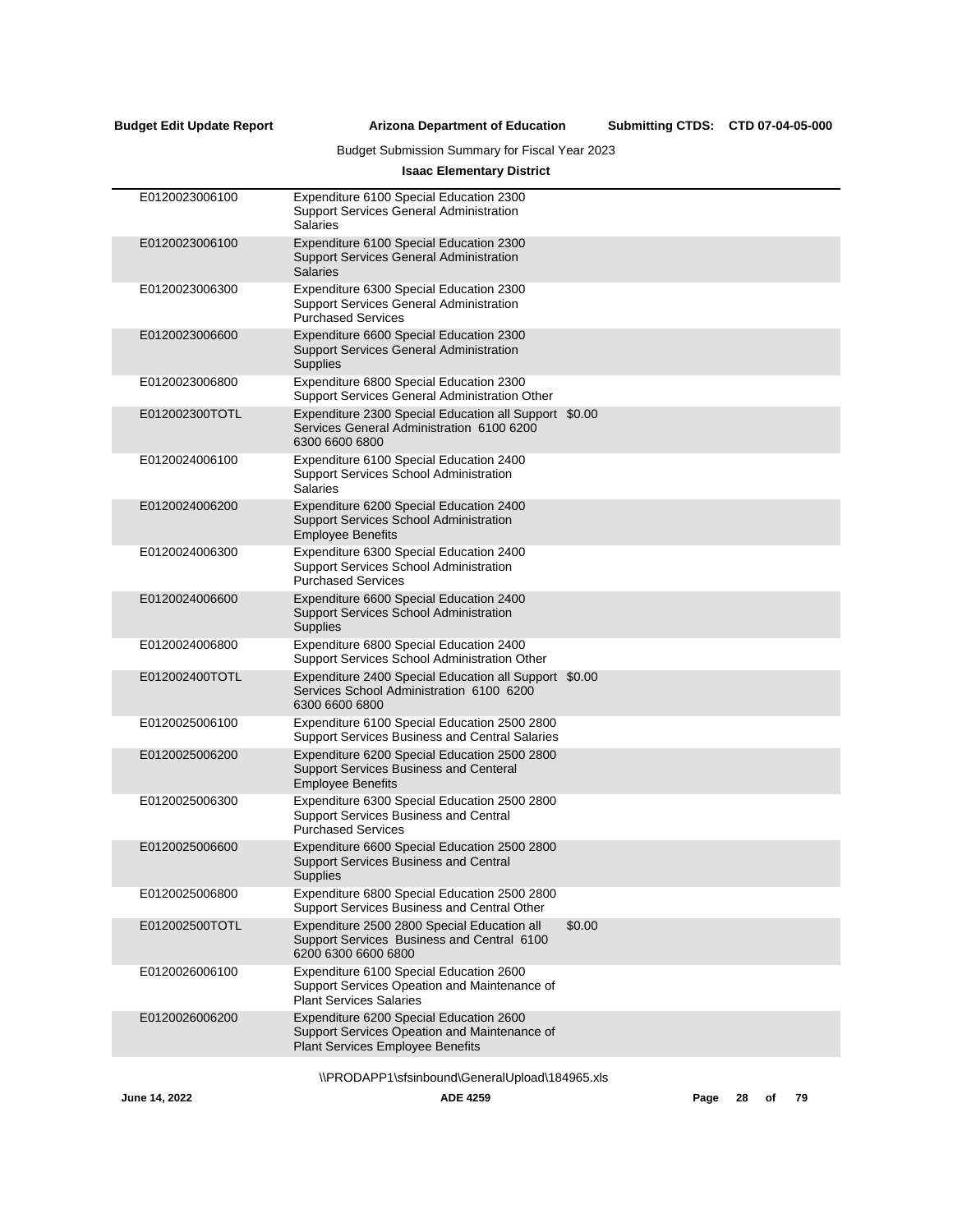## Budget Submission Summary for Fiscal Year 2023

## **Isaac Elementary District**

| E0120026006300 | Expenditure 6300 Special Education 2600<br>Support Services Operation and Maintenance of<br><b>Plant Services Purchased Services</b>      |                |
|----------------|-------------------------------------------------------------------------------------------------------------------------------------------|----------------|
| E0120026006300 | Expenditure 6300 Special Education 2600<br>Support Services Operation and Maintenance of<br><b>Plant Services Purchased Services</b>      |                |
| E0120026006800 | Expenditure 6800 Special Education 2600<br>Support Services Operation and Maintenance of<br><b>Plant Services Other</b>                   |                |
| E012002600TOTL | Expenditure 2600 Special Education all Support \$0.00<br>Services Operation and Maintenance of Plant<br>Services 6100 6200 6300 6600 6800 |                |
| E0120029006100 | Expenditure 6100 Special Education 2900 Other<br><b>Support Services Salaries</b>                                                         |                |
| E0120029006200 | Expenditure 6200 Special Education 2900 Other<br><b>Support Services Employee Benefits</b>                                                |                |
| E0120029006300 | Expenditure 6300 Special Education 2900 Other<br><b>Support Services Purchased Services</b>                                               |                |
| E0120029006600 | Expenditure 6600 Special Education 2900 Other<br><b>Support Services Supplies</b>                                                         |                |
| E0120029006800 | Expenditure 6800 Special Education 2900 Other<br><b>Support Services Other</b>                                                            |                |
| E012002900TOTL | Expenditure 2900 Special Education all Other<br>Support Services 6100 6200 6300 6600 6800                                                 | \$0.00         |
| E0120030006100 | Expenditure 6100 Specail Educaiton 3000<br>Operation of NonInstructional Services Salaries                                                |                |
| E0120030006200 | Expenditure 6200 Special Education 3000<br><b>Operation of Noninstructional Services</b><br><b>Employee Benefits</b>                      |                |
| E0120030006300 | Expenditure 6300 Special Education 3000<br><b>Operation of Noninstructional Services</b><br><b>Purchased Services</b>                     |                |
| E0120030006600 | Expenditure 6600 Special Education 3000<br>Operation of Noninstructional Services Supplies                                                |                |
| E0120030006800 | Expenditure 6800 Special Education 3000<br>Operation of Noninstructional Services Other                                                   |                |
| E012003000TOTL | Expenditure 3000 Special Educaiton all<br>Operation of Noninstructional Services 6100<br>6200 6300 6600 6800                              | \$0.00         |
| E0140027006100 | Expenditure 6100 Pupil Transportation 400<br>Salaries                                                                                     | \$135,918.00   |
| E0140027006200 | Expenditure 400 Pupil Transportation 2700<br><b>Employee Benefits</b>                                                                     | \$57,031.00    |
| E0140027006300 | Expenditure 6300 Pupil Transportation 2700<br><b>Purchased Services</b>                                                                   | \$350,000.00   |
| E0140027006600 | Expenditure 6600 Pupil Transportation 2700<br><b>Supplies</b>                                                                             | \$125,000.00   |
| E0140027006800 | Expenditure 6800 Pupil Transportation 2700<br>Other                                                                                       | \$1,200.00     |
| E014002700TOTL | Expenditure Pupil Transportation 2700 6100<br>6200 6300 6600 6800                                                                         | \$669,149.00   |
| E01510SUPP6100 | Expenditure 6100 Desegregation 510 Salaries                                                                                               | \$3,688,212.00 |
| E01510SUPP6200 | Expenditure 510 Desegregation Employee<br><b>Benefits</b>                                                                                 | \$1,262,942.00 |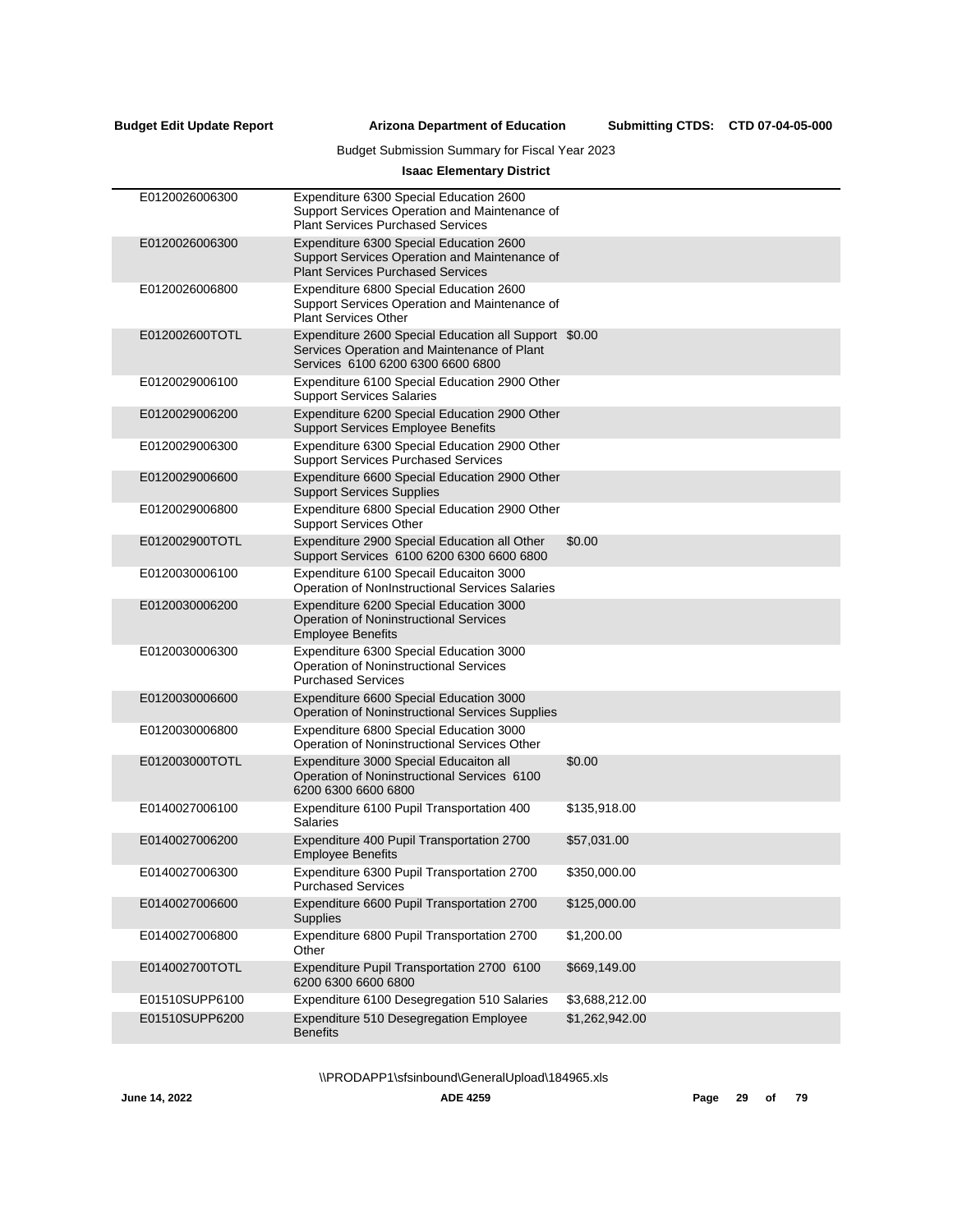Submitting CTDS: CTD 07-04-05-000

## Budget Submission Summary for Fiscal Year 2023

## **Isaac Elementary District**

| E01510SUPP6300  | Expenditure 6300 Desegregation 510<br><b>Purchased Services</b>                         | \$0.00         |
|-----------------|-----------------------------------------------------------------------------------------|----------------|
| E01510SUPP6300  | Expenditure 6300 Desegregation 510<br><b>Purchased Services</b>                         | \$0.00         |
| E01510SUPP6800  | Expenditure 6800 Desegregation 510 Other                                                | \$0.00         |
| E01510SUPPTOTL  | Expenditure Desegregation 510 6100 6200<br>6300 6600 6800                               | \$4,951,154.00 |
| E01530DROP6100  | Expenditure 6100 Dropout Prevention 530<br>Salaries                                     |                |
| E01530DROP6200  | Expenditure 530 Dropout Prevention Programs<br><b>Employee Benefits</b>                 |                |
| E01530DROP6300  | Expenditure 6300 Dropout Prevention Programs<br>530 Purchased Services                  |                |
| E01530DROP6600  | Expenditure 6600 Dropout Prevention Programs<br>530 Supplies                            |                |
| E01530DROP6800  | Expenditure 6800 Dropout Prevention Programs<br>530 Other                               |                |
| E01530DROPTOTL  | <b>Expenditure Dropout Prevention Programs 530</b><br>6100 6200 6300 6600 6800          | \$0.00         |
| E01540SUPP6100  | Expenditure 6100 Joint Vocational<br><b>Technological Center 540 Salaries</b>           | \$0.00         |
| E01540SUPP6200  | Expenditure 540 Joint Vocational Technological<br><b>Center Employee Benefits</b>       | \$0.00         |
| E01540SUPP6300  | Expenditure 6300 Joint Vocational<br><b>Technological Center 540 Purchased Services</b> | \$0.00         |
| E01540SUPP6600  | Expenditure 6600 Jont Vocational Technological \$0.00<br>Center 540 Supplies            |                |
| E01540SUPP6800  | Expenditure 6800 Joint Vocational<br><b>Technological Center Other</b>                  | \$0.00         |
| E01540SUPPTOTL  | Expenditure Joint Vocational Technological<br>Center 540 6100 6200 6300 6600 6800       | \$0.00         |
| E015506100      | K3 Reading Program 550 SALARIES                                                         | \$281,331.00   |
| E015506200      | K3 Reading Program 550 EMPLOYEE<br>BENEFITS 6200                                        | \$70,333.00    |
| E015506300      | K3 Reading Program 550 PUR SERV 6300<br>6400 6500                                       |                |
| E015506600      | K3 Reading Program 550 SUPPLIES 6600                                                    |                |
| E015506800      | K3 Reading Program 550 OTHER 6800                                                       |                |
| E01550K3RTOTL   | K3 Reading Program 550 TOTAL Budget Year<br><b>Budgeted</b>                             | \$351,664.00   |
| E050OTHERFUNDS  | County City and Town Grants                                                             | \$13,640.00    |
| E07151510006100 | Fund 071 Structured English Immersion 6100<br>1000 Classroom Instruction                |                |
| E07151510006200 | Fund 071 Structured English Immersion 1000<br><b>Classroom Instruction</b>              |                |
| E07151510006300 | Fund 071 Structured English Immersion 1000<br><b>Classroom Instruction</b>              |                |
| E07151510006600 | Fund 071 Structured English Immersion 1000<br><b>Classroom Instruction</b>              |                |
| E07151510006800 | Fund 071 Structured English Immersion 1000<br><b>Classroom Instruction</b>              |                |
| E0715151000TOTL | BY Fund 071 Structured English Immersion<br>1000 Classroom Instruction TOTL             | \$0.00         |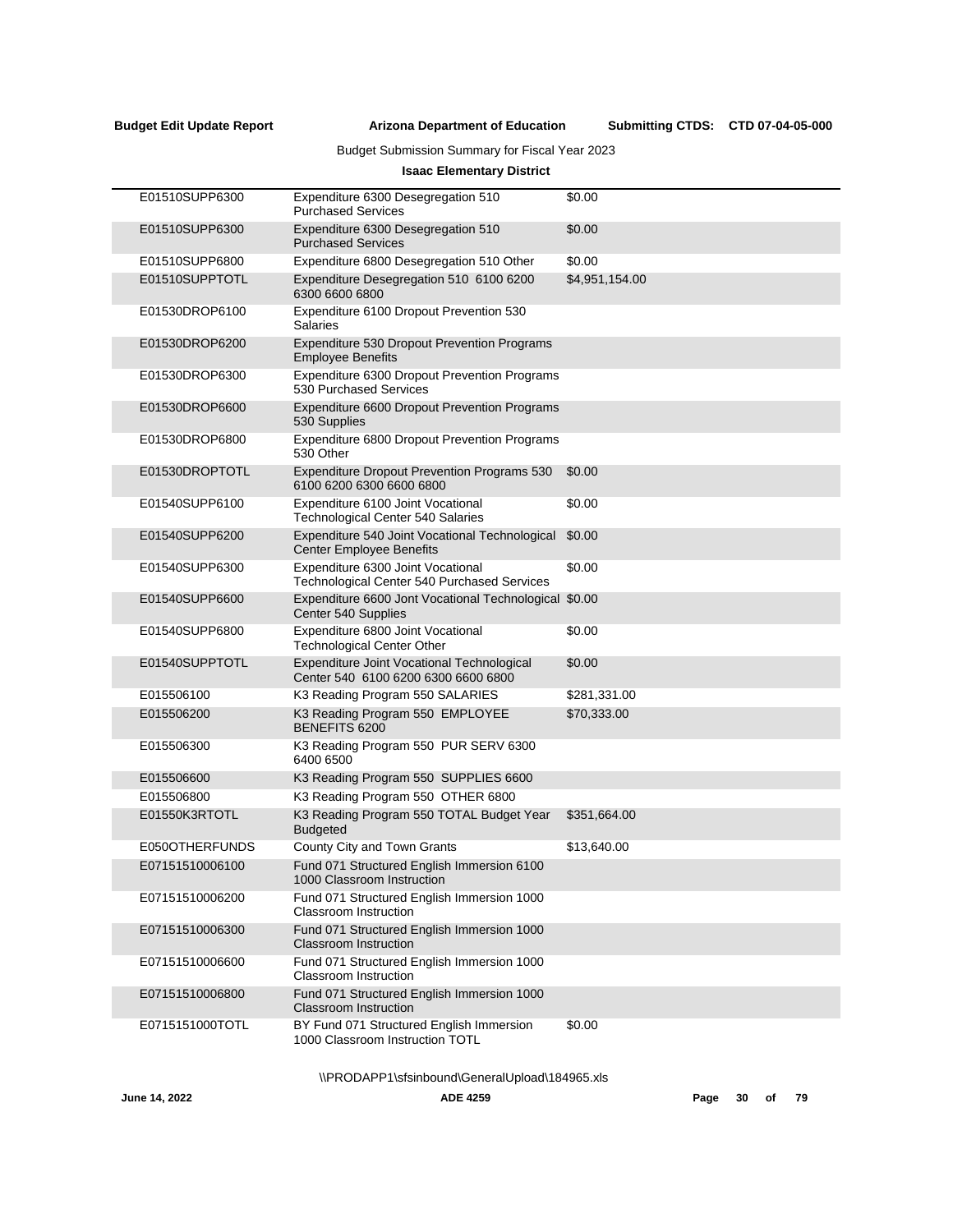Submitting CTDS: CTD 07-04-05-000

## Budget Submission Summary for Fiscal Year 2023

## **Isaac Elementary District**

| E07151521006100 | Fund 071 Structured English Immersion 6100<br>2100 Students                  |        |
|-----------------|------------------------------------------------------------------------------|--------|
| E07151521006100 | Fund 071 Structured English Immersion 6100<br>2100 Students                  |        |
| E07151521006300 | Fund 071 Structured English Immersion 2100<br><b>Students</b>                |        |
| E07151521006600 | Fund 071 Structured English Immersion 2100<br><b>Students</b>                |        |
| E07151521006800 | Fund 071 Structured English Immersion 2100<br><b>Students</b>                |        |
| E0715152100TOTL | BY Fund 071 Structured English Immersion<br>2100 Students TOTL               | \$0.00 |
| E07151522006100 | Fund 071 Structured English Immersion 2200<br><b>Students</b>                |        |
| E07151522006200 | Fund 071 Structured English Immersion 2200<br><b>Instructional Staff</b>     |        |
| E07151522006300 | Fund 071 Structured English Immersion 2200<br><b>Instructional Staff</b>     |        |
| E07151522006600 | Fund 071 Structured English Immersion 2200<br><b>Instructional Staff</b>     |        |
| E07151522006800 | Fund 071 Structured English Immersion 2200<br><b>Instructional Staff</b>     |        |
| E0715152200TOTL | BY Fund 071 Structured English Immersion<br>2200 Instructional Staff TOTL    | \$0.00 |
| E07151523006100 | Fund 071 Structured English Immersion 2300<br><b>General Administration</b>  |        |
| E07151523006200 | Fund 071 Structured English Immersion 2300<br><b>General Administration</b>  |        |
| E07151523006300 | Fund 071 Structured English Immersion 2300<br><b>General Administration</b>  |        |
| E07151523006600 | Fund 071 Structured English Immersion 2300<br><b>General Administration</b>  |        |
| E07151523006800 | Fund 071 Structured English Immersion 2300<br><b>General Administration</b>  |        |
| E0715152300TOTL | BY Fund 071 Structured English Immersion<br>2300 General Administration TOTL | \$0.00 |
| E07151524006100 | Fund 071 Structured English Immersion 2400<br><b>School Administration</b>   |        |
| E07151524006200 | Fund 071 Structured English Immersion 2400<br><b>School Administration</b>   |        |
| E07151524006300 | Fund 071 Structured English Immersion 2400<br>School Administration          |        |
| E07151524006600 | Fund 071 Structured English Immersion 2400<br>School Administration          |        |
| E07151524006800 | Fund 071 Structured English Immersion 2400<br><b>School Administration</b>   |        |
| E0715152400TOTL | BY Fund 071 Structured English Immersion<br>2400 School Administration TOTL  | \$0.00 |
| E07151525006100 | Fund 071 Structured English Immersion 2500<br><b>Central Services</b>        |        |
| E07151525006200 | Fund 071 Structured English Immersion 2500<br><b>Central Services</b>        |        |
| E07151525006300 | Fund 071 Structured English Immersion 2500<br><b>Central Services</b>        |        |
|                 |                                                                              |        |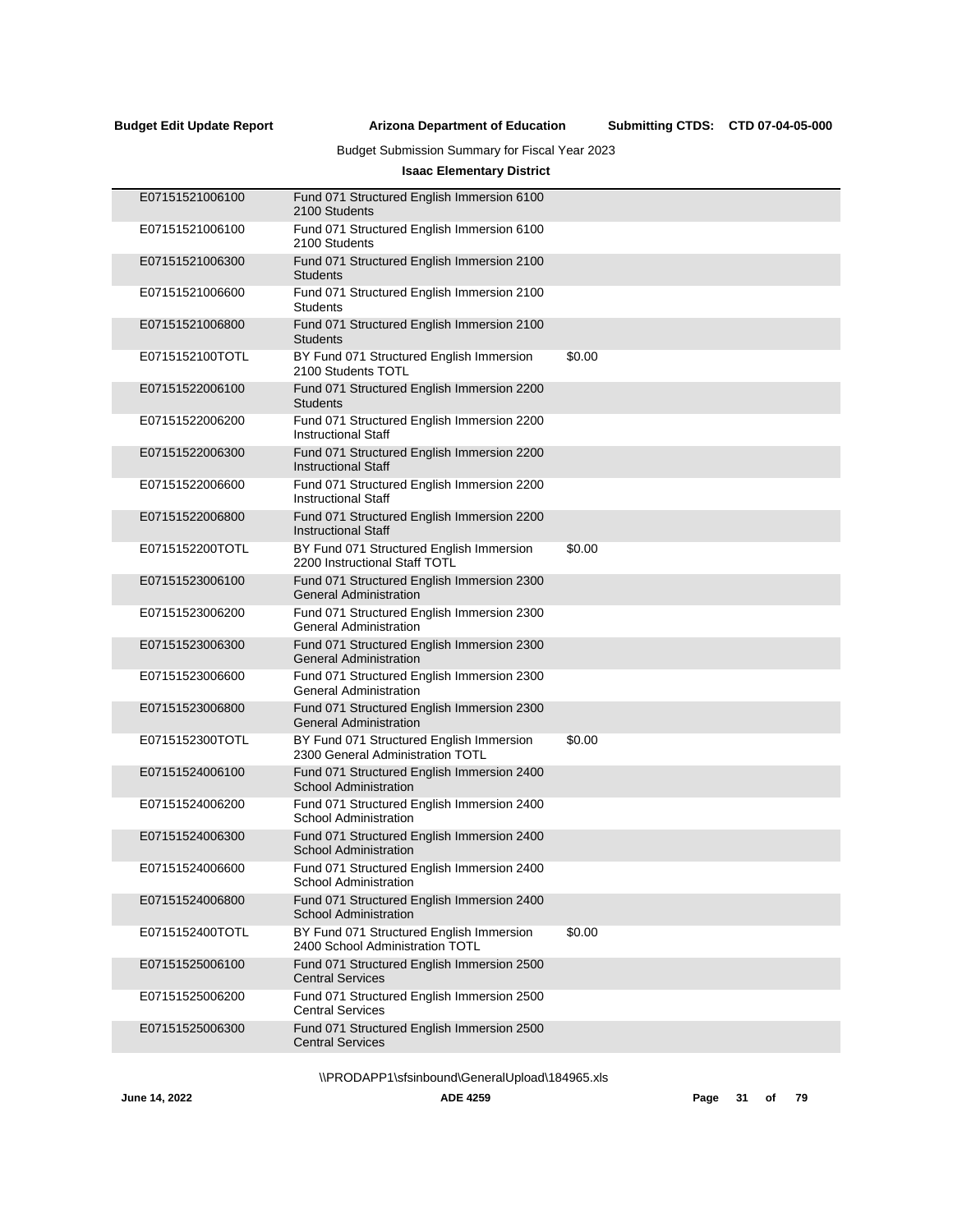Submitting CTDS: CTD 07-04-05-000

## Budget Submission Summary for Fiscal Year 2023

## **Isaac Elementary District**

| E07151525006600 | Fund 071 Structured English Immersion 2500<br><b>Central Services</b>                |        |
|-----------------|--------------------------------------------------------------------------------------|--------|
| E07151525006600 | Fund 071 Structured English Immersion 2500<br><b>Central Services</b>                |        |
| E0715152500TOTL | BY Fund 071 Structured English Immersion<br>2500 Central Services TOTL               | \$0.00 |
| E07151526006100 | Fund 071 Structured English Immersion 2600<br>Operation Maintenance of Plant         |        |
| E07151526006200 | Fund 071 Structured English Immersion 2600<br>Operation Maintenance of Plant         |        |
| E07151526006300 | Fund 071 Structured English Immersion 2600<br>Operation Maintenance of Plant         |        |
| E07151526006600 | Fund 071 Structured English Immersion 2600<br>Operation Maintenance of Plant         |        |
| E07151526006800 | Fund 071 Structured English Immersion 2600<br>Operation Maintenance of Plant         |        |
| E0715152600TOTL | BY Fund 071 Structured English Immersion<br>2600 Operation Maintenance of Plant TOTL | \$0.00 |
| E07151527006100 | Fund 071 Structured English Immersion 2700<br><b>Student Transportation</b>          |        |
| E07151527006200 | Fund 071 Structured English Immersion 2700<br><b>Student Transportation</b>          |        |
| E07151527006300 | Fund 071 Structured English Immersion 2700<br><b>Student Transportation</b>          |        |
| E07151527006600 | Fund 071 Structured English Immersion 2700<br><b>Student Transportation</b>          |        |
| E07151527006800 | Fund 071 Structured English Immersion 2700<br><b>Student Transportation</b>          |        |
| E0715152700TOTL | BY Fund 071 Structured English Immersion<br>2700 Student Transportation TOTL         | \$0.00 |
| E07151529006100 | Fund 071 Structured English Immersion 2900<br>Other                                  |        |
| E07151529006200 | Fund 071 Structured English Immersion 2900<br>Other                                  |        |
| E07151529006300 | Fund 071 Structured English Immersion 2900<br>Other                                  |        |
| E07151529006600 | Fund 071 Structured English Immersion 2900<br>Other                                  |        |
| E07151529006800 | Fund 071 Structured English Immersion 2900<br>Other                                  |        |
| E0715152900TOTL | BY Fund 071 Structured English Immersion<br>2900 Other TOTL                          | \$0.00 |
| E0715156100TOTL | Charter Expenditure budget page 1 structured<br>english immersion project 6100       | \$0.00 |
| E0715156200TOTL | Charter Expenditure budget page 1 structured<br>english immersion project 6200       | \$0.00 |
| E0715156300TOTL | Charter Expenditure budget page 1 structured<br>english immersion project 6300       | \$0.00 |
| E0715156600TOTL | Charter Expenditure budget page 1 structured<br>english immersion project 6600       | \$0.00 |
| E0715156800TOTL | Charter Expenditure budget page 1 structured<br>english immersion project 6800       | \$0.00 |
| E071515TOTL6800 | Fund 071 Structured English Immersion TOTL                                           |        |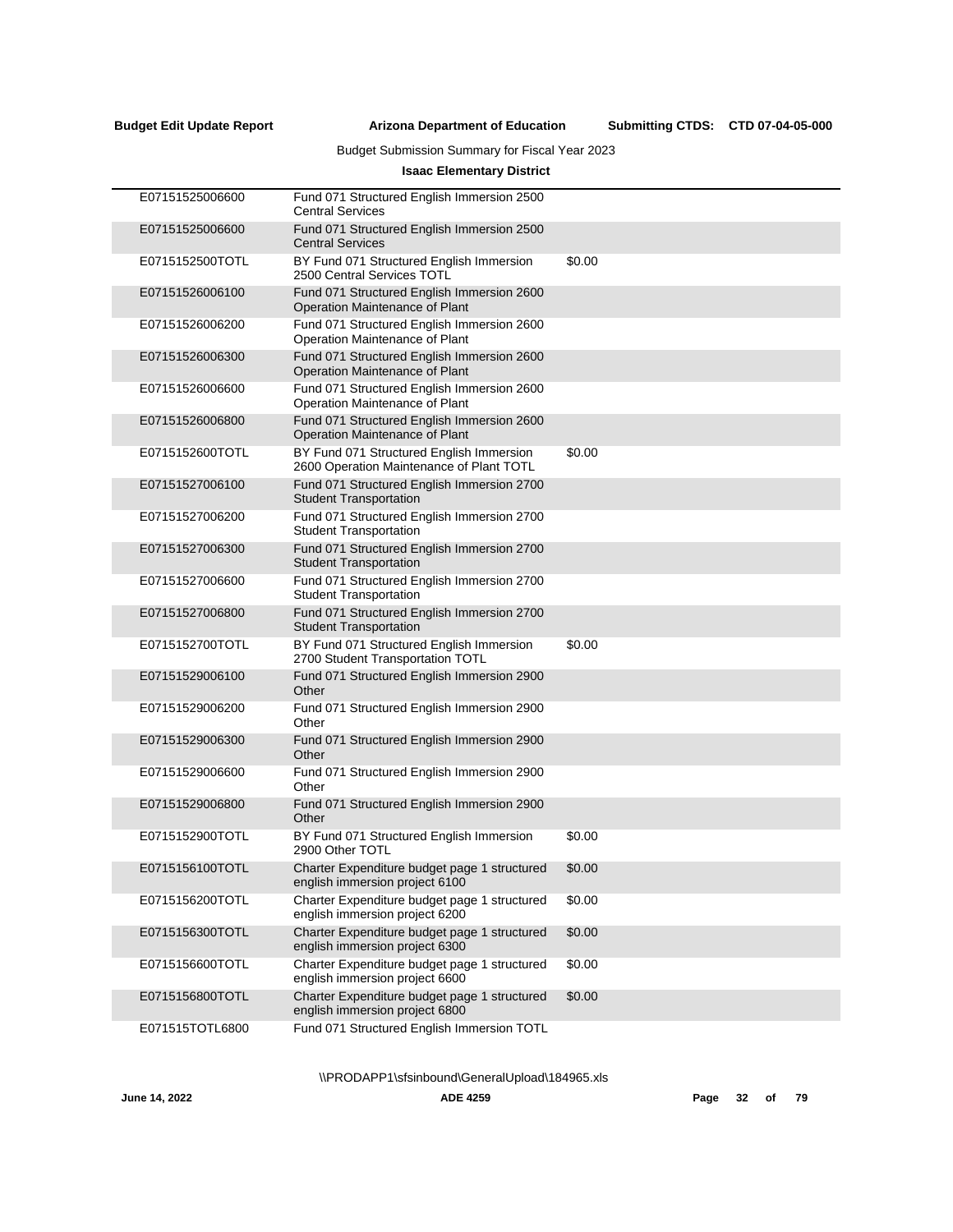Submitting CTDS: CTD 07-04-05-000

## Budget Submission Summary for Fiscal Year 2023

## **Isaac Elementary District**

| E071515TOTLTOTL | BY Fund 071 Structured English Immersion<br><b>TOTLTOTL</b>                            | \$0.00 |
|-----------------|----------------------------------------------------------------------------------------|--------|
| E071515TOTLTOTL | BY Fund 071 Structured English Immersion<br>TOTLTOTL                                   | \$0.00 |
| E07251510006100 | ELL Compensatory Instruction Salaries in<br>Classroom Instruction                      |        |
| E07251510006200 | <b>ELL Compensatory Instruction Employee</b><br>Benefits in Classroom Instruction      |        |
| E07251510006300 | <b>ELL Compensatory Instruction Purchased</b><br>Services in Classroom Instruction     |        |
| E07251510006600 | ELL Compensatory Instruction Supplies in<br>Classroom Instruction                      |        |
| E0725151000TOTL | ELL Compensatory Instruction Budget Year<br>Total in Classroom Instruction             | \$0.00 |
| E07251521006100 | ELL Compensatory Instruction Salaries in<br><b>Students</b>                            |        |
| E07251521006200 | <b>ELL Compensatory Instruction Employee</b><br><b>Benefits in Students</b>            |        |
| E07251521006300 | ELL Compensatory Instruction Purchased<br>Services in Students                         |        |
| E07251521006600 | ELL Compensatory Instruction Supplies in<br><b>Students</b>                            |        |
| E07251521006800 | ELL Compensatory Instruction Other in<br><b>Students</b>                               |        |
| E0725152100TOTL | ELL Compensatory Instruction Budget Year<br><b>Total in Students</b>                   | \$0.00 |
| E07251522006100 | ELL Compensatory Instruction Salaries in<br><b>Instructional Staff</b>                 |        |
| E07251522006200 | ELL Compensatory Instruction Employee<br><b>Benefits in Instructional Staff</b>        |        |
| E07251522006300 | <b>ELL Compensatory Instruction Purchased</b><br>Services in Instructional Staff       |        |
| E07251522006600 | ELL Compensatory Instruction Supplies in<br><b>Instructional Staff</b>                 |        |
| E07251522006800 | ELL Compensatory Instruction Other in<br><b>Instructional Staff</b>                    |        |
| E0725152200TOTL | <b>ELL Compensatory Instruction Budget Year</b><br><b>Total in Instructional Staff</b> | \$0.00 |
| E07251523006100 | ELL Compensatory Instruction Salaries in<br><b>General Administration</b>              |        |
| E07251523006200 | <b>ELL Compensatory Instruction Employee</b><br>Benefits in General Administration     |        |
| E07251523006300 | ELL Compensatory Instruction Purchased<br>Services in General Administration           |        |
| E07251523006600 | ELL Compensatory Instruction Supplies in<br><b>General Administration</b>              |        |
| E07251523006800 | ELL Compensatory Instruction Other in General<br>Administration                        |        |
| E0725152300TOTL | ELL Compensatory Instruction Budget Year<br><b>Total in General Administration</b>     | \$0.00 |
| E07251524006100 | ELL Compensatory Instruction Salaries in<br><b>School Administration</b>               |        |
| E07251524006200 | <b>ELL Compensatory Instruction Employee</b><br>Benefits in School Administration      |        |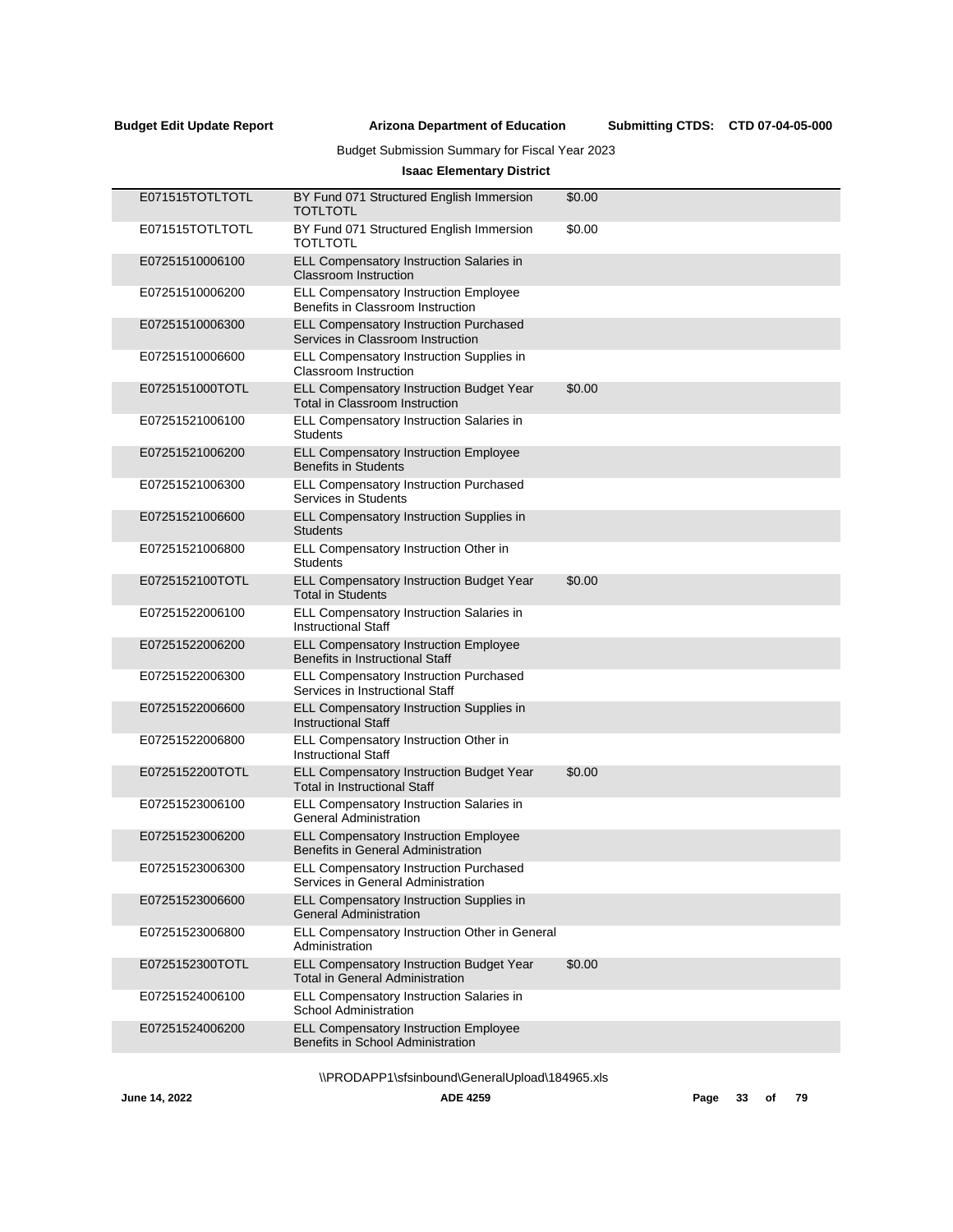Submitting CTDS: CTD 07-04-05-000

## Budget Submission Summary for Fiscal Year 2023

## **Isaac Elementary District**

| E07251524006300 | ELL Compensatory Instruction Purchased<br>Services in School Administration                                       |        |
|-----------------|-------------------------------------------------------------------------------------------------------------------|--------|
| E07251524006300 | <b>ELL Compensatory Instruction Purchased</b><br>Services in School Administration                                |        |
| E07251524006800 | ELL Compensatory Instruction Other in School<br>Administration                                                    |        |
| E0725152400TOTL | ELL Compensatory Instruction Budget Year<br><b>Total in School Administration</b>                                 | \$0.00 |
| E07251525006100 | ELL Compensatory Instruction Salaries in<br><b>Business and Central</b>                                           |        |
| E07251525006200 | <b>ELL Compensatory Instruction Employee</b><br>Benefits in Business and Central                                  |        |
| E07251525006300 | ELL Compensatory Instruction Purchased<br>Services in Business and Central                                        |        |
| E07251525006600 | ELL Compensatory Instruction Supplies in<br><b>Business and Central</b>                                           |        |
| E07251525006800 | ELL Compensatory Instruction Other in<br><b>Business and Central</b>                                              |        |
| E0725152500TOTL | ELL Compensatory Instruction Budget Year<br><b>Total in Business and Central</b>                                  | \$0.00 |
| E07251526006100 | ELL Compensatory Instruction Salaries in<br>Operation and Maintenance of Plant Services                           |        |
| E07251526006200 | <b>ELL Compensatory Instruction Employee</b><br>Benefits in Operation and Maintenance of Plant<br><b>Services</b> |        |
| E07251526006300 | ELL Compensatory Instruction Purchased<br>Services in Operation and Maintenance of Plant<br>Services              |        |
| E07251526006600 | ELL Compensatory Instruction Supplies in<br>Operation and Maintenance of Plant Services                           |        |
| E07251526006800 | ELL Compensatory Instruction Other in<br>Operation and Maintenance of Plant Services                              |        |
| E0725152600TOTL | ELL Compensatory Instruction Budget Year<br>Total in Operation and Maintenance of Plant<br><b>Services</b>        | \$0.00 |
| E07251527006100 | ELL Comp Ins Student Transportation Salaries                                                                      |        |
| E07251527006200 | ELL Comp Ins Student Transportation<br><b>Employee Benefits</b>                                                   |        |
| E07251527006300 | ELL Comp Ins Student Transportation<br><b>Purchased Services</b>                                                  |        |
| E07251527006600 | ELL Comp Ins Student Transportation Supplies                                                                      |        |
| E07251527006800 | ELL Comp Ins Student Transportation Other                                                                         |        |
| E0725152700TOTL | ELL Comp Ins Student Transportation Total                                                                         | \$0.00 |
| E07251529006100 | ELL Compensatory Instruction Salaries in Other                                                                    |        |
| E07251529006200 | ELL Compensatory Instruction Employee<br>Benefits in Other                                                        |        |
| E07251529006300 | ELL Compensatory Instruction Purchased<br>Services in Other                                                       |        |
| E07251529006600 | ELL Compensatory Instruction Supplies in Other                                                                    |        |
| E07251529006800 | ELL Compensatory Instruction Other in Other                                                                       |        |
| E0725152900TOTL | ELL Compensatory Instruction Budget Year<br><b>Total in Other</b>                                                 | \$0.00 |
| E072515TOTL6100 | ELL Compensatory Instruction Salaries Total                                                                       | \$0.00 |
|                 |                                                                                                                   |        |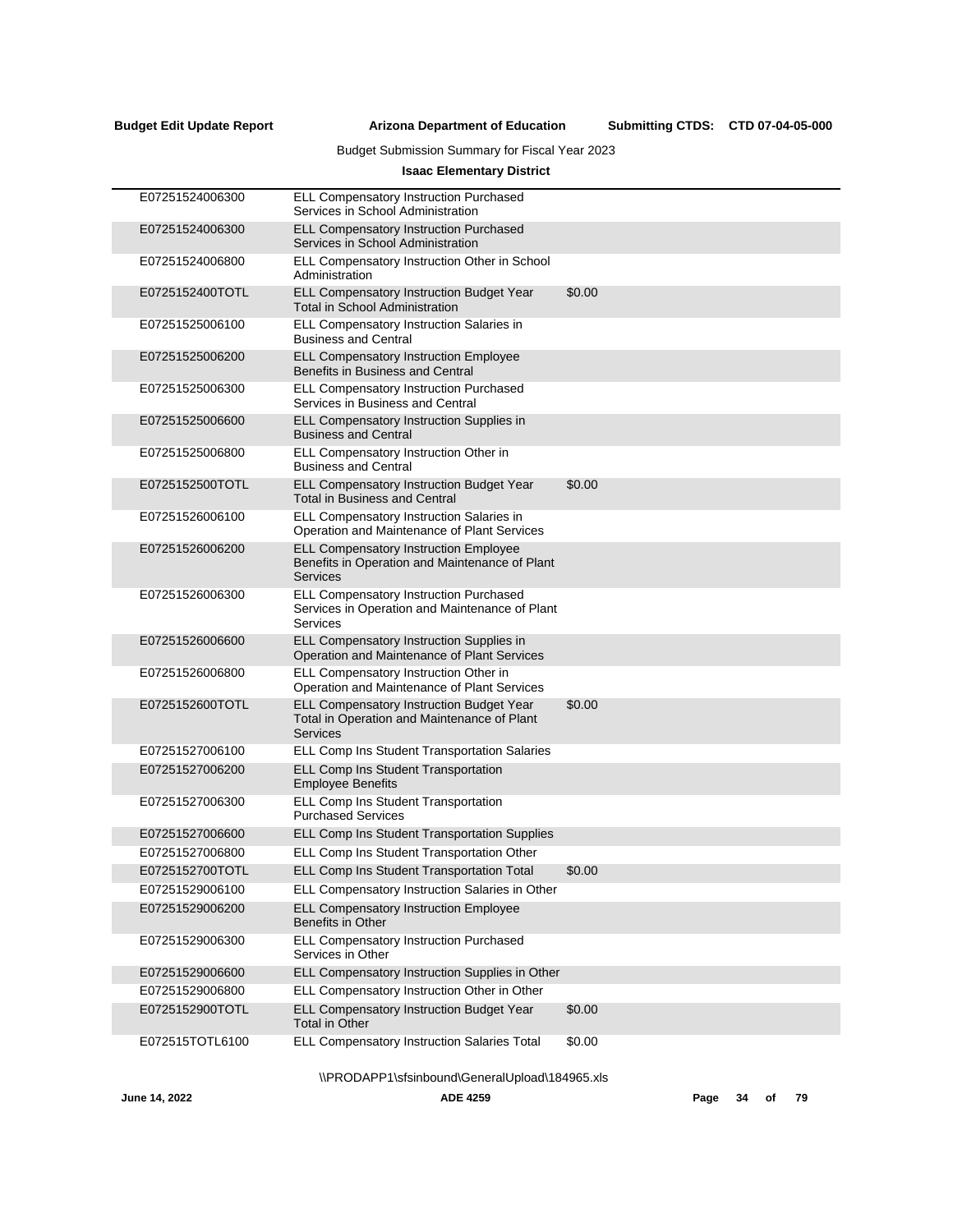## Budget Submission Summary for Fiscal Year 2023

## **Isaac Elementary District**

| E072515TOTL6200 | <b>ELL Compensatory Instruction Employee</b><br><b>Benefits Total</b>                   | \$0.00         |
|-----------------|-----------------------------------------------------------------------------------------|----------------|
| E072515TOTL6200 | ELL Compensatory Instruction Employee<br><b>Benefits Total</b>                          | \$0.00         |
| E072515TOTL6600 | <b>ELL Compensatory Instruction Supplies Total</b>                                      | \$0.00         |
| E072515TOTL6800 | ELL Compensatory Instruction Other Total                                                | \$0.00         |
| E072515TOTLTOTL | ELL Compensatory Instruction Budget Year<br><b>Total Total</b>                          | \$0.00         |
| E072OTHERFUNDS  | <b>Budget Year ELL Compensatory Instruction</b>                                         | \$0.00         |
| E100130FEDTILI  | Federal Projects Expenditures 100 130 ESEA<br>Title I                                   | \$3,801,608.00 |
| E140FEDTITLEII  | Federal Projects Expenditures 140 ESEA Title II<br>Dwight D Eisenhower Prof Development | \$435,004.00   |
| E160FEDTITLEIV  | Federal Projects Expenditures 160 ESEA Title<br>IV Safe Drug Free Schools Communities   | \$2,346,764.00 |
| E170FEDPTITLEV  | Federal Projects Expenditures 170 ESEA Title V<br><b>Promoting Equity</b>               |                |
| E190FEDPTITIII  | Title III                                                                               | \$318,550.00   |
| E200FEDPTITVII  | <b>Title VII</b>                                                                        |                |
| E20BYRCSR6000   | IIF Class Size Reduction Budget Year                                                    | \$0.00         |
| E20BYRDPP6000   | IIF Dropout Prevention Programs Mand O<br>purposes Budget Year                          | \$0.00         |
| E20BYRIIP6000   | IIF Instructional Improvement Program Mand O<br>purposes Budget Year                    | \$250,000.00   |
| E20BYRTC16000   | IIF Teacher Compensation Increases Budget<br>Year                                       | \$140,000.00   |
| E20BYRTOT6000   | Total Instructional Improvement Budget Year                                             | \$390,000.00   |
| E20CYRCSR6000   | <b>IFF Class Size Reduction Current Year</b>                                            | \$0.00         |
| E20CYRDPP6000   | IFF Dropour Prevention Program Mand O<br>purposes current year                          | \$0.00         |
| E20CYRIIP6000   | IIF Instructional Improvement Plan Mand O<br>purposes current year                      | \$250,000.00   |
| E20CYRTCI6000   | IIF Teacher Compensation Increases Current<br>Year                                      | \$140,000.00   |
| E20CYRTOT6000   | IIF Total Instructional Improvement current year                                        | \$390,000.00   |
| E210FEDPTITLVI  | <b>Title VI</b>                                                                         |                |
| E220FEDPRIDEAB  | Federal Projects Expenditures 220 IDEA Part B                                           | \$1,296,764.00 |
| E230FEDJOHNOMA  | Federal Projects Expenditures 230 Johnson<br>Omalley                                    |                |
| E240FEDPROJTPA  | Federal Projects Expenditures 240 JTPA                                                  |                |
| E250FEDADULTED  | Federal Projects Expenditures 250 AEA Adult<br>Education                                |                |
| E260VOCEDBASIC  | Voc ed basic grant                                                                      |                |
| E280FEDPTITLEX  | <b>ESEA Title X</b>                                                                     |                |
| E290FEDMEDREIM  | Federal Projects Expenditures 290 Medicaid<br>Reimbursement                             |                |
| E300399FEDOTHR  | Federal Projects Expenditures 300 399 Other<br><b>Federal Projects</b>                  |                |
| E3FEDBYERATE    | <b>ERATE fund Budget Year All Functions</b>                                             |                |
| E3FEDBYIMPACT   | <b>IMOACT AID Budget Year</b>                                                           |                |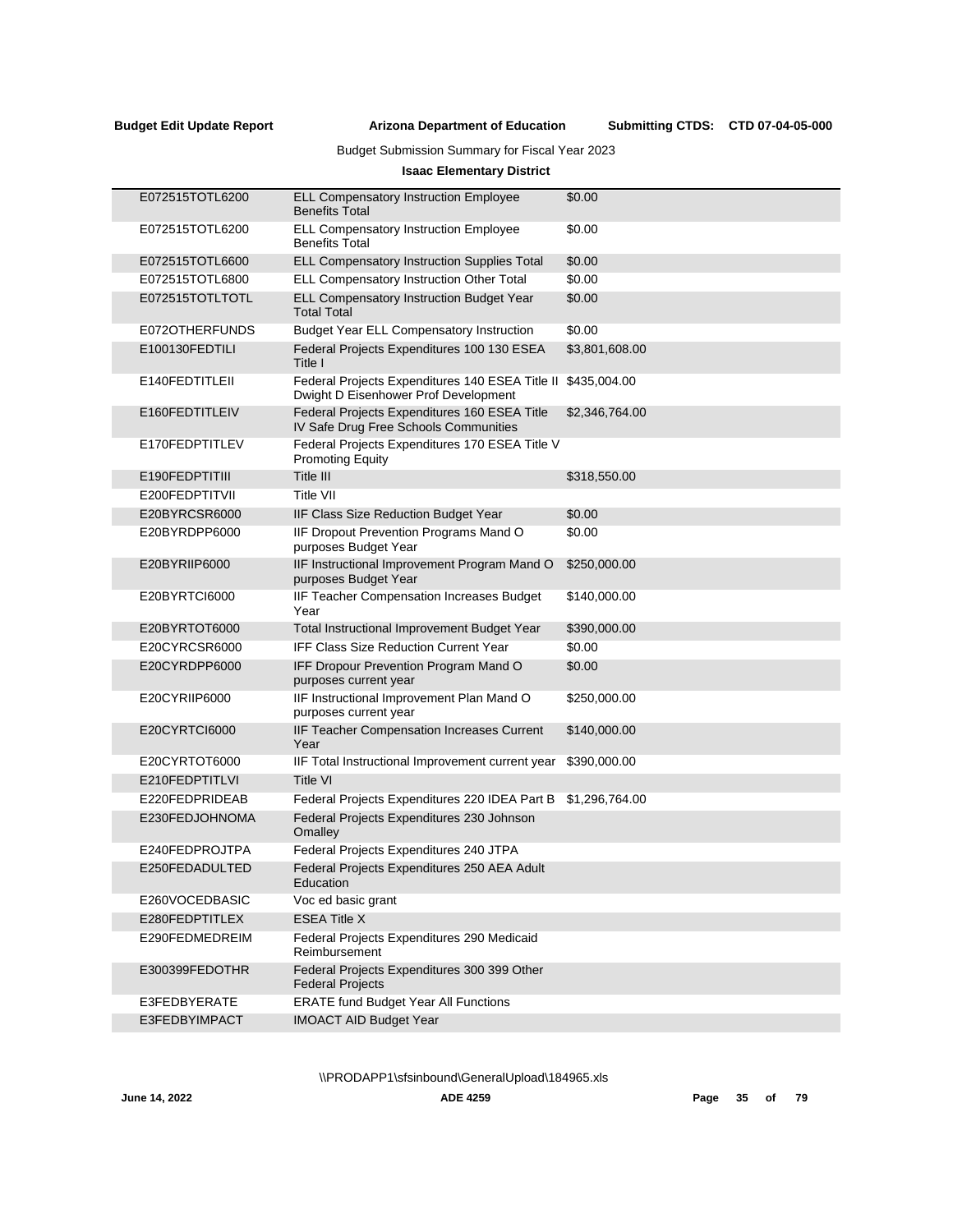Submitting CTDS: CTD 07-04-05-000

## Budget Submission Summary for Fiscal Year 2023

## **Isaac Elementary District**

| E400STATEPROJT   | State Projects 400 Vocational Education<br>Expenditures                                   |                |
|------------------|-------------------------------------------------------------------------------------------|----------------|
| E400STATEPROJT   | State Projects 400 Vocational Education<br>Expenditures                                   |                |
| E420STATEPROJT   | State Projects 420 Handicapped Pupils<br><b>Extended School Year Expenditures</b>         |                |
| E425STATEPROJT   | State Projects 425 Adult Basic Education<br>Expenditures                                  |                |
| E430STATEPROJT   | State Projects 430 Chemical Abuse Prevention<br>Programs Expenditures                     |                |
| E435STATEPROJT   | State Projects 435 Academic Contests<br>Expenditures                                      |                |
| E450STATEPROJT   | State Projects 450 Gifted Expenditures                                                    |                |
| E456STATEPROJT   | Budget Year State Project 1456College Credit<br><b>Exam Credit</b>                        |                |
| E457STATEPROJT   | Budget Year State Project 457 Results Based<br>Funding                                    |                |
| E460STATEPROJT   | State Projects 460 Environmental Special Plate<br>Expenditures                            |                |
| E465STATEPROJT   | State Projects 465 499 Other State Projects<br>Expenditures                               | \$250,000.00   |
| E4AICISTATEPROJT | State Projects 4XX Arizona Industry Credentials<br><b>Incentives Expenditures</b>         |                |
| E500OTHERFUNDS   | Other Funds 500 School Plant Lease over 1<br>year Expenditures                            | \$150,000.00   |
| E510OTHERFUNDS   | Other Funds 510 Food Service                                                              | \$4,200,000.00 |
| E515OTHERFUNDS   | Other Funds 515 Civic Center Expenditures                                                 | \$250,000.00   |
| E520OTHERFUNDS   | Other Funds 520 Community School<br>Expenditures                                          | \$25,000.00    |
| E525OTHERFUNDS   | Other Funds 525 Auxiliary Operations<br>Expenditures                                      | \$0.00         |
| E526OTHERFUNDS   | <b>Other Funds 526 Extra Curricular Activities</b><br><b>Fees Tax Credit Expenditures</b> | \$25,000.00    |
| E530OTHERFUNDS   | Other Funds 530 Gifts and Donations<br>Expenditures                                       | \$150,000.00   |
| E535OTHERFUNDS   | Other Funds 535 Vocational and Technical<br><b>Education Projects Expenditures</b>        | \$0.00         |
| E540OTHERFUNDS   | Other Funds 540 Fingerprint Expenditures                                                  | \$1,500.00     |
| E545OTHERFUNDS   | Other Funds 545 School Opening Expenditures                                               |                |
| E550OTHERFUNDS   | Other Funds 550 Insurance Proceeds<br>Expenditures                                        | \$100,000.00   |
| E555OTHERFUNDS   | Other Funds 555 Textbooks Expenditures                                                    | \$200.00       |
| E565OTHERFUNDS   | Other Funds 565 Litigation Recovery<br>Expenditures                                       | \$175,000.00   |
| E570OTHERFUNDS   | Other Funds 570 Indirect Costs Expenditures                                               | \$700,000.00   |
| E575OTHERFUNDS   | Other Funds 575 Unemployement Insurance<br>Expenditures                                   | \$75,000.00    |
| E580OTHERFUNDS   | Other Funds 580 Teacherage Expenditures                                                   |                |
| E585OTHERFUNDS   | Other Funds 585 Insurance Refund<br>Expenditures                                          |                |
| E590OTHERFUNDS   | Other Funds 590 Grants and Gifts to Teachers<br>Expenditures                              |                |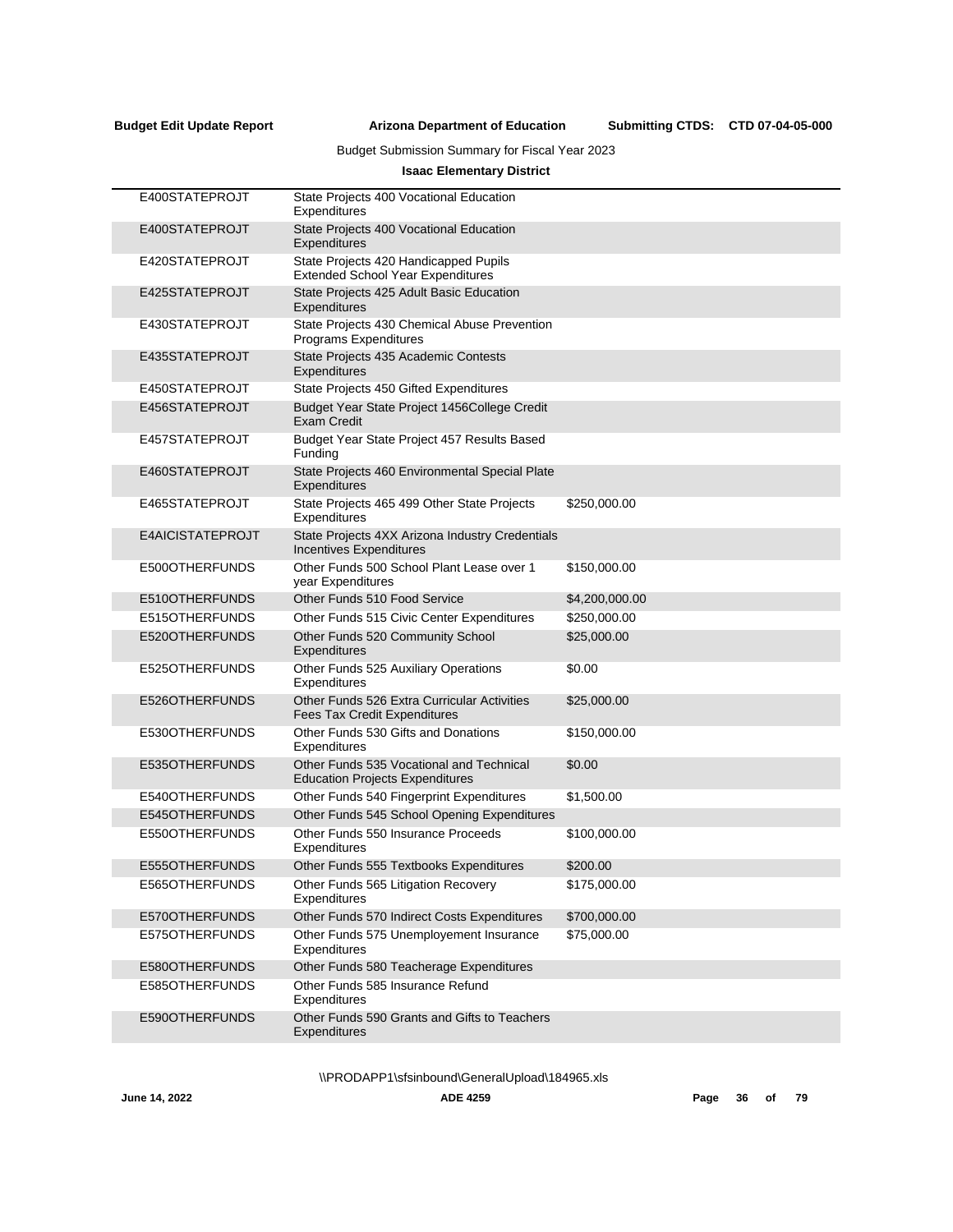# Budget Submission Summary for Fiscal Year 2023

# **Isaac Elementary District**

|                | E595OTHERFUNDS | Other Funds 595 School Bus Advertisement<br>Expenditures                                                                          |                |
|----------------|----------------|-----------------------------------------------------------------------------------------------------------------------------------|----------------|
|                | E595OTHERFUNDS | Other Funds 595 School Bus Advertisement<br>Expenditures                                                                          |                |
|                | E610C6641LBOOK | Expenditures for Unrestricted Capital 610 for<br>Library Books 6641                                                               |                |
|                | E610C6642TBOOK | Expenditures for Unrestricted Capital 610 for<br>Text Books 6642                                                                  |                |
| E610C6643INAID |                | Expenditures for Unrestricted Capital 610 for<br>Instructional Aids 6643                                                          | \$250,000.00   |
|                | E610C6731FURNE | <b>Furniture and Equipment in Unrestricted</b>                                                                                    | \$500,000.00   |
|                | E610C6734VEHIC | <b>Vehicles in Unrestricted</b>                                                                                                   | \$150,000.00   |
|                | E610C6737TECHN | Technology in Unrestricted                                                                                                        | \$1,000,000.00 |
| E610CP10006440 |                | <b>Expenditure Unrestricted Capital 610 Instruction</b><br>1000 Rentals 6440                                                      |                |
| E610CP10006641 |                | <b>Expenditure Unrestricted Capital 610 Instruction</b><br>1000 Books Instructional Aids 6641 6643                                |                |
| E610CP10006700 |                | Expenditure Unrestricted Capital 610 Instruction \$1,550,000.00<br>1000 Property 6700                                             |                |
|                | E610CP1000OTHR | <b>Expenditure Unrestricted Capital 610 Instruction</b><br>1000 All Other Object Codes                                            |                |
|                | E610CP1000TOTL | Expenditure Unrestricted Capital 610 Instruction \$1,550,000.00<br>1000 Total                                                     |                |
| E610CP21006440 |                | Expenditure Unrestricted Capital 610 Support<br>Services Students Teachers 2100 2200 Rentals<br>6440                              |                |
| E610CP21006641 |                | <b>Expenditure Unrestricted Capital 610 Support</b><br>Services Students Teachers 2100 2200 Books<br>Instructional Aids 6641 6643 |                |
| E610CP21006700 |                | <b>Expenditure Unrestricted Capital 610 Support</b><br>Services Students Teachers 2100 2200<br>Property 6700                      | \$85,000.00    |
|                | E610CP2100OTHR | <b>Expenditure Unrestricted Capital 610 Support</b><br>Services Students Teachers 2100 2200 All<br><b>Other Object Codes</b>      |                |
|                | E610CP2100TOTL | <b>Expenditure Unrestricted Capital 610 Support</b><br>Services Students Teachers 2100 2200 Total                                 | \$85,000.00    |
| E610CP23006440 |                | Expenditure Unrestricted Capital 610 Support<br>Services Administration 2300 2400 2500 2800<br>Rentals 6440                       |                |
| E610CP23006700 |                | <b>Expenditure Unrestricted Capital 610 Support</b><br>Services Administration 2300 2400 2500<br>Property 6700                    | \$70,000.00    |
| E610CP23006850 |                | 610 Fund Budgeted UCO Interest Accts 2300<br>2900 Adminstration                                                                   |                |
|                | E610CP2300OTHR | <b>Expenditure Unrestricted Capital 610 Support</b><br>Services Administration 2300 2400 2500 All<br><b>Other Object Codes</b>    |                |
|                | E610CP2300TOTL | Expenditure Unrestricted Capital 610 Support<br>Services Administration 2300 2400 2500 Total                                      | \$70,000.00    |
|                | E610CP26006440 | <b>Expenditure Unrestricted Capital 610 Support</b><br>Services Property and Other 2600 2900 Rentals<br>6440                      |                |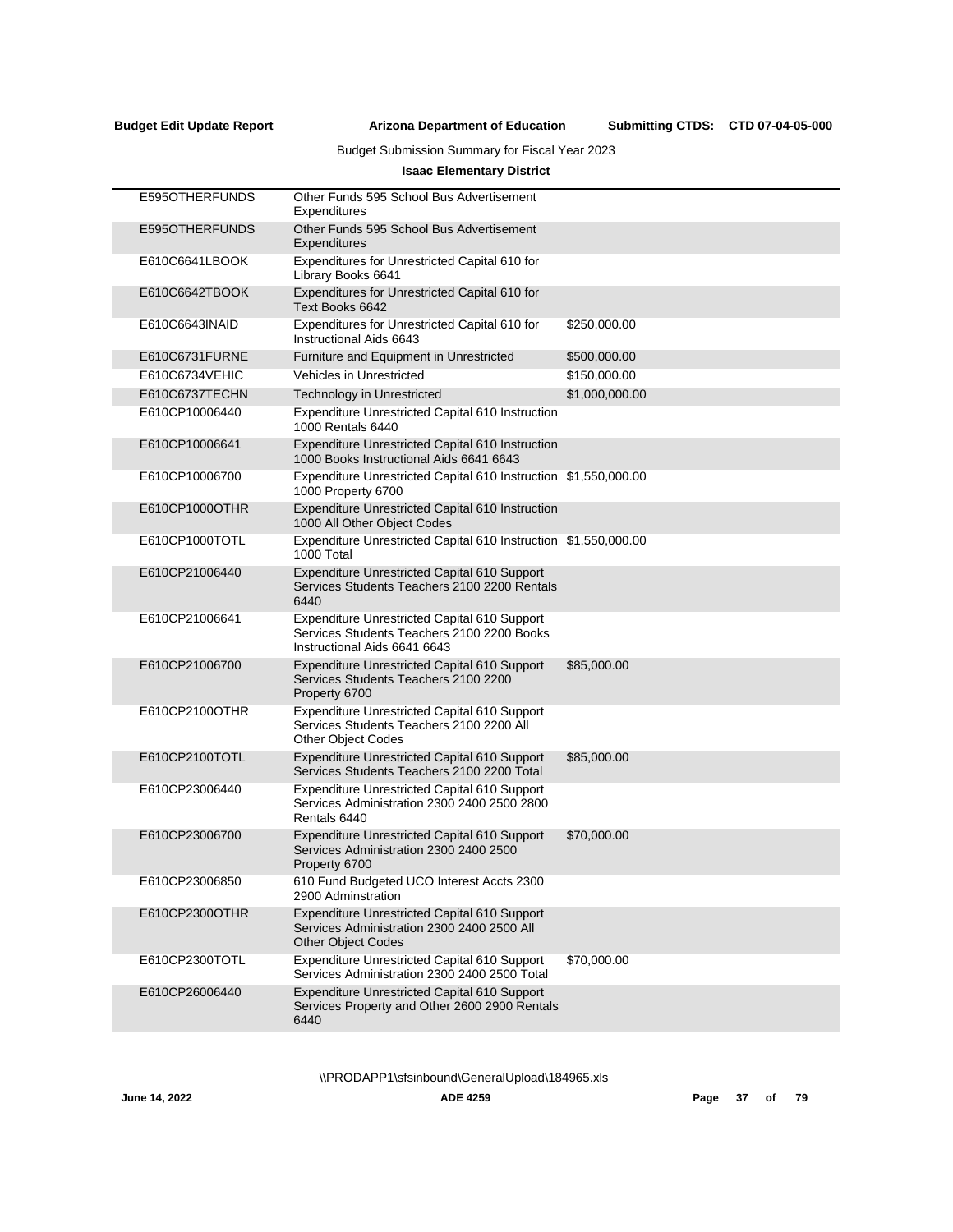Submitting CTDS: CTD 07-04-05-000

# Budget Submission Summary for Fiscal Year 2023

# **Isaac Elementary District**

| E610CP26006700 | Expenditure Unrestricted Capital 610 Support<br>Services Property and Other 2600 2900<br>Property 6700                           | \$123,869.00   |
|----------------|----------------------------------------------------------------------------------------------------------------------------------|----------------|
| E610CP26006700 | Expenditure Unrestricted Capital 610 Support<br>Services Property and Other 2600 2900<br>Property 6700                           | \$123,869.00   |
| E610CP2600TOTL | Expenditure Unrestricted Capital 610 Support<br>Services Property and Other 2600 2900 Total                                      | \$123,869.00   |
| E610CP27006440 | Expenditure Unrestricted Capital 610 Support<br>Services Student Transportation 2700 Rentals<br>6440                             |                |
| E610CP27006700 | <b>Expenditure Unrestricted Capital 610 Support</b><br>Services Student Transportation Property 6700                             | \$150,000.00   |
| E610CP2700OTHR | Expenditure Unrestricted Capital 610 Support<br>Services Student Transportation 2700 All Other<br><b>Object Codes</b>            |                |
| E610CP2700TOTL | <b>Expenditure Unrestricted Capital 610 Support</b><br>Services Student Transportation 2700 Total                                | \$150,000.00   |
| E610CP30006440 | <b>Expenditure Unrestricted Capital 610 Operation</b><br>of Noninstructional Services 3000 Rentals 6440                          |                |
| E610CP30006700 | Expenditure Unrestricted Capital 610 Operation \$25,000.00<br>of Noninstructional Services 3000 Property<br>6700                 |                |
| E610CP3000OTHR | Expenditure Unrestricted Capital 610 Operation<br>of Noninstructional Services 3000 All Other<br><b>Object Codes</b>             |                |
| E610CP3000TOTL | Expendtiure Unrestricted Capital 610 Operation<br>of Noninstructional Services 3000 Total                                        | \$25,000.00    |
| E610CP40006440 | <b>Expenditure Unrestricted Capital 610 Facilities</b><br>Acquisition Construction Services 4000 Rentals<br>6440                 |                |
| E610CP40006700 | <b>Expenditure Unrestricted Capital 610 Facilities</b><br>Acquistion Construction Services 4000 Property<br>6700                 | \$750,000.00   |
| E610CP4000OTHR | <b>Expenditure Unrestricted Capital 610 Facilities</b><br>Acquistion Construction Services 4000 All Other<br><b>Object Codes</b> |                |
| E610CP4000TOTL | <b>Expenditure Unrestricted Capital 610 Facilities</b><br>Acquistion Construction Services 4000 Total                            | \$750,000.00   |
| E610CP50006830 | Expenditure Unrestricted Capital 610 Debt<br>Service 5000 Interest 6830 6840                                                     |                |
| E610CP50006850 | Expenditure Unrestricted Capital 610 Debt<br>Service 5000 Redemption of Principal 6850                                           |                |
| E610CP5000TOTL | Expenditure Unrestricted Capital 610 Debt<br>Service 5000 Total                                                                  | \$0.00         |
| E610CPTOTL6440 | <b>Expenditure Unrestricted Capital 610 Rentals</b><br>6440 Total                                                                | \$0.00         |
| E610CPTOTL6641 | Expenditure Unrestricted Capital 610 Books<br>Instructional Aids 6641 6643 Total                                                 | \$0.00         |
| E610CPTOTL6700 | <b>Expenditure Unrestricted Capital 610 Property</b><br>6700 Total                                                               | \$2,753,869.00 |
| E610CPTOTL6830 | Expenditure Unrestricted Capital 610 Interest<br>6830 6840 Total                                                                 | \$0.00         |
| E610CPTOTL6850 | Expenditure Unrestricted Capital 610<br>Redemption of Principal 6850 Total                                                       | \$0.00         |
|                | \\PRODAPP1\sfsinbound\GeneralUpload\184965.xls                                                                                   |                |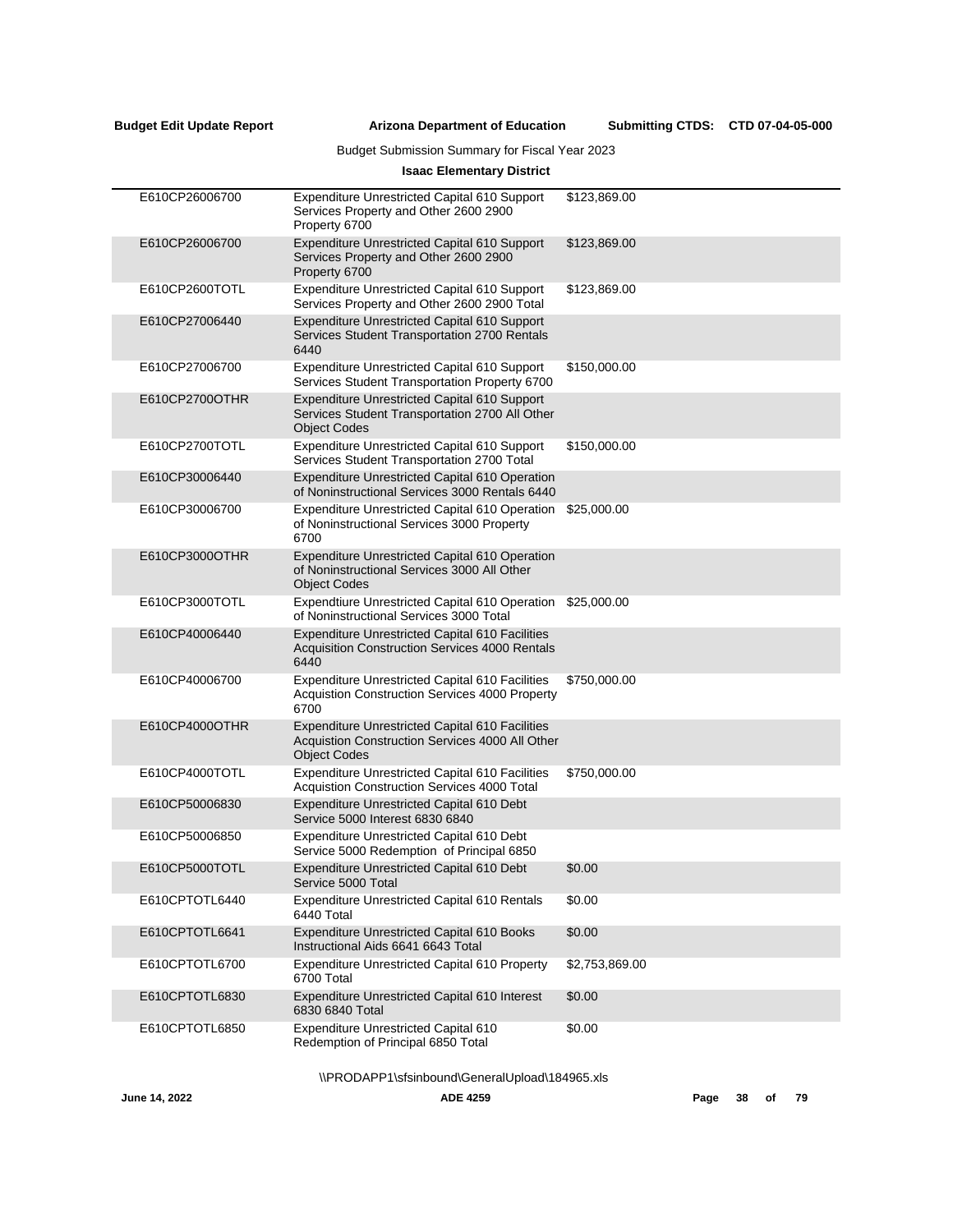Submitting CTDS: CTD 07-04-05-000

# Budget Submission Summary for Fiscal Year 2023

# **Isaac Elementary District**

| E610CPTOTLCAPT  | Expenditure Unrestricted Capital 610 Total                                                  | \$2,753,869.00 |
|-----------------|---------------------------------------------------------------------------------------------|----------------|
| E610CPTOTLCAPT  | Expenditure Unrestricted Capital 610 Total                                                  | \$2,753,869.00 |
| E610NEWCONTOTL  | Expenditures Total 610 UR Capital NEW<br><b>CONSTRUCTION</b>                                | \$0.00         |
| E610REGEDU6100  | Regular Education 610 School Sponsored<br>Cocurricular Salaries 6100                        |                |
| E610REGEDU6200  | Regular Education 610 School Sponsored<br>Cocurricular Employee Benefits 6200               |                |
| E610REGEDU6300  | Regular Education 610 School Sponsored<br>Cocurricular Purchased Services 6300 6400<br>6500 |                |
| E610REGEDU6600  | Regular Education 610 School Sponsored<br>Cocurricular Supplies 6600                        |                |
| E610REGEDU6800  | Regular Education 610 School Sponsored<br>Cocurricular Other 6800                           |                |
| E610REGEDUTOTL  | Regular Education 610 School Sponsored<br><b>Cocurricular Total</b>                         | \$0.00         |
| E610RENOVATOTL  | Expenditures Total 610 UR Capital<br><b>RENOVATIONS</b>                                     | \$200,000.00   |
| E610URC6150TOTL | Expenditures Total 610 UR Capital 6150<br><b>Classified Salaries</b>                        | \$0.00         |
| E610URC6200TOTL | Expenditures Total 610 UR Capital 6200<br><b>Employee Benefits</b>                          | \$0.00         |
| E610URC6450TOTL | Expenditures Total 610 UR Capital 6450<br><b>Contruction Services</b>                       | \$0.00         |
| E610URC6710TOTL | Expenditures Total 610 UR Capital 6710 Land<br>and Improvements                             | \$0.00         |
| E610URC6720TOTL | Expenditures Total 610 UR Capital 6720<br><b>Building and Improvements</b>                  | \$0.00         |
| E610URC6731TOTL | Expenditures Total 610 UR Capital 6731<br>Furniture and Equipment                           | \$216,332.00   |
| E610URC6734TOTL | Expenditures Total 610 UR Capital 6734<br>Vehicles                                          | \$0.00         |
| E610URC6737TOTL | Expenditures Total 610 UR Capital 6737<br>Technology                                        | \$481,324.00   |
| E610URC6830TOTL | Expenditures Total 610 UR Capital 6830<br><b>Redemp of Princial</b>                         | \$0.00         |
| E610URC6850TOTL | Expenditures Total 610 UR Capital 6850 6842<br>6841 Interest                                | \$0.00         |
| E610URCOTHER    | Amount 610 URC Detail used for other                                                        | \$497,656.00   |
| E610URCTOTAL    | Expenditure Total Exp Detail Table Total URC                                                | \$697,656.00   |
| E610URCTOTLTOTL | <b>Total URC Renovation New Contruction Other</b>                                           | \$697,656.00   |
| E620AJWAYTOTL0  | Adjacent Ways Fund 620 Total Expenditures                                                   | \$0.00         |
| E620AWTOTAL     | Expenditure Total Exp Detail Table Total 620<br><b>Adjacent Ways</b>                        | \$0.00         |
| E620BE6150      | Budget Detail Pg Adjacent Way Fund 620 6150<br><b>Classified Salaries</b>                   |                |
| E620BE6200      | Budget Detail Pg Adjacent Way Fund 620 6200<br><b>Employee Benfits</b>                      |                |
| E620BE6450      | Budget Detail Pg Adjacent Way Fund 620 6450<br><b>Contruction Services</b>                  |                |
| E620BE6710      | Budget Detail Pg Adjacent Way Fund 620 6710<br>Land and Improve                             |                |
|                 |                                                                                             |                |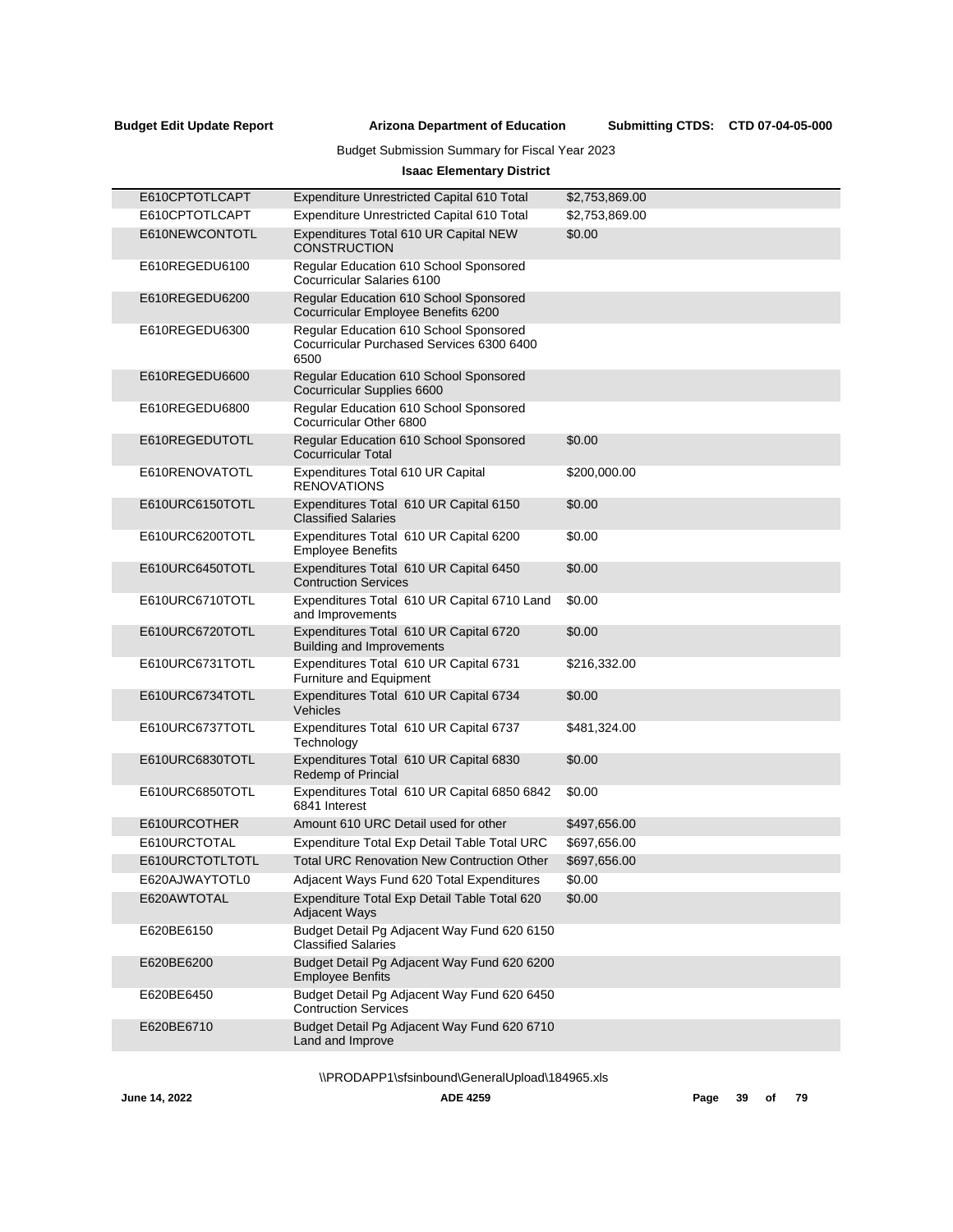Submitting CTDS: CTD 07-04-05-000

# Budget Submission Summary for Fiscal Year 2023

# **Isaac Elementary District**

| E620BE6720         | Fund 620 Detail Building and Improvement<br>6720                                                     |             |
|--------------------|------------------------------------------------------------------------------------------------------|-------------|
| E620BE6720         | Fund 620 Detail Building and Improvement<br>6720                                                     |             |
| E620BE6734         | Budget Detail Pg Adjacent Way Fund 620 6734<br>Vechiles                                              |             |
| E620BE6737         | Budget Detail Pg Adjacent Way Fund 620 6737<br><b>Tech Hardware Software</b>                         |             |
| E620BE68316832     | Budget Detail Pg Adjacent Way Fund 620<br>68316832 Redemption of Principle                           |             |
| E620BE68416842     | Budget Detail Pg Adjacent Way Fund 620<br>68416842 Interest                                          |             |
| E620BENEWCONST     | Budget Detail Pg Adjacent Way Fund 620 New<br>Construction                                           |             |
| E620BEOTHER        | Budget Detail Pg Adjacent Way Fund 620 Other                                                         |             |
| E620BERENOV        | Budget Detail Pg Adjacent Way Fund 620<br>Renovation                                                 |             |
| E620BESELECTTOTL   | Budget Detail Pg Adjacent Way Fund 620 Total<br>of Select Object                                     | \$0.00      |
| E620BESUBSETTOTL   | Budget Detail Pg Adjacent Way Fund 620<br><b>Subset Total</b>                                        | \$0.00      |
| E620BETOTAL        | Budget Detail Pg Adjacent Way Fund 620 Total<br><b>Fund Expenditures</b>                             |             |
| E620CP6150TOTL     | Expenditures Total 620 Adjacent Ways 6150<br><b>Classified Salaries</b>                              | \$0.00      |
| E620CP6200TOTL     | Expenditure Capital Building Funds 620<br>Employee Benefits 6200 Total                               | \$0.00      |
| E620CP6450TOTL     | Expenditures Total 620 Adjacent Ways 6450<br><b>Contruction Services</b>                             | \$0.00      |
| E620CP6710TOTL     | Expenditures Total 620 Adjacent Ways 6710<br>Land and Improvements                                   | \$0.00      |
| E620CP6720TOTL     | Expenditures Total 620 Adjacent Ways 6720<br><b>Building and Improvements</b>                        | \$0.00      |
| E620CP6731TOTL     | Expenditures Total 620 Adjacent Ways 6731<br>Furniture and Equipment                                 | \$0.00      |
| E620CP6734TOTL     | Expenditures Total 620 Adjacent Ways 6734<br>Vehicles                                                | \$0.00      |
| E620CP6737TOTL     | Expenditures Total 620 Adjacent Ways 6737<br>Technology                                              | \$0.00      |
| E620CP6830TOTL     | Adjacent Ways Fund 620 Redemption of<br>Principal 6830                                               | \$0.00      |
| E620CP68406850TOTL | Expenditures Total 620 Adjacent Ways 6840<br>6850 Interest                                           | \$0.00      |
| E620CPOTHREXPE     | Capital Adjacent Ways Fund 620 Other<br>Expenditures                                                 | \$0.00      |
| E620CPTOTLTOTL     | Capital Fund 620 Adjacent Ways Fund total<br>Expeditures For Adjacent Ways Fund lines 1<br>through 8 | \$0.00      |
| E620NEWCONTOTL     | Expenditures Adjacent Ways Fund 620 New<br>Construction                                              | \$0.00      |
| E620REGEDU6100     | Regular Education 620 School Sponsored<br>Athletics Salaries 6100                                    | \$55,625.00 |
| E620REGEDU6200     | Regular Education 620 School Sponsored<br>Athletics Employee Benefits 6200                           | \$11,000.00 |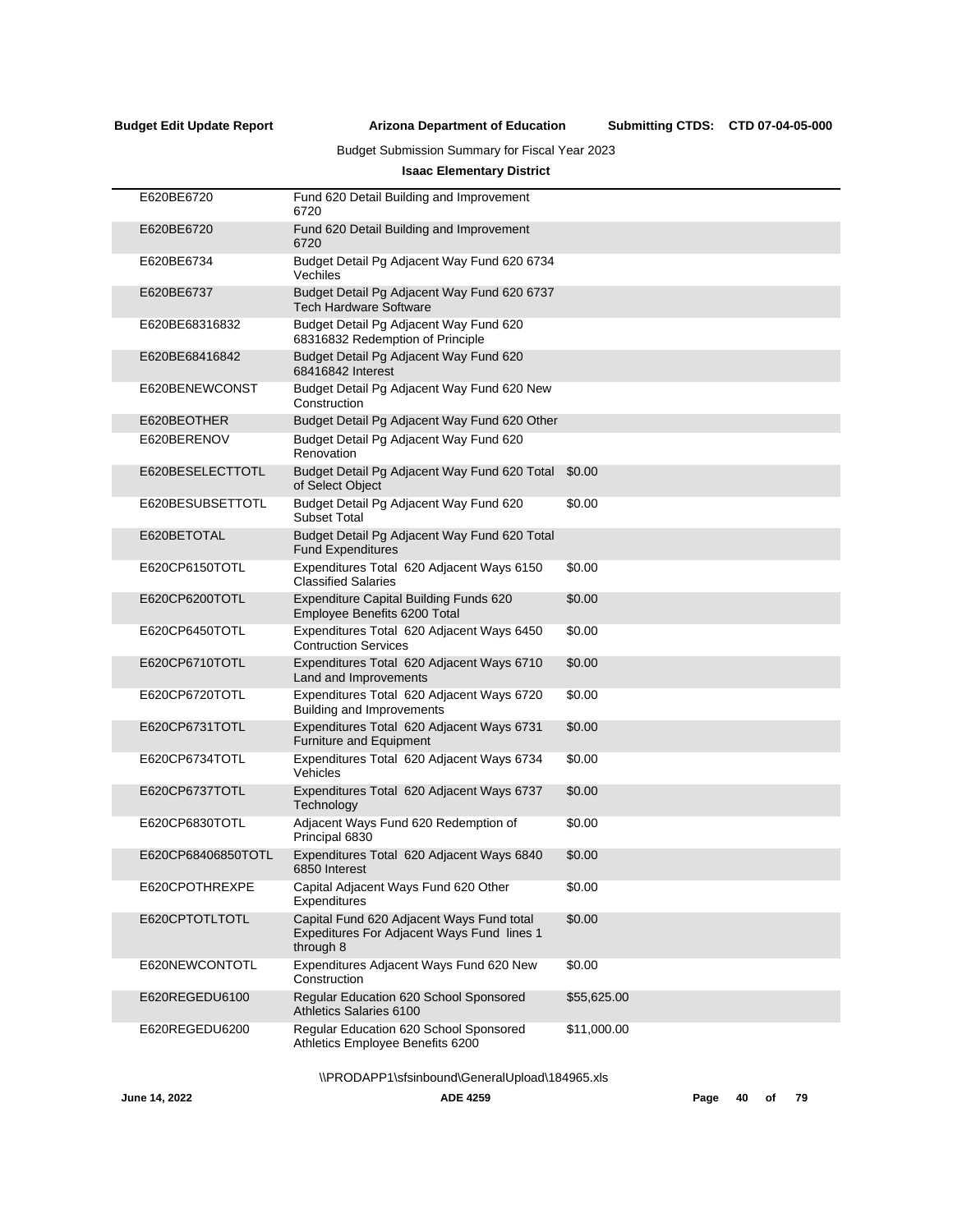$\overline{\phantom{a}}$ 

**Arizona Department of Education Budget Edit Update Report Submitting CTDS:**

Budget Submission Summary for Fiscal Year 2023

# **Isaac Elementary District**

| E620REGEDU6300    | Regular Education 620 School Sponsored<br>Athletics Purchased Services 6300 6400 6500                            | \$12,050.00    |
|-------------------|------------------------------------------------------------------------------------------------------------------|----------------|
| E620REGEDU6300    | Regular Education 620 School Sponsored<br>Athletics Purchased Services 6300 6400 6500                            | \$12,050.00    |
| E620REGEDU6800    | Regular Education 620 School Sponsored<br>Athletics Other 6800                                                   | \$2,500.00     |
| E620REGEDUTOTL    | Regular Education 620 School Sponsored<br><b>Athletics Total</b>                                                 | \$83,175.00    |
| E620RENOVATOTL    | Expenditures Adjacent Ways Fund 620<br><b>Renovation Total</b>                                                   | \$0.00         |
| E625SCAPITTOTLPG5 | Soft Capital Other Total Fund Expenditures<br>Page 5 625                                                         | \$2,753,869.00 |
| E630CPBULDTOTL    | Expenditure Capital Building Funds 630 Total                                                                     |                |
| E630REGEDU6100    | Regular Education 630 Salaries 6100                                                                              |                |
| E630REGEDU6200    | Regular Education 630 Employee Benefits 6200                                                                     |                |
| E630REGEDU6300    | Regular Education 630 Purchased Services<br>6300 6400 6500                                                       |                |
| E630REGEDU6600    | Regular Education 630 Supplies 6600                                                                              |                |
| E630REGEDU6800    | Regular Education 630 Other 6800                                                                                 |                |
| E630REGEDUTOTL    | <b>Regular Education 630 Total</b>                                                                               | \$0.00         |
| E639OTHERFUNDS    | Other Funds School Total 639                                                                                     |                |
| E650OTHERFUNDS    | Other Funds 650 Gifts and Donations CAPITAL<br>Expenditures                                                      |                |
| E660OTHERFUNDS    | Other Funds 660 Condemnation Expenditures                                                                        |                |
| E665OTHERFUNDS    | Other Funds 665 Energy and Water Savings                                                                         | \$700,000.00   |
| E686OTHERFUNDS    | Emergency Deficiencies Correction in the<br><b>Budget Year</b>                                                   |                |
| E691OTHERFUNDS    | Budget Year Other Funds Building Renewal<br>Grant 691                                                            | \$6,000,000.00 |
| E695CPEXPEDTOT    | <b>Expenditures Total 695 New School Facilities</b><br>Other                                                     |                |
| E700800900RE6100  | Programs 700 800 900 prior to FY2016 included<br>with 630 Salaries 6100                                          |                |
| E700800900RE6200  | Programs 700 800 900 prior to FY2016 included<br>with 630 Regular Education Salaries 6200                        |                |
| E700800900RE6300  | Programs 700 800 900 prior to FY2016 included<br>with 630 Regular Education Purchased Services<br>6300 6400 6500 |                |
| E700800900RE6600  | Programs 700 800 900 prior to FY2016 included<br>with 630 Regular Education Supplies 6600                        |                |
| E700800900RE6800  | Programs 700 800 900 prior to FY2016 included<br>with 630 Regular Education Other 6800                           |                |
| E700800900REGTOT  | Programs 700 800 900 prior to FY2016 included \$0.00<br>with 630 Regular Education TOTAL Budget<br>Year          |                |
| E700OTHERFUNDS    | Other Funds 700 Debt Service                                                                                     |                |
| E7200OTHRIMPDS    | <b>IMPACT AID Debt Service Fund 720 Budget</b><br>Year                                                           |                |
| E850OTHERFUNDS    | Other Funds 850 Student Activities<br>Expenditures                                                               |                |
| E955INTRGOVAGR    | Intergovernment Agreement Fund 955 Budget<br>Year                                                                |                |
| E9DISTRICTSERV    | Other Funds E9 District Services Expenditures                                                                    |                |
|                   | \\PRODAPP1\sfsinbound\GeneralUpload\184965.xls                                                                   |                |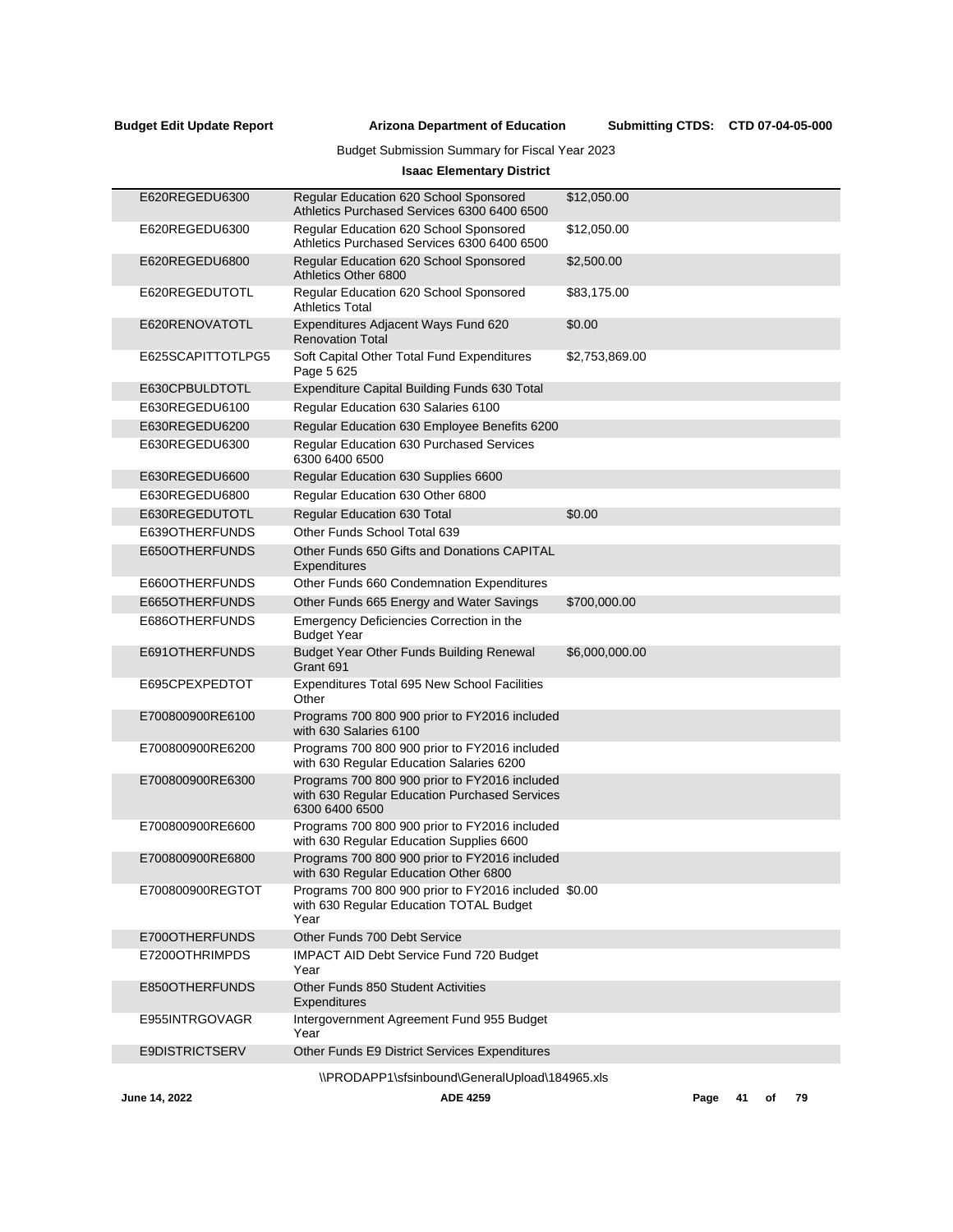# Budget Submission Summary for Fiscal Year 2023

# **Isaac Elementary District**

| E9DISTRICTSERVTEXT        | Other Funds E9 District Services Expenditures<br>Description                                                    | 9                      |
|---------------------------|-----------------------------------------------------------------------------------------------------------------|------------------------|
| <b>E9DISTRICTSERVTEXT</b> | Other Funds E9 District Services Expenditures<br>Description                                                    | 9                      |
| E9SELFINSURANC            | Other Funds E9 Self Insurance Expenditures                                                                      |                        |
| EBUDGETMOBYA10            | Maintenance Operations Budgeted<br>Expenditures from Budget page 1 line 30                                      | \$39,992,173.00        |
| EBUDGLMT500MO             | Amount Budget in Fund 500 for M and O<br>purposes                                                               |                        |
| EBUDGTOTALBYA1            | Total Budget subject to Budget Limits                                                                           |                        |
| EBUDUNRCAPBYA1            | Unrestricted Capital Outlay from Budget page 3<br>line 10                                                       | \$2,753,869.00         |
| <b>ECAPINTERESTBO</b>     | Expenditures for Interest on Bonds                                                                              |                        |
| <b>ECAPINTERESTLE</b>     | Expenditures for Interest on Capital Equity<br>Leases                                                           |                        |
| <b>ECAPINTERESTLO</b>     | Expenditures for Interest on Capital Equity Fund<br>Loans                                                       |                        |
| <b>ECAPPRINCPBOND</b>     | Expenditures for Principal on Bonds                                                                             |                        |
| <b>ECAPPRINCPLEAS</b>     | Expenditures for Principal on leases                                                                            |                        |
| <b>ECAPPRINCPLOAN</b>     | <b>Expenditures for Capital Equity Fund Principle</b>                                                           |                        |
| EFEDPROJEXPTTL            | Federal Projects Expenditures Total                                                                             | \$8,198,690.00         |
| <b>EFEDSTATETOTLS</b>     | Federal and State Special Projects Combined<br>TotalExpenditures                                                | \$8,698,690.00         |
| EFEDTOTL6330              | Total FY Audit Expenditures from all funds to<br>the right 6330 page 2                                          |                        |
| <b>EMAILADDRESS</b>       | Email address of contact                                                                                        | llang_isaacschools.org |
| EMODTTOTLS6350            | Expenditures MO by detail Total of all Audit<br>Servides 6350                                                   | \$37,500.00            |
| <b>EMOFOODSERVICE</b>     | Expenditures Budgeted in M and O for Food<br>Service                                                            | \$85,000.00            |
| <b>EMOPERFPAYCOMP</b>     | Expenditures MO for Performance Pay<br>Compoenet                                                                |                        |
| <b>EOTHRFUNDOTHR</b>      | Other Fund OTHER Budget Year                                                                                    |                        |
| <b>EOTHRFUNDOTHRTEXT</b>  | Other Fund OTHER Budget Year District<br>Description                                                            | Other                  |
| EOTHRSUM2TOTL             | Summary 2 Total Other Funds Budget Year                                                                         |                        |
| EQASSESSEDVAL             | <b>Equalization Total Assessed Value</b>                                                                        | \$177,762,741.00       |
| ESIOTH33006300            | Classroom site funds 013 Other Programs 3300<br><b>Community Services Operations Purchased</b><br>Services 6300 |                        |
| ESIT10TOTLCURR            | <b>CURRENT YEAR</b>                                                                                             | \$7,368,052.00         |
| ESIT10TOTLPERC            | PERCENTAGE                                                                                                      | \$0.17                 |
| ESIT10TOTLTOTL            | Total Classroom Site Fund 011 012 013                                                                           | \$8,639,287.00         |
| ESIT1310006300            | Expenditures Site fund 013 Other 1000<br>Classroom Instruction Purchased Services<br>6300 6400 6500             |                        |
| ESIT1310006600            | Expenditures Site fund 013 Other 1000<br>Classroom Instruciton Supplies 6400                                    |                        |
| ESIT1321006300            | Expenditures Site fund 013 Other Students<br>2100 Purchased Services 6300 6400 6500                             |                        |
| ESIT1321006600            | Expenditures Site fund 013 Other Students<br>2100 Supplies 6400                                                 |                        |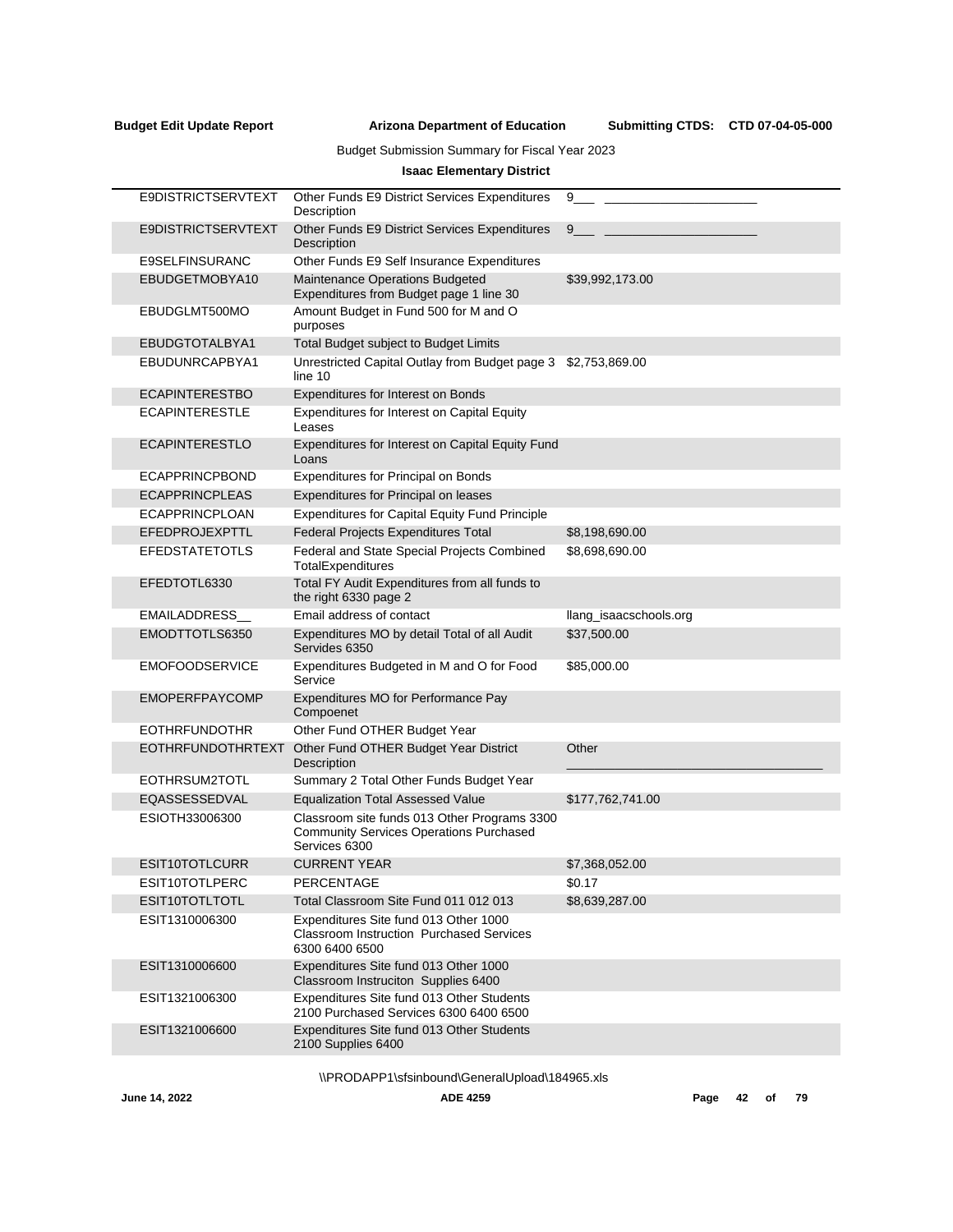# Budget Submission Summary for Fiscal Year 2023

# **Isaac Elementary District**

| ESIT1322006300        | Expenditures Site fund 013 Other Instructional<br>Staff 2200 Purchased Services 6300 6400 6500                                    |              |
|-----------------------|-----------------------------------------------------------------------------------------------------------------------------------|--------------|
| ESIT1322006300        | Expenditures Site fund 013 Other Instructional<br>Staff 2200 Purchased Services 6300 6400 6500                                    |              |
| ESIT1323006300        | Classroom site funds 013 100 2300 Support<br>Services General Admin Purchased Services<br>6300                                    |              |
| ESIT132300PERC        | Classroom site funds 013 100 2300 Support<br>Services General Admin Percentage                                                    | \$0.00       |
| <b>ESIT132300TOTL</b> | Classroom site funds 013 100 2300 Support<br>Services General Admin Total Expenditures                                            | \$0.00       |
| ESTESYMI000000        | Worksheet for TSL and TRCL Estimated route<br>miles in June prior year to transport disability<br>pupils for extended school year | \$0.00       |
| ESYSL000000000        | Worksheet for TSL and TRCL Extended School<br>Year Support Level for Pupils with Disabilities                                     | \$0.00       |
| ETNT05SMALLSPY        | Truth in Taxation Worksheet Small School<br>Adjustment expenditures prior year                                                    | \$0.00       |
| ETNT07DEDUCTPY        | Truth in Taxation Worksheet Deduction for<br>Nonqualified expenditures current year                                               |              |
| ETNT09DESEGRCY        | Truth in Taxation Worksheet Desegregation<br>expenditures current year                                                            | \$0.00       |
| ETNT10DROPOUCY        | Truth in Taxation Worksheet Dropuout<br>Prevention expenditures current years                                                     | \$0.00       |
| ETNT12VOCTECCY        | Truth in Taxation Worksheet Vocational and<br>Technological Operations expendiutres current<br>year                               | \$0.00       |
| ETNT13SMALLSCY        | Truth in Taxation Worksheet Samll School<br>Adjustment expenditures current year                                                  | \$0.00       |
| ETNT14EXPNTOTL        | Truth in Taxation Worksheet Total current year<br>expenditures                                                                    | \$0.00       |
| ETNT15OVERLIMT        | Truth in Taxation Worksheet Excss over TNT<br>Limit                                                                               | \$0.00       |
| ETNT16ADJCWAYS        | Truth in Taxation Worksheet Amount to be<br>levied current year for Adjacent Ways                                                 | \$0.00       |
| ETNT17EXCESBUD        | Truth in Taxation Worksheet Amount to be<br>levied current year for Liabilities in Excess of<br><b>Budget</b>                     |              |
| ETNTTAXRATADJC        | Truth in Taxation Worksheet Property Tax rate<br>to Amount Levied for Adjacent Ways current<br>year                               |              |
| <b>ETNTTAXRATEDES</b> | Truth in Taxation Worksheet Property Tax rate<br>to Desegregation expenditures prior year                                         |              |
| ETNTTAXRATEDRP        | Truth in Taxation Worksheet Property Tax rate<br>to Dropout Prevention expenditures prior year                                    |              |
| <b>ETNTTAXRATESMS</b> | Truth in Taxation Worksheet Property Tax rate<br>to Small School Adjustment expenditures prior<br>year                            |              |
| ETNTTAXRATEVOC        | Truth in Taxation Worksheet Property Tax rate<br>to Vocational Tech operations expenditures<br>prior year                         |              |
| <b>ETNTTAXRATEXCB</b> | Truth in Taxation Worksheet Property Tax rate<br>to Amount Levied for Liabilities in excess of<br>Budget current year             |              |
| <b>ETOTLSTATEPROJ</b> | <b>State Projects Total Expenditures</b>                                                                                          | \$500,000.00 |
|                       | \\PRODAPP1\sfsinbound\GeneralUpload\184965.xls                                                                                    |              |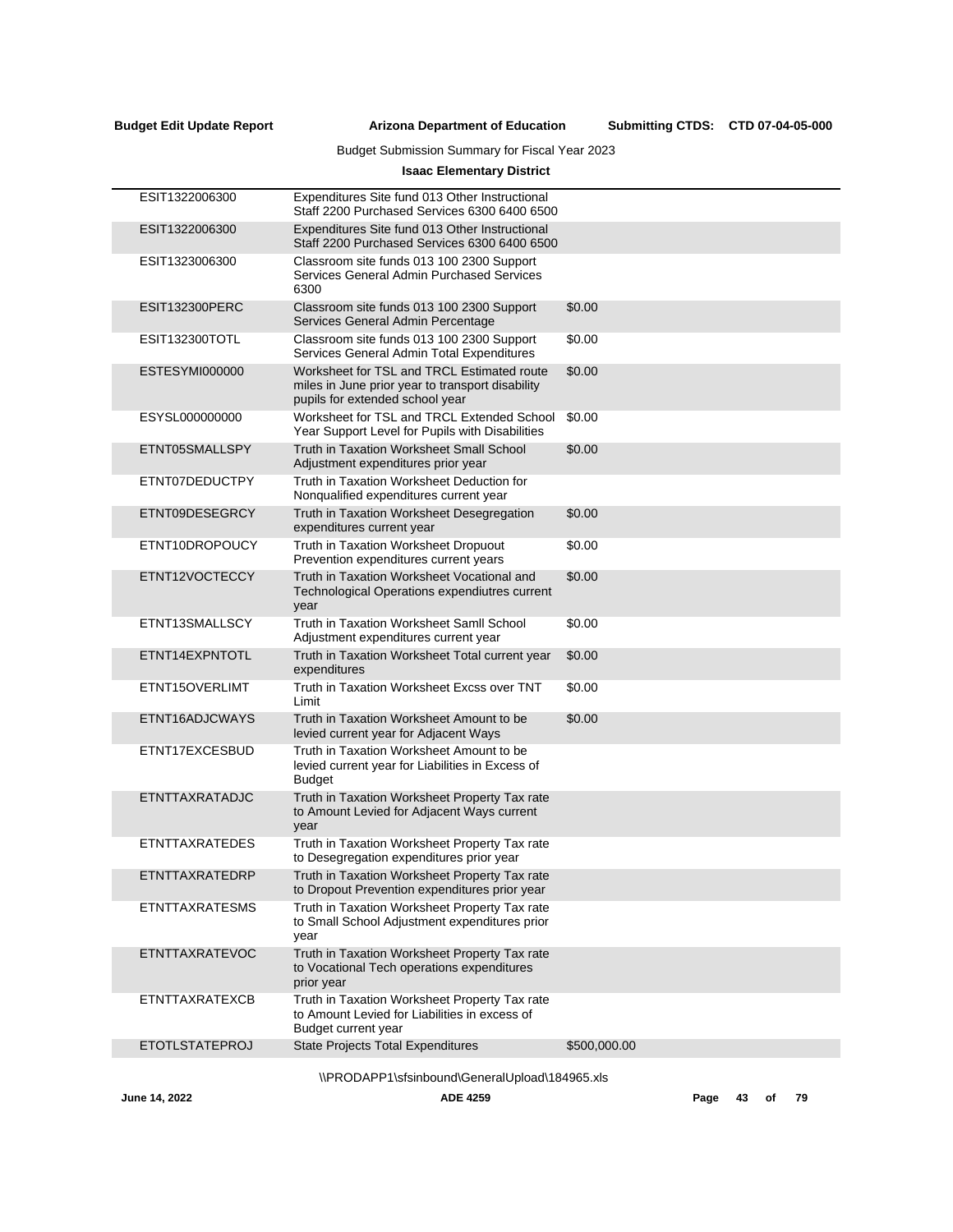Submitting CTDS: CTD 07-04-05-000

# Budget Submission Summary for Fiscal Year 2023

# **Isaac Elementary District**

| EUNCAPOVER6440          | <b>Expenditure Unrestricted Capital Outlay</b><br>Override Rentals 6440                             |                |
|-------------------------|-----------------------------------------------------------------------------------------------------|----------------|
| EUNCAPOVER6440          | <b>Expenditure Unrestricted Capital Outlay</b><br>Override Rentals 6440                             |                |
| EUNCAPOVER6700          | <b>Expenditure Unrestricted Capital Outlay</b><br>Override Property 6700                            |                |
| EUNCAPOVER6830          | <b>Expenditure Unrestricted Capital Outlay</b><br>Override Interest 6830 6840                       |                |
| EUNCAPOVER6850          | <b>Expenditure Unrestricted Capital Outlay</b><br>Override Redemption Principal 6850                |                |
| <b>EUNCAPOVEROTHR</b>   | <b>Expenditure Unrestricted Capital Outlay</b><br>Override All Other Obiect Codes                   |                |
| <b>EUNCAPOVERTOTL</b>   | <b>Expenditure Total Unrestricted Capital Outlay</b><br>Override                                    | \$0.00         |
| <b>EXPENDOVERUNDR</b>   | TNT Expenditures over or under original budget                                                      | \$0.00         |
| <b>EXPENDSUMABOVE</b>   | TNT sum of budgeted expenditures prior year                                                         | \$0.00         |
| FACPSDK8000000          | Worksheet for Equalization Base and Assist<br>PSD and K8 factors                                    | \$1.00         |
| FEDAUDITEXPEND          | Worksheet for BSL and BRCL Federal Audit<br>Expenditures                                            | \$0.00         |
| <b>FINALBUDGETSSA</b>   | TNT Final Budget for Small School Adjustment<br>prior year                                          |                |
| <b>FTEEMPLOYEENUM</b>   | <b>Estimated FTE Certified Employees</b>                                                            | \$327.00       |
| <b>FTEPURSERVICEBY</b>  | <b>Budget Year Certified Purchase Service</b><br><b>Employees</b>                                   |                |
| GBL123LANDTRUSTMO       | GBL Increase Prop123 Land Trust M and O                                                             | \$300,000.00   |
|                         | GBL123LANDTRUSTURC GBL Increase Prop 123 Land Trust URC                                             |                |
| <b>GBLADMAUDITADJ</b>   | Expedniture Budget Adjustment Based on ADM<br>Audit MO                                              |                |
| <b>GBLCAPITALRCLC</b>   | GBL for Capital Budget page 6 line 1B                                                               | \$0.00         |
| <b>GBLCAPOVERRIDE</b>   | GBL for Override Capital Budget page 6 line 3b                                                      |                |
| <b>GBLCORLCAPCORL</b>   | DAA for Capital Budget page 6 line 2B                                                               | \$1,779,996.00 |
| <b>GBLCORLMOCORLM</b>   | DAA for MO Budget page 6 line 2A                                                                    | \$400,000.00   |
| <b>GBLCORLRCLADJ</b>    | GBL Adjusted CORL resulting from CORL<br><b>Reductions</b>                                          | \$2,179,996.00 |
| <b>GBLCORLRCLCORL</b>   | DAA portion of RCL Budget page 6 line 2                                                             | \$2,179,996.00 |
| <b>GBLEXCESSPROPTAX</b> | <b>Excess Property Tax Valuation Judgements</b>                                                     |                |
| <b>GBLGROAPORAPOR</b>   | Adjustment for Growth Budget page 7 line 1b                                                         |                |
| GBLH20SAVGFROM          | P7 Line 10 Calculations Sheet Water Savings<br>From                                                 | (\$700,000.00) |
| GBLH20SAVGTO            | P7 Line 10 Calculations Sheet Water Savings<br>10                                                   |                |
| GBLINC00000000          | Worksheet for Equalization Assist for<br>Accommodation School Adjustment RCL<br>addition authorized | \$0.00         |
| <b>GBLINCACCOMDAT</b>   | GBL for Increase for MO Accomodation Schools<br>Budget page 6 line 8                                |                |
| <b>GBLINCDESEGCAP</b>   | GBL for Expenditures for Desegregation Capital<br>Budget page 6 line 9aB                            |                |
| <b>GBLINCDESEGRMO</b>   | GBL for Expenditures for Desegregation MO<br>Budget page 6 line 9aA                                 | \$4,951,154.00 |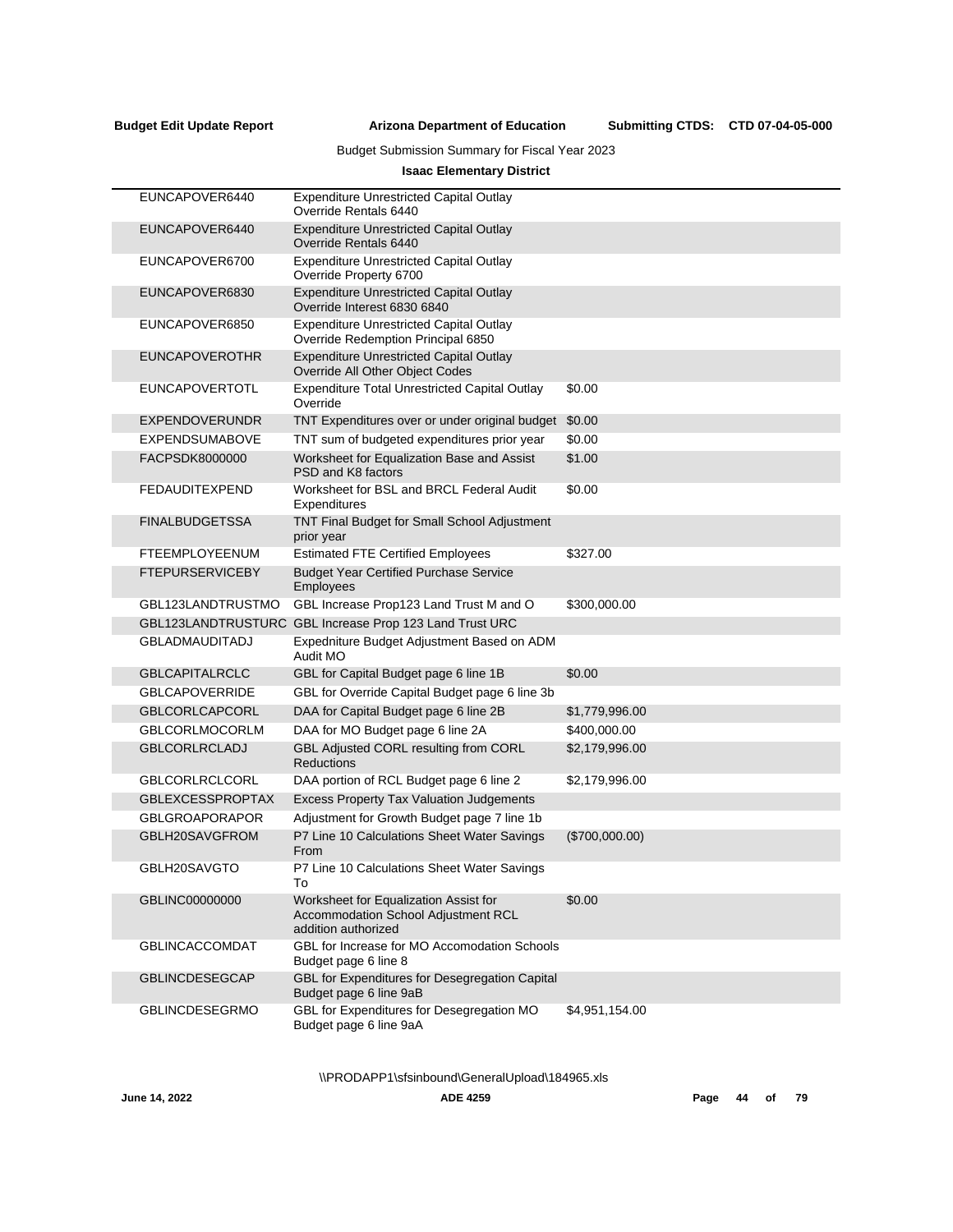# Budget Submission Summary for Fiscal Year 2023

# **Isaac Elementary District**

| <b>GBLINCDROPOTMO</b>    | GBL for MO Dropout Prevention Prog Budget<br>page 6 line 9dA                       |                 |
|--------------------------|------------------------------------------------------------------------------------|-----------------|
| <b>GBLINCDROPOTMO</b>    | GBL for MO Dropout Prevention Prog Budget<br>page 6 line 9dA                       |                 |
| <b>GBLINCPRYRBBCF</b>    | GBL for MO Budget Balance Carryforward<br>Budget page 6 line 9cA                   | \$936,886.00    |
| <b>GBLINCTUIOUTMO</b>    | GBL for Expenditures for Tuition out Debt<br>Service MO Budget page 6 line 9bA     | \$0.00          |
| <b>GBLINCTUIOUTMO1</b>   | GBL for Expenditures for Tuition out Debt<br>Service for MO Budget                 | \$0.00          |
| GBLINCTUIOUTMO1REV       | Revised GBL Expenditures Tuition out Debt<br>Service MO Budget                     | \$0.00          |
| GBLINCTUIOUTMO2          | GBL for Expenditures for Tuition out Debt<br>Service for MO Budget                 | \$0.00          |
| GBLINCTUIOUTMO2REV       | Revised GBL Expenditures Tuition out Debt<br>Service MO Budget                     | \$0.00          |
| GBLINCTUIOUTMO3          | GBL for Expenditures for Tuition out Debt<br>Service for MO Budget                 | \$0.00          |
| GBLINCTUIOUTMO3REV       | Revised GBL Expenditures Tuition out Debt<br>Service MO Budget                     | \$0.00          |
| GBLINCTUIOUTMO4          | GBL for Expenditures for Tuition out Debt<br>Service for MO Budget                 | \$0.00          |
| GBLINCTUIOUTMO4REV       | Revised GBL Expenditures Tuition out Debt<br>Service MO Budget                     | \$0.00          |
| GBLINCTUIOUTMO5          | GBL for Expenditures for Tuition out Debt<br>Service for MO Budget                 | \$0.00          |
| GBLINCTUIOUTMO5REV       | Revised GBL Expenditures Tuition out Debt<br>Service MO Budget                     | \$0.00          |
| <b>GBLINCTUIOUTMOREV</b> | Revised GBL Expenditures Tuition out Debt<br>Service MO Budget page 6 line 9bA     | \$0.00          |
| <b>GBLJOVOTCENCAP</b>    | <b>GBL for Joint Vocational Technical Center</b><br>Capital Budget page 6 line 9iB |                 |
| <b>GBLJOVOTCENTMO</b>    | <b>GBL for Joint Vocational Technical Center MO</b><br>Budget page 6 line 9iA      |                 |
| <b>GBLJTEDADJMO</b>      | Expenditure Budget Adjustment Based on JTED<br><b>Capacity Reduction</b>           |                 |
| <b>GBLMOOVERRIDES</b>    | GBL for Override MO Budget page 6 line 3a                                          | \$4,513,601.00  |
| <b>GBLMORCLMOGBLR</b>    | GBL for MO Budget page 6 line 1A                                                   | \$29,458,074.00 |
| <b>GBLNONCOMPLIADJ</b>   | Expenditure Budget Adjustment Based on<br><b>USFR Non Compliance</b>               |                 |
| GBLORBUD000000           | Worksheet for Calculation MO and BBCF<br>Lessor of Total GBL or Budgeted           | \$39,974,426.00 |
| <b>GBLOTHERNOTE</b>      | <b>GBL Other Amount Adjustment Note Comments</b>                                   |                 |
| <b>GBLOTHRAMT</b>        | GBL 915 Other Amount Adjustment                                                    |                 |
| <b>GBLPERPAYUNXMO</b>    | GBL for Performance Pay Unexpended Bal MO<br>Budget page 6 line 9IA                | \$0.00          |
| <b>GBLRCLADJUTRCL</b>    | Adjusted Revenue Control Limit Budget page 6<br>line 1e                            | \$29,458,074.00 |
| <b>GBLREGWAREXCAP</b>    | GBL for Registered Warrants Expense Capital<br>Budget page 6 line 9gB              |                 |
| <b>GBLREGWAREXPMO</b>    | GBL for Registered Warrants Expense MO<br>Budget page 6 line 9gA                   | \$132,458.00    |
| <b>GBLREOLPYTOTL</b>     | <b>GBL Total AMOUNT from Prior Years</b>                                           |                 |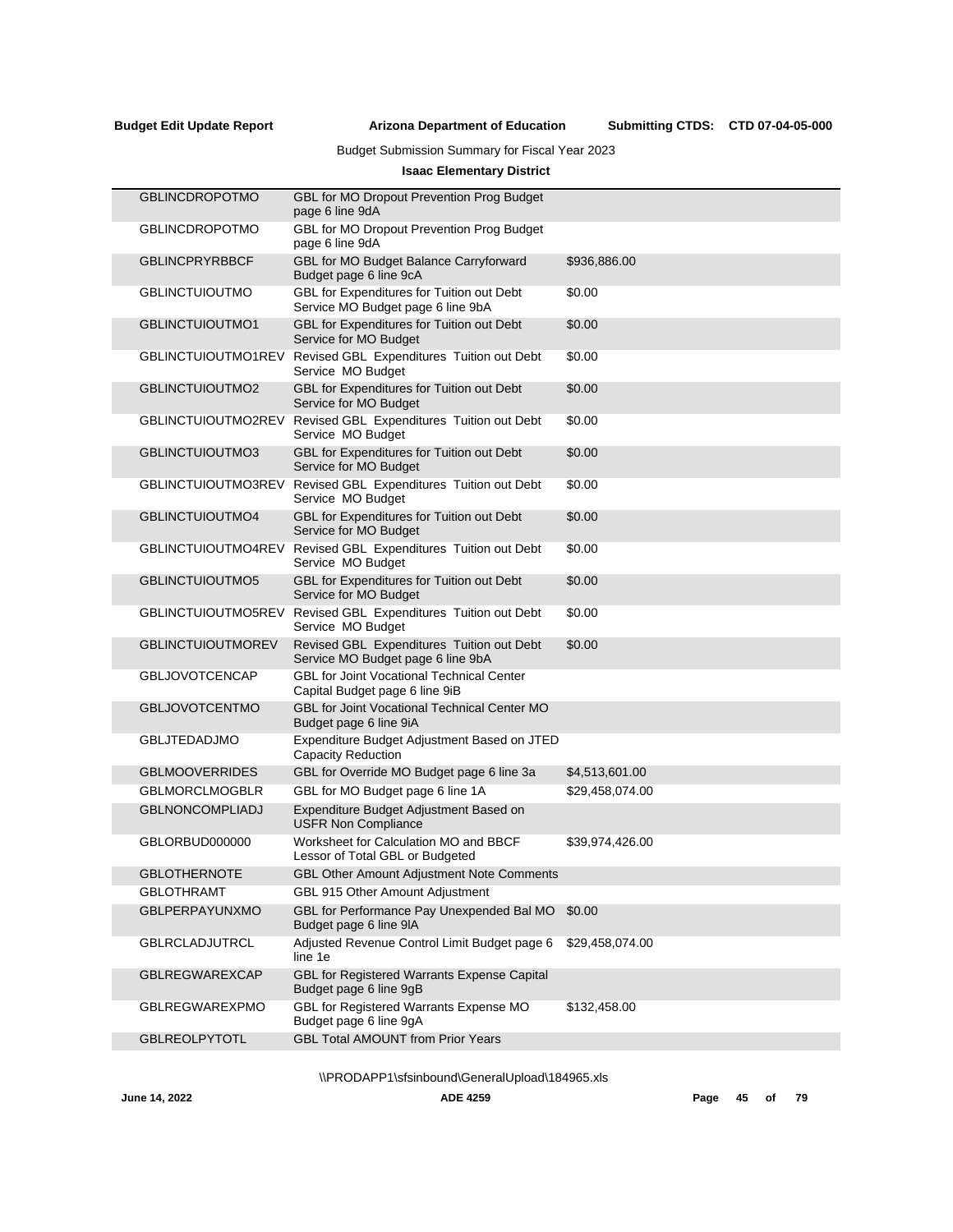# Budget Submission Summary for Fiscal Year 2023

# **Isaac Elementary District**

| GBLRESOLPYNOTE1       | <b>GBL Prior Year Resolution Comment Note Line</b>                                       |                 |
|-----------------------|------------------------------------------------------------------------------------------|-----------------|
| GBLRESOLPYNOTE1       | <b>GBL Prior Year Resolution Comment Note Line</b><br>$\mathbf{1}$                       |                 |
| <b>GBLSMSCHADJUMO</b> | GBL for MO Small School Adjustment Budget<br>page 6 line 4A                              |                 |
| <b>GBLSPCAPOVRRID</b> | <b>GBL Special Project Override (Start FY2011)</b><br>Capital                            |                 |
| <b>GBLSPMOOVRRID</b>  | <b>GBL Special Project Override (Start FY2011)</b><br><b>MO</b>                          |                 |
| <b>GBLSTATASSICAP</b> | GBL for State Assistance Capital Budget page 6<br>line 6B                                |                 |
| <b>GBLSTATASSISMO</b> | GBL for State Assistance MO Budget page 6<br>line 6A                                     |                 |
| <b>GBLTOTLCAPALLC</b> | GBL for Capital Total to be used for Capital<br>expenditures Budget page 6 line 13       | \$1,779,996.00  |
| <b>GBLTOTLMOALLMO</b> | GBL for MO Total to be used for MO<br>expenditues Budget Page 6 line 11                  | \$39,992,173.00 |
| <b>GBLTRANSNONPUP</b> | P7 Transportation Revenues for Assistance to<br><b>Nonresident Students</b>              |                 |
| <b>GBLTUITAZCAPRV</b> | GBL for Tuition Revenue Capital Other Arizona<br>Districts Budget page 6 line 5bB        |                 |
| <b>GBLTUITAZMOREV</b> | GBL for Tuition Revenue MO Other Arizona<br>Districts Budget page 6 line 5bA             |                 |
| <b>GBLTUITCECCAPR</b> | GBL for Tuition Revenue Capital CEC Certif of<br>Educ Convenience Budget page 6 line 5dB |                 |
| <b>GBLTUITCECMORV</b> | GBL for Tuition Revenue MO CEC Certif of<br>Educ Convenience Budget page 6 line 5dA      |                 |
| <b>GBLTUITOUTCAPR</b> | GBL for Tuition Revenue Capital Out of State<br>Budget page 6 line 5cB                   |                 |
| <b>GBLTUITOUTMORV</b> | GBL for Tuition Revenue MO Out of State<br>Budget page 6 line 5cA                        |                 |
| <b>GBLTUITPRVCAPR</b> | GBL for Capital Tuition Revenue Private Budget<br>page 6 line 5aB                        |                 |
| <b>GBLTUITPRVMORV</b> | <b>GBL for MO Tuition Revenue Private Budget</b><br>page 6 line 5aA                      |                 |
| <b>GOVLEASETAXPSD</b> | Worksheet for Equalization Base Government<br>Lease Excise Tax Valuation PSD8            |                 |
| HS912ALLOT0000        | Worksheet for Equalization Base and Assist<br>RCL DSL for 9 to 12                        | \$0.00          |
| <b>IAFBUDGYR</b>      | <b>IMPACT AID BUDGET YEAR</b>                                                            | \$0.00          |
| <b>IAFPYCASHBAL</b>   | <b>IMPACT AID Prior Year Cash Balance</b>                                                |                 |
| <b>IAFREVBOND</b>     | <b>IMPACT AID Revenue Bonds</b>                                                          |                 |
| <b>IAFTOTAL</b>       | <b>IMPACT AID TOTAL</b>                                                                  |                 |
| <b>IAFTRANSTAX</b>    | <b>IMPACT AID Transfer to Reduce Tax</b>                                                 |                 |
| <b>IAFTRCL</b>        | <b>IMPACT AID Transportation Control Limit</b>                                           | \$0.00          |
| <b>IAFTRNSTRCL</b>    | <b>IMPACT AID Transfer to TRCL TSL</b>                                                   |                 |
| K3BSLDOLLARS          | K3 BSL Weighted Dollars                                                                  | \$527,495.48    |
| K3READBSLDOLLARS      | K3 Reading BSL Weighted Dollars                                                          | \$351,663.65    |
| LESSORDSLORRCL        | Worksheet for Equalization Base and Assist<br>lessor of DSL or RCL                       | \$29,072,998.20 |
| MIPERSTU000000        | Worksheet for TSL and TRCL Approved Daily<br>Route Miles per Student Transported         | \$1.17          |
|                       |                                                                                          |                 |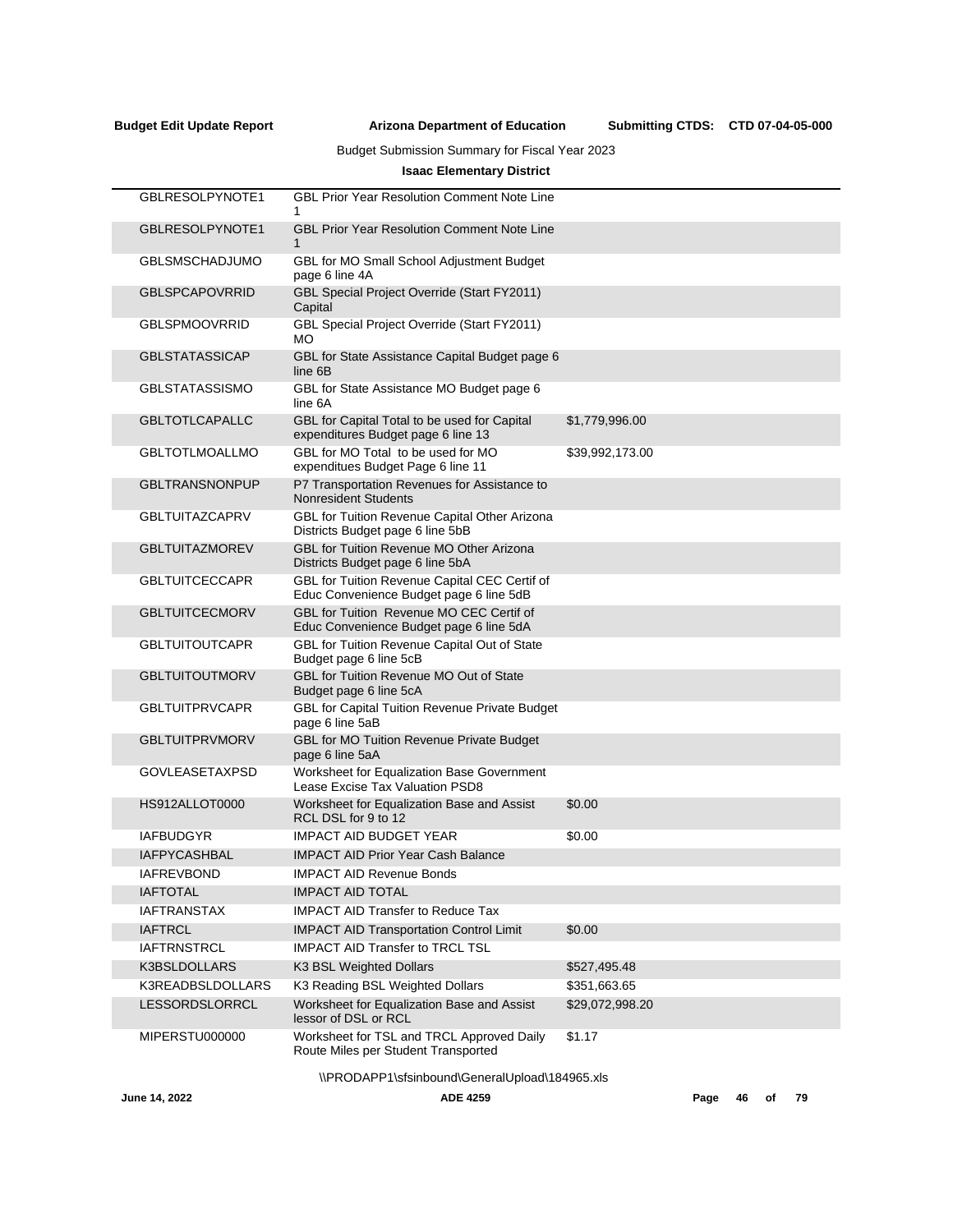Submitting CTDS: CTD 07-04-05-000

# Budget Submission Summary for Fiscal Year 2023

# **Isaac Elementary District**

| MOCB0000000000        | Worksheet for Equalization Assist for<br>Accommodation School Adjustment MO cash<br>bal |                                                                                                                             |
|-----------------------|-----------------------------------------------------------------------------------------|-----------------------------------------------------------------------------------------------------------------------------|
| MOCB0000000000        | Worksheet for Equalization Assist for<br>Accommodation School Adjustment MO cash<br>bal |                                                                                                                             |
| <b>MONEGBALWARN</b>   | Worksheet M Negative M and O Balance<br><b>WARNING</b>                                  |                                                                                                                             |
| NONFEDAUDIT000        | Worksheet for BSL and BRCL nonfederal audit<br>expense actual                           | \$35,000.00                                                                                                                 |
| <b>OVERUNDRBUDGMO</b> | Compares MandO Budget pg1 To pg7 GBL<br>Limit                                           | The district has budgeted an amount in the<br>MandO Fund equal to the General Budget Limit<br>as calculated on page 7 of 8. |
| OVERUNDRBUDGURC       | Compares URC Budget pg4 Total tTo pg 8 Limit The district has budgeted an amount in the | UCO Fund equal to the Unrestricted Capital<br>Budget Limit as calculated on Page 8 of 8.                                    |
| P200SPEDCARED         | Special Education Program 200 Expenditure<br><b>Career Education</b>                    |                                                                                                                             |
| P200SPEDELLCI         | Special Education Expenditure Program 200<br><b>ELL Comp Instruction</b>                | \$1,001,062.00                                                                                                              |
| P200SPEDELLIC         | Special Education MO Expenditures by<br>Program 200 ELL Increm Cost                     |                                                                                                                             |
| P200SPEDGIFT          | Special Education MO Expenditures by<br>Program 200 Gifted                              |                                                                                                                             |
| P200SPEDRED           | Special Education MO Expenditures by<br>Program 200 Remedial Education                  |                                                                                                                             |
| P200SPEDSUBTOTL       | Special Education MO Expenditures by<br>Program 200 Subtotal                            | \$6,693,400.00                                                                                                              |
| P200SPEDTOTAL         | Special Education MO Expenditures by<br>Program 200 TOTAL                               | \$7,694,462.00                                                                                                              |
| P200SPEDTRANS         | Expenditure Program 200 SPED Transportation                                             |                                                                                                                             |
| P200SPEDVTE           | Special Education MO Expenditures by<br>Program 200 Vocational Tech ED                  |                                                                                                                             |
| P300JTED              | Program 300 Added in FY2018 JTED Budget<br>Year                                         |                                                                                                                             |
| PAV2ALERT             | Primary Assessed Valuation 2 Alert                                                      |                                                                                                                             |
| PAV2SHOWN             | Primary Assessed Valuation 2 Amount Shown<br>on APOR                                    |                                                                                                                             |
| PDESG510000000        | Personnel number for 510 Desegregation                                                  | \$82.50                                                                                                                     |
| PDROP530000000        | Personnel number for 530 Dropout Prevention<br>Programs                                 |                                                                                                                             |
| PERC07111000          | Supplement Page 3 Increase Decrease Fund<br>071 1000                                    | \$0.00                                                                                                                      |
| PERC0712100           | Percent Increase Decrease FUND 071 2100<br><b>Support Services Students</b>             | \$0.00                                                                                                                      |
| PERC0712200           | Supplement Page 3 Increase Decrease Fund<br>071 2200                                    | \$0.00                                                                                                                      |
| PERC0712300           | Percent Increase Decrease FUND 071 2300<br>Support Services Genral Adimin               | \$0.00                                                                                                                      |
| PERC0712400           | Percent Increase Decrease FUND 071 2400<br>Support Services School Admin                | \$0.00                                                                                                                      |
| PERC0712500           | Percent Increase Decrease FUND 071 2500<br><b>Support Services Central Services</b>     | \$0.00                                                                                                                      |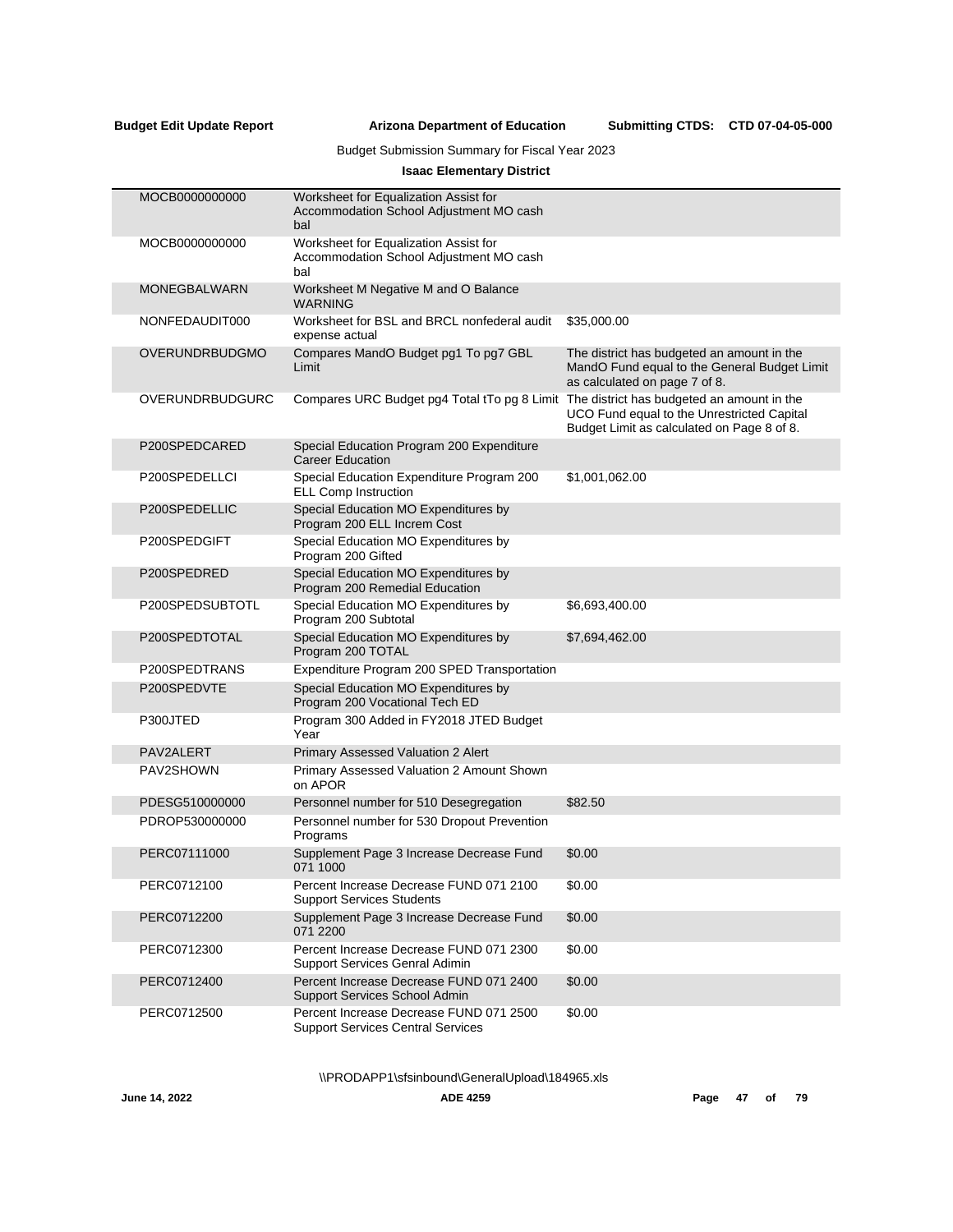Submitting CTDS: CTD 07-04-05-000

# Budget Submission Summary for Fiscal Year 2023

# **Isaac Elementary District**

| PERC0712600        | Percent Increase Decrease FUND 071 2600<br><b>Support Services Ops Maint</b>                                    | \$0.00   |
|--------------------|-----------------------------------------------------------------------------------------------------------------|----------|
| PERC0712600        | Percent Increase Decrease FUND 071 2600<br><b>Support Services Ops Maint</b>                                    | \$0.00   |
| PERC0712900        | Percent Increase Decrease FUND 071 2900<br><b>Support Services Others</b>                                       | \$0.00   |
| PERC0715151000     | Percentage increase or decrease Fund 071<br>Structured English Immersion 1000 Classroom<br>Instruction          | \$0.00   |
| PERC07151521000    | Percentage increase or decrease Fund 071<br>Structured English Immersion 2100 Students                          | \$0.00   |
| PERC0715152200     | Percentage increase or decrease Fund 071<br>Structured English Immersion 2200 Instructional<br><b>Staff</b>     | \$0.00   |
| PERC0715152300     | Percentage increase or decrease Fund 071<br>Structured English Immersion 2300 General<br>Administration         | \$0.00   |
| PERC0715152400     | Percentage increase or decrease Fund 071<br>Structured English Immersion 2400 School<br>Administration          | \$0.00   |
| PERC0715152500     | Percentage increase or decrease Fund 071<br>Structured English Immersion 2500 Central<br><b>Services</b>        | \$0.00   |
| PERC0715152600     | Percentage increase or decrease Fund 071<br>Structured English Immersion 2600 Operation<br>Maintenance of Plant | \$0.00   |
| PERC0715152700     | Percentage increase or decrease Fund 071<br>Structured English Immersion 2700 Student<br>Transportation         | \$0.00   |
| PERC0715152900     | Percentage increase or decrease Fund 071<br>Structured English Immersion 2900 Other                             | \$0.00   |
| PERC071515TOTLTOTL | Percentage increase or decrease Fund 071<br><b>Structured English Immersion TOTLTOTL</b>                        | \$0.00   |
| PERC071TOTL        | Percent Increase Decrease FUND 071 TOTAL                                                                        | \$0.00   |
| PERC1001000000     | MO Inc Dec Percentage 1000 Classroom<br>Instruction                                                             | (\$0.02) |
| PERC1002100000     | MO Inc Dec Percentage 2100 Support Services<br><b>Students</b>                                                  | \$0.00   |
| PERC1002200000     | MO Inc Dec Percentage 2200 Instructional Staff \$0.00                                                           |          |
| PERC1002300000     | MO Inc Dec Percentage 2300 General Admin                                                                        | \$0.05   |
| PERC1002400000     | MO Inc Dec Percentage 2400 School Admin                                                                         | \$0.00   |
| PERC1002500000     | MO Inc Dec Percentage 2500 2800 Business<br>Central                                                             | \$0.03   |
| PERC1002600000     | MO Inc Dec Percentage 2600 Operation<br>Maintenance Plant                                                       | \$0.02   |
| PERC1002900000     | MO Inc Dec Percentage 2900 Other Support<br>Services                                                            | \$0.00   |
| PERC1003000000     | MO Inc Dec Percentage 3000 Operation<br><b>Noninstructional Services</b>                                        | \$0.00   |
| PERC100610R000     | MO Inc Dec Percentage 610 School Sponsored<br><b>Cocurricular Activities</b>                                    | \$0.00   |
| PERC100620R000     | MO Inc Dec Percentage 620 School Sponsored<br><b>Athletics</b>                                                  | \$0.06   |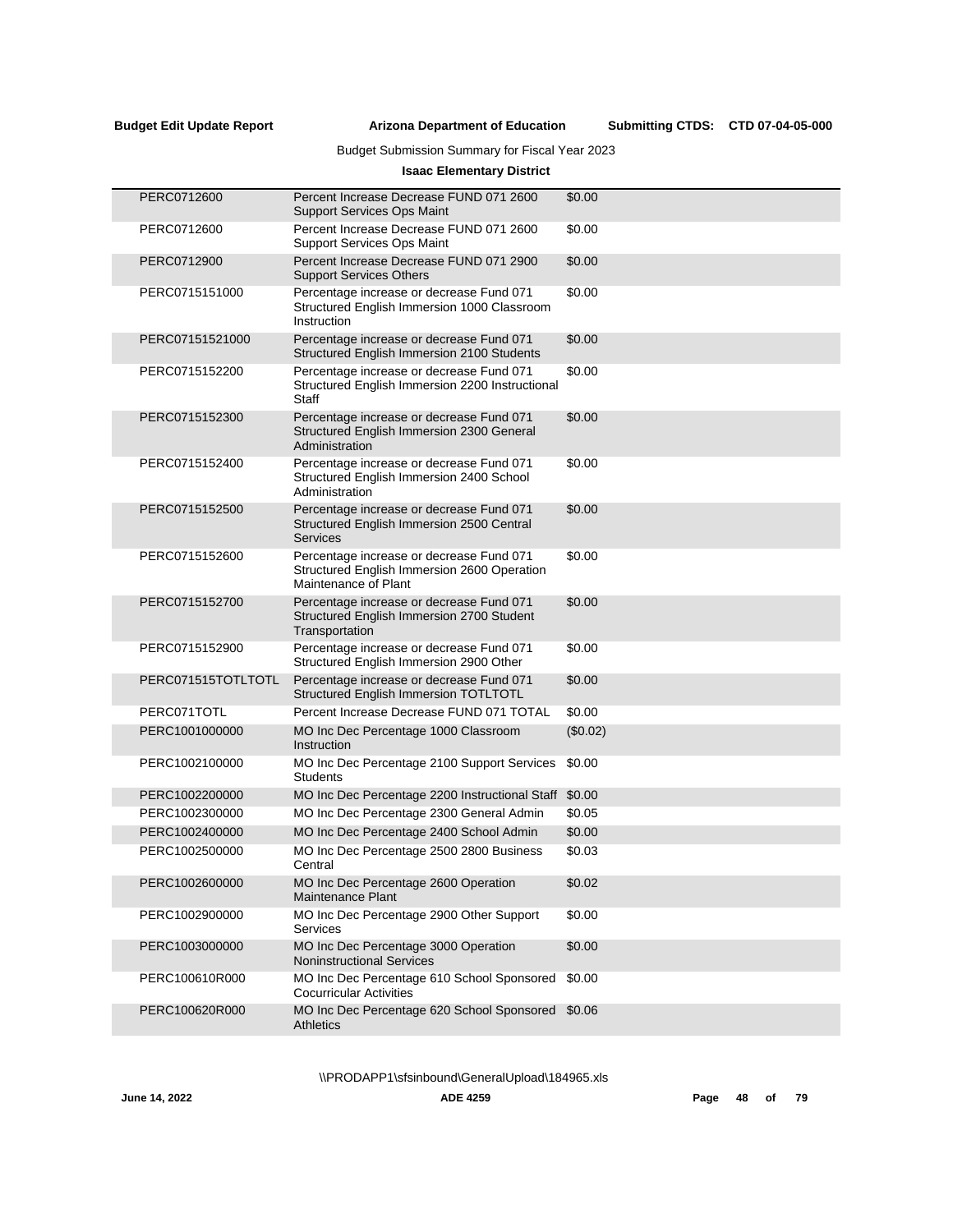Submitting CTDS: CTD 07-04-05-000

# Budget Submission Summary for Fiscal Year 2023

# **Isaac Elementary District**

| PERC100630R000        | MO Inc Dec Percentage 630 700 800 900 Other \$0.00<br>Programs                       |          |
|-----------------------|--------------------------------------------------------------------------------------|----------|
| PERC100630R000        | MO Inc Dec Percentage 630 700 800 900 Other \$0.00<br>Programs                       |          |
| PERC100TOTL000        | MO Inc Dec Percentage in Total Regular<br>Education 100                              | \$0.00   |
| PERC2001000000        | MO Inc Dec Percentage in Spec Educ 1000<br><b>Classroom Instruction</b>              | \$0.06   |
| PERC2002100000        | MO Inc Dec Percentage in Spec Educ 2100<br><b>Support Services Students</b>          | (\$0.02) |
| PERC2002200000        | MO Inc Dec Percentage in Spec Educ 2200<br><b>Instructional Staff</b>                | (\$1.00) |
| PERC2002300000        | MO Inc Dec Percentage General Admin 2300                                             | \$0.00   |
| PERC2002400000        | MO Inc Dec Percentage School Admin 2400                                              | (\$1.00) |
| PERC2002500000        | MO Inc Dec Percentage Business and Centeral<br>2500                                  | (\$1.00) |
| PERC2002600000        | MO Inc Dec Percentage Operation Maintenance<br><b>Plant 2600</b>                     | (\$1.00) |
| PERC2002900000        | MO Inc Dec Percentage Other Support Services \$0.00<br>2900                          |          |
| PERC2003000000        | <b>MO Inc Dec Percentage Operation</b><br>Noninstrucitonal Services 3000             | \$0.00   |
| PERC200TOTL000        | MO Inc Dec Percentage in Total Spec Educ 200 \$0.01                                  |          |
| PERC4000000000        | MO Inc Dec Percentage Pupil Transportation<br>400                                    | (\$0.10) |
| PERC5100000000        | MO Inc Dec Percentage Desegregation 510                                              | \$0.00   |
| PERC5300000000        | MO Inc Dec Percerntage Dropout Prevention<br>530                                     | \$0.00   |
| PERC5400000000        | MO Inc Dec Percentage Joint Vocational<br><b>Technical Central 540</b>               | \$0.00   |
| PERC5500000000        | K3 Read ing Program 550 PERCENT Change                                               | \$0.03   |
| PERCEXPTOTL000        | MO Inc Dec Percentage for Total MO                                                   | \$0.00   |
| PERCUNRCAP1000        | Unrestricted Capital 1000 Instruction percent inc<br>dec                             | \$0.47   |
| PERCUNRCAP2100        | Unrestricted Capital 2100 2200 Support<br>Services Students Teachers percent inc dec | \$0.10   |
| PERCUNRCAP2300        | Unrestricted Capital 2300 2400 2500 2800<br>Administration percent inc dec           | (\$0.21) |
| PERCUNRCAP2600        | Unrestricted Capital 2600 2900 Property and<br>Other percent inc dec                 | \$1.64   |
| PERCUNRCAP2700        | Unrestricted Capital 2700 Student<br>Transportation percent inc dec                  | \$29.00  |
| PERCUNRCAP3000        | Unrestricted Capital 3000 Operation<br>noninstructional Services percent inc dec     | (\$0.05) |
| PERCUNRCAP4000        | Unrestricted Capital 4000 Facilities Acquistion<br>Construction percent inc dec      | \$0.13   |
| PERCUNRCAP5000        | Unrestricted Capital 5000 Debt Service percent<br>inc dec                            | (\$1.00) |
| <b>PERCUNRCAPOVER</b> | Unrestricted Capital Override percent inc dec                                        | \$0.00   |
| PERCUNRCAPTOTL        | Unrestricted Capital Total Fund 610 percent inc<br>dec                               | \$0.29   |
| PERINDE2001000        | Percent inc dec summary 200 MO 1000                                                  | \$0.06   |
| PERINDE2002100        | Percent inc dec summary 200 MO 2100                                                  | (\$0.02) |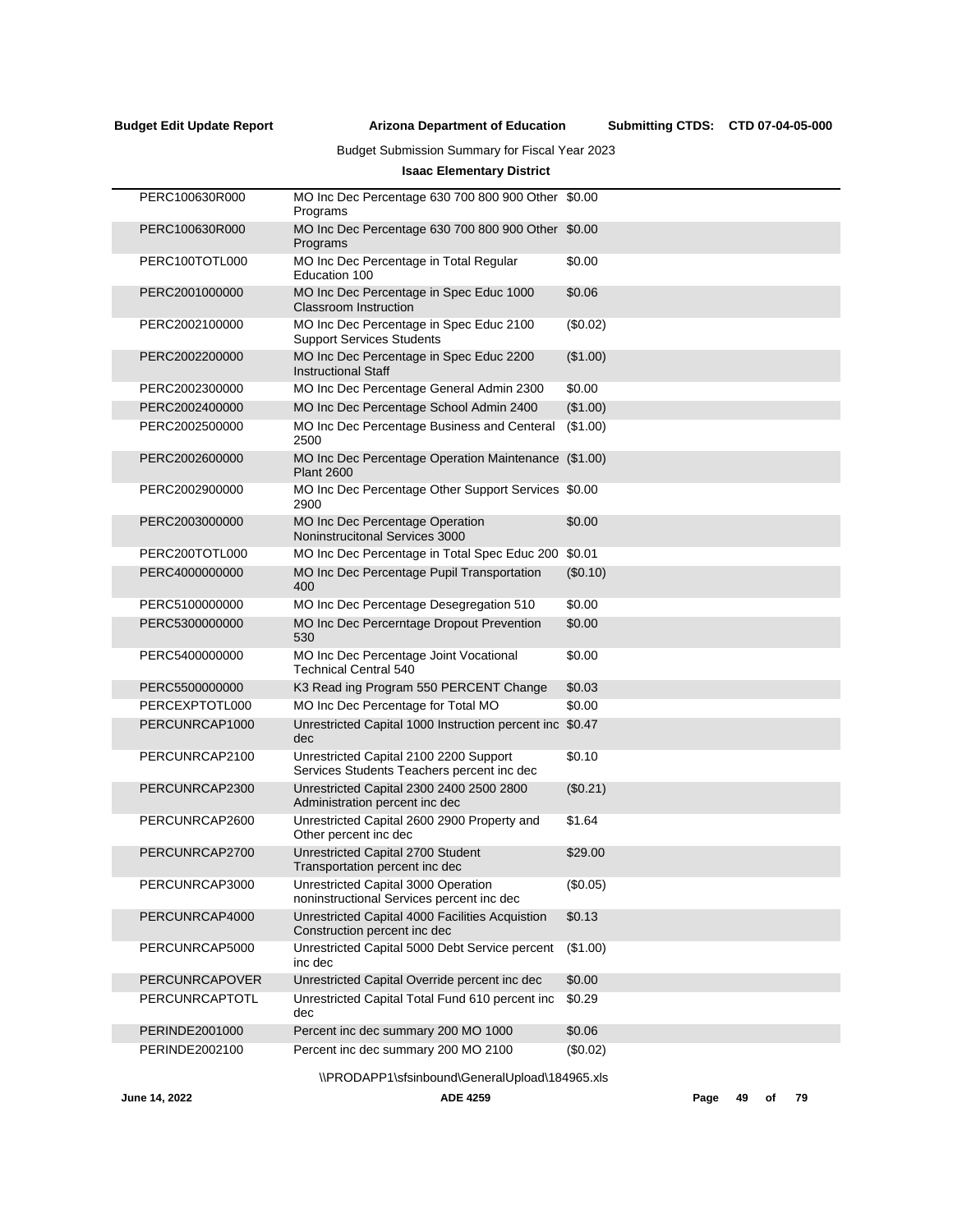Submitting CTDS: CTD 07-04-05-000

# Budget Submission Summary for Fiscal Year 2023

# **Isaac Elementary District**

| PERINDE2002200        | Percent inc dec summary 200 MO 2200                                            | (\$1.00) |
|-----------------------|--------------------------------------------------------------------------------|----------|
| PERINDE2002200        | Percent inc dec summary 200 MO 2200                                            | (\$1.00) |
| PERINDE2002600        | Percent inc dec summary 200 MO 2600                                            | (\$1.00) |
| PERINDE2002900        | Percent inc dec summary 200 MO 2900                                            | \$0.00   |
| PERINDE2003000        | Percent inc dec summary 200 MO 3000                                            | \$0.00   |
| PERINDE200TOTL        | Percent inc dec summary 200 MO Total                                           | \$0.01   |
| PERINDE400TRAN        | Percent inc dec summary 400 MO                                                 | (\$0.10) |
| PERINDE510DESG        | Percent inc dec summary 510 MO                                                 | \$0.00   |
| PERINDE530DROP        | Percent inc dec summary 530 MO                                                 | \$0.00   |
| PERINDE540JOVT        | Percent inc dec summary 540 MO                                                 | \$0.00   |
| PERINDE550K3R         | Summary Page Percent Increase or Decrease<br>K3 Reading 550                    | \$0.03   |
| PERINDESUM1000        | Percent inc dec summary MO 1000                                                | (\$0.02) |
| PERINDESUM2100        | Percent inc dec summary MO 2100                                                | \$0.00   |
| PERINDESUM2200        | Percent inc dec summary MO 2200                                                | \$0.00   |
| PERINDESUM2300        | Percent inc dec summary MO 2300 2400 2500<br>2800                              | \$0.03   |
| PERINDESUM2600        | Percent inc dec summary MO 2600                                                | \$0.02   |
| PERINDESUM2900        | Percent inc dec summary MO 2900                                                | \$0.00   |
| PERINDESUM3000        | Percent inc dec summary MO 3000                                                | \$0.00   |
| PERINDESUM610C        | Percent inc dec summary MO 610                                                 | \$0.00   |
| PERINDESUM620A        | Percent inc dec summary MO 620                                                 | \$0.06   |
| PERINDESUM630R        | Percent inc dec summary MO 630                                                 | \$0.00   |
| PERINDESUMTOTL        | Percent inc dec summary MO Total regular<br>educ                               | \$0.00   |
| <b>PERINDETOTTOTL</b> | Percent inc dec summary MO Total                                               | \$0.00   |
| PFDSTTOT000000        | Number of Personnel Federal and State<br>Projects Total                        | \$0.00   |
| PJOVO540000000        | Personnel number for 540 Joint Vocational<br><b>Technical Center</b>           | \$0.00   |
| PK3READ550            | K3 Read ing Program 550 Budget Year<br>Personnel                               | \$5.00   |
| PMOTOTLS000000        | Personnel number for all MO Categories                                         | \$465.00 |
| PREG1000000000        | Personnel number for Regular Educ Classroom<br>Instruction 1000                | \$143.00 |
| PREG2100000000        | Personnel number for Regular Educ Support<br>Services Students 2100            | \$31.00  |
| PREG2200000000        | Personnel number for Regular Educ<br>Instructional Staff 2200                  | \$7.00   |
| PREG2300000000        | Personnel number for Regular Educ General<br><b>Administration 2300</b>        | \$10.00  |
| PREG2400000000        | Personnel number for Regular Educ School<br>Administration 2400                | \$25.00  |
| PREG2500000000        | Personnel number for Regular Educ Business<br>and Central 2500 2800            | \$15.00  |
| PREG2600000000        | Personnel number for Regular Educ Operation<br>Maintenance Plant Services 2600 | \$42.00  |
| PREG2900000000        | Personnel number for Regular Educ Other<br>Support Services 2900               |          |
| PREG3000000000        | Personnel number for Regular Educ Operation<br>Noninstructional Services 3000  |          |
|                       |                                                                                |          |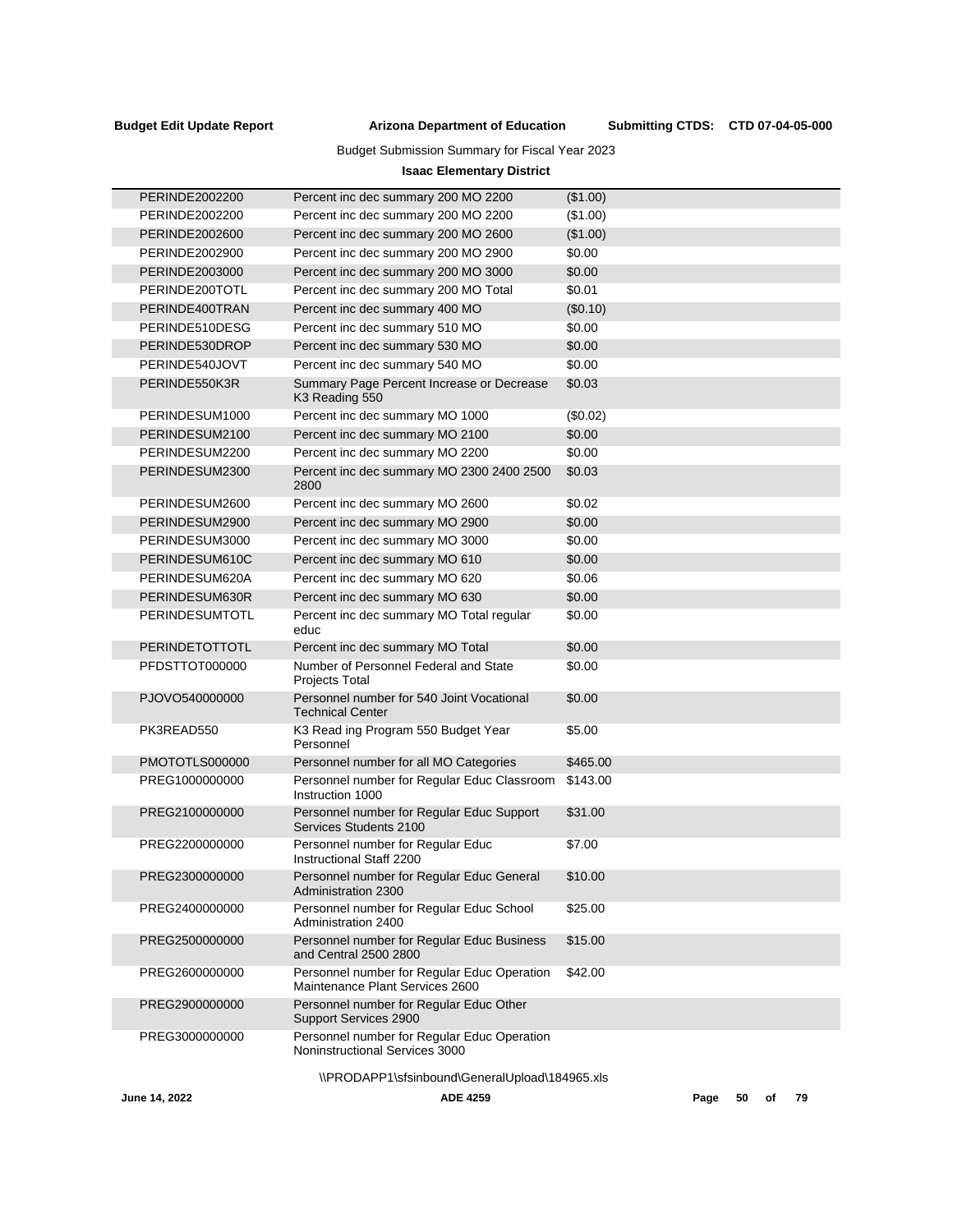Submitting CTDS: CTD 07-04-05-000

# Budget Submission Summary for Fiscal Year 2023

# **Isaac Elementary District**

| PREG700800900  | Prior Year Personnel Programs 700 800 900<br>prior to FY2016 included with 630                                       |                  |
|----------------|----------------------------------------------------------------------------------------------------------------------|------------------|
| PREG700800900  | Prior Year Personnel Programs 700 800 900<br>prior to FY2016 included with 630                                       |                  |
| PREGS610000000 | Personnel number for Regular Educ 610 School<br><b>Sponsored Cocurricular Activities</b>                             |                  |
| PREGS620000000 | Personnel number for Regular Educ 620 School<br><b>Sponsored Athletics</b>                                           |                  |
| PREGTOTL000000 | Personnel number for Regular Education 100                                                                           | \$273.00         |
| PRIMA000000000 | Worksheet for Equalization Base and Assist<br>primary assessed valuation prior year divided by<br>100 for PSD and K8 | \$175,649,741.00 |
| PRIORTRCL00000 | Worksheet for TSL and TRCL Transportation<br>Revenue Control Limit prior year                                        | \$726,835.71     |
| PRIORTSL000000 | Worksheet for TSL and TRCL Transportation<br>Support Level prior year                                                | \$163,620.58     |
| PSD8ALLOT00000 | Worksheet for Equalization Base and Assist<br>RCL DSL for PSD and K8                                                 | \$29,072,998.20  |
| PSED1000000000 | Personnel number for Special Educ 200<br>Classroom Instruction 1000                                                  | \$62.00          |
| PSED2100000000 | Personnel number for Special Educ 200<br>Support Services Students 2100                                              | \$30.00          |
| PSED2200000000 | Personnel number for Special Educ 200<br>Instructional Staff 2200                                                    |                  |
| PSED2300000000 | Personnel number for Special Educ 200<br><b>General Administration 2300</b>                                          |                  |
| PSED2400000000 | Personnel number for Special Educ 200 School<br>Administration 2400                                                  |                  |
| PSED2500000000 | Personnel number for Special Educ 200<br>Business and Central 2500 2800                                              |                  |
| PSED2600000000 | Personnel number for Special Educ 200<br>Operation Maintenance Plant Services 2600                                   |                  |
| PSED2900000000 | Personnel number for Special Educ 200 Other<br>Support Services 2900                                                 |                  |
| PSED3000000000 | Personnel number for Special Educ 200<br><b>Operation Noninstructional Services 3000</b>                             |                  |
| PSFED100000000 | Number of Personnel Federal Projects 100 130<br>Title I                                                              |                  |
| PSFED140000000 | Number of Personnel Federal Projects 140<br><b>ESEA Title II D Eisenhower</b>                                        |                  |
| PSFED160000000 | Number of Personnel Federal Projects 160<br>ESEA Title IV Safe Drug Free Sch                                         |                  |
| PSFED170000000 | Number of Personnel Federal Projects 170<br><b>ESEA Title V Promoting Equity</b>                                     |                  |
| PSFED190000000 | Number of Personnel Federal Projects 190<br><b>ESEA Title VII Bilingual Educ</b>                                     |                  |
| PSFED200000000 | Number of Personnel Federal Projects 200<br><b>ESEA Title IX Indian Education</b>                                    |                  |
| PSFED210000000 | Number of Personnel Federal Projects 210<br><b>ESEA X Programs National Significance</b>                             |                  |
| PSFED220000000 | Number of Personnel Federal Projects IDEA<br>Part B                                                                  |                  |
| PSFED230000000 | Number of Personnel Federal Projects Johnson<br><b>OMalley</b>                                                       |                  |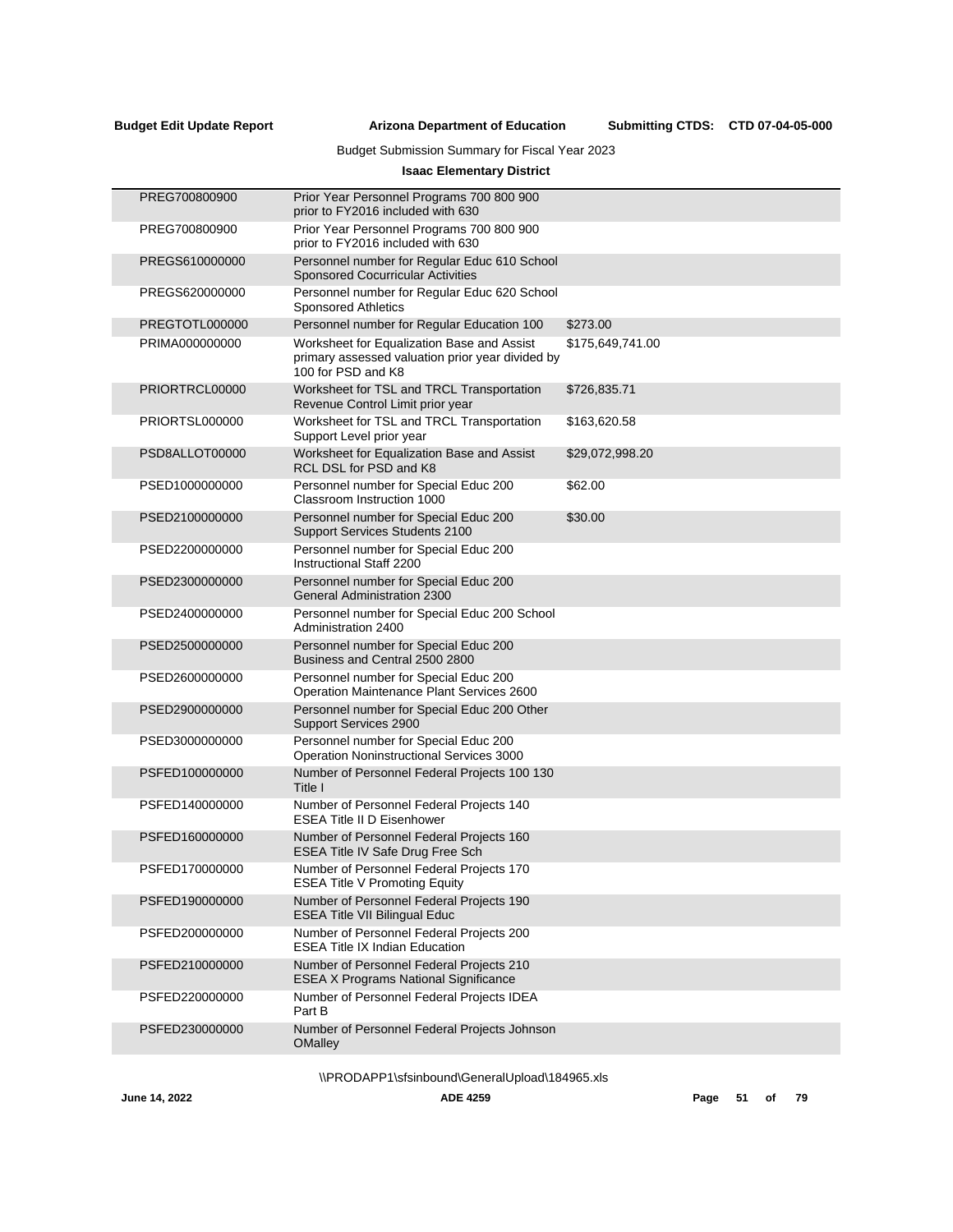Submitting CTDS: CTD 07-04-05-000

# Budget Submission Summary for Fiscal Year 2023

# **Isaac Elementary District**

| PSFED240000000      | Number of Personnel Federal Projects JTPA                                                 |         |
|---------------------|-------------------------------------------------------------------------------------------|---------|
| PSFED240000000      | Number of Personnel Federal Projects JTPA                                                 |         |
| PSFED260000000      | Number of Personnel Federal Projects<br>Vocational Educ Basic Grants 260 280              |         |
| PSFED280000000      | Personnel in Fund 280                                                                     |         |
| PSFED290000000      | Number of Personnel Federal Projects Medicaid<br>Reimbursement                            |         |
| PSFED300000000      | Number of Personnel Federal Projects Other<br>Federal Projects 300 399                    |         |
| <b>PSFEDERATE</b>   | ERATE fund personel budget year                                                           |         |
| PSFEDTOT000000      | Number of Personnel Federal Projects Total                                                | \$0.00  |
| <b>PSFREDIMPACT</b> | <b>IMPACT AID Personel Budget Year</b>                                                    |         |
| PSPETOTL000000      | Personnel number for Special Education 200                                                | \$92.00 |
| PSSTA400000000      | Number of Personnel State Projects Vocational<br>Educ                                     |         |
| PSSTA410000000      | Number of Personnel State Projects Early<br><b>Childhood Block Grant</b>                  |         |
| PSSTA420000000      | Number of Personnel State Projects<br>Handicapped Pupils ESY                              |         |
| PSSTA425000000      | Number of Personnel State Projects Adult Basic<br>Educ                                    |         |
| PSSTA430000000      | Number of Personnel State Projects Chemical<br>Abuse Prevention Prog                      |         |
| PSSTA435000000      | Number of Personnel State Projects Academic<br>Contests                                   |         |
| PSSTA450000000      | Number of Personnel State Projects Gifted                                                 |         |
| PSSTA456            | Budget Year Personnel State Project 456                                                   |         |
| PSSTA457            | Budget Year Personnel State Project 457                                                   |         |
| PSSTA460000000      | Number of Personnel State Projects<br><b>Environmental Special Plate</b>                  |         |
| PSSTA465000000      | Number of Personnel State Projects Other State<br>Projects 465 499                        |         |
| PSSTATOT000000      | Number of Personnel State Projects Total                                                  | \$0.00  |
| PTRAN400000000      | Personnel number for 400 Pupil Transportation                                             | \$12.50 |
| PY630BONDTOTL       | Capital Detail Prior Year Bond Building Totall                                            | \$0.00  |
| PY695NEWSCHTOT      | Capital Detail Prior Year New School Total                                                | \$0.00  |
| PYADJTOGBL0000      | Prior Year Adjustment to GBL                                                              |         |
| PYADJTOGBL200000    | Worksheet M Line 2 B Adjustment to GBL from<br>PY BUDG75                                  | \$0.00  |
| PYE630CP6150TOTL    | Budget Year Expenditures Total 630 Bond<br><b>Building 6150 Classified Salaries</b>       | \$0.00  |
| PYE630CP6200TOTL    | <b>Budget Year Expenditure Capital Building</b><br>Funds 630 Employee Benefits 6200 Total | \$0.00  |
| PYE630CP6450TOTL    | Budget Year Expenditures Total 630 Bond<br><b>Building 6450 Contruction Services</b>      | \$0.00  |
| PYE630CP6710TOTL    | Budget Year Expenditures Total 630 Bond<br>Building 6710 Land and Improvements            | \$0.00  |
| PYE630CP6720TOTL    | Budget Year Expenditures Total 630 Bond<br>Building 6720 Building and Improvements        | \$0.00  |
| PYE630CP6731TOTL    | Budget Year Expenditures Total 630 Bond<br>Building 6731 Furniture and Equipment          | \$0.00  |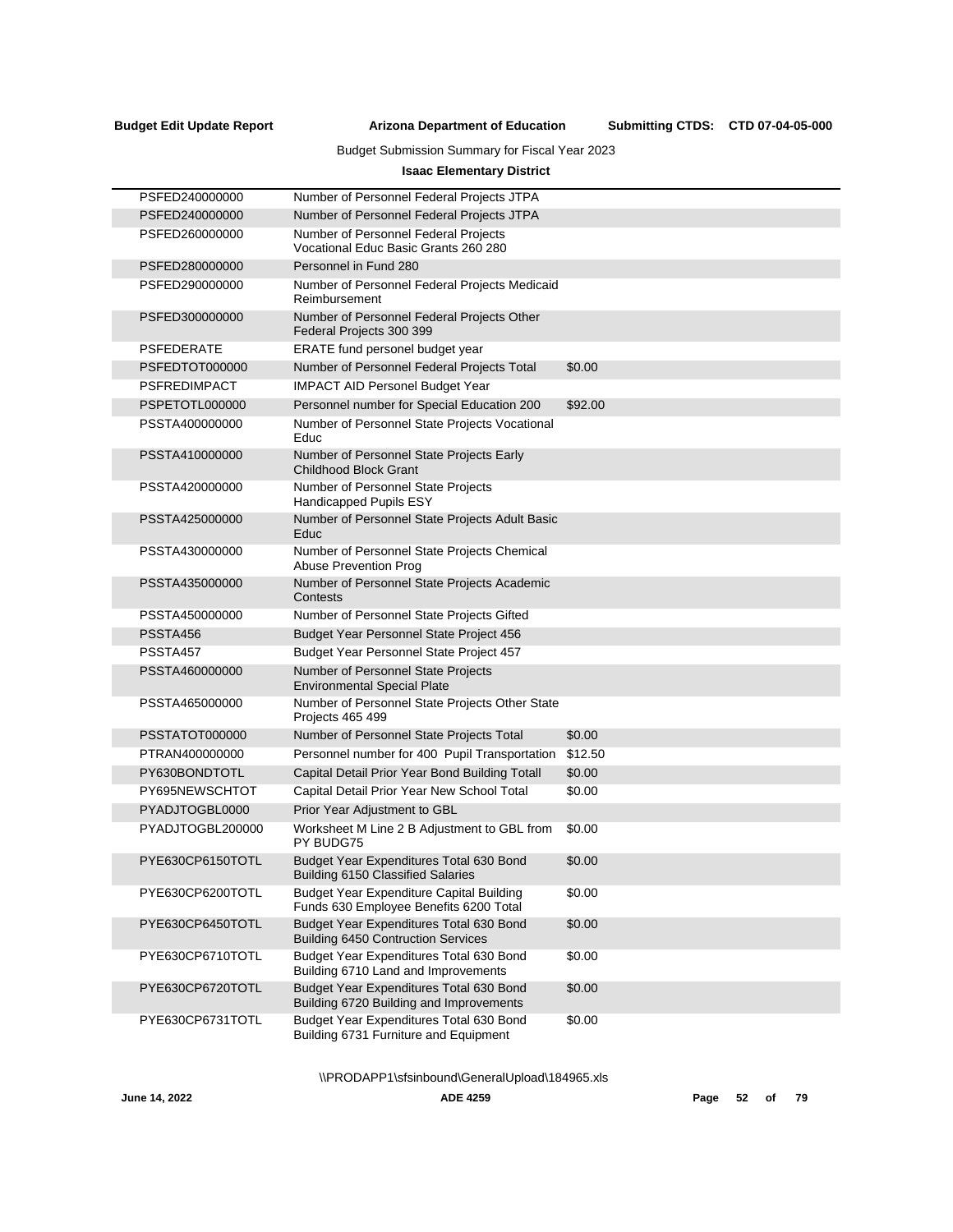# Budget Submission Summary for Fiscal Year 2023

# **Isaac Elementary District**

| PYE630CP6734TOTL      | Budget Year Expenditures Total 630 Bond<br>Building 6734 Vehicles                                                | \$0.00  |
|-----------------------|------------------------------------------------------------------------------------------------------------------|---------|
| PYE630CP6734TOTL      | Budget Year Expenditures Total 630 Bond<br>Building 6734 Vehicles                                                | \$0.00  |
| PYE630CP6830TOTL      | Budget Year Bond Building Fund 630<br>Redemption of Principal 6830                                               | \$0.00  |
| PYE630CP68406850TOT   | Budget Year Expenditures Total 630 Bond<br>Building 6840 6850 Interest                                           | \$0.00  |
| PYE630CPOTHREXPE      | Budget Year Capital Bond Building Fund 630<br><b>Other Expenditures</b>                                          | \$0.00  |
| PYE630CPTOTLTOTL      | Budget Year Capital Fund 630 bond Building<br>Fund total Expeditures For Bond Building Fund<br>lines 1 through 8 | \$0.00  |
| PYE630NEWCONTOTL      | <b>Budget Year Expenditures Bond Building Fund</b><br>630 New Construction                                       | \$0.00  |
| PYE630RENOVATOTL      | Budget Year Expenditures Bond Building Fund<br>630 Renovation Total                                              | \$0.00  |
| PYE695CP6150TOTL      | Budget Year Expenditures Total 695 New<br>School Fac 6150 Classified Salaries                                    | \$0.00  |
| PYE695CP6200TOTL      | Budget Year Capital New School Facilities Fund<br>695 Employee Benefits 6200 Total                               | \$0.00  |
| PYE695CP6450TOTL      | Budget Year Expenditures Total 695 New<br>School Fac 6450 Contruction Services                                   | \$0.00  |
| PYE695CP6710TOTL      | Budget Year Expenditures Total 695 New<br>School Fac 6710 Land and Improvements                                  | \$0.00  |
| PYE695CP6720TOTL      | Budget Year Expenditures Total 695 New<br>School Fac 6720 Building and Improvements                              | \$0.00  |
| PYE695CP6731TOTL      | Budget Year Expenditures Total 695 New<br>School Fac 6731 Furniture and Equipment                                | \$0.00  |
| PYE695CP6734TOTL      | Budget Year Expenditures Total 695 New<br>School Fac 6734 Vehicles                                               | \$0.00  |
| PYE695CP6737TOTL      | Budget Year Expenditures Total 695 New<br>School Fac 6737 Technology                                             | \$0.00  |
| PYE695CP6830TOTL      | Budget Year New School Facilities Fund 695<br>Redemption of Principal 6830                                       | \$0.00  |
| PYE695CP68406850TOT   | Budget Year Expenditures Total 695 New<br>School Fac 6840 6850 Interest                                          | \$0.00  |
| PYE695CPNEWCONST      | Budget Year Capital New School Facilities 695<br><b>New Construction Expenditures</b>                            | \$0.00  |
| PYE695CPOTHREXPE      | Budget Year Capital New School Facilities 695<br><b>Other Expenditures</b>                                       | \$0.00  |
| PYE695CPTOTLTOTL      | Budget Year Capital Fund 695 New School<br><b>Facilities Fund Total Expeditures</b>                              | \$0.00  |
| RATIOSSPECEDUC        | Ratio Proposed for Special Educaiton Staff to<br>Pupil                                                           | \$9.00  |
| <b>RATIOTSPECEDUC</b> | Ratio Proposed for Special Education Teacher<br>to Pupil                                                         | \$13.00 |
| RCB00000000000        | Worksheet for Equalization Assist for<br>Accommodation School Adjustment total<br>remaining cash balance         | \$0.00  |
| RCB20000000000        | Remaining Cash Balance                                                                                           | \$0.00  |
| RCL10PERCWKSTE        | Ten Percent of the RCL that was reported on<br>Worksheet E                                                       |         |
| RCL10PLUS5PERC        | A                                                                                                                | \$0.00  |

\\PRODAPP1\sfsinbound\GeneralUpload\184965.xls

**June 14, 2022 ADE 4259 Page 53 of 79**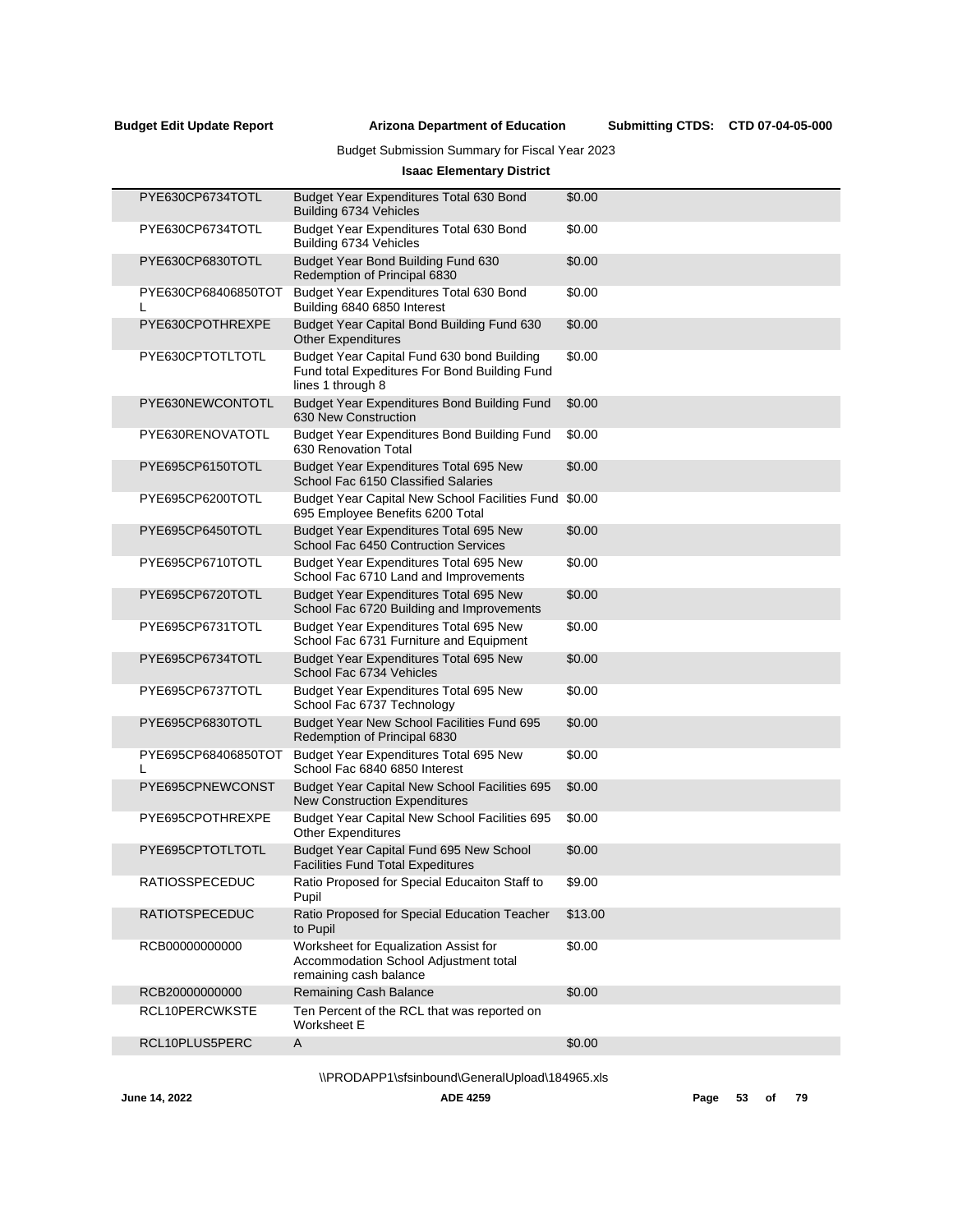Submitting CTDS: CTD 07-04-05-000

# Budget Submission Summary for Fiscal Year 2023

# **Isaac Elementary District**

| <b>RCL5ARS15482</b>             | Five Percent of the RCL that was calculated<br>pursuant to ARS 15482                       |                 |
|---------------------------------|--------------------------------------------------------------------------------------------|-----------------|
| <b>RCL5ARS15482</b>             | Five Percent of the RCL that was calculated<br>pursuant to ARS 15 482                      |                 |
| <b>RCLEXCEED</b>                | RCL allocated to M and O exceeds calculated<br>RCL                                         |                 |
| <b>REGWARALERT</b>              | Registered Warrant Request Letter Alert                                                    |                 |
| REGWARLETTER                    | Registered Warrant Request Letter Received                                                 | X               |
| REVALLTOTLBYA1                  | <b>Estimated Revenues Total</b>                                                            | \$0.00          |
| REVBUDTOT1BYA1                  | <b>Total Budgeted Revenues PriorFiscal Year</b>                                            |                 |
| REVFED4000BYA1                  | Estimated Revenues 4000 Federal by Source<br>Budget Year excluding property taxes          |                 |
| REVINT2000BYA1                  | Estimated Revenues 2000 Intermediate by<br>Source Budget Year excluding property taxes     |                 |
| REVLOC1000BYA1                  | Estimated Revenues 1000 Local by Source<br>Budget Year excluding property taxes            |                 |
| REVSTA3000BYA1                  | Estimated Revenues 3000 State by Source<br>Budget Year excluding property taxes            |                 |
| S001100SUB6600                  | Expenditure 6600 Subtotal Regular Education<br>6300 6400 6500 Supplies                     | \$2,271,855.00  |
| S01100SUBT6100                  | Expenditure Subtotal of 100 Expenditures<br><b>Regular Education Salaries</b>              | \$14,667,318.00 |
| S01100SUBT6200                  | Expenditure 6200 Subtotal Regular Education<br>1000 Employee Benefits                      | \$5,715,726.00  |
| S01100SUBT6300                  | Expenditure 6300 Subtotal Regular Education<br><b>Purchased Services</b>                   | \$3,541,102.00  |
| S01100SUBT6800                  | Expenditure 6800 Regular Education Subtotal<br>Other                                       | \$129,743.00    |
| S01100SUBTTOTL                  | Expenditure Regular Education Subtotal MO all<br>6100 6200 6300 6600 6800                  | \$26,325,744.00 |
| S01200SUBT6100                  | Expenditure 6100 Subtotal Special Education<br><b>Salaries</b>                             | \$3,824,396.00  |
| S01200SUBT6200                  | Expenditure 6200 Subtotal Special Education<br>200 Employee Benefits                       | \$1,298,223.00  |
| S01200SUBT6300                  | Expenditure 6300 Subtotal Special Education<br><b>Purchased Services</b>                   | \$2,567,650.00  |
| S01200SUBT6600                  | Expenditure 6600 Special Education Subtotal<br>200 Supplies                                | \$4,193.00      |
| S01200SUBT6800                  | Expenditure 6800 Special Education Subtotal of<br>Other                                    | \$0.00          |
| S01200SUBTTOTL                  | Expenditure Special Education Subtotal MO all<br>6100 6200 6300 6600 6800                  | \$7,694,462.00  |
| S01SPEDTYDD                     | Special Education MO Expenditures by<br>Program Type 12 DEVELOPMENTAL<br><b>DISABILITY</b> |                 |
| S01SPEDTYPAUTI                  | Special Education MO Expenditures by<br>Program Type 1 Autism                              |                 |
| S01SPEDTYPBRAI                  | Special Education MO Expenditures by<br>Program Type 14 Traumatic Brain Injury             |                 |
| S01SPEDTYPCARE                  | Special Education MO Expenditures by<br>Program Type 21 Career Education                   |                 |
| S01SPEDTYPELLCOMPI<br><b>NS</b> | <b>Budget Year ELL Compensatory Instruction</b>                                            |                 |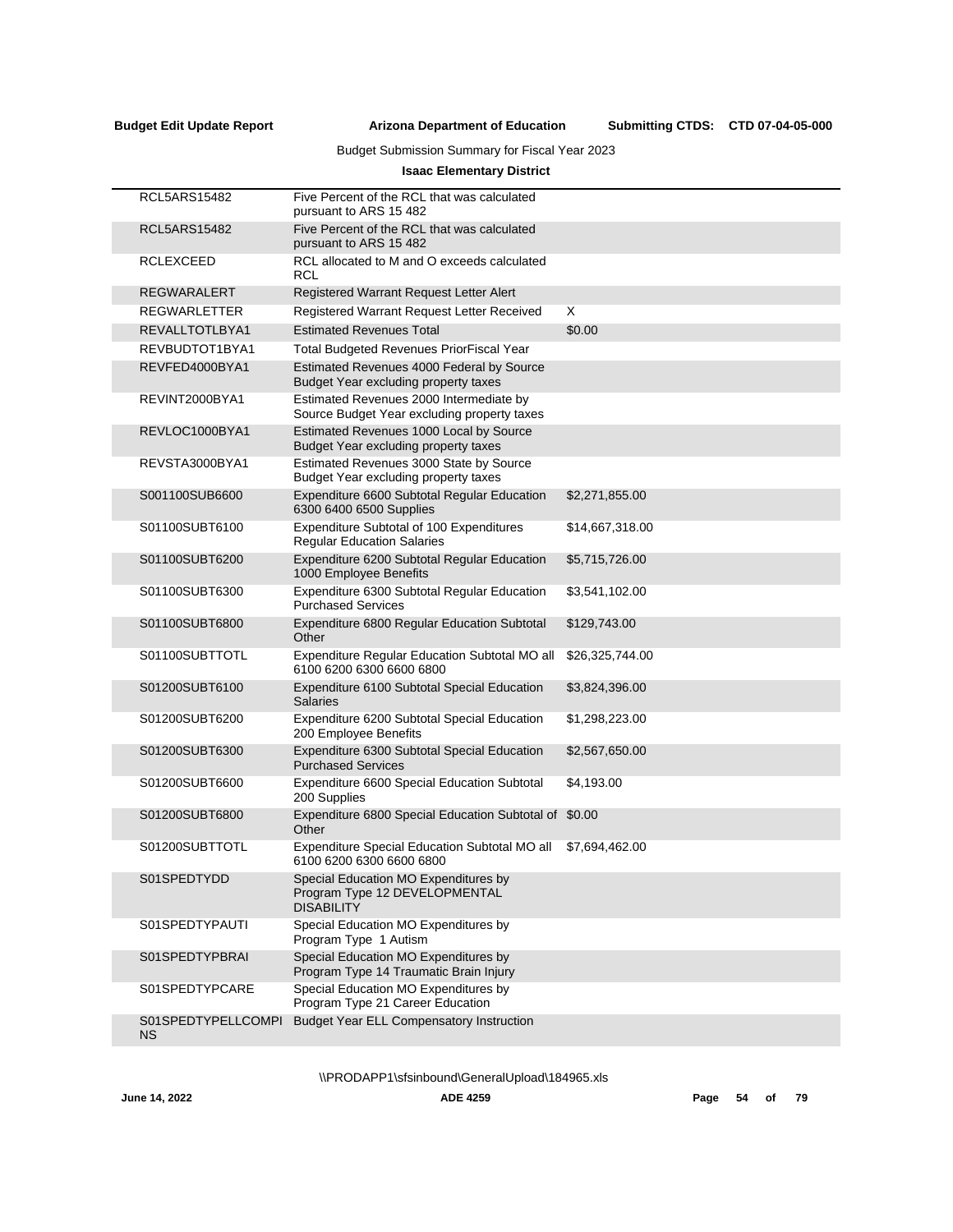# Budget Submission Summary for Fiscal Year 2023

# **Isaac Elementary District**

| S01SPEDTYPELLINCCO<br>ST | <b>Budget Year ELL Incremental Costs</b>                                                                        |          |
|--------------------------|-----------------------------------------------------------------------------------------------------------------|----------|
| S01SPEDTYPELLINCCO<br>ST | <b>Budget Year ELL Incremental Costs</b>                                                                        |          |
| S01SPEDTYPGIFT           | Special Education MO Expenditures by<br>Program Type 17 Gifted Education                                        |          |
| S01SPEDTYPHEAR           | Special Education MO Expenditures by<br>Program Type 3 Hearing Impairment                                       |          |
| S01SPEDTYPIMPA           | Special Education MO Expenditures by<br>Program Type 4 Other Health Impairments                                 |          |
| S01SPEDTYPLEAR           | Special Education MO Expenditures by<br>Program Type 5 Specific Learning Disability                             |          |
| S01SPEDTYPMENT           | Special Education MO Expenditures by<br>Program Type 6 Mild Moderate or Severe<br><b>Mental Retardation</b>     |          |
| S01SPEDTYPMULD           | Special Education MO Expenditures by<br>Program Type 7 Multiple Disabilities                                    |          |
| S01SPEDTYPORTH           | Special Education MO Expenditures by<br>Program Type 9 Orthopedic Impairment                                    |          |
| S01SPEDTYPREMD           | Special Education MO Expenditures by<br>Program Type 19 Remedial Education                                      |          |
| S01SPEDTYPSEVD           | Special Education MO Expenditures by<br>Program Type 11 Preschool Severe Delay                                  |          |
| S01SPEDTYPSEVS           | Special Education MO Expenditures by<br>Program Type 8 Multiple Disabilities with<br>Servere Sensory Impairment |          |
| S01SPEDTYPSPEI           | Special Education MO Expenditures by<br>Program Type 13 Speech Language Impairment                              |          |
| S01SPEDTYPSTOT           | Special Education MO Expenditures Subtotal of<br>Special Ed programs                                            |          |
| S01SPEDTYPTOTL           | Special Education MO Expenditues Total all<br>Special Educ Programs 1 thru 21                                   |          |
| S01SPEDTYPVISU           | Special Education MO Expenditures by<br>Program Type 15 Visual Impairment                                       |          |
| S01SPEDTYPVOTE           | Special Education MO Expenditures by<br>Program Type 20 Vocational Technological<br>Education                   |          |
| SC912000000000           | Worksheet for Support Level Weights and PSD<br>12 Weighted Counts Total Student Count 9 to<br>12                | \$0.00   |
| SC912910000000           | Worksheet for Small School Adjust and Phase<br>Down Actual 9 to 12 Student count curr year                      | \$0.00   |
| SCA4MO1000               | Soft Capital Allocation that was used for<br>Maintenance and Operations under function<br>1000                  |          |
| <b>SCAED0PLSDD</b>       | Worksheet for BSL and BRCL Addons<br><b>Emotionally Disabled Private Actual Count</b>                           | \$516.15 |
| <b>SCAEDAOIFULL</b>      | WS BSL Addons ED MIMR SLD SLI and OHI<br><b>SC AOI Full Time</b>                                                |          |
| <b>SCAEDAOIPART</b>      | WS BSL Addons ED MIMR SLD SLI and OHI<br>SC AOI Part Time                                                       |          |
| SCAEDP00000000           | Worksheet for BSL and BRCL Addons<br><b>Emotionally Disabled Private Actual Count</b>                           | \$2.49   |
| <b>SCAEDPAOIFULL</b>     | WS BSL Addons Emotionally Disabled Private<br><b>SC AOI Full Time</b>                                           |          |
|                          | IDRODAPP1\cfcinbound\Generall Ipload\184965 vlc                                                                 |          |

\\PRODAPP1\sfsinbound\GeneralUpload\184965.xls

**June 14, 2022 ADE 4259 Page 55 of 79**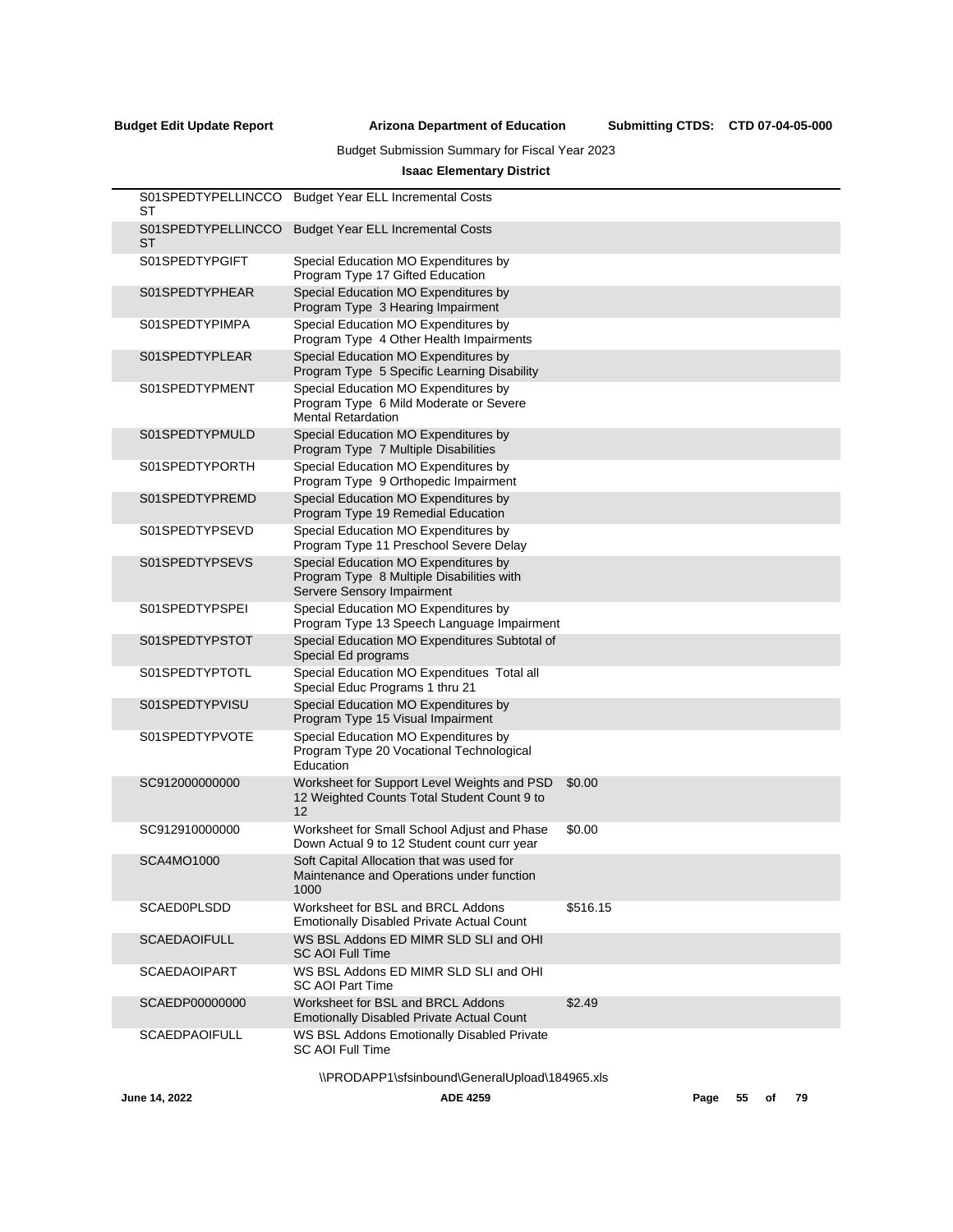Submitting CTDS: CTD 07-04-05-000

# Budget Submission Summary for Fiscal Year 2023

# **Isaac Elementary District**

| <b>SCAEDPAOIPART</b>   | WS BSL Addons Emotionally Disabled Private<br><b>SC AOI Part Time</b>                  |            |
|------------------------|----------------------------------------------------------------------------------------|------------|
| <b>SCAEDPAOIPART</b>   | WS BSL Addons Emotionally Disabled Private<br><b>SC AOI Part Time</b>                  |            |
| <b>SCAGAOIFULLL</b>    | Student Count Gifted Full Time AOI                                                     |            |
| <b>SCAGAOIPART</b>     | Gifted AOI Part Time Student Count                                                     |            |
| SCAI0000000000         | Worksheet for BSL and BRCL Addons Hearing<br>Impairment Actual count                   | \$2.67     |
| <b>SCAIAOIFULL</b>     | WS BSL Addons Hearing Impairment SC AOI<br>Full Time                                   |            |
| <b>SCAIAOIPART</b>     | WS BSL Addons Hearing Impairment SC AOI<br><b>Part Time</b>                            |            |
| SCAK3000000000         | Worksheet for BSL and BRCL Addons K to 3<br>Actual count                               | \$1,977.63 |
| SCAK3AOIFULL           | WS BSL Addons K to 3 SC AOI Full Time                                                  |            |
| SCAK3AOIPART           | WS BSL Addons K to 3 SC AOI Part Time                                                  |            |
| SCAK3RAOIFULL          | Student Count k3 Reading AOI FULL Time                                                 |            |
| SCAK3RAOIPART          | Student Count k3 Reading AOI PART Time                                                 |            |
| SCAK3READNON           | Student Count k3 Reading NON AOI                                                       | \$1,977.63 |
| SCALEP00000000         | Worksheet for BSL and BRCL Addons LEP<br>Actual count                                  | \$1,754.75 |
| <b>SCALEPAOIFULL</b>   | WS BSL Addons LEP SC AOI Full Time                                                     |            |
| <b>SCALEPAOIPART</b>   | WS BSL Addons LEP SC AOI Part Time                                                     |            |
| SCAMDR00000000         | Worksheet for BSL and BRCL Addons MDRAR<br>and SMRR Actual count                       | \$20.62    |
| <b>SCAMDRAOIFULL</b>   | WS BSL Addons MDRAR and SMRR SC AOI<br>Full Time                                       |            |
| <b>SCAMDRAOIPART</b>   | WS BSL Addons MDRAR and SMRR SC AOI<br><b>Part Time</b>                                |            |
| SCAMDSC0000000         | Worksheet for BSL and BRCL Addons MDSC<br>ASC and SMRSC Actual count                   | \$38.89    |
| <b>SCAMDSCAOIFULL</b>  | WS BSL Addons MDSC ASC and SMRSC SC<br><b>AOI Full Time</b>                            |            |
| <b>SCAMDSCAOIPART</b>  | WS BSL Addons MDSC ASC and SMRSC SC<br><b>AOI Part Time</b>                            |            |
| <b>SCAMDSSI000000</b>  | Worksheet for BSL and BRCL Addons Multiple<br>Disab Severe Sensory Impair Actual Count | \$3.00     |
| <b>SCAMDSSIAOIFULL</b> | WS BSL Addons Multiple Disab Severe Sensory<br>Impair SC AOI Full Time                 |            |
| <b>SCAMDSSIAOIPART</b> | WS BSL Addons Multiple Disab Severe Sensory<br>Impair SC AOI Part Time                 |            |
| SCAMMR00000000         | Worksheet for BSL and BRCL Addons<br>Moderate Mental Retardation Actual Count          | \$7.72     |
| <b>SCAMMRAOIFULL</b>   | WS BSL Addons Moderate Mental Retardation<br><b>SC AOI Full Time</b>                   |            |
| <b>SCAMMRAOIPART</b>   | WS BSL Addons Moderate Mental Retardation<br><b>SC AOI Part Time</b>                   |            |
| SCAOIFULL912CF         | WS Total Student Count AOI Full Time 912<br>Carry Forward Linked from other WS         |            |
| <b>SCAOIFULLK8CF</b>   | WS Total Student Count AOI Full Time k8 Carry<br>Forward Linked from other WS          |            |
| SCAOIPART912CF         | WS Total Student Count AOI Full Time k8 Carry<br>Forward Linked from other WS          |            |
|                        |                                                                                        |            |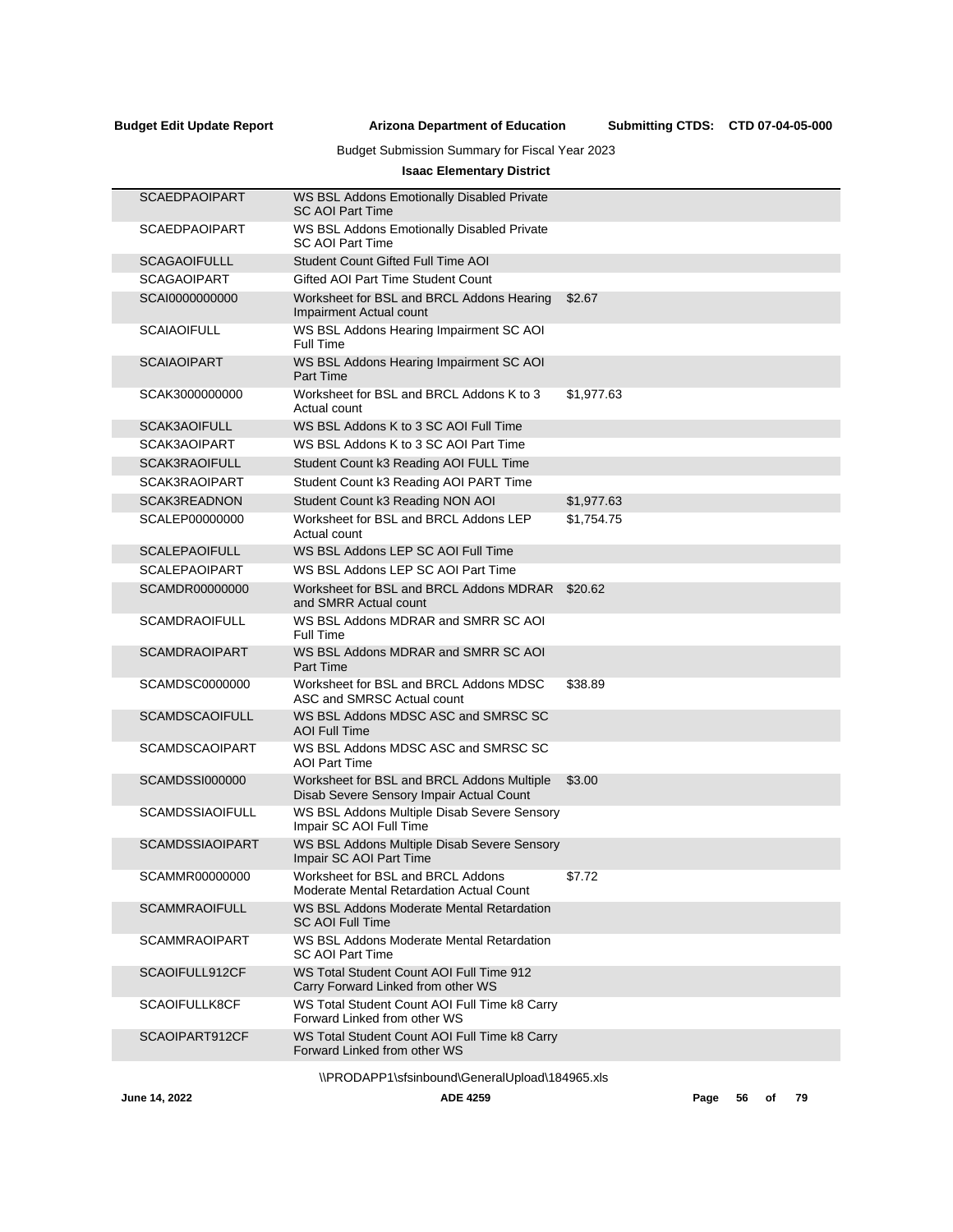# Budget Submission Summary for Fiscal Year 2023

# **Isaac Elementary District**

| June 14, 2022         | <b>ADE 4259</b>                                                                       |            | Page | 57 | οf | 79 |
|-----------------------|---------------------------------------------------------------------------------------|------------|------|----|----|----|
|                       | \\PRODAPP1\sfsinbound\GeneralUpload\184965.xls                                        |            |      |    |    |    |
| <b>SCK8INBB000000</b> | Worksheet for Support Level Weights and PSD<br>12 Weighted Counts Student count K8    | \$4,657.78 |      |    |    |    |
| SCK89100000000        | Worksheet for Small School Adjust and Phase<br>Down Actual K8 student count curr year | \$0.00     |      |    |    |    |
| SCK80000000000        | Worksheet for Support Level Weights and PSD<br>12 Total Student Count K8              | \$4,657.78 |      |    |    |    |
| <b>SCK3TOTL</b>       | <b>Student Total Weighted Count Summary Box</b><br>K3 TOTAL                           | \$118.66   |      |    |    |    |
| SCK3RTOTL             | Student Total Weighted Count Summary Box<br>K3 Reading TOTAL                          | \$79.11    |      |    |    |    |
| <b>SCK3RAOIPT</b>     | <b>Student Total Weighted Count Summary Box</b><br>K3 Reading AOI PT                  | \$0.00     |      |    |    |    |
|                       | K3 Reading Non AOI                                                                    |            |      |    |    |    |
| <b>SCK3RAOINON</b>    | K3 Reading AOI FT<br>Student Total Weighted Count Summary Box                         | \$79.11    |      |    |    |    |
| <b>SCK3RAOIFT</b>     | K3 Non AOI<br>Student Total Weighted Count Summary Box                                | \$0.00     |      |    |    |    |
| SCK3AOIPT             | K <sub>3</sub> Non AOI<br>Student Total Weighted Count Summary Box                    | \$0.00     |      |    |    |    |
| SCK3AOINON            | Student Total Weighted Count Summary Box                                              | \$118.66   |      |    |    |    |
| SCK3AOIFT             | <b>Student Total Weighted Count Summary Box</b><br>K <sub>3</sub> AOI FT              | \$0.00     |      |    |    |    |
| <b>SCFTAOITOTALCY</b> | <b>Total Studen Count FY AOI Current Year</b>                                         | \$0.00     |      |    |    |    |
| <b>SCAVIAOIPART</b>   | WS BSL Addons Visual Impairment Acutal<br>Count                                       |            |      |    |    |    |
| <b>SCAVIAOIFULL</b>   | WS BSL Addons Visual Impairment Acutal<br>Count                                       |            |      |    |    |    |
| SCAVI000000000        | Worksheet for BSL and BRCL Addons Visual<br><b>Impairment Acutal Count</b>            | \$0.65     |      |    |    |    |
| <b>SCATOTTOT</b>      | <b>Group B Unweighted Total</b>                                                       | \$6,328.12 |      |    |    |    |
| <b>SCATOTAOIPART</b>  | WS BSL Addons Total Addon SC AOI Part Time \$0.00                                     |            |      |    |    |    |
| <b>SCATOTAOIFULL</b>  | WS BSL Addons Total Addon SC AOI Full Time                                            | \$0.00     |      |    |    |    |
| SCATOT00000000        | Worksheet for BSL and BRCL Addons Total<br><b>Addon Actual Count</b>                  | \$6,328.12 |      |    |    |    |
| <b>SCAPSDAOIPART</b>  | WS BSL Addons Preschool Severe Delayed SC<br><b>AOI Part Time</b>                     |            |      |    |    |    |
| <b>SCAPSDAOIFULL</b>  | WS BSL Addons Preschool Severe Delayed SC<br><b>AOI Full Time</b>                     |            |      |    |    |    |
| SCAPSD00000000        | Worksheet for BSL and BRCL Addons<br>Preschool Severe Delayed Actual Count            | \$19.07    |      |    |    |    |
| <b>SCAOISAOIPART</b>  | WS BSL Addons Orthopedic Impair Self<br>Contained SC AOI Part Time                    |            |      |    |    |    |
| <b>SCAOISAOIFULL</b>  | WS BSL Addons Orthopedic Impair Self<br>Contained SC AOI Full Time                    |            |      |    |    |    |
| SCAOIS00000000        | Worksheet for BSL and BRCL Addons<br>Orthopedic Impair Self Contained Actual Count    | \$6.88     |      |    |    |    |
| <b>SCAOIRAOIPART</b>  | WS BSL Addons Orthopedic Impair Resource<br><b>SC AOI Part Time</b>                   |            |      |    |    |    |
| <b>SCAOIRAOIFULL</b>  | WS BSL Addons Orthopedic Impair Resource<br><b>SC AOI Full Time</b>                   |            |      |    |    |    |
| SCAOIPARTK8CF         | WS Total Student Count AOI PartTime k8 Carry<br>Forward Linked from other WS          |            |      |    |    |    |
| SCAOIPARTK8CF         | WS Total Student Count AOI PartTime k8 Carry<br>Forward Linked from other WS          |            |      |    |    |    |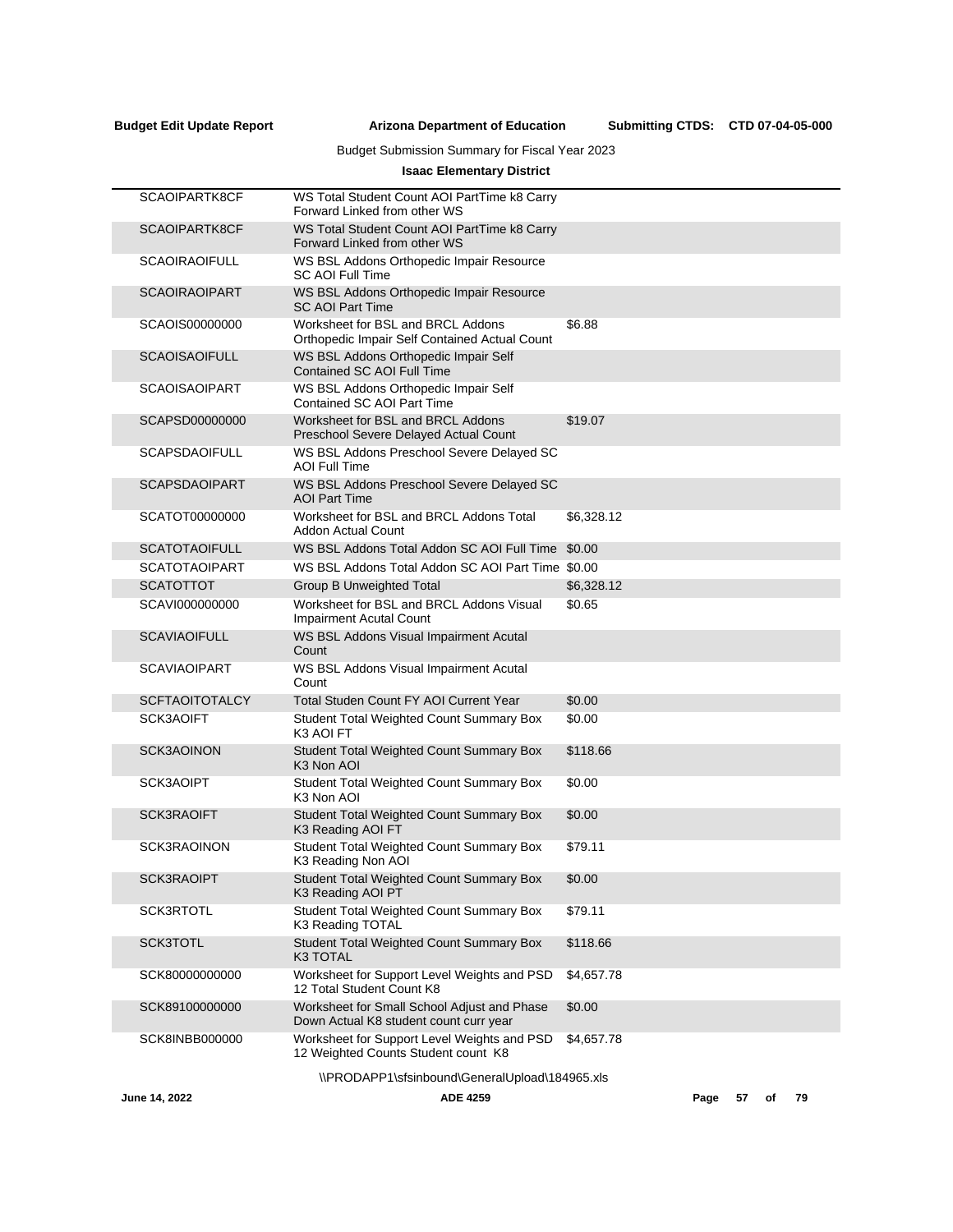# Budget Submission Summary for Fiscal Year 2023

# **Isaac Elementary District**

| <b>SCNONAOIPSD</b>     | Student Count NON AOI PSD                                                                                              | \$38.52        |
|------------------------|------------------------------------------------------------------------------------------------------------------------|----------------|
| <b>SCNONAOITOTALCY</b> | Total Studen Count NON AOI Current Year                                                                                | \$4,696.30     |
| <b>SCPSDTOTAL</b>      | <b>Worksheets Total Student Count PSD</b>                                                                              | \$38.52        |
| <b>SCPTAOITOTALCY</b>  | Total Studen Count PT AOI Current Year                                                                                 | \$0.00         |
| <b>SCPY91200</b>       | Prior Year Prior Year Worksheet for Support<br>Level Weights and PSD 12 Weighted Counts<br>Total Student Count 9 to 12 |                |
| SCPY912INBB00          | Prior Year Prior Year Worksheet for Support<br>Level Weights and PSD 12 Weighted Counts<br>Student Count 9 to 12       |                |
| SCPYK800               | Prior Year Prior Year Worksheet for Support<br>Level Weights and PSD 12 Total Student Count<br>K <sub>8</sub>          | \$4,797.75     |
| <b>SCPYPYADM</b>       | Student Count Prior Prior Year ADM                                                                                     | \$4,960.37     |
| <b>SCPYSUBTOTPSD</b>   | Prior Year Prior Year Worksheet Student Count<br>Sub Total PSD                                                         | \$38.52        |
| SCSSA10OFDISTS         | Worksheet for Small School Adjust Phase Down \$0.00<br>10 percent of Districts Total RCL                               |                |
| SCSSA10OFRCL00         | Worksheet for Small School Adjust Phase Down<br>10 percent of RCL                                                      |                |
| <b>SCSSAALLOWELEC</b>  | Worksheet for Small School Adjust Phase Down \$0.00<br>Allowable subject to an election                                |                |
| SCSSAPY912SCNT         | Worksheet for Small School Adjust Phase Down \$0.00<br>prior year student count small 9 to 12                          |                |
| SCSSAPY912SICT         | Worksheet for Small School Adjust Phase Down \$0.00<br>prior year student count small isolated 9 to 12                 |                |
| SCSSAPYK8SCONT         | Worksheet for Small School Adjust Phase Down \$0.00<br>prior year student count small K8                               |                |
| SCSSAPYK8SICNT         | Worksheet for Small School Adjust Phase Down \$0.00<br>prior year student count K8 Small Isolated                      |                |
| SCTOT000000000         | Worksheet for Support Level Weights and PSD<br>12 Weighted Counts PSD to 12 Total Actual<br>Counts                     | \$4,696.30     |
| <b>SCTOTALCY</b>       | <b>Total All Students Current Year</b>                                                                                 | \$4,696.30     |
| <b>SCTOTALPY</b>       | <b>Total All Students Prior Year</b>                                                                                   | \$4,836.27     |
| SK8SCAL0000000         | Worksheet for Small School Adjust and Phase<br>Down Adjusted Support Level Weight                                      | \$0.00         |
| SK8SLW00000000         | Worksheet for Small School Adjustment Phase<br>Down Limit Adjusted Support Level weight                                | \$0.00         |
| SK8WSCA0000000         | Worksheet for Small School Adjust and Phase<br>Down Base Level Amount                                                  | \$0.00         |
| SL912000000000         | Worksheet for Support Level Weights and PSD<br>12 Weighted Counts 912 Support Level                                    | \$0.00         |
| SLK80000000000         | Worksheet for Support Level Weights and PSD<br>12 Weighted Counts K8 Support Level                                     | \$1.16         |
| SRL00000000000         | Worksheet for BSL and BRCL Increase for<br>Student Revenue Loss Phase Down                                             | \$0.00         |
| SRPA0000000000         | Worksheet for Equalization Base and Assist<br>SRP valuation prior year divided by 100 for PSD<br>andK8                 | \$2,113,000.00 |
| SS912NSL000000         | Worksheet for Small School Adjust and Phase<br>Down Adjusted support level weight 9 to 12<br>small                     | \$0.00         |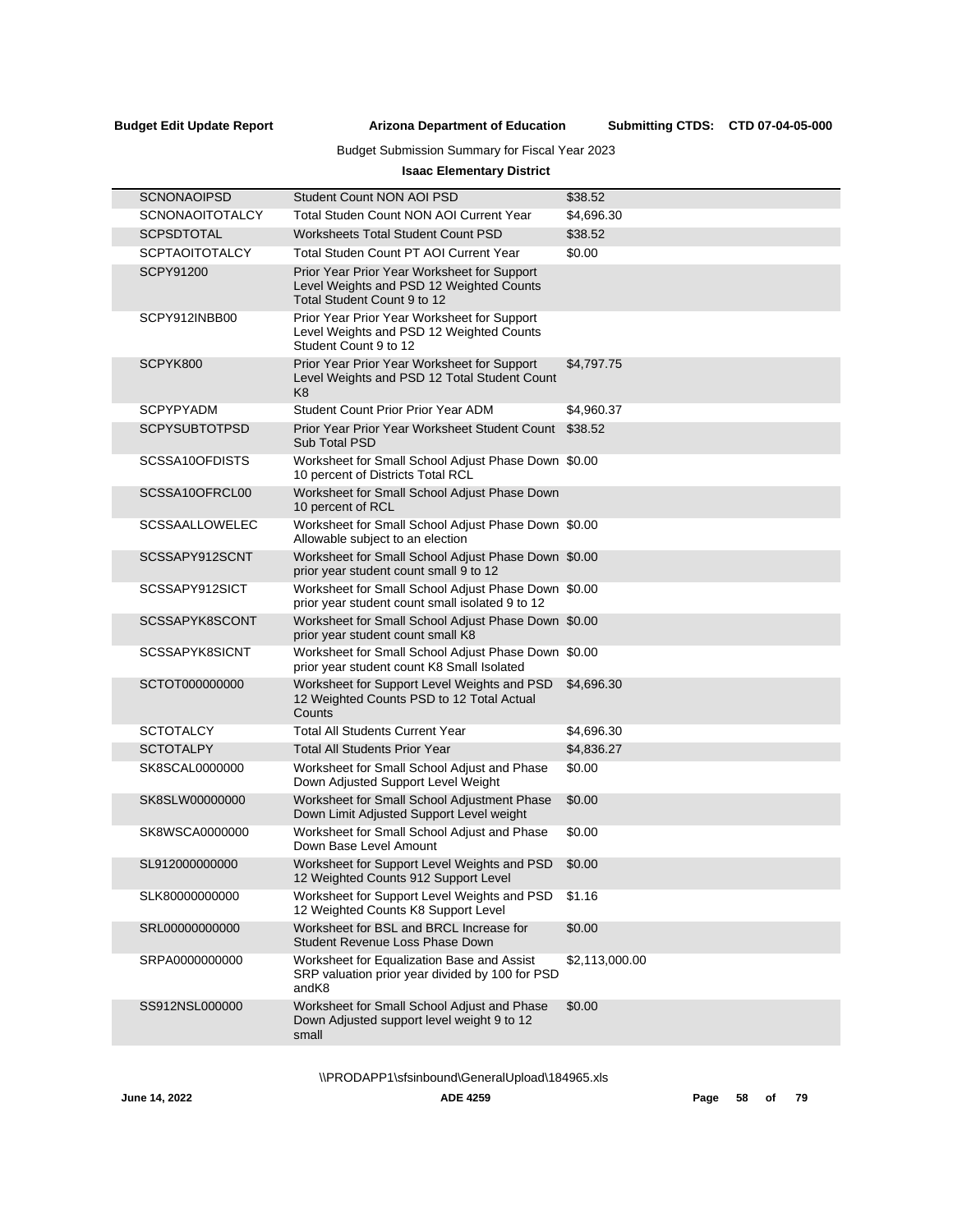Submitting CTDS: CTD 07-04-05-000

# Budget Submission Summary for Fiscal Year 2023

# **Isaac Elementary District**

| SS912PDF000000   | Worksheet for Small School Adjust and Phase<br>Down Phase down reduction factor for<br>exceeding 100 but less than 176 | \$0.00          |
|------------------|------------------------------------------------------------------------------------------------------------------------|-----------------|
| SS912PDF000000   | Worksheet for Small School Adjust and Phase<br>Down Phase down reduction factor for<br>exceeding 100 but less than 176 | \$0.00          |
| SS912SCA000000   | Worksheet for Small School Adjust and Phase<br>Down Student count above the small school<br>limit                      | \$0.00          |
| SS912SL0000000   | Worksheet for Small School Adjust and Phase<br>Down Adjusted support level weight 9 to 12<br>small isolated            | \$0.00          |
| SS912SLW000000   | Worksheet for Small School Adjust and Phase<br>Down Adjusted Support Level Weight                                      | \$0.00          |
| SS912WSC000000   | Worksheet for Small School Adjust and Phase<br>Down Weighted student count above small<br>school limit                 | \$0.00          |
| SSK8ISL0000000   | Worksheet for Small School Adjust and Phase<br>Down Adjusted support level weight small<br>isolated                    | \$0.00          |
| SSK8NSL0000000   | Worksheet for Small School Adjust and Phase<br>Down Adjusted support level weight small                                | \$0.00          |
| SSK8PDF0000000   | Worksheet for Small School Adjust and Phase<br>Down Phase down reduction factor                                        | \$0.00          |
| SSK8PDL0000000   | Worksheet for Small School Adjust and Phase<br>Down Grades K8 school adjustment phase<br>down limit                    | \$0.00          |
| SSMAXL00000000   | Worksheet for Small School Adjust and Phase<br>Down Maximum amount that may be entered on<br><b>Budget</b>             | \$0.00          |
| SSPD1STFYXCD     | Small School Phase Down First Fiscal Year<br>Exceeded                                                                  |                 |
| SUM2BYADJACWAY   | Summary budget year by fund adjacent ways                                                                              | \$0.00          |
| SUM2BYAUXIOPER   | Summary budget year by fund auxiliary<br>operations                                                                    | \$0.00          |
| SUM2BYBONDBLDG   | Summary budget year by fund bond building                                                                              | \$0.00          |
| SUM2BYDEBTSERV   | Summary budget year by fund debt service                                                                               | \$0.00          |
| SUM2BYELLCOMPINS | <b>Total ELL Compensatory Instruction</b>                                                                              | \$0.00          |
| SUM2BYFEDPROJS   | Summary budget year by fund federal projects                                                                           | \$8,198,690.00  |
| SUM2BYFOODSERV   | Summary budget year by fund food service                                                                               | \$4,200,000.00  |
| SUM2BYIIFUNDS    | Summary of BY IIF Expenditures                                                                                         | \$390,000.00    |
| SUM2BYMOEXPEND   | Summary budget year by fund maint and<br>operations                                                                    | \$39,992,173.00 |
| SUM2BYNEWSCFAC   | Summary budget year by fund new school<br>facilities                                                                   | \$0.00          |
| SUM2BYOTHERFUN   | Summary budget year by fund other                                                                                      | \$8,215,340.00  |
| SUM2BYSCHPLANT   | Summary budget year by fund school plant<br>funds                                                                      | \$150,000.00    |
| SUM2BYSEIFUNDS   | Summary budget year by Structured English<br>Immersion                                                                 | \$0.00          |
| SUM2BYSTAPROJS   | Summary budget year by fund state projects                                                                             | \$500,000.00    |
| SUM2BYUNCAPITL   | Summary budget year by fund unrestricted<br>capital outlay                                                             | \$2,753,869.00  |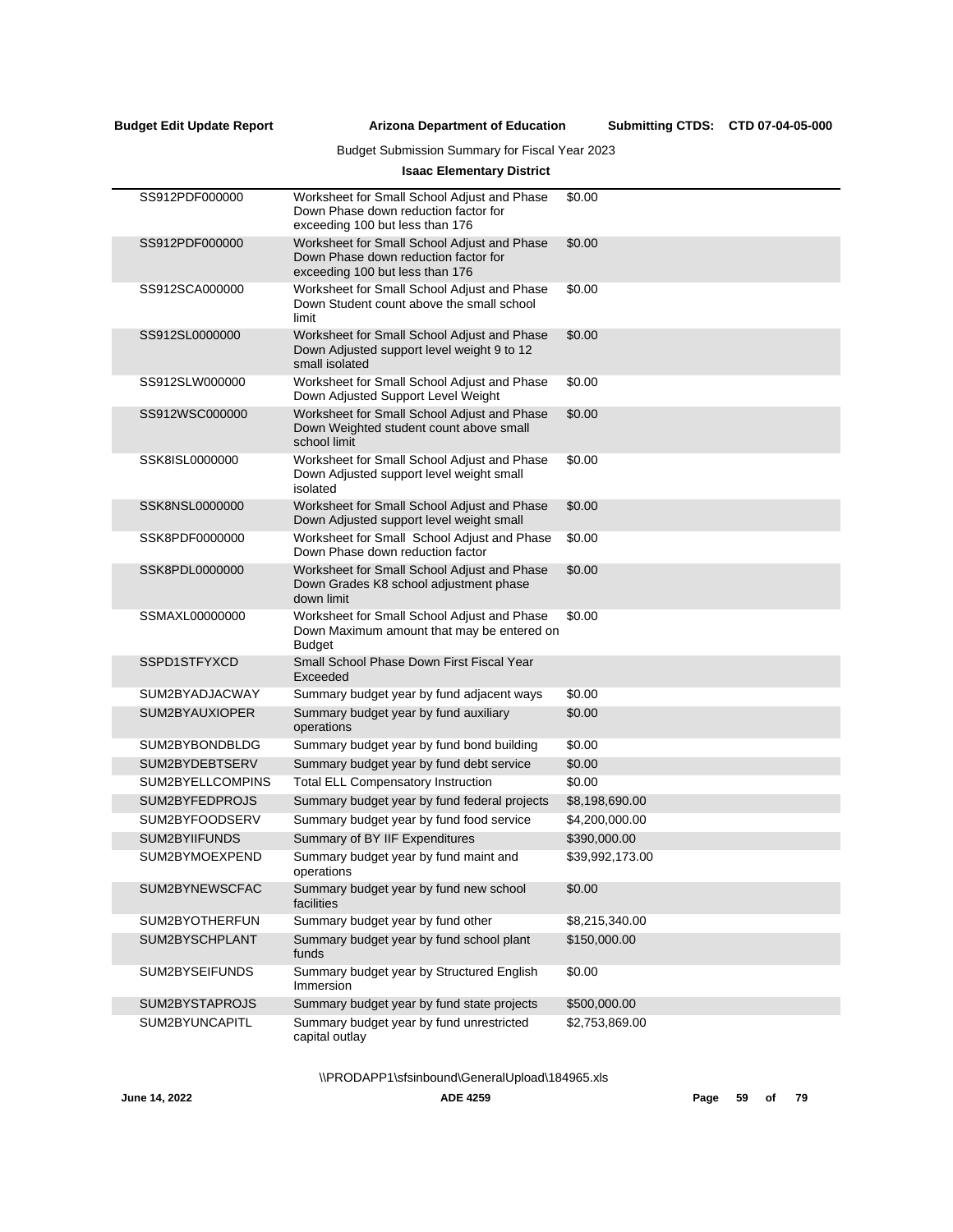Submitting CTDS: CTD 07-04-05-000

# Budget Submission Summary for Fiscal Year 2023

# **Isaac Elementary District**

| SUM2CYADJACWAY  | Summary current year by fund adjacent ways                                       | \$0.00          |
|-----------------|----------------------------------------------------------------------------------|-----------------|
| SUM2CYADJACWAY  | Summary current year by fund adjacent ways                                       | \$0.00          |
| SUM2CYBONDBLDG  | Summary current year by fund bond building                                       | \$0.00          |
| SUM2CYCOMINS    | <b>COMPENSATORY INTSRTUCTION CURRENT</b><br><b>YEAR SUMMARY</b>                  | \$0.00          |
| SUM2CYCSFFUNDS  | Budgeted CSF for current year on budget year<br>summary                          | \$7,368,052.00  |
| SUM2CYDEBTSERV  | Summary current year by fund debt service                                        | \$0.00          |
| SUM2CYFEDPROJS  | Summary current year by fund federal projects                                    | \$33,140,382.00 |
| SUM2CYFOODSERV  | Summary current year by fund food service                                        | \$5,000,000.00  |
| SUM2CYIIFUNDS   | Summary of CY IIF expenditure                                                    | \$390,000.00    |
| SUM2CYJTE       | Summary 2 JTE Funds Prior Year                                                   | \$0.00          |
| SUM2CYMOEXPEND  | Summary current year by fund maintenance and \$39,974,426.00<br>operations       |                 |
| SUM2CYNEWSCFAC  | Summary current year by fund new school<br>facilities                            | \$0.00          |
| SUM2CYOTHERFUN  | Summary current year by fund Other                                               | \$7,407,109.00  |
| SUM2CYSCHPLANT  | Summary current year by fund school plant<br>funds                               | \$150,000.00    |
| SUM2CYSEI       | Summary current year by fund Structured<br><b>English Immersion</b>              | \$0.00          |
| SUM2CYSTAPROJS  | Summary current year by fund state projects                                      | \$684,587.00    |
| SUM2CYUNCAPITL  | Summary current year by fund unrestricted<br>capital outlay                      | \$2,143,128.00  |
| SUM2PERCFRCYAO  | Summary percent inc dec from current year<br>auxiliary operations                | \$0.00          |
| SUM2PERCFRCYAW  | Summary percent inc dec from current year<br>adjacent ways                       | \$0.00          |
| SUM2PERCFRCYBB  | Summary percent inc dec from current year<br>bond building                       | \$0.00          |
| SUM2PERCFRCYCSF | Percentage change                                                                | \$0.17          |
| SUM2PERCFRCYDS  | Summary percent inc dec from current year<br>debt service                        | \$0.00          |
| SUM2PERCFRCYFE  | Summary percent inc dec from current year<br>federal proj                        | (\$0.75)        |
| SUM2PERCFRCYFS  | Summary percent increase decrease from<br>current year food service              | (S0.16)         |
| SUM2PERCFRCYMO  | Summary percent inc dec from current year MO                                     | \$0.00          |
| SUM2PERCFRCYNF  | Summary percent inc dec from current year new<br>school facilities               | \$0.00          |
| SUM2PERCFRCYOT  | Summary percent inc dec from current year<br>other                               | \$0.11          |
| SUM2PERCFRCYSEI | Summary percent inc dec from current year<br><b>Structured English Immersion</b> | \$0.00          |
| SUM2PERCFRCYSP  | Summary percent inc dec from current year<br>school plant funds                  | \$0.00          |
| SUM2PERCFRCYST  | Summary percent inc dec form current year<br>state proj                          | (\$0.27)        |
| SUM2PERCFRCYUC  | Summary percent inc dec from current year<br>unrestricted capital                | \$0.29          |
| SUM2PERCIDIIF   | Summary of Increse decrease in percent from<br>CY IIF                            | \$0.00          |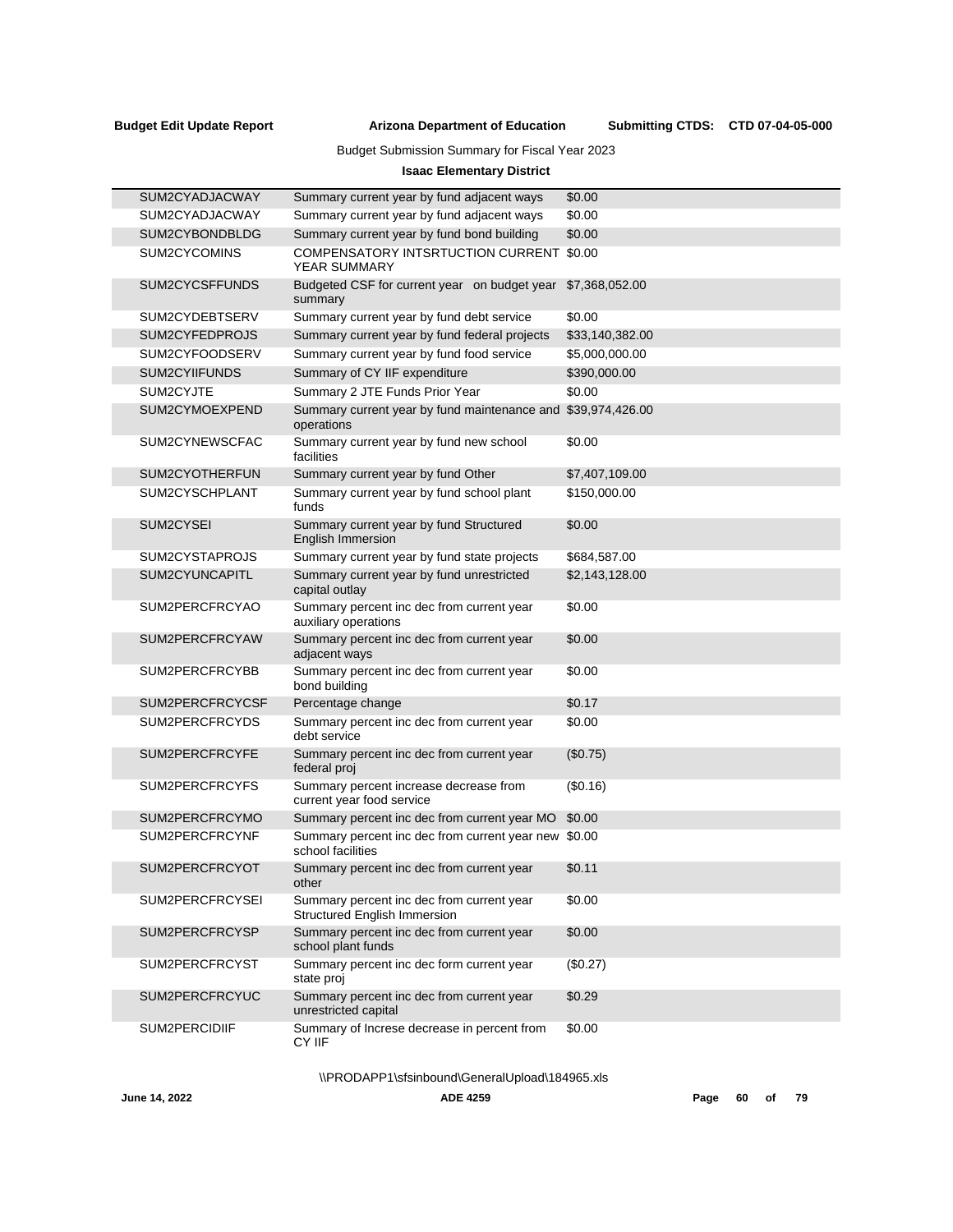Submitting CTDS: CTD 07-04-05-000

# Budget Submission Summary for Fiscal Year 2023

# **Isaac Elementary District**

| S                               | SUM2PYPERCFRCOMIN PERCENT CHANGE COMPENSATORY<br><b>INSTRUCTION SUMMARY</b>                       | \$0.00         |
|---------------------------------|---------------------------------------------------------------------------------------------------|----------------|
| S                               | SUM2PYPERCFRCOMIN PERCENT CHANGE COMPENSATORY<br><b>INSTRUCTION SUMMARY</b>                       | \$0.00         |
| SUM2SPEDBYELLCOMP<br><b>INS</b> | Summary Budget Year ELL Compensatory<br>Instruction                                               | \$1,001,062.00 |
| ST                              | SUM2SPEDBYELLINCCO Summary Budget Year ELL Incremental Cost                                       | \$0.00         |
| SUM2SPEDBYGIFT                  | Summary spec educ by type budget year Gifted<br>education                                         | \$0.00         |
| SUM2SPEDBYJTE                   | Summary 2 JTE Funds Prior Year                                                                    | \$0.00         |
| SUM2SPEDBYREME                  | Summary spec educ by type budget year<br><b>Remedial Education</b>                                | \$0.00         |
| SUM2SPEDBYSTOT                  | Summary spec educ by type budget year<br>subtotal                                                 | \$6,693,400.00 |
| SUM2SPEDBYTOTL                  | Summary spec educ by type budget year Total                                                       | \$7,694,462.00 |
| SUM2SPEDBYVOTE                  | Summary spec educ by type budget year<br>Vocational and Technical Education                       | \$0.00         |
| SUM2SPEDCYCARE                  | Summary sped educ by type current year<br><b>Career Education</b>                                 | \$0.00         |
| SUM2SPEDCYELLCOMP<br>INS        | Summary ELL Compensatory Instruction                                                              | \$971,905.00   |
| SUM2SPEDCYELLINCC<br>OST        | Summary ELL Incremental Cost                                                                      | \$0.00         |
| SUM2SPEDCYGIFT                  | Summary sped educ by type current year Gifted \$0.00<br>education                                 |                |
| SUM2SPEDCYREME                  | Summary sped educ by type current year<br><b>Remedial Education</b>                               | \$0.00         |
| SUM2SPEDCYSTOT                  | Summary sped educ by type current year<br>subtotal                                                | \$6,624,552.00 |
| SUM2SPEDCYTOTL                  | Summary sped educ by type current year Total                                                      | \$7,596,457.00 |
| SUM2SPEDCYVOTE                  | Summary sped educ by type current year<br>Vocational and Technical Education                      | \$0.00         |
| SUM2SPEDRATSTF                  | Summary proposed staffing ratio staff to pupil<br>special educ staff                              | \$9.00         |
| SUM2SPEDRATTEA                  | Summary proposed staffing ratio staff to pupil<br>special educ teachers                           | \$13.00        |
| SUM2STAFFCLMGR                  | Summary proposed staffing number classified<br>mangers supervisors directors                      | \$12.00        |
| SUM2STAFFCLMGRDE                | District Employee Summary proposed staffing<br>number classified mangers supervisors<br>directors | \$12.00        |
| SUM2STAFFCLMGRPS                | Purchase Service Summary proposed staffing<br>number classified mangers supervisors<br>directors  | \$0.00         |
| SUM2STAFFCLOTH                  | Summary proposed staffing number classified<br>other                                              | \$220.00       |
| SUM2STAFFCLOTHDE                | District Employee Summary proposed staffing<br>number classified other                            | \$220.00       |
| SUM2STAFFCLOTHPS                | Purchase Service Summary proposed staffing<br>number classified other                             | \$0.00         |
| SUM2STAFFCLSTL                  | Summary proposed staffing classified total                                                        | \$326.00       |
| SUM2STAFFCLSTLDE                | District Employee Summary proposed staffing<br>classified total                                   | \$326.00       |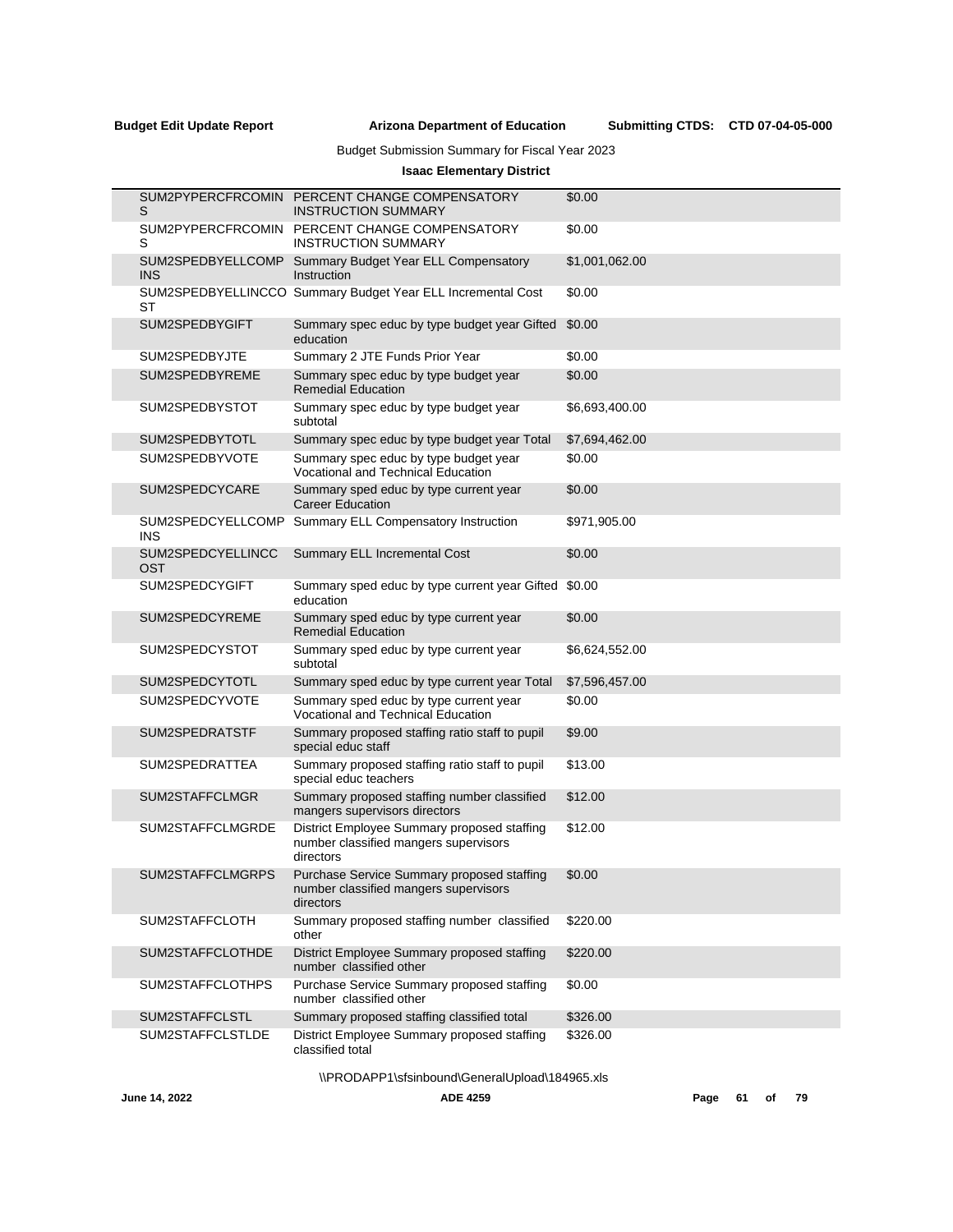Submitting CTDS: CTD 07-04-05-000

# Budget Submission Summary for Fiscal Year 2023

# **Isaac Elementary District**

| SUM2STAFFCLSTLPS | Purchase Service Summary proposed staffing<br>classified total                                | \$0.00   |
|------------------|-----------------------------------------------------------------------------------------------|----------|
| SUM2STAFFCLSTLPS | Purchase Service Summary proposed staffing<br>classified total                                | \$0.00   |
| SUM2STAFFCLTADDE | District Employee Sujmmary proposed staffing<br>number classified teachers aids               | \$94.00  |
| SUM2STAFFCLTADPS | Purchase Service Sujmmary proposed staffing<br>number classified teachers aids                | \$0.00   |
| SUM2STAFFCTADM   | Summary proposed staffing number Certified<br>Superintendents Principals Other Administrators | \$11.00  |
| SUM2STAFFCTADMDE | District Employee Summary proposed staffing<br>num Certified Superi Principals Ohr Admin      | \$11.00  |
| SUM2STAFFCTADMPS | Purchase Service Summary proposed staffing<br>num Certified Superi Principals Ohr Admin       | \$0.00   |
| SUM2STAFFCTCLT   | Summary proposed staffing total of classified<br>and certified numbers                        | \$650.00 |
| SUM2STAFFCTCLTDE | District Employee Summary proposed staffing<br>total of classified and certified numbers      | \$647.00 |
| SUM2STAFFCTCLTPS | Purchase Service Summary proposed staffing<br>total of classified and certified numbers       | \$3.00   |
| SUM2STAFFCTOTH   | Summary proposed staffing numer certified<br>other                                            | \$10.00  |
| SUM2STAFFCTOTHDE | District Employee Summary proposed staffing<br>numer certified other                          | \$10.00  |
| SUM2STAFFCTOTHPS | Purchase Service Summary proposed staffing<br>numer certified other                           | \$0.00   |
| SUM2STAFFCTSTL   | Summary proposed staffing number subtotal<br>certified                                        | \$324.00 |
| SUM2STAFFCTSTLDE | District Employee Summary proposed staffing<br>number subtotal certified                      | \$321.00 |
| SUM2STAFFCTSTLPS | Purchase Service Summary proposed staffing<br>number subtotal certified                       | \$3.00   |
| SUM2STAFFCTTEA   | Summary proposed staffing number certified<br>teachers                                        | \$303.00 |
| SUM2STAFFCTTEADE | District Employee Summary proposed staffing<br>number certified teachers                      | \$300.00 |
| SUM2STAFFCTTEAPS | Purchase Service Summary proposed staffing<br>number certified teachers                       | \$3.00   |
| SUM2STAFFSPEDS   | Summary proposed staffing special educ staff                                                  | \$55.00  |
| SUM2STAFFSPEDSDE | District Employee Summary proposed staffing<br>special educ staff                             | \$55.00  |
| SUM2STAFFSPEDSPS | Purchase Service Summary proposed staffing<br>special educ staff                              | \$0.00   |
| SUM2STAFFSPEDT   | Summary proposed staffing special educ<br>teachers                                            | \$36.00  |
| SUM2STAFFSPEDTDE | District Employee Summary proposed staffing<br>special educ teachers                          | \$36.00  |
| SUM2STAFFSPEDTPS | Purchase Service Summary proposed staffing<br>special educ teachers                           | \$0.00   |
| SUM2STPPRADMNI   | Summary proposed staffing ratio staff to pupil<br>certified administratros                    | \$0.00   |
| SUM2STPPROTHER   | Summary proposed staffing ratio staff to pupil<br>certifed other                              | \$0.00   |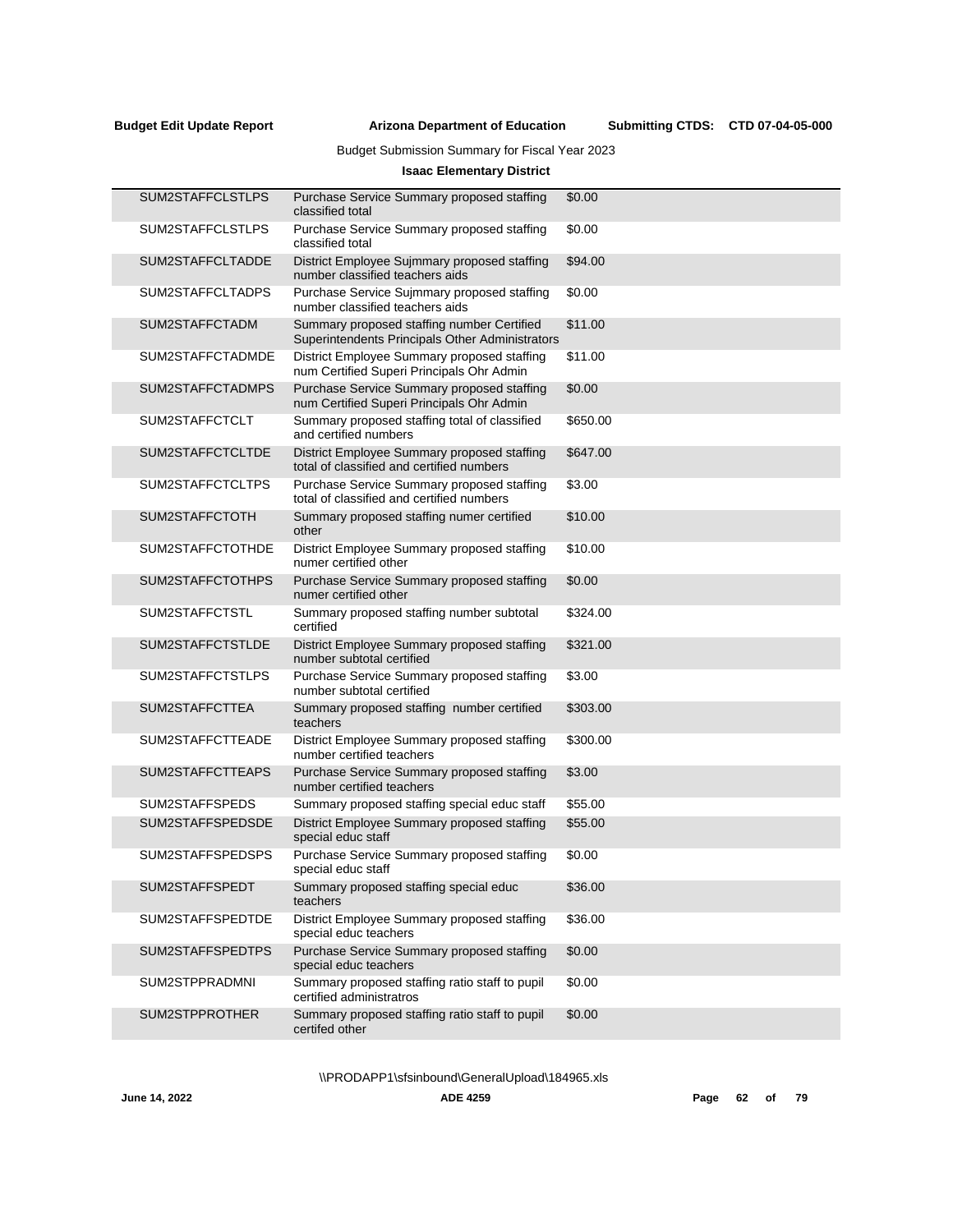Submitting CTDS: CTD 07-04-05-000

# Budget Submission Summary for Fiscal Year 2023

# **Isaac Elementary District**

| SUM2STPPRSTOTL         | Summary proposed staffing ratio staff to pupil<br>subtotal for certified                                | \$0.00          |
|------------------------|---------------------------------------------------------------------------------------------------------|-----------------|
| SUM2STPPRSTOTL         | Summary proposed staffing ratio staff to pupil<br>subtotal for certified                                | \$0.00          |
| SUM2STPRRCLADM         | Summary proposed staffing ratio staff to pupil<br>classified managers                                   | \$0.00          |
| SUM2STPRRCLCTT         | Summary proposed staffing ratio staff to pupil<br>total for classied and certified                      | \$0.00          |
| SUM2STPRRCLOTH         | Summary proposed staffing ratio staff to pupil<br>classified other                                      | \$0.00          |
| SUM2STPRRCLSTL         | Summary proposed staffing ratio staff to pupil<br>subtotal classifed                                    | \$0.00          |
| SUM2STPRRCLTAD         | Summary proposed staffing ratio staff to pupil<br>classified teachers aids                              | \$0.00          |
| <b>SUMATTBUDGYADM</b>  | Summary current year Attending ADM                                                                      | \$0.00          |
| <b>SUMATTCURRYADM</b>  | Summary current year Attending ADM                                                                      | \$0.00          |
| <b>SUMATTPRIORCURR</b> | <b>Budget Summary ADM Prior Current BUDGET</b><br><b>YEAR</b> minus 2                                   | \$0.00          |
| SUMBYSBAOOTHR0         | Summary budget year sal and ben and other<br>totals 630 700 800 900 Other                               | \$0.00          |
| SUMBYSBAOT1000         | Summary budget year sal and ben and other<br>totals 1000 classroom instruc                              | \$11,965,626.00 |
| SUMBYSBAOT2100         | Summary budget year sal and ben and other<br>totals 2100 support services students                      | \$1,693,904.00  |
| SUMBYSBAOT2200         | Summary budget year sal and ben and other<br>totals 2200 instructional staff                            | \$443,989.00    |
| SUMBYSBAOT2300         | Summary budget year sal and ben and other<br>totals 2300 2400 2500 2800 administration                  | \$5,949,298.00  |
| SUMBYSBAOT2600         | Summary budget year sal and ben and other<br>totals 2600 Operation maintenance plant<br>services 2600   | \$6,104,752.00  |
| SUMBYSBAOT2900         | Summary budget year sal and ben and other<br>totals 2900 Other                                          | \$0.00          |
| SUMBYSBAOT3000         | Summary budget year sal and ben and other<br>totals 3000 oper noninstructional services                 | \$85,000.00     |
| SUMBYSBAOT610C         | Summary budget year sal and ben and other<br>totals 610 School sponsorsed concurricular<br>activities   | \$0.00          |
| SUMBYSBAOT620A         | Summary budget year sal and ben and other<br>totals 620 school sponsored athletics                      | \$83,175.00     |
| SUMBYSBAOTOTL0         | Summary budget year sal and ben and other<br>totals Total                                               | \$26,325,744.00 |
| SUMBYSL550K3R          | SUMMARY K3 Reading Budg Yr Total                                                                        | \$351,664.00    |
| SUMBYSLBO21000         | Summary budget year sal and ben and other<br>totals 200 spec educ 1000 classroom instruc                | \$3,989,406.00  |
| SUMBYSLBO22100         | Summary budget year sal and ben and other<br>totals 200 spec educ 2100 support services<br>students     | \$3,705,056.00  |
| SUMBYSLBO22200         | Summary budget year sal and ben and other<br>totals 200 spec educ 2200 Instructional staff              | \$0.00          |
| SUMBYSLBO22300         | Summary budget year sal and ben and other<br>totals 200 spec educ 2300 2400 2500 2800<br>administration | \$0.00          |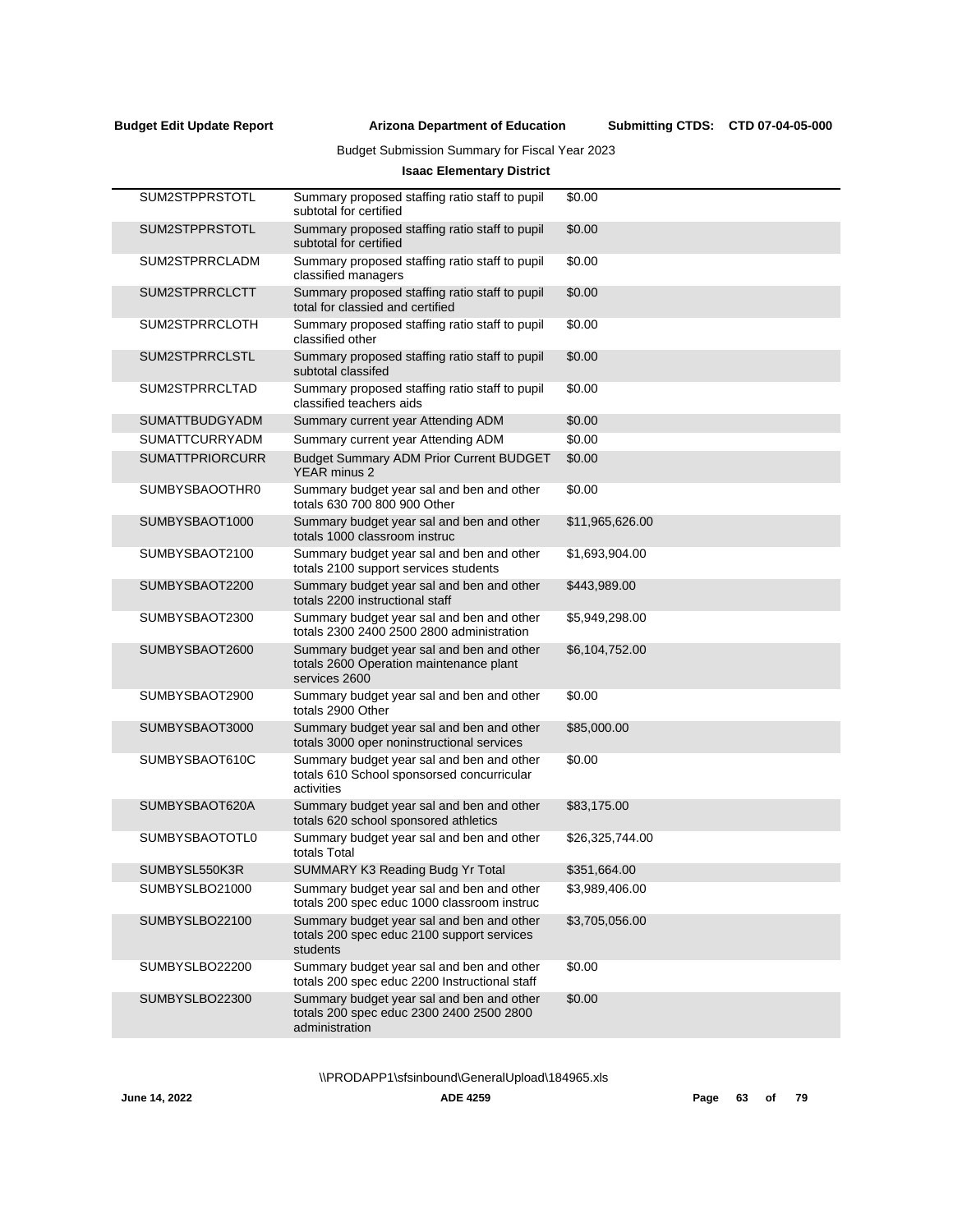# Budget Submission Summary for Fiscal Year 2023

# **Isaac Elementary District**

| SUMBYSLBO22600        | Summary budget year sal and ben and other<br>totals 200 spec educ 2600 oper maintenance<br>plant services | \$0.00          |
|-----------------------|-----------------------------------------------------------------------------------------------------------|-----------------|
| SUMBYSLBO22600        | Summary budget year sal and ben and other<br>totals 200 spec educ 2600 oper maintenance<br>plant services | \$0.00          |
| SUMBYSLBO23000        | Summary budget year sal and ben and other<br>totals 200 spec educ 3000 oper noninstructional<br>services  | \$0.00          |
| SUMBYSLBO2TOTL        | Summary budget year sal and ben and other<br>totals 200 Total                                             | \$7,694,462.00  |
| SUMBYSLBO400TR        | Summary budget year sal and ben and other<br>totals 400 Pupil transportation                              | \$669,149.00    |
| SUMBYSLBO510DG        | Summary budget year sal and ben and other<br>totals 510 Desegregation                                     | \$4,951,154.00  |
| SUMBYSLBO530DP        | Summary budget year sal and ben and other<br>totals 530 Dropout Prevention                                | \$0.00          |
| SUMBYSLBO540JT        | Summary budget year sal and ben and other<br>totals 540 Joint Vocational Technical centers                | \$0.00          |
| SUMBYSLBOTOTAL        | Summary budget year sal and ben and other<br>toals Total                                                  | \$39,992,173.00 |
| <b>SUMCLASSROOMST</b> | Summary of expenditure budget section 3<br><b>Classroom Site</b>                                          |                 |
| <b>SUMCLASSSITEBY</b> | Summary classroom site budget year                                                                        | \$8,639,287.00  |
| <b>SUMCURRYSECONR</b> | Summary current year secondary tax rate                                                                   |                 |
| SUMCYSBAOT1000        | Summary current year total sal and ben and<br>other 1000 classroom instruc                                | \$12,237,727.00 |
| SUMCYSBAOT2100        | Summary current year total sal and ben and<br>other 2100 supports servicxes students                      | \$1,688,158.00  |
| SUMCYSBAOT2200        | Summary current year total sal and ben and<br>other 2200 instructional staff                              | \$443,221.00    |
| SUMCYSBAOT2300        | Summary current year total sal and ben and<br>other 2300 2400 2500 2800 administration                    | \$5,804,832.00  |
| SUMCYSBAOT2600        | Summary current year total sal and ben and<br>other 2600 oper maintenance plant services                  | \$6,001,310.00  |
| SUMCYSBAOT2900        | Summary current year total sal and ben and<br>other 2900 Other                                            | \$0.00          |
| SUMCYSBAOT3000        | Summary current year total sal and ben and<br>other 3000 oper noninstructional services                   | \$85,000.00     |
| SUMCYSBAOT610C        | Summary current year total sal and ben and<br>other 610 school sponsored cocurricular<br>activities       | \$0.00          |
| SUMCYSBAOT620A        | Summary current year total sal and ben and<br>other 620 school sponsored athletics                        | \$78,162.00     |
| <b>SUMCYSBAOTOTHR</b> | Summary current year total sal and ben and<br>other 630 700 800 900 Other                                 | \$0.00          |
| SUMCYSBAOTTOTL        | Summary current year total sal and ben and<br>other Total                                                 | \$26,338,410.00 |
| SUMCYSLBO21000        | Summary current year total sal and ben and<br>other spec edu 200 classroom instruc 1000                   | \$3,783,114.00  |
| SUMCYSLBO22100        | Summary current year total sal and ben and<br>other spec educ 200 support services students<br>2100       | \$3,782,457.00  |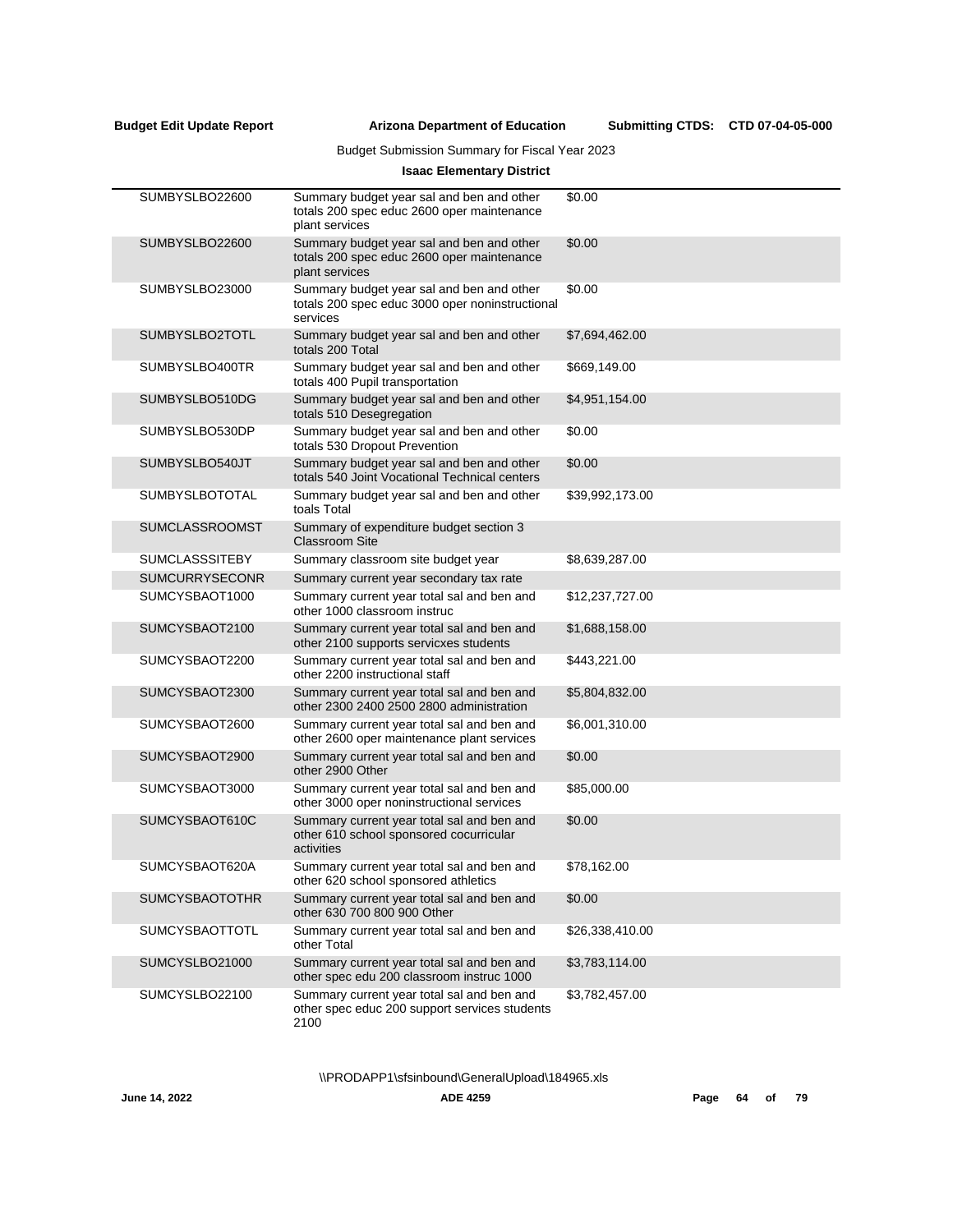# Budget Submission Summary for Fiscal Year 2023

# **Isaac Elementary District**

| SUMCYSLBO22200        | Summary current year totla sal and ben and<br>other spec educ 200 instuctional staff 2200                | \$769.00          |
|-----------------------|----------------------------------------------------------------------------------------------------------|-------------------|
| SUMCYSLBO22200        | Summary current year totla sal and ben and<br>other spec educ 200 instuctional staff 2200                | \$769.00          |
| SUMCYSLBO22600        | Summary current year aotal sal and ben and<br>other spec educ 200 oper maint plant services<br>2600      | \$225.00          |
| SUMCYSLBO22900        | Summary current year total sal and ben and<br>other spec educ 200 Other 2900                             | \$0.00            |
| SUMCYSLBO23000        | Summary current year total sal and ben and<br>other spec educ 200 oper noninstructional<br>services 3000 | \$0.00            |
| SUMCYSLBO2TOTL        | Summary current year total sal and ben and<br>other spec educ 200 Total                                  | \$7,596,457.00    |
| SUMCYSLBO400TR        | Summary current year total sal and ben and<br>other spec educ 400 Pupil Transportation                   | \$746,575.00      |
| SUMCYSLBO510DG        | Summary current year total sal and ben and<br>other spec educ 510 Desegretation                          | \$4,951,154.00    |
| SUMCYSLBO530DP        | Summary current year total sal and ben and<br>other spec educ 530 Dropout Prevention                     | \$0.00            |
| SUMCYSLBO540JT        | Summary current year total sal and ben and<br>other spec educ 540 Joint Vocational Technical<br>center   | \$0.00            |
| SUMCYSLBO550K3R       | Summary Page Total Expenditures Current<br>Year K3 Reading 550                                           | \$341,830.00      |
| <b>SUMCYSLBOTOTAL</b> | Summary current year total sal and ben and<br>other Totals                                               | \$39,974,426.00   |
| <b>SUMEBUDGSECONR</b> | Summary budget year estimated secondary tax<br>rate                                                      |                   |
| <b>SUMINCDECADJWY</b> | Summary inc dec from current year adjacent<br>ways                                                       | \$0.00            |
| <b>SUMINCDECAUXOP</b> | Summary inc dec from current year auxiliary<br>operations                                                | \$0.00            |
| <b>SUMINCDECBONBD</b> | Summary inc dec from current year bond<br>building                                                       | \$0.00            |
| <b>SUMINCDECCYCI</b>  | <b>COMPENSATORI INSTRUCTION BY</b><br><b>SUMMARY</b>                                                     | \$0.00            |
| <b>SUMINCDECCYFED</b> | Summary inc dec from current year federal proj                                                           | (\$24,941,692.00) |
| <b>SUMINCDECCYIIF</b> | Summary of Increase Decrease from CY IIF                                                                 | \$0.00            |
| <b>SUMINCDECCYRMO</b> | Summary inc dec from current year MO                                                                     | \$17,747.00       |
| <b>SUMINCDECCYSCF</b> | Increase or decrease over current year CSF                                                               | \$1,271,235.00    |
| <b>SUMINCDECCYSEI</b> | Summary current year by Structured English<br>Immersion                                                  | \$0.00            |
| SUMINCDECCYSTA        | Summary inc dec from current year state proj                                                             | (\$184,587.00)    |
| <b>SUMINCDECDEBTS</b> | Summary inc dec from current year debt service                                                           | \$0.00            |
| <b>SUMINCDECFOODS</b> | Summary inc dec from current year food service                                                           | (\$800,000.00)    |
| SUMINCDECNWSCH        | Summary inc dec from current year new school<br>facilities                                               | \$0.00            |
| <b>SUMINCDECOTHER</b> | Summary inc dec from current year other                                                                  | \$808,231.00      |
| SUMINCDECSCHPL        | Summary inc dec from current year school plant<br>funds                                                  | \$0.00            |
| SUMINCDECUCAPT        | Summary inc dec from current year unrestricted<br>capital                                                | \$610,741.00      |
|                       |                                                                                                          |                   |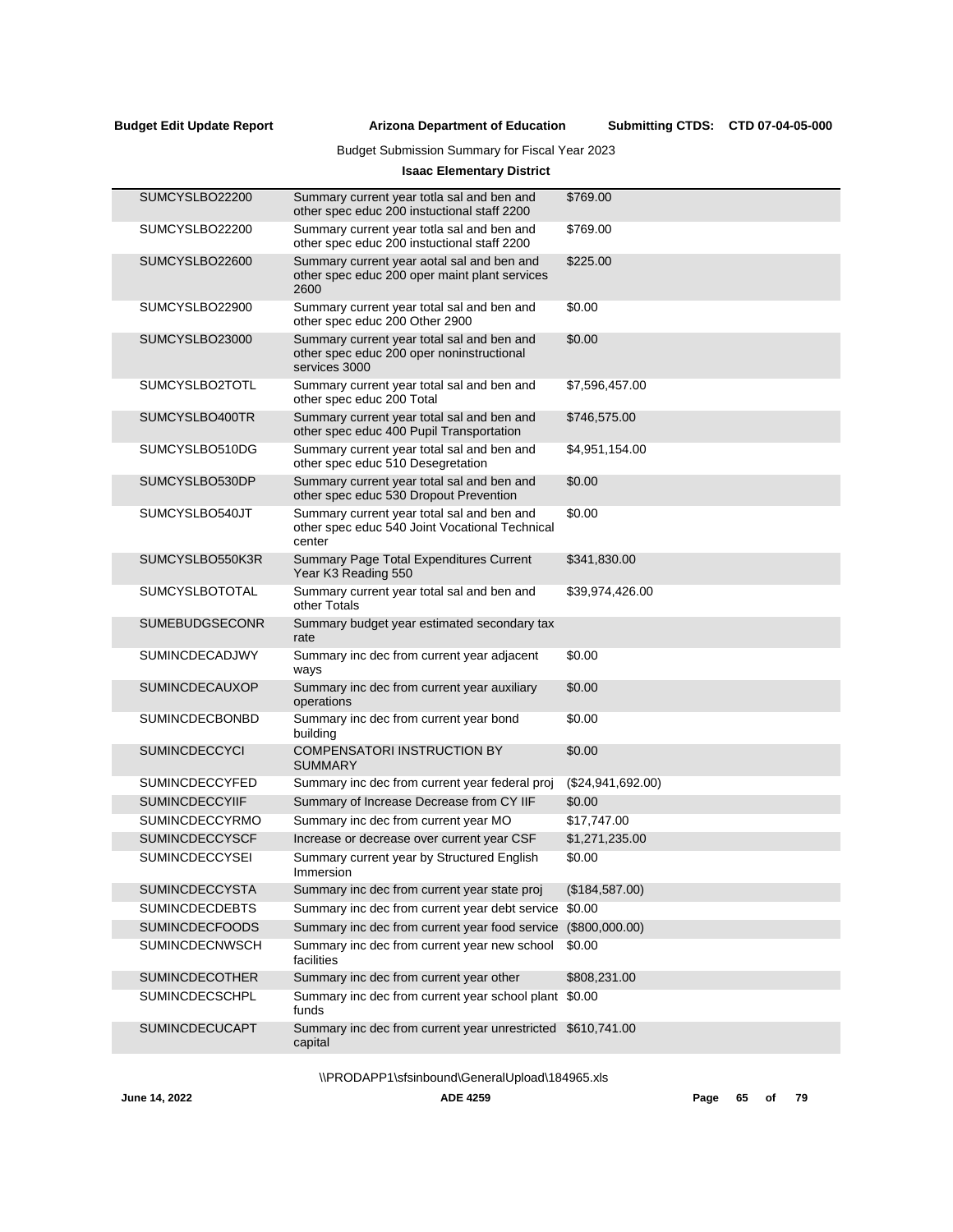# Budget Submission Summary for Fiscal Year 2023

# **Isaac Elementary District**

| <b>SUMMAOBDGTAMNT</b> | Summary of expenditure budget section 3<br>Maintenance and Operation          |                                     |
|-----------------------|-------------------------------------------------------------------------------|-------------------------------------|
| <b>SUMMAOBDGTAMNT</b> | Summary of expenditure budget section 3<br>Maintenance and Operation          |                                     |
| SUMMARYHEAD2          | SUMMARY HEADER 2                                                              | proposed by the Governing Board on, |
| SUMMARYHEAD3          | <b>SUMMARY HEADER 3</b>                                                       | Lynn Lang                           |
| SUMOT100BY1000        | Summary Other budget year 100 classroom<br>instruc 1000                       | \$753,677.00                        |
| SUMOT100BY2100        | Summary Other budget year 100 support<br>services 2100                        | \$30,968.00                         |
| SUMOT100BY2200        | Summary Other budget year 100 instructional<br>staff 2200                     | \$25,125.00                         |
| SUMOT100BY2300        | Summary Other budget year 100 administration<br>2300 2400 2500 2800           | \$1,006,605.00                      |
| SUMOT100BY2600        | Summary Other budget year 100 oper<br>maintenance plant services 2600         | \$4,024,775.00                      |
| SUMOT100BY2900        | Summary Other budget year 100 Other 2900                                      | \$0.00                              |
| SUMOT100BY3000        | Summary Other budget year 100 oper<br>noninstructional services 3000          | \$85,000.00                         |
| SUMOT100BY610C        | Summary Other budget year 100 school<br>sponsored cocurricular activities 610 | \$0.00                              |
| SUMOT100BY620A        | Summary Other budget year 100 school<br>sponsored athletics 620               | \$16,550.00                         |
| SUMOT100BYOTHR        | Summary Other budget year 100 Other 630 700<br>800 900                        | \$0.00                              |
| SUMOT100BYTOTL        | Summary Other budget year 100 Total                                           | \$5,942,700.00                      |
| SUMOT100CY1000        | Summary Other current year classroom instruct<br>1000                         | \$841,759.00                        |
| SUMOT100CY2100        | Summary Other current year support services<br>students 2100                  | \$29,096.00                         |
| SUMOT100CY2200        | Summary Other current year instructional staff<br>2200                        | \$25,058.00                         |
| SUMOT100CY2300        | Summary Other current year administration<br>2300 2400 2500 2800              | \$867,956.00                        |
| SUMOT100CY2600        | Summary Other current year oper main plant<br>services 2600                   | \$3,919,960.00                      |
| SUMOT100CY2900        | Summary Other current year Other 2900                                         | \$0.00                              |
| SUMOT100CY3000        | Summary Other current year oper<br>noninstructional services 3000             | \$85,000.00                         |
| SUMOT100CY610C        | Summary Other current year School sponsored<br>cocurricular activities 610    | \$0.00                              |
| SUMOT100CY620A        | Summary Other current year School sponsored<br>athlectics 620                 | \$11,855.00                         |
| SUMOT100CYOTHR        | Summary Other current year Other 630 700<br>800 900                           | \$0.00                              |
| SUMOT100CYTOTL        | Summary Other current year Total                                              | \$5,780,684.00                      |
| SUMOT200BY1000        | Summary Other budget year 200 classroom<br>instruc 1000                       | \$1,011,643.00                      |
| SUMOT200BY2100        | Summary Other budget year 200 support<br>servides students 2100               | \$1,560,200.00                      |
| SUMOT200BY2200        | Summary Other budget year 200 instructional<br>staff 2200                     | \$0.00                              |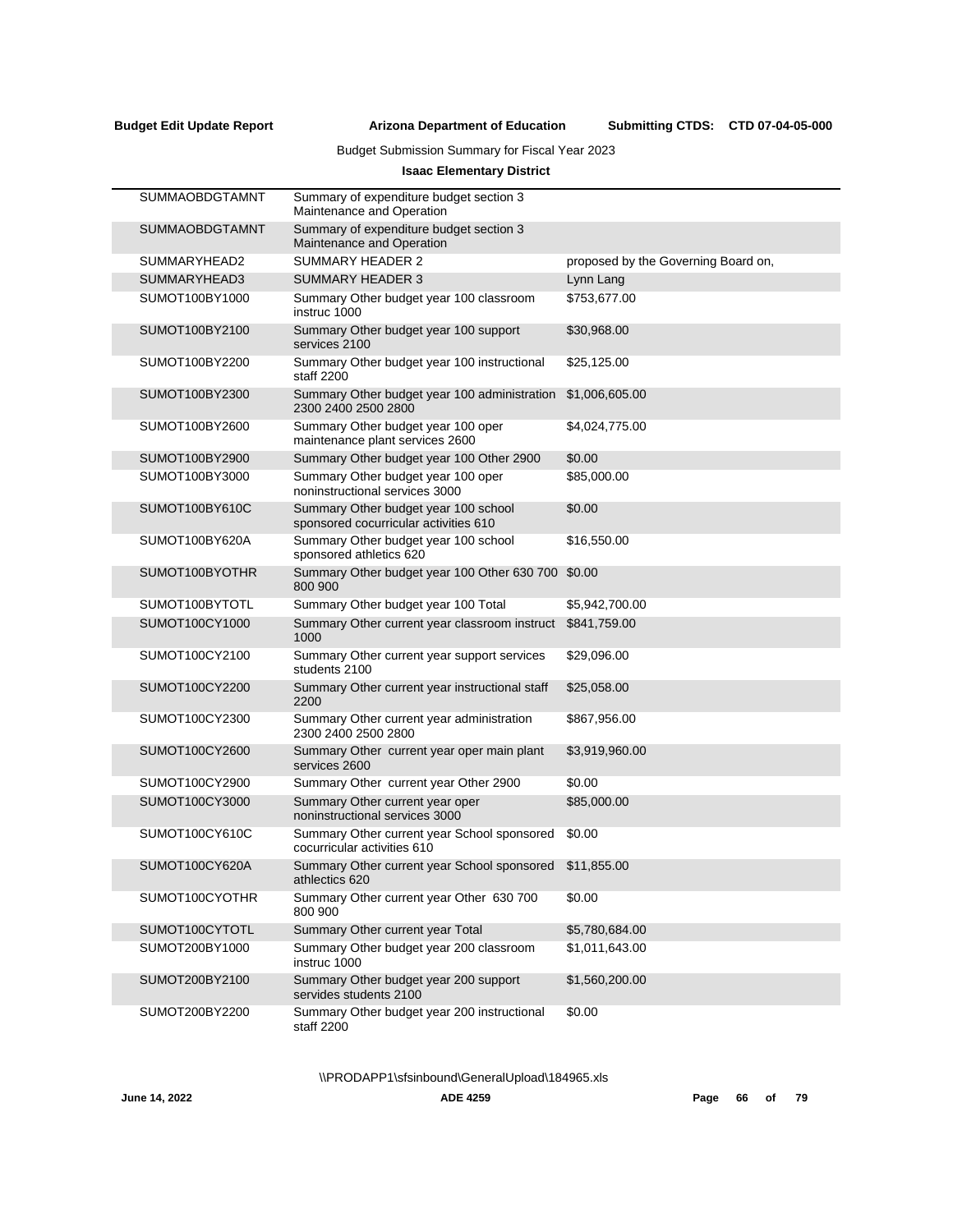# Budget Submission Summary for Fiscal Year 2023

# **Isaac Elementary District**

| SUMOT200BY2300        | Summary budget year 200 admininistration<br>2300 2400 2500 2800                  | \$0.00          |
|-----------------------|----------------------------------------------------------------------------------|-----------------|
| SUMOT200BY2300        | Summary budget year 200 admininistration<br>2300 2400 2500 2800                  | \$0.00          |
| SUMOT200BY2900        | Summary budget year 200 Other 2900                                               | \$0.00          |
| SUMOT200BY3000        | Summary budget year 200 Other<br>noninstrucitonal services 3000                  | \$0.00          |
| SUMOT200BYTOTL        | Summary budget year 200 Other Total                                              | \$2,571,843.00  |
| SUMOT200CY1000        | Summary Other current year 200 spec educ<br>classroom instruction 1000           | \$803,684.00    |
| SUMOT200CY2100        | Summary Other current year 200 spec educ<br>support services students 2100       | \$1,635,574.00  |
| SUMOT200CY2200        | Summary Other current year 200 spec educ<br>instructional staff 2200             | \$223.00        |
| SUMOT200CY2300        | Summary Other current year 200 spec educ<br>administration 2300 2400 2500 2800   | \$7,940.00      |
| SUMOT200CY2600        | Summary Other current year 200 spec educ<br>oper maintenance plant services 2600 | \$225.00        |
| SUMOT200CY2900        | Summary Other current year 200 spec educ<br>Other 2900                           | \$0.00          |
| SUMOT200CY3000        | Summary Other current year 200 oper<br>noninstructional services 3000            | \$0.00          |
| SUMOT200CYTOTL        | Summary Other current year 200 spec educ<br><b>Other Total</b>                   | \$2,447,646.00  |
| SUMOT400BYTRAN        | Summary budget year 400 Pupil Transportation                                     | \$476,200.00    |
| SUMOT400CYTRAN        | Summary Other current year 400 Pupil<br>Transportation                           | \$554,640.00    |
| SUMOT510BYDESG        | Summary budget year 510 Desegregation                                            | \$0.00          |
| SUMOT510CYDESG        | Summary Other current year 510 Desegregation \$0.00                              |                 |
| SUMOT530BYDROP        | Summary budget year 530 Dropout Prevention<br>Prog                               | \$0.00          |
| SUMOT530CYDROP        | Summary Other current year 530 Dropout<br><b>Prevention Prg</b>                  | \$0.00          |
| SUMOT540BYJOVT        | Summary budget year 540 Joint Vocational<br>Technical center                     | \$0.00          |
| SUMOT540CYJOVT        | Summary Other current year 540 Joint<br><b>Vocational Technical center</b>       | \$0.00          |
| SUMOT550BYK3R         | SUMMARY K3 Reading Budg Yr Other                                                 | \$0.00          |
| SUMOT550CYK3R         | Summary Page Other Expenditures Current<br>Year                                  | \$0.00          |
| <b>SUMOTTOTBYTOTL</b> | Summary budget year Other MO Total                                               | \$8,990,743.00  |
| <b>SUMOTTOTCYTOTL</b> | Summary Other current year Total                                                 | \$8,782,970.00  |
| SUMSANDBBY1000        | Summary sal and ben budget year classroom<br>instruc 1000                        | \$11,211,949.00 |
| SUMSANDBBY2100        | Summary sal and ben budget year support<br>services students 2100                | \$1,662,936.00  |
| SUMSANDBBY2200        | Summary sal and ben budget year instructional<br>staff 2200                      | \$418,864.00    |
| SUMSANDBBY2300        | Summary sal and ben budget year<br>administration 2300 2400 2500 2800            | \$4,942,693.00  |
| SUMSANDBBY2600        | Summary sal and ben budget year operation<br>maintenance plant services 2600     | \$2,079,977.00  |
| SUMSANDBBY2900        | Summary sal and ben budget year other 2900                                       | \$0.00          |
|                       |                                                                                  |                 |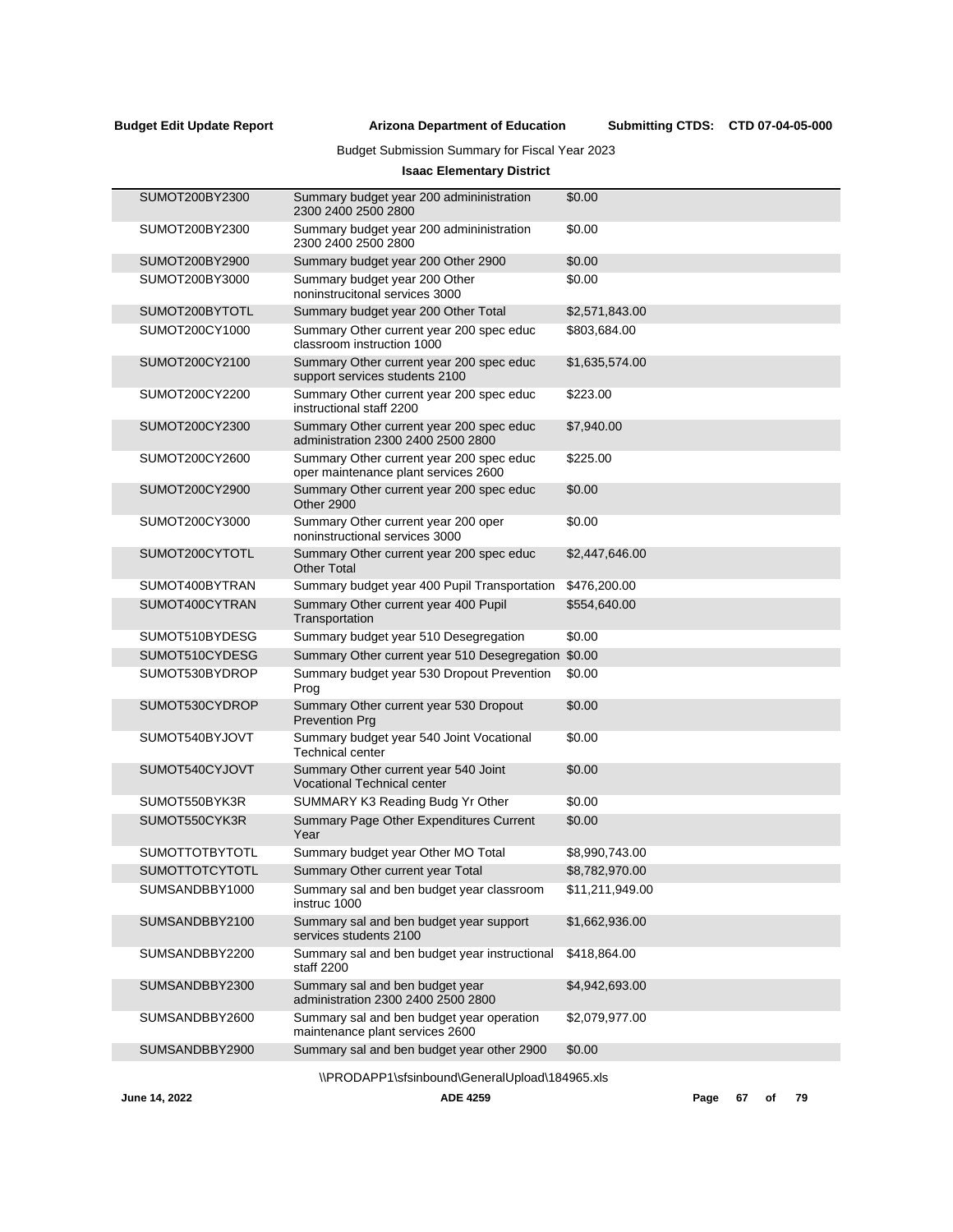Submitting CTDS: CTD 07-04-05-000

Budget Submission Summary for Fiscal Year 2023

# **Isaac Elementary District**

| SUMSANDBBY3000        | Summary sal and ben budget year operation<br>noninstructional staff 3000                         | \$0.00          |
|-----------------------|--------------------------------------------------------------------------------------------------|-----------------|
| SUMSANDBBY3000        | Summary sal and ben budget year operation<br>noninstructional staff 3000                         | \$0.00          |
| SUMSANDBBY620A        | Summary sal and ben budget year sch<br>sponsored athletics 620                                   | \$66,625.00     |
| <b>SUMSANDBBYOTHR</b> | Summary sal and ben budget year other 630<br>700 800 900                                         | \$0.00          |
| <b>SUMSANDBBYTOTL</b> | Summary sal and ben budget year total                                                            | \$20,383,044.00 |
| SUMSANDBCY1000        | Summary salaries and benefits current year<br>classroom instruction 1000                         | \$11,395,968.00 |
| SUMSANDBCY2100        | Summary salaries and benefits current year<br>support services students 2100                     | \$1,659,062.00  |
| SUMSANDBCY2200        | Summary salaries and benefits current year<br>instructional staff 2200                           | \$418,163.00    |
| SUMSANDBCY2300        | Summary salaries and benefits current year<br>administration 2300 2400 2500 2800                 | \$4,936,876.00  |
| SUMSANDBCY2600        | Summary salaries and benefits current year<br>oper maintenance plant services 2600               | \$2,081,350.00  |
| SUMSANDBCY2900        | Summary salaries and benefits current year<br><b>Other 2900</b>                                  | \$0.00          |
| SUMSANDBCY3000        | Summary salaries and benefits current year<br>operation noninstructional services 3000           | \$0.00          |
| SUMSANDBCY610C        | Summary salaries and benefits current year<br>School Sponsored cocurricular activities 610       | \$0.00          |
| SUMSANDBCY620A        | Summary salaries and benefits current year<br>School Sponsored Athletics 620                     | \$66,307.00     |
| <b>SUMSANDBCYOTHR</b> | Summary salaries and benefits current year<br>Other 630 700 800 900                              | \$0.00          |
| <b>SUMSANDBCYTOTL</b> | Summary salaries and benefits current year<br>regular educ 100 total                             | \$20,557,726.00 |
| SUMSB200BY1000        | Summary sal and ben budget year special educ<br>200 classroom inst 1000                          | \$2,977,763.00  |
| SUMSB200BY2100        | Summary sal and ben budget year special educ<br>200 support services students 2100               | \$2,144,856.00  |
| SUMSB200BY2200        | Summary sal and ben budget year special educ<br>200 instructional staff 2200                     | \$0.00          |
| SUMSB200BY2300        | Summary sal and ben budget year special educ<br>200 administration 2300 2400 2500 2800           | \$0.00          |
| SUMSB200BY2600        | Summary Sal and Ben budget year 200<br>operation maint operation plant services 2600             | \$0.00          |
| SUMSB200BY2900        | Summary sal and ben budget year 200 other<br>2900                                                | \$0.00          |
| SUMSB200BY3000        | Summary sal and ben budget year 200 oper<br>noninstructional services 3000                       | \$0.00          |
| SUMSB200BYTOTL        | Summary sal and ben budget year 200 Total                                                        | \$5,122,619.00  |
| SUMSB200CY1000        | Summary salaries and benefits 200 special<br>educ current year classroom instruction 1000        | \$2,979,430.00  |
| SUMSB200CY2100        | Summary salaries and benefits 200 special<br>educ current year support services students<br>2100 | \$2,146,883.00  |
| SUMSB200CY2200        | Summary salaries and benefits 200 special<br>educ current year instructional staff 2200          | \$546.00        |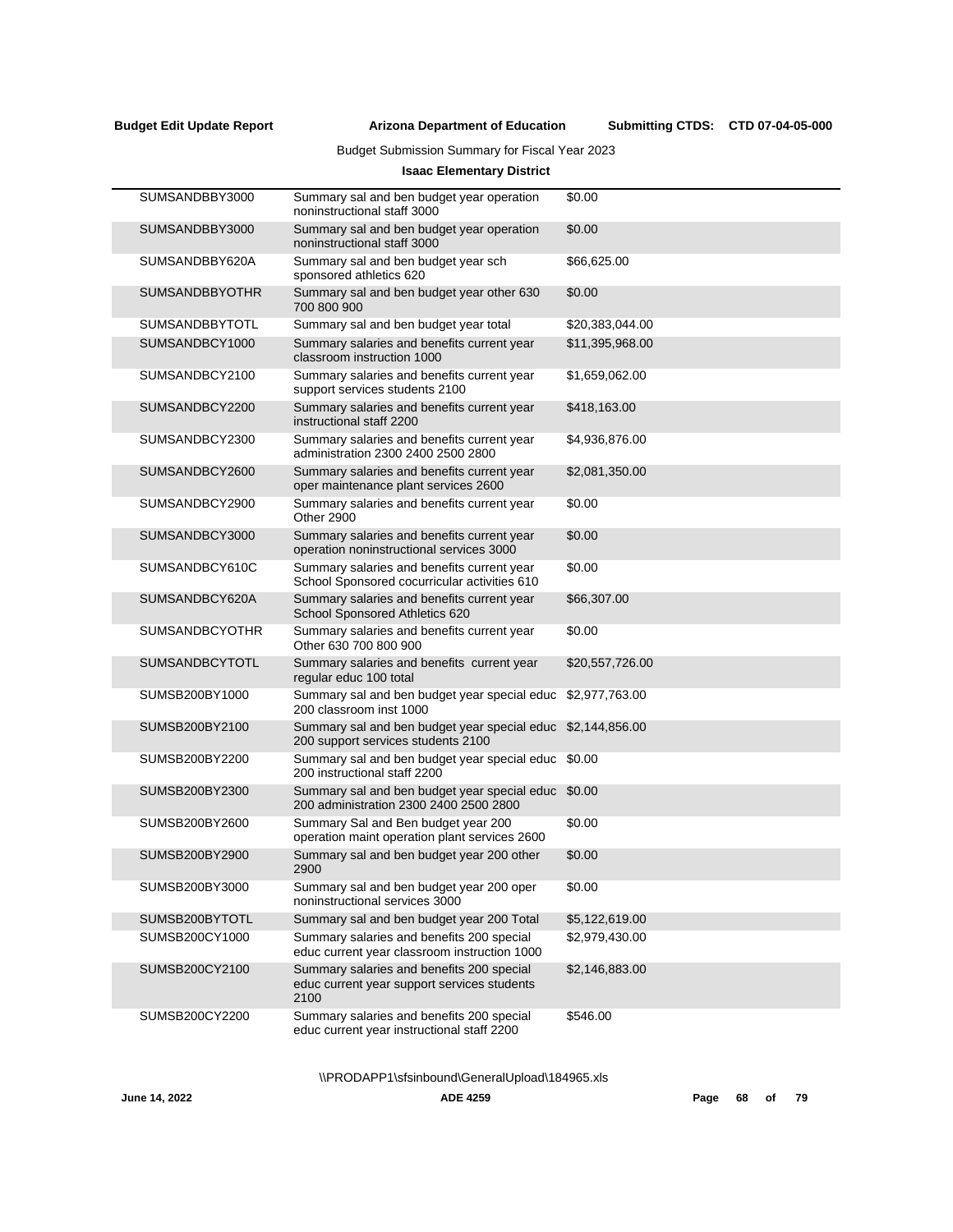Submitting CTDS: CTD 07-04-05-000

# Budget Submission Summary for Fiscal Year 2023

# **Isaac Elementary District**

| SUMSB200CY2300        | Summary salaries and benefits 200 special<br>educ current year administration 2300 2400<br>2500 2800     | \$21,952.00                                           |
|-----------------------|----------------------------------------------------------------------------------------------------------|-------------------------------------------------------|
| SUMSB200CY2300        | Summary salaries and benefits 200 special<br>educ current year administration 2300 2400<br>2500 2800     | \$21,952.00                                           |
| SUMSB200CY2900        | Summary salaries and beneifts 200 special<br>educ current year other 2900                                | \$0.00                                                |
| SUMSB200CY3000        | Summary salaries and benefits 200 special<br>educ current year oper of noninstructional<br>services 3000 | \$0.00                                                |
| SUMSB200CYTOTL        | Summary salaries and benefits 200 special<br>educ current year total                                     | \$5,148,811.00                                        |
| SUMSB400BYTRAN        | Summary sal and ben budget year 400 Pupil<br>Transportation                                              | \$192,949.00                                          |
| SUMSB400CYTRAN        | Summary salaries and benefits current year 400 \$191,935.00<br><b>Pupil Transportation total</b>         |                                                       |
| SUMSB510BYDESG        | Summary sal and ben budget year 510<br>Desegregation                                                     | \$4,951,154.00                                        |
| SUMSB510CYDESG        | Summary salaries and benefits current year 510 \$4,951,154.00<br>Desegregation total                     |                                                       |
| SUMSB530BYDROP        | Summary sal and ben budget year 530 Dropout \$0.00<br><b>Prevention Program</b>                          |                                                       |
| SUMSB530CYDROP        | Summary salaries and benefits current year 530 \$0.00<br>Dropout Prevention Prog 530                     |                                                       |
| SUMSB540BYJVOT        | Summary sal and ben budget year 540 Joint<br><b>Vocational Tech center</b>                               | \$0.00                                                |
| SUMSB540CYJOVT        | Summary salaries and benefits current year 540 \$0.00<br>Joint Vocational Technical Center 540           |                                                       |
| SUMSB550BYK3R         | SUMMARY K3 Reading Budg Yr Salaries                                                                      | \$351,664.00                                          |
| SUMSB550CYK3R         | Summary Page Salaries and Benefits Current<br>Year                                                       | \$341,830.00                                          |
| <b>SUMSBTOTBYTOTL</b> | Summary sal and ben budget year Total                                                                    | \$31,001,430.00                                       |
| <b>SUMSBTOTCYTOTL</b> | Summary salaries and benefits current year<br>Total expenditures                                         | \$31,191,456.00                                       |
| <b>SUMTSIBYSAL</b>    | Summary Teacher Salary Increase Budget Year<br>Average                                                   | \$59,508.00                                           |
| <b>SUMTSICOMMENT</b>  | <b>Summary Teachers Salary Increase Comments</b>                                                         | Comments on average salary calculation<br>(Optional): |
| <b>SUMTSIPYSAL</b>    | Summary Teachers Salary Increase Prior Year<br>Average                                                   | \$57,775.00                                           |
| <b>SUMTSISALINC</b>   | Summary Teachers Salary Increase Dollar<br>Increase from Prior Year Average                              | \$1,733.00                                            |
| SUMTSISALINCPERC      | Summary Teachers Salary Increase Percent<br>Increase from Prior Year Average                             | \$0.03                                                |
| SUMUNRBDGTAMMT        | Summary of expenditure budget section 3<br><b>Unrestriced Capital Outlay</b>                             |                                                       |
| <b>SUPERINTENDENT</b> | Superintendent name                                                                                      |                                                       |
| T01999TOTL6100        | Expenditure 6100 Total all MO salaries                                                                   | \$22,597,175.00                                       |
| T01999TOTL6200        | Expenditure 6200 Total all MO Employee<br><b>Benefits</b>                                                | \$8,404,255.00                                        |
| T01999TOTL6300        | Expenditure 6300 Total MO Purchased Services \$6,458,752.00                                              |                                                       |
| T01999TOTL6600        | Expenditure 6600 Total MO Supplies                                                                       | \$2,401,048.00                                        |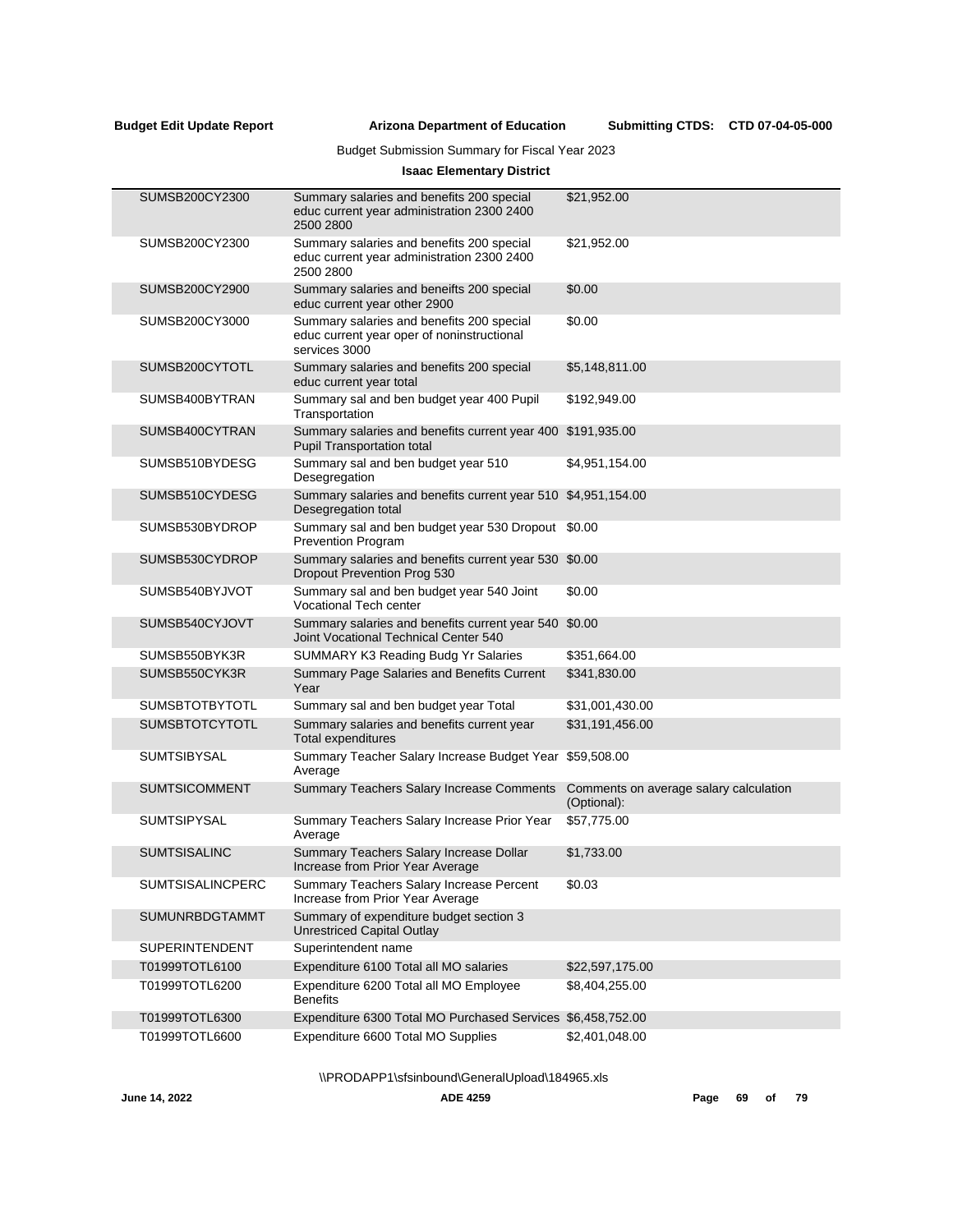# Submitting CTDS: CTD 07-04-05-000

# Budget Submission Summary for Fiscal Year 2023

# **Isaac Elementary District**

| T01999TOTL6800        | Ependiture 6800 Total MO Other                                                                               | \$130,943.00 |
|-----------------------|--------------------------------------------------------------------------------------------------------------|--------------|
| T01999TOTL6800        | Ependiture 6800 Total MO Other                                                                               | \$130,943.00 |
| T3SCTOT0000000        | Worksheet for DSL and RCL High School<br>Student Count Transported by Dist of<br>Residence to Dist of Attend | \$0.00       |
| T3SCTRAN000000        | Worksheet for DSL and RCL High School<br>Student Count Transported by Dist of Res to<br>Dist of Attend       |              |
| T3TUTOUTHS0000        | Worksheet for DSL and RCL Tuition out High<br><b>School Students</b>                                         | \$0.00       |
| TAX2NDRYVAL           | Secondary Tax Valulation                                                                                     |              |
| TAXCLABONDBYA1        | Secondary Tax Rates for Class A Bonds Budget<br>Year                                                         |              |
| TAXCLABONDCYA1        | Secondary Tax Rate Class A Bonds Current<br>Year                                                             |              |
| TAXCLBBONDBYA1        | Secondary Tax Rate Class B Bonds Budget<br>Year                                                              |              |
| TAXCLBBONDCYA1        | Secondary Tax Rate on Class B Bonds for<br><b>Current Year</b>                                               |              |
| TAXJTEDBYA1           | Expenditure Budget JTED Budget Year                                                                          |              |
| TAXJTEDCYA1           | Expenditure Budget JTED Current Year                                                                         |              |
| <b>TAXNOEQLHALF</b>   | No Equalizations Districts Calculate 50 Percent \$0.00<br>to State                                           |              |
| TAXPRIMARYBYA1        | Primary Tax Rate Budget Year                                                                                 |              |
| TAXPRIMARYCYA1        | Primary Tax Rate Current Year                                                                                |              |
| TAXRATE9120000        | Worksheet for Equalization Base and Assist<br>Qualifying tax rate 9 to 12                                    | \$1.71       |
| TAXRATEPSD8000        | Worksheet for Equalization Base and Assist<br>Qualifying tax rate PSD and K8                                 | \$1.71       |
| TAXSECCAPOBYA1        | Secondary Tax Rate Capital Override Budget<br>Year                                                           |              |
| TAXSECCAPOCYA1        | Secondary Tax Rate Capital Override Current<br>Year                                                          |              |
| TAXSECDESEGBYA1       | Secondary Tax Rate for BY DESEG                                                                              |              |
| TAXSECDESEGCYA1       | Secondary Tax Rate for CY DESEG                                                                              |              |
| TAXSECMOOVBYA1        | Secondary Tax Rate MO Override Budget Year                                                                   |              |
| TAXSECMOOVCYA1        | Secondary Tax Rate MO Override Current Year                                                                  |              |
| <b>TAXSECSPCOVBY</b>  | Cover Page SPECIAL PROGRAM OVERRIDE<br>budger year                                                           |              |
| <b>TAXSECSPCOVCY</b>  | Cover Page SPECIAL PROGRAM OVERRIDE<br>Current year                                                          |              |
| TAXSECTOTLBYA1        | Secondary Tax Rate Budget Year Total                                                                         | \$0.00       |
| TAXSECTOTLCYA1        | Secondary Tax Rate Current Year Total                                                                        | \$0.00       |
| TEI00000000000        | Worksheet for BSL and BRCL Teacher<br>Experience Index                                                       | \$1.00       |
| <b>TELEPHONNUMBER</b> | Telephone number of contact                                                                                  | 602-455-6700 |
| TLARESULT00000        | Worksheet for BSL and BRCL Increase for<br><b>Tuition Loss Adjustment</b>                                    | \$0.00       |
| TNTADJBASELIMIT       | PY Base Plus PY Excess Over Limit Minus<br>Discontinued Programs Added FY2014 Form<br>Change                 | \$0.00       |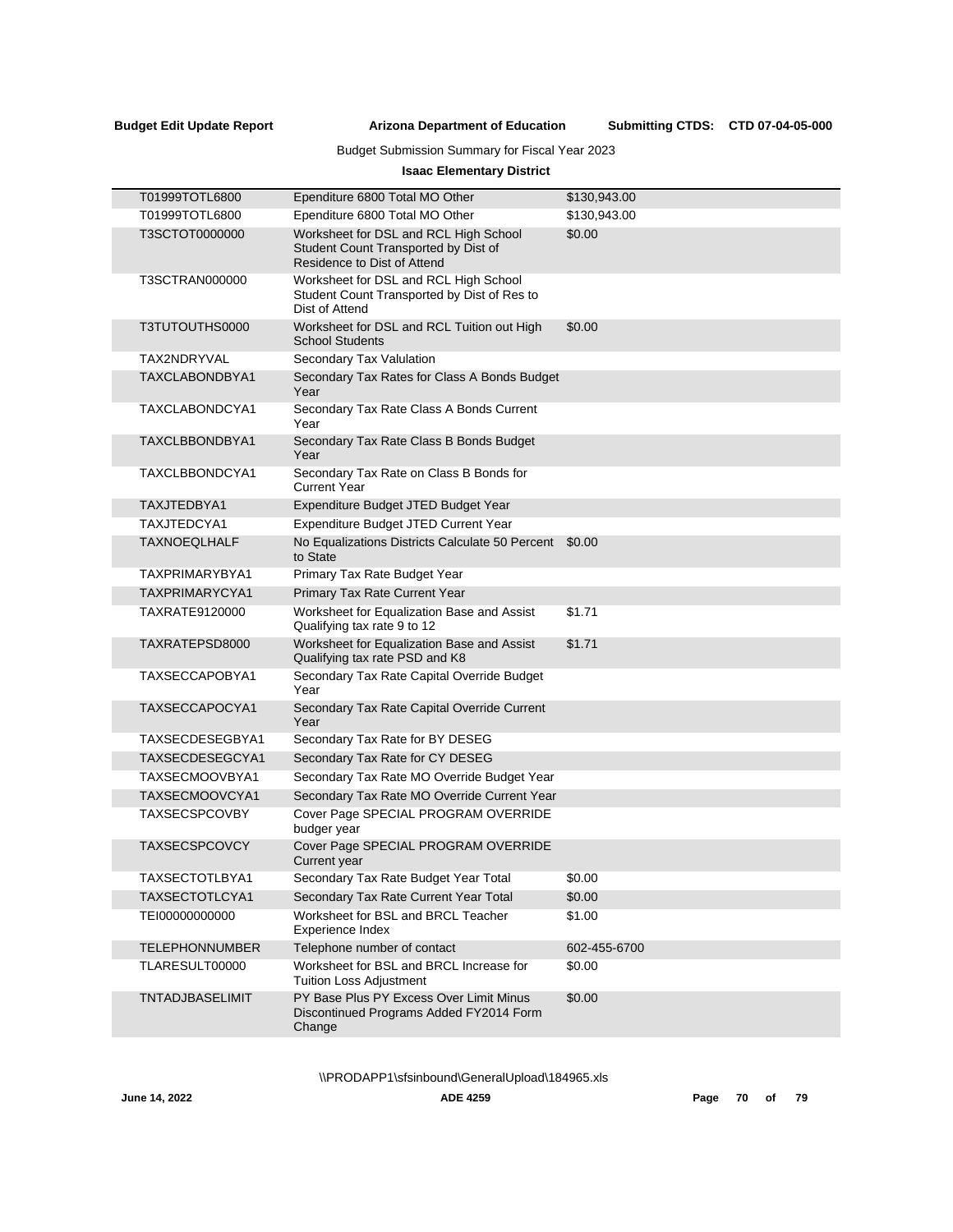Submitting CTDS: CTD 07-04-05-000

# Budget Submission Summary for Fiscal Year 2023

# **Isaac Elementary District**

| TNTBASEPYPLUSEXCE<br>SS | Prior Year Truth In Taxation Base Plus Budget<br><b>Year Excess Over TNT Limit</b> | \$0.00       |
|-------------------------|------------------------------------------------------------------------------------|--------------|
| TNTBASEPYPLUSEXCE<br>SS | Prior Year Truth In Taxation Base Plus Budget<br>Year Excess Over TNT Limit        | \$0.00       |
| TNTCALCULATSUM          | TNT calculations sum lines 22 23 and 24                                            | \$0.00       |
| TNTCALCUVALDIV          | TNT calculations line 10 divided by line c1 x<br>10000                             |              |
| TNTCURRASSESVL          | TNT calculations current assessed value                                            |              |
| TNTSUMCALCLEVY          | TNT calculations sum of 21 23 and 24                                               | \$0.00       |
| TOFROSL0000000          | Worksheet for TSL and TRCL To and From<br>School Support Level                     | \$305,143.20 |
| TOFROSLFAC0000          | Worksheet for TSL and TRCL State Support<br>Level per Route Mile                   | \$2.77       |
| TOHSSC00000000          | Worksheet for Tuition Out High School Tuition<br>Out High School Count             | \$0.00       |
| TOHSSC00000000REV       | Revised Worksheet Tuition Out HS Tuition Out<br><b>HS Count</b>                    | \$0.00       |
| TOHSSC1                 | Worksheet for Tuition Out High School Tuition<br>Out High School Count             |              |
| <b>TOHSSC1REV</b>       | <b>Revised Worksheet Tuition Out HS Tuition Out</b><br><b>HS Count</b>             |              |
| TOHSSC2                 | Worksheet for Tuition Out High School Tuition<br>Out High School Count             |              |
| TOHSSC2REV              | <b>Revised Worksheet Tuition Out HS Tuition Out</b><br><b>HS Count</b>             |              |
| TOHSSC3                 | Worksheet for Tuition Out High School Tuition<br>Out High School Count             |              |
| <b>TOHSSC3REV</b>       | <b>Revised Worksheet Tuition Out HS Tuition Out</b><br><b>HS Count</b>             |              |
| TOHSSC4                 | Worksheet for Tuition Out High School Tuition<br>Out High School Count             |              |
| TOHSSC4REV              | Revised Worksheet Tuition Out HS Tuition Out<br><b>HS Count</b>                    |              |
| TOHSSC5                 | Worksheet for Tuition Out High School Tuition<br>Out High School Count             |              |
| <b>TOHSSC5REV</b>       | Revised Worksheet Tuition Out HS Tuition Out<br><b>HS Count</b>                    |              |
| TOOXDEBT000000          | Worksheet for Tuition Out High School Per pupil<br>tuition excluding debt service  |              |
| TOOXDEBT0000002         | Worksheet for Tuition Out High School Per pupil<br>tuition excluding debt service  |              |
| TOOXDEBT0000002REV      | Revised Worksheet Tuition Out HS Per pupil<br>tuition excl debt ser                |              |
| TOOXDEBT0000003         | Worksheet for Tuition Out High School Per pupil<br>tuition excluding debt service  |              |
| TOOXDEBT0000003REV      | Revised Worksheet Tuition Out HS Per pupil<br>tuition excl debt ser                |              |
| TOOXDEBT0000004         | Worksheet for Tuition Out High School Per pupil<br>tuition excluding debt service  |              |
| TOOXDEBT0000004REV      | Revised Worksheet Tuition Out HS Per pupil<br>tuition excl debt ser                |              |
| TOOXDEBT0000005         | Worksheet for Tuition Out High School Per pupil<br>tuition excluding debt service  |              |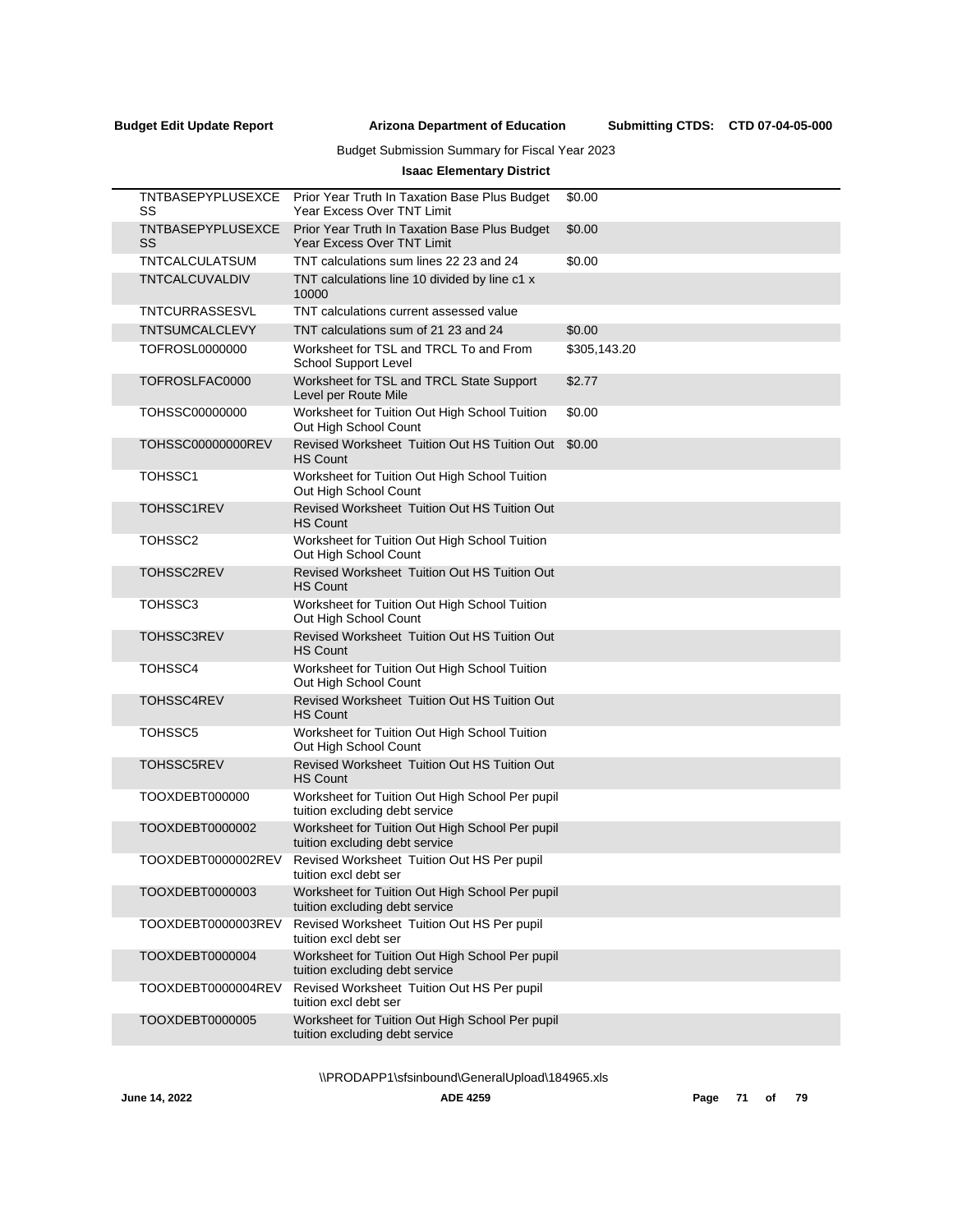Submitting CTDS: CTD 07-04-05-000

# Budget Submission Summary for Fiscal Year 2023

# **Isaac Elementary District**

| TOOXDEBT0000005REV  | Revised Worksheet Tuition Out HS Per pupil<br>tuition excl debt ser              |                 |
|---------------------|----------------------------------------------------------------------------------|-----------------|
| TOOXDEBT0000005REV  | Revised Worksheet Tuition Out HS Per pupil<br>tuition excl debt ser              |                 |
| TOPSTU00000000      | Worksheet for Tuition Out High School Tuition<br>out per student                 | \$0.00          |
| TOPSTU000000002     | Worksheet for Tuition Out High School Tuition<br>out per student                 | \$0.00          |
| TOPSTU000000002REV  | Revised Worksheet Tuition Out HS Tuition out<br>per student                      | \$0.00          |
| TOPSTU000000003     | Worksheet for Tuition Out High School Tuition<br>out per student                 | \$0.00          |
| TOPSTU000000003REV  | Revised Worksheet Tuition Out HS Tuition out<br>per student                      | \$0.00          |
| TOPSTU000000004     | Worksheet for Tuition Out High School Tuition<br>out per student                 | \$0.00          |
| TOPSTU000000004REV  | Revised Worksheet Tuition Out HS Tuition out<br>per student                      | \$0.00          |
| TOPSTU000000005     | Worksheet for Tuition Out High School Tuition<br>out per student                 | \$0.00          |
| TOPSTU000000005REV  | Revised Worksheet Tuition Out HS Tuition out<br>per student                      | \$0.00          |
| TOPSTU00000000REV   | Revised Worksheet Tuition Out HS Tuition out<br>per student                      | \$0.00          |
| TOTADJBUDGEXP0000   | Worksheet M line 2 C Total adjustment to<br>Budgeted expenditures from BUDG75    | \$39,974,426.00 |
| TOTADJGBL00000      | <b>Total Adjusted GBL</b>                                                        | \$39,974,426.00 |
| <b>TOTBUSPSSTOK</b> | <b>Total Buss Pass and Tokens</b>                                                | \$0.00          |
| TOTESYMI000000      | Worksheet for TSL and TRCL Total Extended<br><b>School Year Route Miles</b>      | \$0.00          |
| TOTLEXPENDCALC      | TNT Total Actual expenditures for prior year                                     |                 |
| TOTPAS00000000      | Worksheet for TSL and TRCL Annual<br>Expenditure for Bus Passes prior year       | \$0.00          |
| TOTTOFROSTU000      | Worksheet for TSL and TRCL Number of<br>Eligible Students Transported prior year | \$523.00        |
| TOTTOK00000000      | Worksheet for TSL and TRCL Annual<br>Expenditure for Bus Tokens prior year       | \$0.00          |
| TOXDEBT0000000      | Worksheet for Tuition Out High School Tuition<br>out per student                 | \$0.00          |
| TOXDEBT0000000REV   | Revised Worksheet Tuition Out HS Tuition out<br>per student                      | \$0.00          |
| TOXDEBT0000002      | Worksheet for Tuition Out High School Tuition<br>out per student                 | \$0.00          |
| TOXDEBT0000002REV   | Revised Worksheet Tuition Out HS Tuition out<br>per student                      | \$0.00          |
| TOXDEBT0000003      | Worksheet for Tuition Out High School Tuition<br>out per student                 | \$0.00          |
| TOXDEBT0000003REV   | Revised Worksheet Tuition Out HS Tuition out<br>per student                      | \$0.00          |
| TOXDEBT0000004      | Worksheet for Tuition Out High School Tuition<br>out per student                 | \$0.00          |
| TOXDEBT0000004REV   | Revised Worksheet Tuition Out HS Tuition out<br>per student                      | \$0.00          |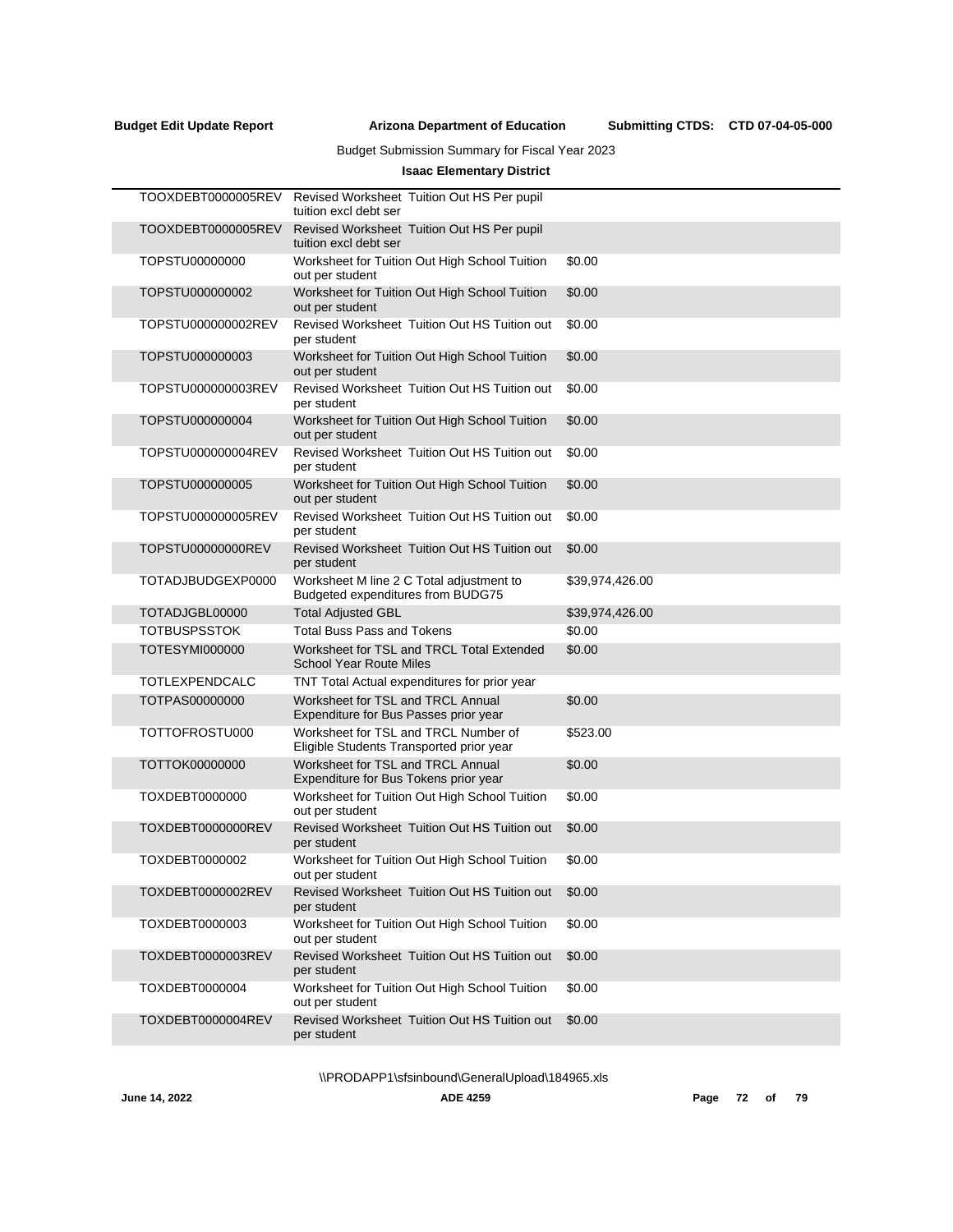Submitting CTDS: CTD 07-04-05-000

# Budget Submission Summary for Fiscal Year 2023

# **Isaac Elementary District**

| Worksheet for Tuition Out High School Tuition<br>out per student                                                                                                                                                                                                                                                                                                                                                                                                                                                                                                                                | \$0.00                                                |
|-------------------------------------------------------------------------------------------------------------------------------------------------------------------------------------------------------------------------------------------------------------------------------------------------------------------------------------------------------------------------------------------------------------------------------------------------------------------------------------------------------------------------------------------------------------------------------------------------|-------------------------------------------------------|
| Worksheet for Tuition Out High School Tuition<br>out per student                                                                                                                                                                                                                                                                                                                                                                                                                                                                                                                                | \$0.00                                                |
| Worksheet for TSL and TRCL TRCL for Current<br>Year                                                                                                                                                                                                                                                                                                                                                                                                                                                                                                                                             | \$726,835.71                                          |
| Worksheet for TSL and TRCL Academic Votech \$36,617.18<br>Athletic Trips Support Level                                                                                                                                                                                                                                                                                                                                                                                                                                                                                                          |                                                       |
| Worksheet for TSL and TRCL Academic<br>VoTech Athletic Trips Support Level Factor from<br>Table II                                                                                                                                                                                                                                                                                                                                                                                                                                                                                              | \$0.12                                                |
| Teacher Salary Increase Budget Year Average<br>Salary                                                                                                                                                                                                                                                                                                                                                                                                                                                                                                                                           | \$59,508.00                                           |
| <b>Teacher Salary Increase Comments</b>                                                                                                                                                                                                                                                                                                                                                                                                                                                                                                                                                         | Comments on average salary calculation<br>(Optional): |
| Teacher Salary Increase CTED No Teacher<br>Checkbox                                                                                                                                                                                                                                                                                                                                                                                                                                                                                                                                             |                                                       |
| Teacher Salary Increase Prior Year Salary                                                                                                                                                                                                                                                                                                                                                                                                                                                                                                                                                       | \$57,775.00                                           |
| Teacher Salary Increase Salary Increase<br>Amount                                                                                                                                                                                                                                                                                                                                                                                                                                                                                                                                               | \$1,733.00                                            |
| Teacher Salary Increase Average Percentage<br>Increase                                                                                                                                                                                                                                                                                                                                                                                                                                                                                                                                          | \$0.03                                                |
| Worksheet for TSL and TRCL TSL for Current<br>Year                                                                                                                                                                                                                                                                                                                                                                                                                                                                                                                                              | \$341,760.38                                          |
| Worksheet for TSL and TRCL Transportation<br>Support Level Change                                                                                                                                                                                                                                                                                                                                                                                                                                                                                                                               | \$178,139.80                                          |
| Type 03 Tuition APOR Page of Budget                                                                                                                                                                                                                                                                                                                                                                                                                                                                                                                                                             | \$0.00                                                |
| Type 03 Debt Service linked Page 7                                                                                                                                                                                                                                                                                                                                                                                                                                                                                                                                                              | \$0.00                                                |
| Type 03 Worksheet O Adjustment linked to WS<br>E                                                                                                                                                                                                                                                                                                                                                                                                                                                                                                                                                | \$0.00                                                |
| Alert Type03 adding in HS Students                                                                                                                                                                                                                                                                                                                                                                                                                                                                                                                                                              |                                                       |
| Alert Type03 adding high school students                                                                                                                                                                                                                                                                                                                                                                                                                                                                                                                                                        |                                                       |
| Checkbox Type03 Education High School<br><b>Students</b>                                                                                                                                                                                                                                                                                                                                                                                                                                                                                                                                        |                                                       |
| Type 03 Data Entry Student Count Error                                                                                                                                                                                                                                                                                                                                                                                                                                                                                                                                                          |                                                       |
| Worksheet for TSL and TRCL Approved Daily<br>Route Miles Unadjusted prior year                                                                                                                                                                                                                                                                                                                                                                                                                                                                                                                  | \$612.00                                              |
| Amount Budgeted in Unrestricted Capital Food<br><b>Services</b>                                                                                                                                                                                                                                                                                                                                                                                                                                                                                                                                 | \$25,000.00                                           |
| Unrestrict Capital Funds used for K3 Reading<br>Program                                                                                                                                                                                                                                                                                                                                                                                                                                                                                                                                         | \$0.00                                                |
| ADM Compliance Adjustment to URC                                                                                                                                                                                                                                                                                                                                                                                                                                                                                                                                                                |                                                       |
| Adjustment to URC for JTED Cap                                                                                                                                                                                                                                                                                                                                                                                                                                                                                                                                                                  |                                                       |
| Unrestricted Capital Adjustment Other Note 1                                                                                                                                                                                                                                                                                                                                                                                                                                                                                                                                                    |                                                       |
| Unrestricted Capital adjustment prior year<br>BUDG75 bottom page 2 growth over the 4<br>percent RCL limit                                                                                                                                                                                                                                                                                                                                                                                                                                                                                       |                                                       |
| Unrestricted Capital Adjustment RESOLUTION<br>Note 1                                                                                                                                                                                                                                                                                                                                                                                                                                                                                                                                            |                                                       |
| Unrestricted Capital Adjustment OTHER Total                                                                                                                                                                                                                                                                                                                                                                                                                                                                                                                                                     |                                                       |
| Unrestricted Capital Adjustment RESOLUTION                                                                                                                                                                                                                                                                                                                                                                                                                                                                                                                                                      |                                                       |
| TOXDEBT0000005<br>TOXDEBT0000005<br>TRCL0000000000<br>TRIPSL00000000<br>TRIPSLFAC00000<br><b>TSIBYSAL</b><br><b>TSICOMMENTS</b><br><b>TSICTEDNOTCHR</b><br><b>TSIPYSAL</b><br><b>TSISALINC</b><br>TSISALINCPERC<br>TSL00000000000<br>TSLCHANGE00000<br>TUT03APORPG<br>TYP03DEBT2PG7<br>TYP03RCLADJ2WSE<br>TYPE03ALERT<br>TYPE03ALERTR<br>TYPE03EDUHS<br>TYPE03ERROR<br><b>UNADJMIPERSTUO</b><br><b>UNRBUDGFDSERV</b><br>UNRK3READTOT<br><b>URCADMAUDITADJ</b><br><b>URCJTEDADJ</b><br><b>URCOTHERNOTE</b><br>URCPYB75GROWADJ<br>URCRESOLPYNOTE1<br><b>URCTOTALOTHER</b><br><b>URCTOTALRESOL</b> |                                                       |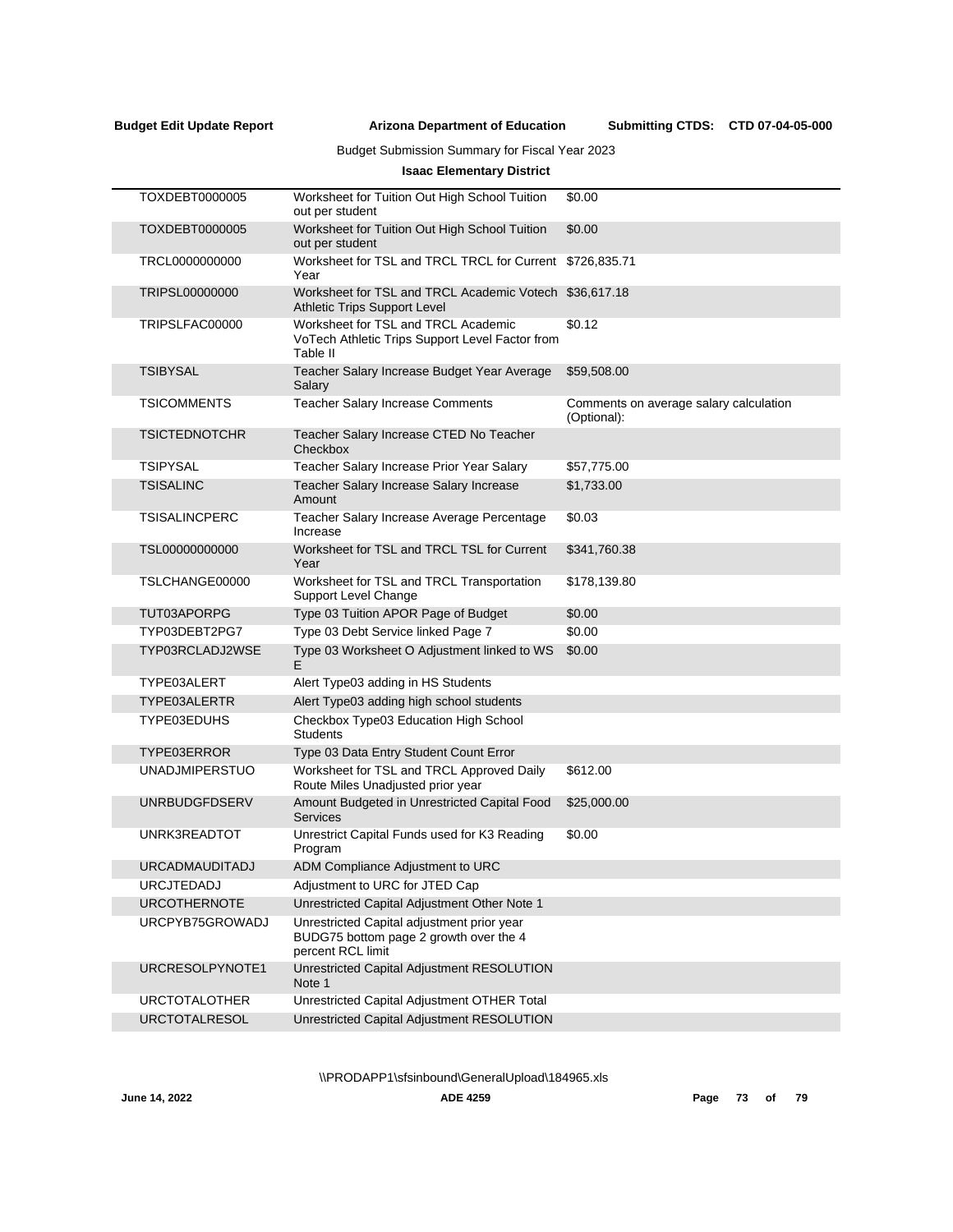# Budget Submission Summary for Fiscal Year 2023

# **Isaac Elementary District**

| WI912000000000                                             | Worksheet for Small School Adjust and Phase<br>Down support level weight increase 9 to 12<br>small isolated | \$0.00          |  |  |  |
|------------------------------------------------------------|-------------------------------------------------------------------------------------------------------------|-----------------|--|--|--|
| WI912000000000                                             | Worksheet for Small School Adjust and Phase<br>Down support level weight increase 9 to 12<br>small isolated | \$0.00          |  |  |  |
| WIK8I000000000                                             | Worksheet for Small School Adjust and Phase<br>Down support level weight increase small<br>isolated         | \$0.00          |  |  |  |
| WIK8N000000000                                             | Worksheet for Small School Adjust and Phase<br>Down support level weight increase small                     | \$0.00          |  |  |  |
| WSC00000000000                                             | Worksheet for BSL and BRCL Addons Total<br>Weighted Student Count                                           | \$6,455.08      |  |  |  |
| WSC10000000000                                             | Worksheet for Base Support Level and Base<br>Revenue Control Limit Total Weighted Student<br>Count          | \$28,696,237.82 |  |  |  |
| WSC91200000000                                             | Worksheet for Support Level Weights and PSD<br>12 Weighted Counts 912 Weighted Count                        | \$0.00          |  |  |  |
| WSC912TOTJJ000                                             | Worksheet for Support Level Weights Total<br>Weighted Student Count                                         | \$0.00          |  |  |  |
| WSCAED00000000                                             | Worksheet for BSL and BRCL Addons ED<br>MIMR SLD SLI and OHI Weighted count                                 | \$48.00         |  |  |  |
| <b>WSCAEDAOIFULL</b>                                       | WS BSL Addons ED MIMR SLD SLI and OHI<br>Weighted AOI Full Time                                             | \$0.00          |  |  |  |
| WSCAEDAOIPART                                              | WS BSL Addons ED MIMR SLD SLI and OHI<br><b>Weighted AOI Part Time</b>                                      | \$0.00          |  |  |  |
| WSCAEDP0000000                                             | Worksheet for BSL and BRCL Addons<br><b>Emotionally Disabled Private Weighted Counts</b>                    | \$12.01         |  |  |  |
| <b>WSCAEDPAOIFULL</b>                                      | WS BSL Addons Emotionally Disabled Private<br>Weighted AOI Full Times                                       | \$0.00          |  |  |  |
| <b>WSCAEDPAOIPART</b>                                      | WS BSL Addons Emotionally Disabled Private<br><b>Weighted AOI Part Times</b>                                | \$0.00          |  |  |  |
| WSCAG00000000                                              | Weighted Student Count Gifted Non AOI                                                                       | \$0.00          |  |  |  |
| <b>WSCAGAOIFULL</b>                                        | Weighted Student Count Gifted AOI Full Time                                                                 | \$0.00          |  |  |  |
| WSCAGAOIPART                                               | Weighted Student Count Gifted AOI Part Time                                                                 | \$0.00          |  |  |  |
| WSCAHI00000000                                             | Worksheet for BSL and BRCL Addons Hearing<br>Impairment Weighted count                                      | \$12.71         |  |  |  |
| <b>WSCAHIAOIFULL</b>                                       | WS BSL Addons Hearing Impairment Weighted<br><b>AOI Full Time</b>                                           | \$0.00          |  |  |  |
| <b>WSCAHIAOIPART</b>                                       | WS BSL Addons Hearing Impairment Weighted<br><b>AOI Part Time</b>                                           | \$0.00          |  |  |  |
| WSCAK300000000                                             | Worksheet for BSL and BRCL Addons K to 3<br>Weighted count                                                  | \$118.66        |  |  |  |
| WSCAK3AOIFULL                                              | WS BSL Addons K to 3 Weighted AOI Full Time                                                                 | \$0.00          |  |  |  |
| WSCAK3AOIPART                                              | WS BSL Addons K to 3 Weighted AOI Part<br>Time                                                              | \$0.00          |  |  |  |
| <b>WSCAK3RAOIFULL</b>                                      | Weighted Student Count k3 Reading AOI PART<br>Time                                                          | \$0.00          |  |  |  |
| WSCAK3RAOIPART                                             | Weighted Student Count k3 Reading AOI PART<br>Time                                                          | \$0.00          |  |  |  |
| WSCAK3READNON                                              | Weighted Student Count k3 Reading NON AOI                                                                   | \$79.11         |  |  |  |
| WSCALEP0000000                                             | Worksheet for BSL and BRCL Addons LEP<br><b>Weighted Count</b>                                              | \$201.80        |  |  |  |
| <b>WSCALEPAOIFULL</b>                                      | WS BSL Addons LEP Weighted AOI Full Time                                                                    | \$0.00          |  |  |  |
|                                                            | \\PRODAPP1\sfsinbound\GeneralUpload\184965.xls                                                              |                 |  |  |  |
| June 14, 2022<br><b>ADE 4259</b><br>79<br>Page<br>74<br>of |                                                                                                             |                 |  |  |  |
|                                                            |                                                                                                             |                 |  |  |  |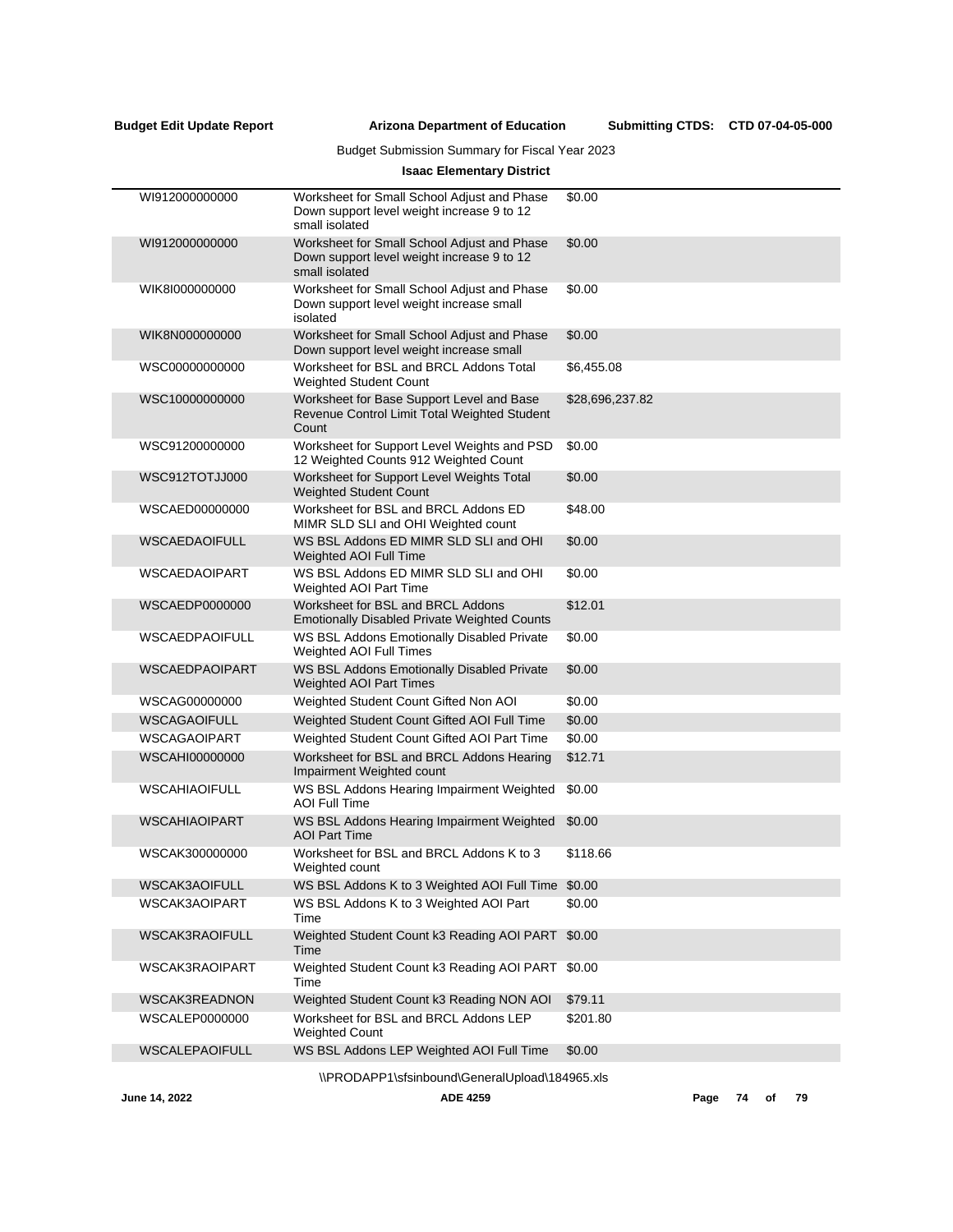Submitting CTDS: CTD 07-04-05-000

# Budget Submission Summary for Fiscal Year 2023

# **Isaac Elementary District**

| WSCALEPAOIPART          | WS BSL Addons LEP Weighted AOI Part Time                                                                   | \$0.00   |
|-------------------------|------------------------------------------------------------------------------------------------------------|----------|
| <b>WSCALEPAOIPART</b>   | WS BSL Addons LEP Weighted AOI Part Time                                                                   | \$0.00   |
| <b>WSCAMDRAOIFULL</b>   | WS BSL Addons MDRAR and SMRR Weighted<br><b>AOI Full Time</b>                                              | \$0.00   |
| <b>WSCAMDRAOIPART</b>   | WS BSL Addons MDRAR and SMRR Weighted<br><b>AOI Part Time</b>                                              | \$0.00   |
| WSCAMDSC000000          | Worksheet for BSL and BRCL Addons MDSC<br>ASC and SMRSC Weighted Count                                     | \$232.87 |
| <b>WSCAMDSCAOIFULL</b>  | WS BSL Addons MDSC ASC and SMRSC<br><b>Weighted AOI Full Time</b>                                          | \$0.00   |
| <b>WSCAMDSCAOIPART</b>  | WS BSL Addons MDSC ASC and SMRSC<br><b>Weighted AOI Part Time</b>                                          | \$0.00   |
| WSCAMDSSI00000          | Worksheet for BSL and BRCL Addons Multiple<br>Disab Severre Sensory Impair Weighted Count                  | \$23.84  |
| WSCAMDSSIAOIFULL        | WS BSL Addons Multiple Disab Severre<br>Sensory Impair Weighted AOI Full Time                              | \$0.00   |
| WSCAMDSSIAOIPART        | WS BSL Addons Multiple Disab Severre<br>Sensory Impair Weighted AOI Part Time                              | \$0.00   |
| WSCAMMR0000000          | Worksheet for BSL and BRCL Addons<br>Moderate Mental Retardation Weighted Counts                           | \$34.13  |
| <b>WSCAMMRAOIFULL</b>   | WS BSL Addons Moderate Mental Retardation<br>Weighted AOI Full Times                                       | \$0.00   |
| <b>WSCAMMRAOIPART</b>   | WS BSL Addons Moderate Mental Retardation<br>Weighted AOI Part Times                                       | \$0.00   |
| WSCAOIFT912SUMRY        | WS Weighted Student Count AOI Full Time 9 to \$0.00<br>12 Summary Table                                    |          |
| WSCAOIFT912SUMRYT<br>OT | WS Weighted Student Count AOI Full Time 9 to \$0.00<br>12 TOTAL Summary Table                              |          |
| <b>WSCAOIFTK8SUMRY</b>  | WS Weighted Student Count AOI Full Time K8<br><b>Summary Table</b>                                         | \$0.00   |
| <b>WSCAOIFULLADJTOT</b> | WS Weighted AOI Full Time Student Count<br><b>Adjusted Funding Total</b>                                   | \$0.00   |
| <b>WSCAOIFULLTOTCF</b>  | WS Weighted AOI Full Time Student Count<br><b>GRAND TOTAL plus ADDONS Carried Forward</b><br><b>LINKED</b> | \$0.00   |
| <b>WSCAOIPARTADJTOT</b> | WS Weighted AOI PartTime Student Count<br><b>Adjusted Fundiing Total</b>                                   | \$0.00   |
| WSCAOIPARTTOTCF         | WS Weighted AOI Part Time Student Count<br><b>GRAND TOTAL Carried Forward LINKED from</b><br>AOI WS        | \$0.00   |
| WSCAOIPT912SUMRY        | WS Weighted Student Count AOI Part Time<br>912 Summary Table                                               | \$0.00   |
| WSCAOIPTK8SUMRY         | WS Weighted Student Count AOI Part Time K8 \$0.00<br><b>Summary Table</b>                                  |          |
| WSCAOIPTSUMRYTOT        | WS Weighted Student Count AOI Part Time<br>Summary Table TOTAL                                             | \$0.00   |
| <b>WSCAOIR0000000</b>   | Worksheet for BSL and BRCL Addons<br>Orthopedic Impair Resource Weighted Count                             | \$0.00   |
| WSCAOIRAOIFULL          | WS BSL Addons Orthopedic Impair Resource<br>Weighted AOI Full Time                                         | \$0.00   |
| <b>WSCAOIRAOIPART</b>   | WS BSL Addons Orthopedic Impair Resource<br>Weighted AOI Part Time                                         | \$0.00   |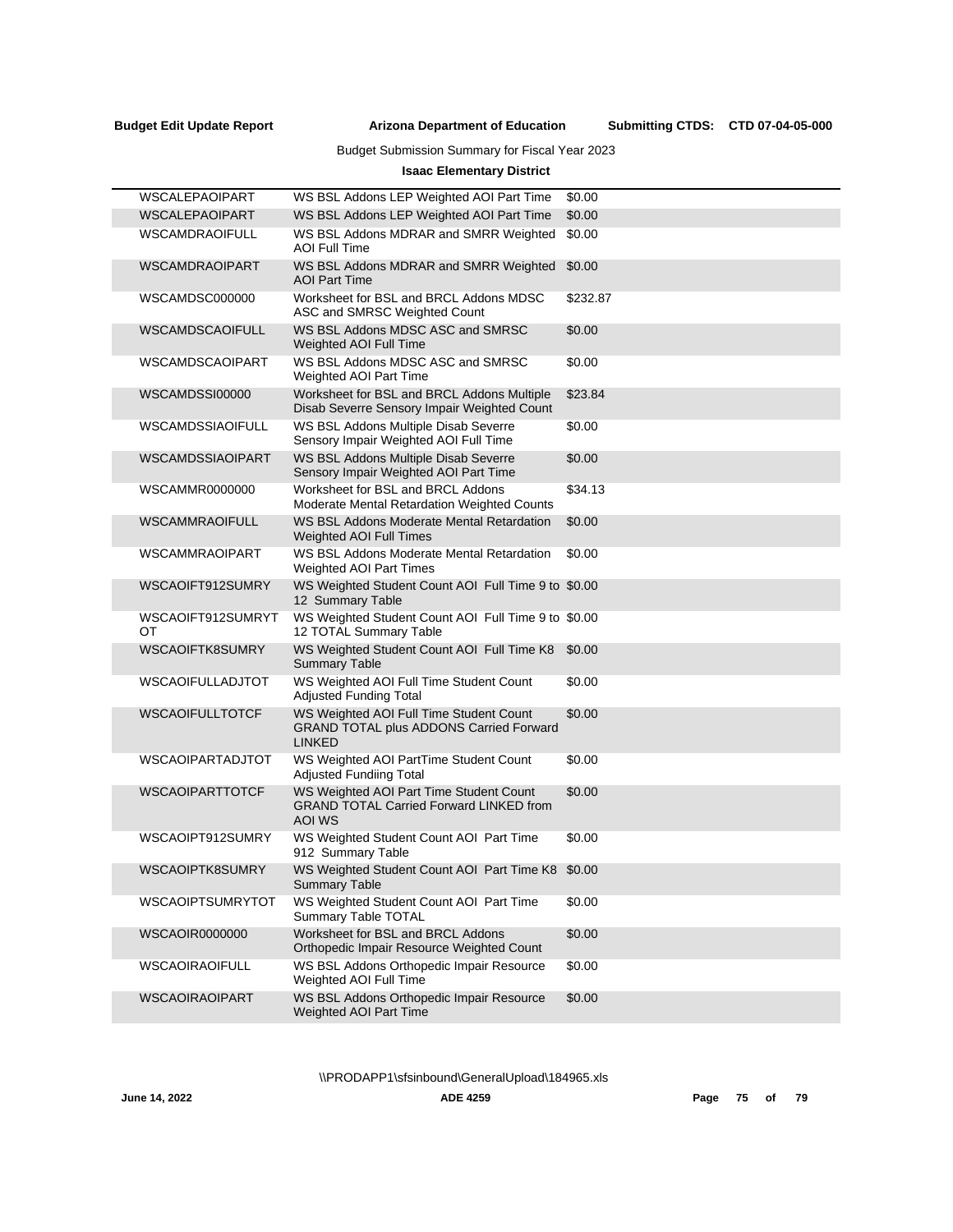# Budget Submission Summary for Fiscal Year 2023

# **Isaac Elementary District**

| WSCAOIS0000000        | Worksheet for BSL and BRCL Addons<br>Orthopedic Impair Self Contained Weighted<br>Count                                      | \$46.56    |
|-----------------------|------------------------------------------------------------------------------------------------------------------------------|------------|
| WSCAOIS0000000        | Worksheet for BSL and BRCL Addons<br>Orthopedic Impair Self Contained Weighted<br>Count                                      | \$46.56    |
| WSCAOISAOIPART        | WS BSL Addons Orthopedic Impair Self<br>Contained Weighted AOI Part Time                                                     | \$0.00     |
| WSCAPSD0000000        | Worksheet for BSL and BRCL Addons<br>Preschool Severe Delayed Weighted count                                                 | \$68.54    |
| <b>WSCAPSDAOIFULL</b> | WS BSL Addons Preschool Severe Delayed<br>Weighted AOI Full Time                                                             | \$0.00     |
| <b>WSCAPSDAOIPART</b> | WS BSL Addons Preschool Severe Delayed<br>Weighted AOI Part Time                                                             | \$0.00     |
| WSCATOT0000000        | Worksheet for BSL and BRCL Addons Total<br>Addon Weighted Count                                                              | \$1,005.52 |
| <b>WSCATOTAOIFULL</b> | WS BSL Addons Total Addon Weighted AOI<br><b>Full Time</b>                                                                   | \$0.00     |
| <b>WSCATOTAOIPART</b> | WS BSL Addons Total Addon Weighted AOI<br>Part Time                                                                          | \$0.00     |
| <b>WSCATOTTOT</b>     | Group B Weighted Add On                                                                                                      | \$1,005.52 |
| WSCAVI00000000        | Worksheet for BSL and BRCL Addons Visual<br>Impairment Weighted Count                                                        | \$3.10     |
| <b>WSCAVIAOIFULL</b>  | WS BSL Addons Visual Impairment Weighted<br><b>AOI Full Time</b>                                                             | \$0.00     |
| <b>WSCAVIAOIPART</b>  | WS BSL Addons Visual Impairment Weighted<br><b>AOI Part Time</b>                                                             | \$0.00     |
| WSCK8000000000        | Worksheet for Support Level Weights and PSD<br>12 Weighted Counts K8 Weighted Count                                          | \$5,393.71 |
| <b>WSCNONAOIBSL</b>   | <b>BSL Extended WSC NonAOI X BSL</b>                                                                                         | \$6,455.08 |
| WSCPSD00000000        | Worksheet for Support Level Weights and PSD<br>12 Weighted counts PSD Weighted Count                                         | \$55.85    |
| WSCPSDK8000000        | Worksheet for Equalization Base and Assist<br>Total PSD to 8 weighted state aid count                                        | \$5,449.56 |
| WSCTOTJJ000000        | Worksheet for Equalization Base and Assist<br>Total weighted state aid count curr year                                       | \$5,449.56 |
| WSCTOTT0000000        | Worksheet for BSL and BRCL Total PSD to 12<br><b>Student Count Weighted Count</b>                                            | \$5,449.56 |
| <b>WSCTOTTOT</b>      | <b>Total Weighted ADM</b>                                                                                                    | \$5,449.56 |
| <b>WSCTOTXBSL</b>     | Total Weighted ADM Times Base Level Amount \$28,696,237.82                                                                   |            |
| WSK210PERDTRCL        | Worksheet for Computing Maximum Small<br>School Adjustment Override 10 percent of RCL                                        | \$0.00     |
| WSK2ALLOWSSADJ        | Worksheet for Computing Maximum Small<br>School Adjustment Override Allowable Small<br>School Adjustment subject to election | \$0.00     |
| WSK2MAXOVRELCT        | Worksheet for Computing Maximum Small<br>School Adjustment Override Maximum override<br>subject to an election               | \$0.00     |
| WSK2STU912ABVT        | Worksheet for Computing Maximum Small<br>School Adjustment Override 9 to 12 Student<br>Count above small school Limit        | \$0.00     |
| WSK2STU912MXIC        | Worksheet for Computing Maximum Small<br>School Adjustment Override 9 to 12 Maximum<br>percent increase to RCL               | \$0.00     |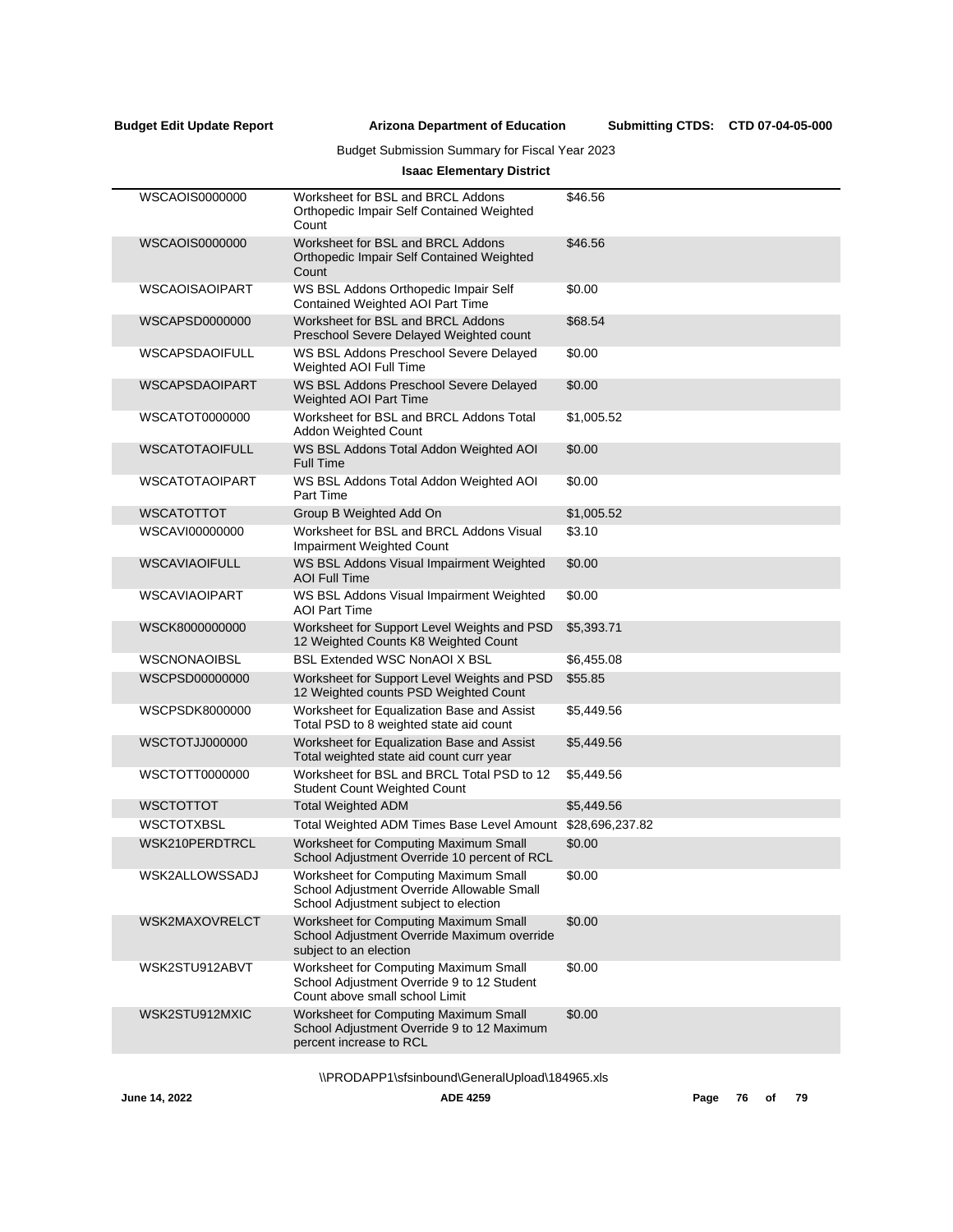# Budget Submission Summary for Fiscal Year 2023

# **Isaac Elementary District**

| WSK2STU912OVLT | Worksheet for Computing Maximum Small<br>School Adjustment Override 9 to 12 small<br>school Budget Override Limit   | \$0.00          |
|----------------|---------------------------------------------------------------------------------------------------------------------|-----------------|
| WSK2STU912OVLT | Worksheet for Computing Maximum Small<br>School Adjustment Override 9 to 12 small<br>school Budget Override Limit   | \$0.00          |
| WSK2STU912REVC | Worksheet for Computing Maximum Small<br>School Adjustment Override 9 to 12 Revenue<br><b>Control Limit</b>         | \$0.00          |
| WSK2STUC10PRCL | Worksheet for Computing Maximum Small<br>School Adjustment Override 10 pecent of RCL if<br>nonqualifying            | \$0.00          |
| WSK2STUCTABVLT | Worksheet for Computing Maximum Small<br>School Adjustment Override Student Count<br>above small school Limit       | \$0.00          |
| WSK2STUCTOVRLT | Worksheet for Computing Maximum Small<br>School Adjustment Override K8 small school<br><b>Budget Override Limit</b> | \$0.00          |
| WSK2STUCTRESLT | Worksheet for Computing Maximum Small<br>School Adjustment Override K8 Result line                                  | \$0.00          |
| WSK2STUCTREVCL | Worksheet for Computing Maximum Small<br>School Adjustment Override K8 Revenue<br><b>Control Limit</b>              | \$0.00          |
| WSK2STUDNTK8CT | Worksheet for Computing Maximum Small<br>School Adjustment Override K8 Student Count                                | \$0.00          |
| WSK2STUK08MXIC | Worksheet for Computing Maximum Small<br>School Adjustment Override K8 Maximum<br>percent increase to RCL           | \$0.00          |
| WSK2STUNT912CT | Worksheet for Computing Maximum Small<br>School Adjustment Override 9 to 12 Student<br>Count                        | \$0.00          |
| WSRCL000000000 | Worksheet for DSL and RCL Revenue Control<br><b>Limit Current Year Sum</b>                                          | \$29,458,073.53 |
| Z2ASL912IB0000 | Worksheet for Support Level Weights and PSD<br>12 Weighted Counts Level Weight Isolated 9 to<br>12                  | \$0.00          |
| Z2ASL912IC0000 | Worksheet for Support Level Weights and PSD<br>12 Weighted Counts Isolated Level Weight 9 to<br>12                  | \$0.00          |
| Z2ASL912NB0000 | Worksheet for Support Level Weights and PSD<br>12 Weighted Counts Not Isolated Level Weight<br>9 to 12              | \$0.00          |
| Z2ASL912NC0000 | Worksheet for Support Level Weights and PSD<br>12 Weighted Counts Not Isolated Level Weight<br>9 to 12              | \$0.00          |
| Z2ASLK8IB00000 | Worksheet for Support Level Weights and PSD<br>12 Weighted Counts Level Weight Isolated K8                          | \$0.00          |
| Z2ASLK8IC00000 | Worksheet for Support Level Weights and PSD<br>12 Weighted Counts Isolated Level Weight K8                          | \$0.00          |
| Z2ASLK8NB00000 | Worksheet for Support Level Weights and PSD<br>12 Weighted Counts Level Weight Not Isolated<br>K8                   | \$0.00          |
| Z2ASLK8NC00000 | Worksheet for Support Level Weights and PSD<br>12 Weighted Counts Not Isolated Level Weight<br>K8                   | \$0.00          |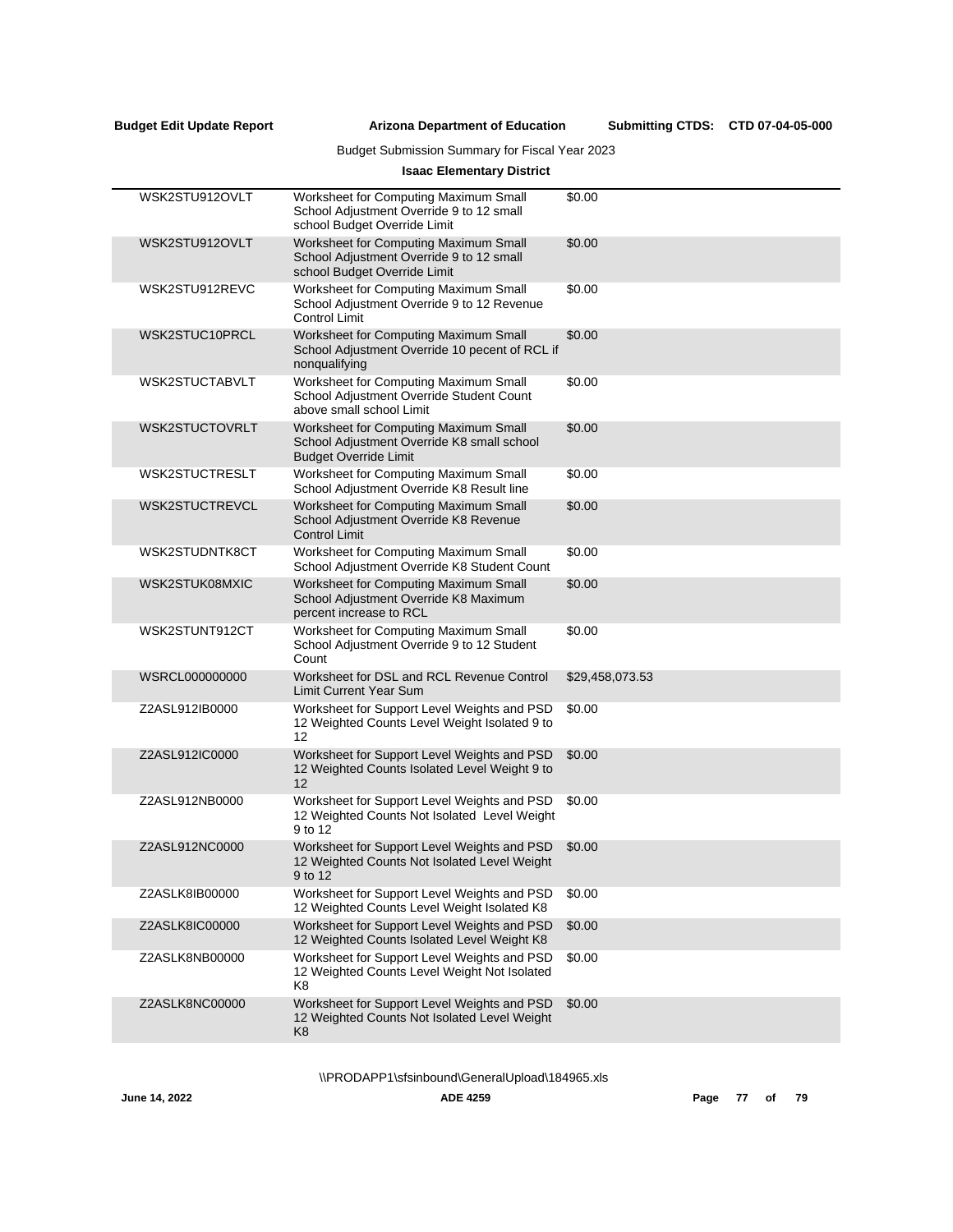# Budget Submission Summary for Fiscal Year 2023

# **Isaac Elementary District**

| Z2DF912IB00000 | Worksheet for Support Level Weights and PSD<br>12 Weighted Counts Isolated Difference 9 to 12                           | \$0.00 |
|----------------|-------------------------------------------------------------------------------------------------------------------------|--------|
| Z2DF912IB00000 | Worksheet for Support Level Weights and PSD<br>12 Weighted Counts Isolated Difference 9 to 12                           | \$0.00 |
| Z2DF912NB00000 | Worksheet for Support Level Weights and PSD<br>12 Weighted Counts Not Isolated Difference 9<br>to $12$                  | \$0.00 |
| Z2DF912NC00000 | Worksheet for Support Level Weights and PSD<br>12 Weighted Counts Not Isolated Difference in<br>counts over 500 9 to 12 | \$0.00 |
| Z2DFK8IB000000 | Worksheet for Support Level Weights and PSD<br>12 Weighted Counts Isolated Difference K8                                | \$0.00 |
| Z2DFK8IC000000 | Worksheet for Support Level Weights and PSD<br>12 Weighted Counts Isolated Difference in<br>counts over 500 K8          | \$0.00 |
| Z2DFK8NB000000 | Worksheet for Support Level Weights and PSD<br>12 Weighted Counts Not Isolated Difference K8                            | \$0.00 |
| Z2DFK8NC000000 | Worksheet for Support Level Weights and PSD<br>12 Weighted Counts Not Isolated Difference in<br>counts over 500 K8      | \$0.00 |
| Z2SC912IB00000 | Worksheet for Support Level Weights and PSD<br>12 Weighted Counts Isolated 9 to 12 Student<br>Count                     | \$0.00 |
| Z2SC912IC00000 | Worksheet for Support Level Weights and PSD<br>12 Weighted Counts Isolated Student Count<br>over 500 9 to 12            | \$0.00 |
| Z2SC912NB00000 | Worksheet for Support Level Weights and PSD<br>12 Weighted Counts Not Isolated Student Count<br>9 to 12                 | \$0.00 |
| Z2SC912NC00000 | Worksheet for Support Level Weights and PSD<br>12 Weighted Counts Not Isolated Student Count<br>over 500 9 to 12        | \$0.00 |
| Z2SCK8IB000000 | Worksheet for Support Level Weights and PSD<br>12 Weighted Counts Isolated Student Count K8                             | \$0.00 |
| Z2SCK8IC000000 | Worksheet for Support Level Weights and PSD<br>12 Weighted Counts Isolated Student Count<br>over 500 K8                 | \$0.00 |
| Z2SCK8NB000000 | Worksheet for Support Level Weights and PSD<br>12 Weighted Counts Not Isolated Student<br>counts K8                     | \$0.00 |
| Z2SCK8NC000000 | Worksheet for Support Level Weights and PSD<br>12 Weighted Counts Not Isolated Student Count<br>over 500 K8             | \$0.00 |
| Z2SIK8IB000000 | Worksheet for Support Level Weights and PSD<br>12 Weighted Counts Isolated Support Level<br>Weight Increase K8          | \$0.00 |
| Z2WI912IB00000 | Worksheet for Support Level Weights and PSD<br>12 Weighted Counts Isolated Support Level<br>Weight Increase 9 to 12     | \$0.00 |
| Z2WI912IC00000 | Worksheet for Support Level Weights and PSD<br>12 Weighted Counts Isolated Support Level<br>Weight Increase 9 to 12     | \$0.00 |
| Z2WI912NB00000 | Worksheet for Support Level Weights and PSD<br>12 Weighted Counts Not Isolated Support Level<br>Weight Increase 9 to 12 | \$0.00 |